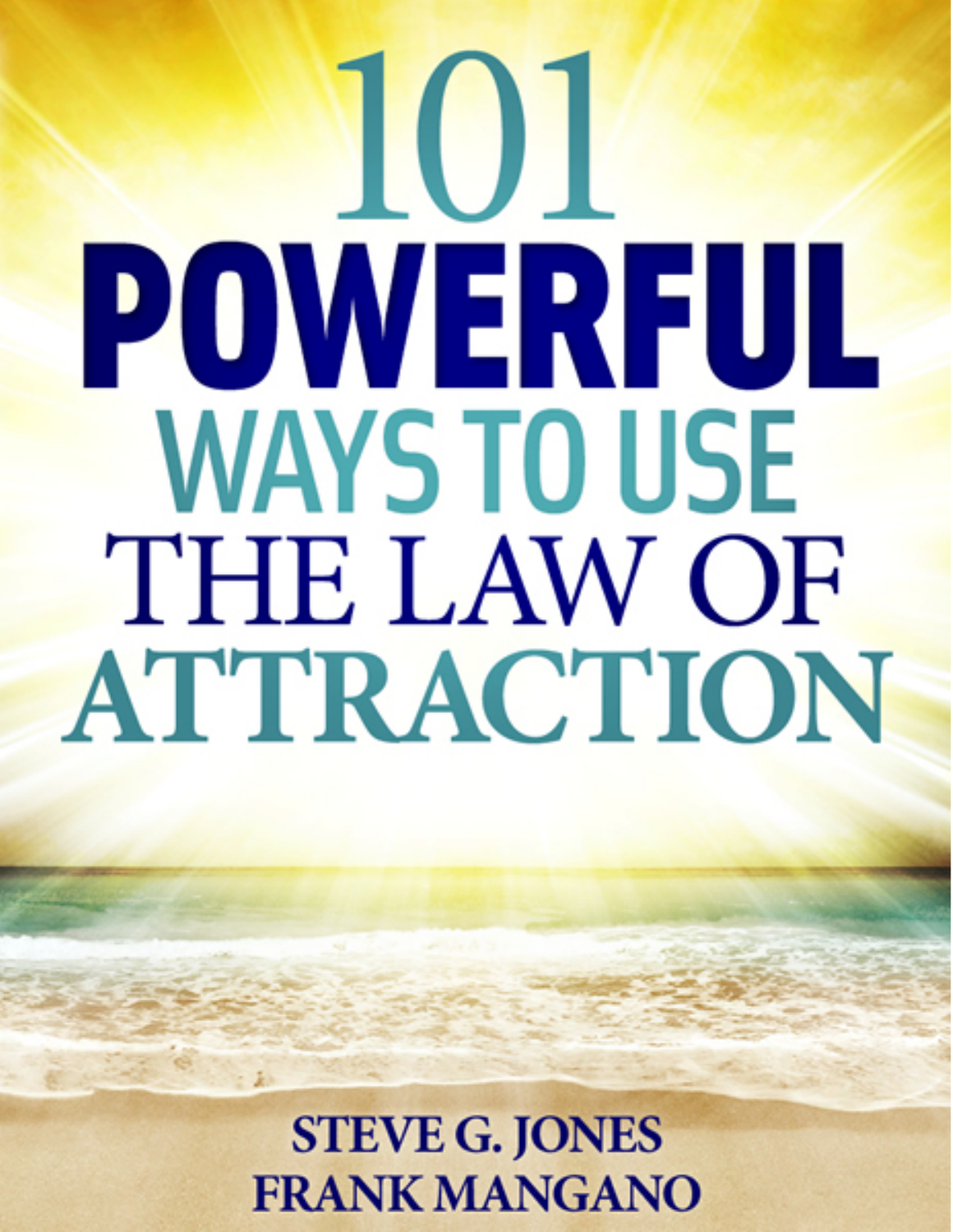# **101 Powerful Ways To Use The Law of Attraction**

**Dr. Steve G Jones & Frank Mangano**



### **[www.101LawOfAttractionWays.com](http://www.101lawofattractionways.com/) <https://www.facebook.com/101LawOfAttractionWays>**

**You can include this in any of your websites or on Facebook, etc. as a free giveaway, but you are not allowed to edit the content in any way.**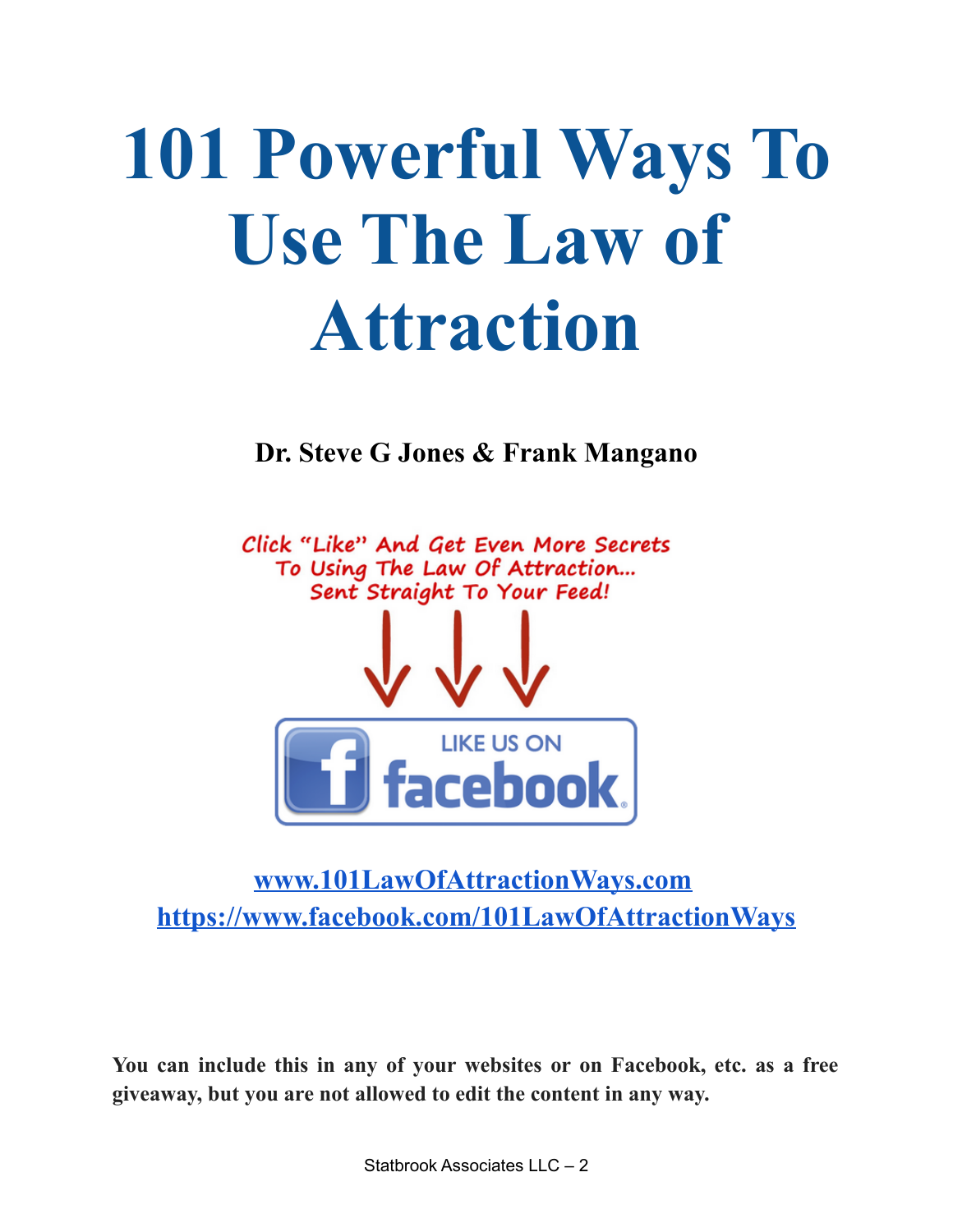## **Table of Contents**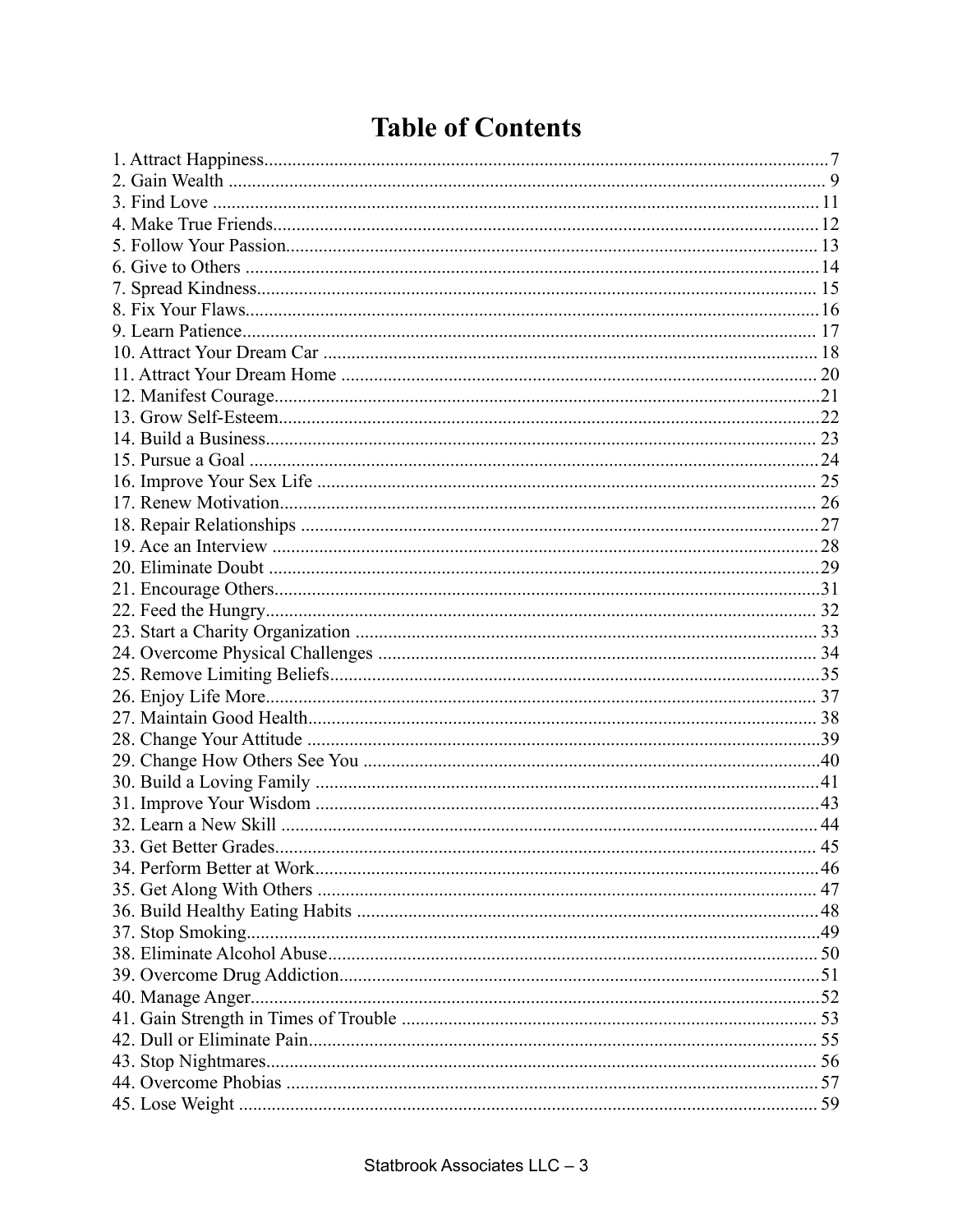| 79. Move Past Grief |  |
|---------------------|--|
|                     |  |
|                     |  |
|                     |  |
|                     |  |
|                     |  |
|                     |  |
|                     |  |
|                     |  |
|                     |  |
|                     |  |
|                     |  |
|                     |  |
|                     |  |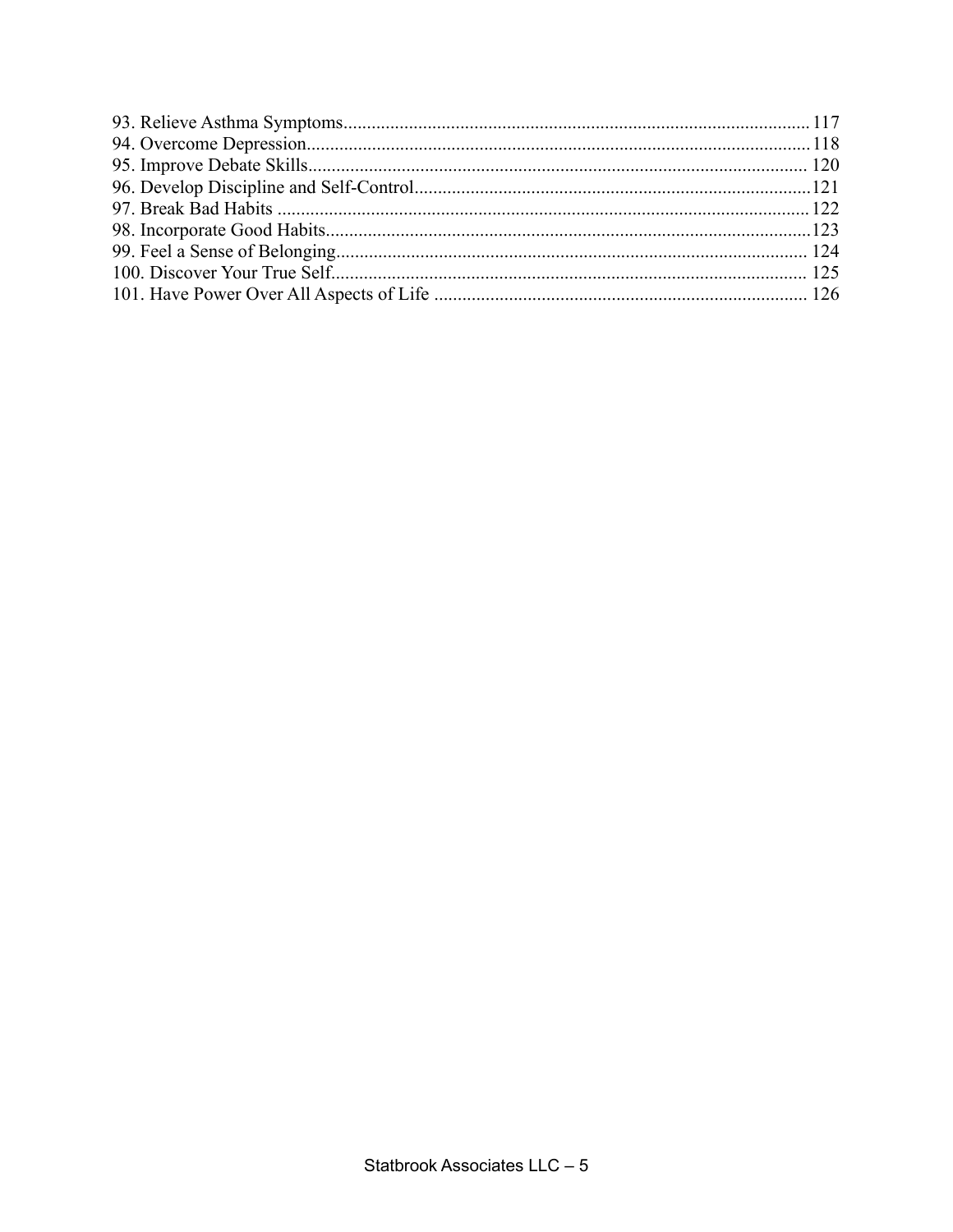The Law of Attraction is your answer to an endless amount of questions and the solution to any and all problems. It is so vast and powerful, that it can be hard to know where to start when utilizing this wondrous law. Many people often think of attracting success without really knowing what it means. And without certainty it's difficult to precisely attract anything. So, you could end up attracting things you don't really want at all! That's why these 101 powerful ways will help you get started or even provide a boost on your journey with the Law of Attraction.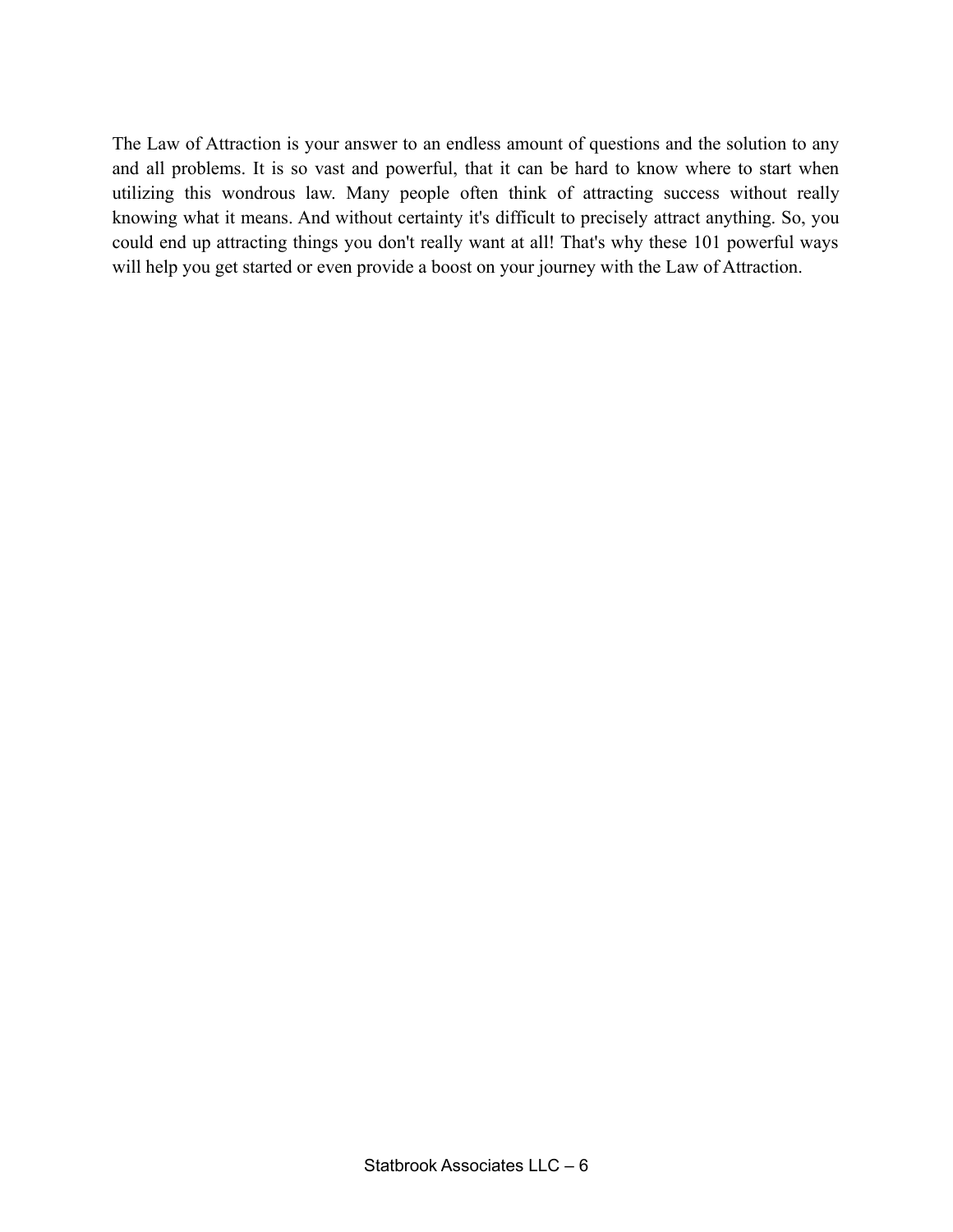<span id="page-6-0"></span>**1. Attract Happiness** - You can have all of the things you ever wanted in the world and without happiness, they will mean nothing to you. This is why attracting happiness should come first on your list of powerful ways to use the Law of Attraction.



**What to do:** Act as if you are happy by putting a smile on your face. This tells the universe that you are accepting happiness and focusing on it. In return, you will be rewarded with happiness around every corner! If you begin to feel especially down for any reason, use positive thinking and affirmations to build your happy level back up. A good laugh also sends out strong signals that you want to attract more happiness. This is why you should definitely spend a few minutes a day doing something that makes you giggle or even roar with laughter such as watching funny YouTube videos or a comedy film. Goofing around with friends will magnify happiness for everyone involved as well.

#### **Happiness Affirmations:**

- I am happier with every day that goes by
- I gain happiness in everything that I do
- My friends, family, and daily activities bring me great happiness
- I am so grateful to live in a world full of contagious happiness
- This life I have brings me so much happiness that I can't help but smile

#### **Happiness Visualization Technique:**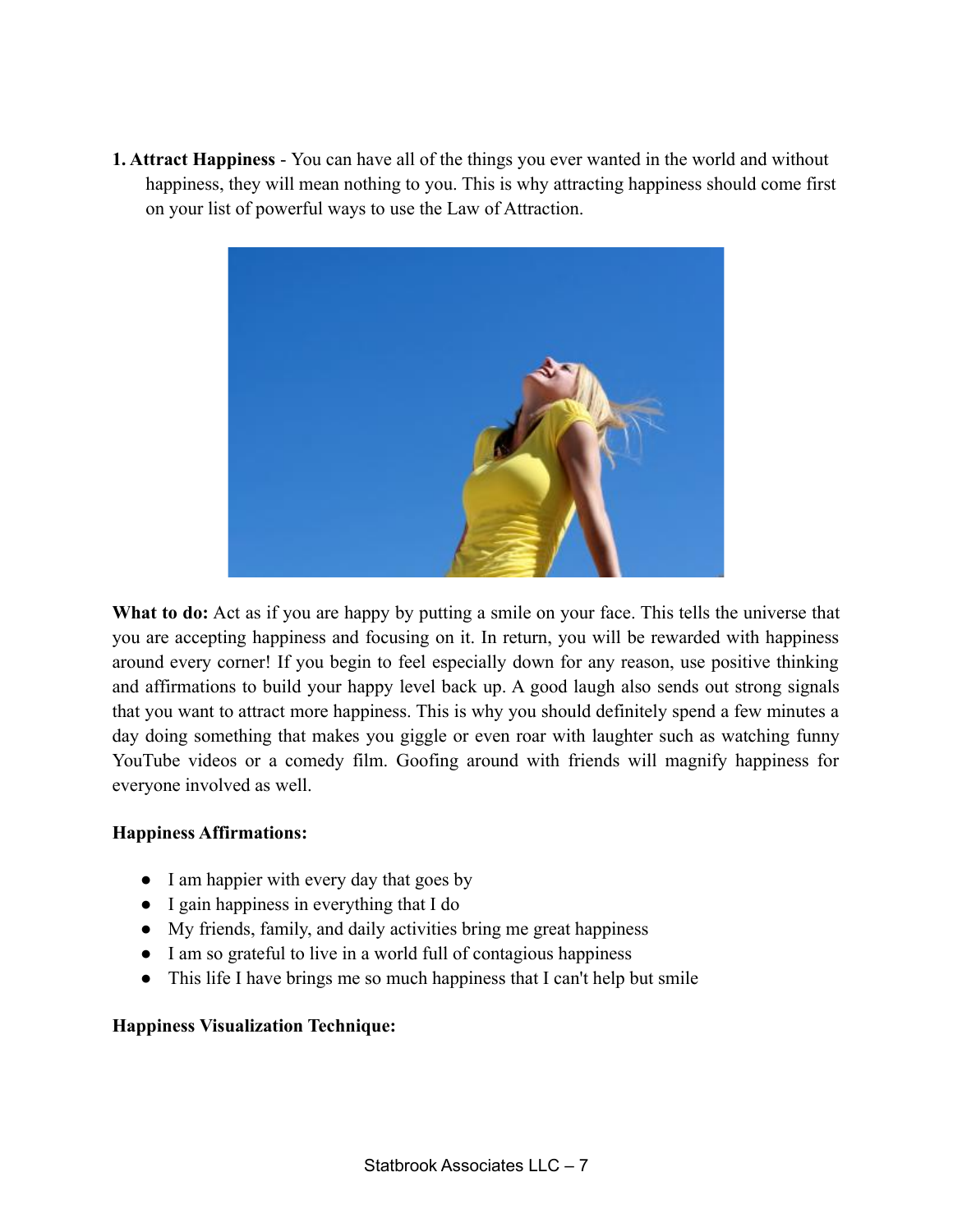When you wake up in the morning or whenever you begin to feel your happiness dwindle, get into a place where you can be alone for a few minutes. You don't have to be sitting or laying down to visualize, but it does help. First, close your eyes and breath deeply.

Slowly begin to focus your mind on a moment where you were completely happy, or on a place that makes you feel very happy. Whatever that is for you, imagine it in your mind's eye. Think about how happy it makes you to be there in that moment and let everything else disappear. Allow yourself to feel the smile on your face. Let your senses come alive and use them in your imaginary world to taste, touch, smell, see, and hear your surroundings.

When you feel your happiness begin to recharge, imagine yourself in your life now, feeling just as happy as you do in your happy place. In circumstances that normally make you feel unhappy, picture yourself going through them happily as ever. Think about how much happiness you have and how their is an abundance of happiness for you at all times.

Open your eyes feeling refreshed, wonderful and above all, very happy! Repeat as needed.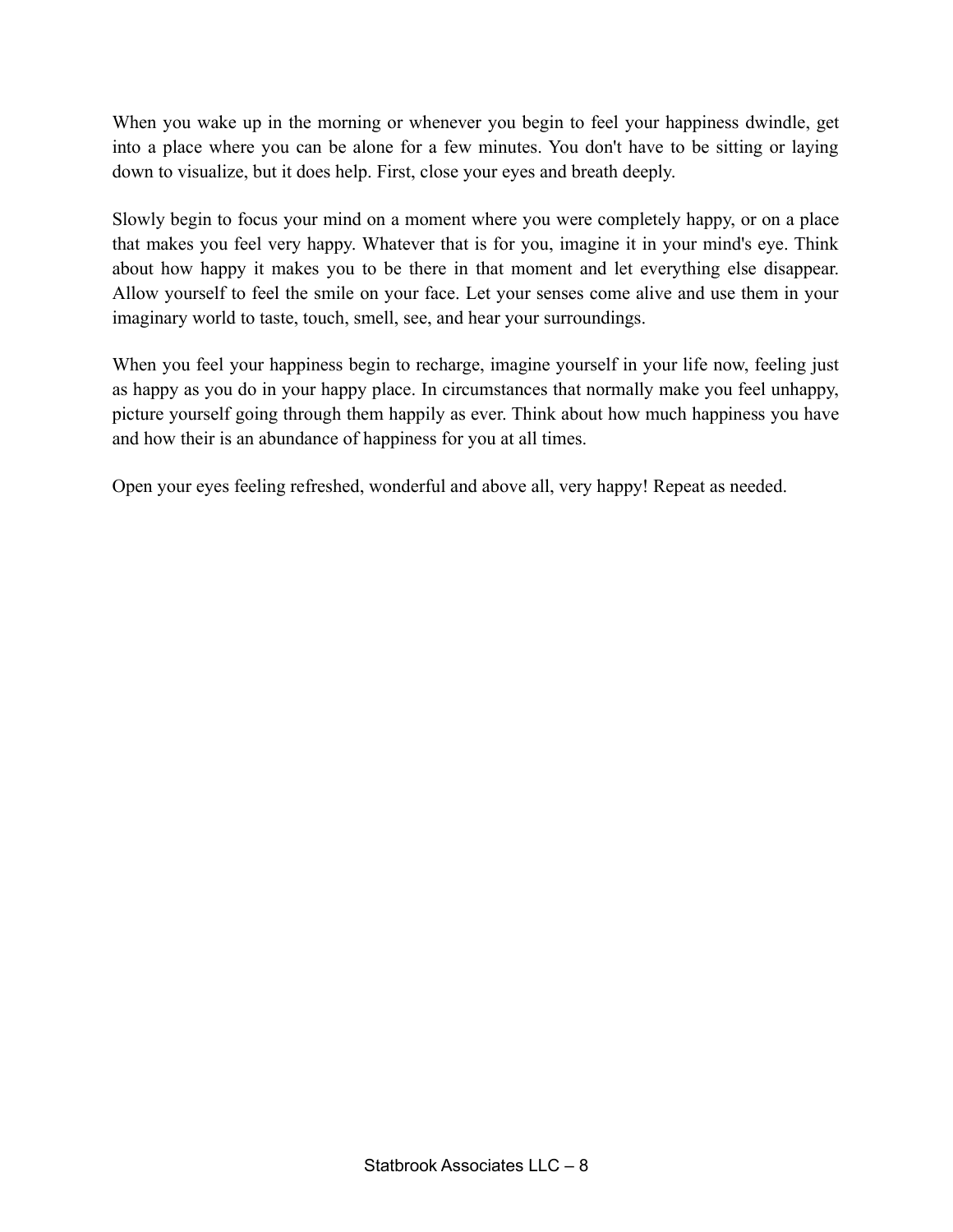<span id="page-8-0"></span>**2. Gain Wealth** - Wealth is having the ability and means to get the things in life that you want and that help you achieve your dreams. Having money is the way our society gifts us with wealth and the universe has an abundance of wealth to give. So why doesn't everyone have wealth, you might ask? That's because they have their wealth attracting magnets set to repel, which is never a good thing! There are some changes you'll need to make before your wealth magnet can reach its full potential.

What to do: Firstly, you must eliminate all beliefs about money that portray it in a negative light. You might not even realize it, but our childhoods are littered with negative comments by parents and other adults about wealth and money. The biggest of these includes "money is evil" or "wealthy people are selfish" but these negative beliefs are simply not true. Instead, think about all of the good you will be able to do when you have obtained wealth. There is nothing evil or selfish about charity work or providing for those you love! Embrace this new relationship with money and welcome more of it into your life with open arms. The universe will reward you.

#### **Wealth Affirmations:**

- I have been and will always be wealthy
- I am continuously increasing my wealth with every passing day
- It makes me feel excited to know that an abundance of wealth is available to me
- Being wealthy fills me with total contentment and pure joy
- Anything that I do always produces a prosperous growth in my wealth

#### **Wealth Visualization Technique:**

Creating a vision board is an excellent visualization technique, especially for amassing wealth. You'll need a poster board, tape or glue, magazines or computer and printer, and a marker.

Think about what it means to you to be wealthy. What would you buy? How much money would you have? Who would be in your life? When you come up with your own personal definition of wealth, look for images in magazines or on the computer that correspond with that idea.

Cut out or print off the images you find that make you think of the wealthy life you want. Glue or tape them to your poster board, with the biggest things in the center and the smaller things around those. Be sure to leave enough room next to each image for an affirmation.

Now create your affirmations by using the present tense form of the statement. For instance, if your idea of wealth is traveling the world, include an image of yourself on a private jet with the affirmations, "My growing wealth allows me to travel the world."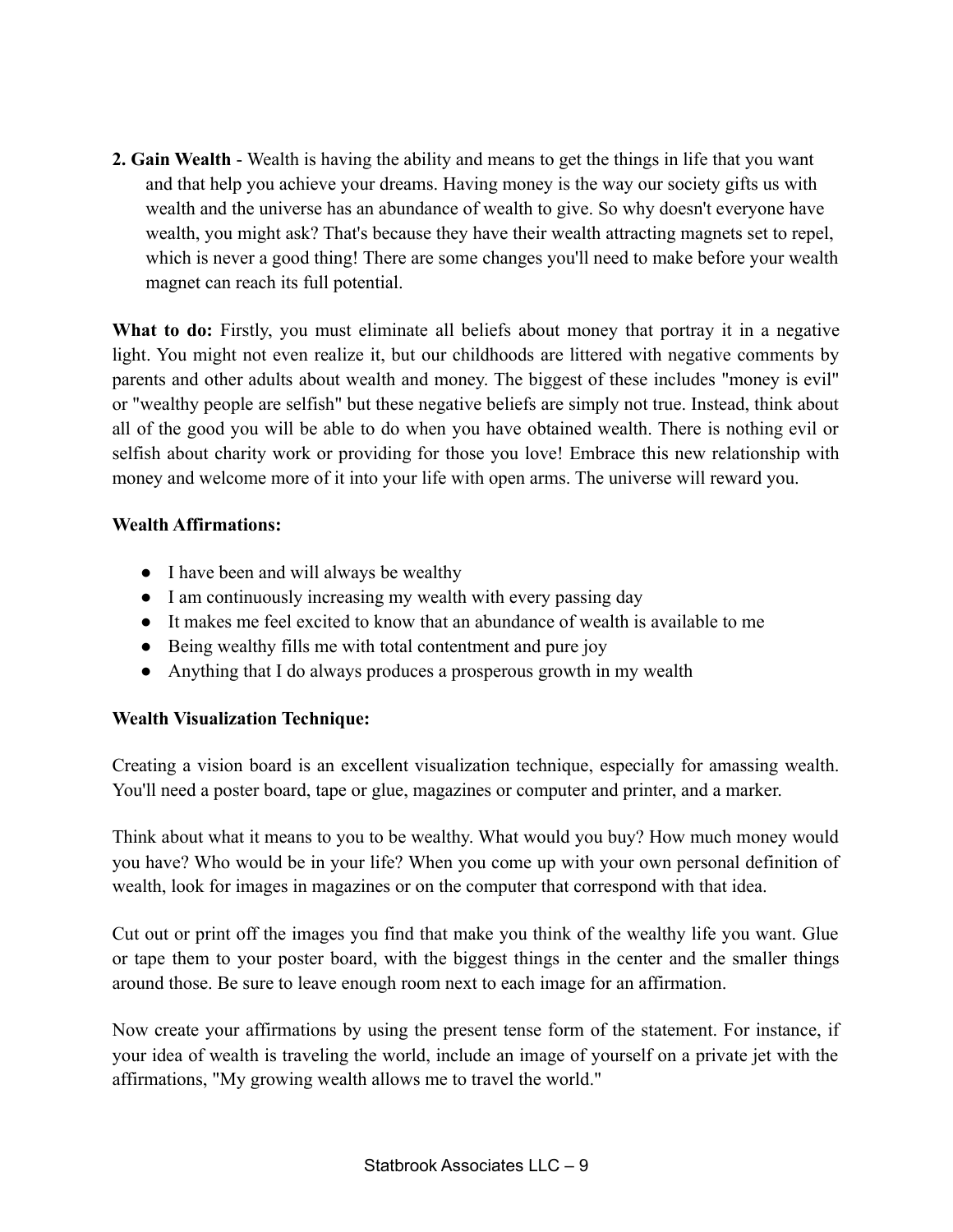Keep your vision board in a place you look several times throughout the day and allow the feelings of actually having those things to stay in your mind. The more you feel those emotions of abundance, the sooner the Law of Attraction will work to bring wealth and prosperity to your life.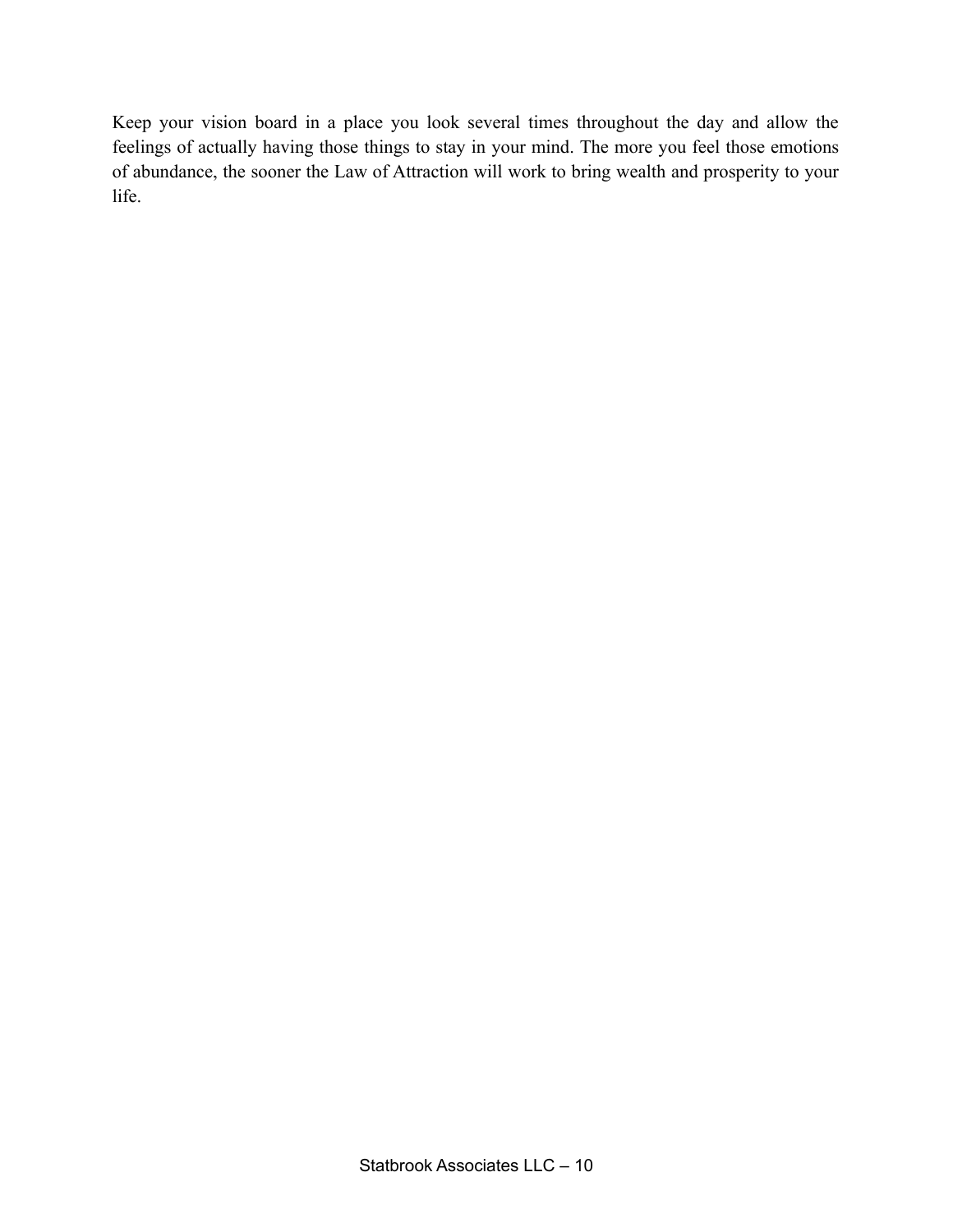<span id="page-10-0"></span>**3. Find Love** - Love is considered to be the most powerful emotion and for good reason. It is something so precious that we can often send out signals to the universe that actually prevent us from ever finding it. Why? Because many people harbor fear, doubt or insecurities about love that keep them stuck in a love rut. Getting out of this rut isn't really hard as long as you develop the proper attitude and do away with some of the feelings that have you stuck in the first place.

**What to do:** Spend some time each day allowing positive feelings about love to become dominant in your mind. Visualize your perfect partner and how amazing they make you feel. Think about the things you will do together and believe that you will have him or her very soon. Find every opportunity to exercise feelings of love. For example, you could adopt a pet, spend time with family or even enjoy a hobby. Focus on those feelings of love deeply and imagine how wonderful it will feel when you can use them on your very own partner. Another great method is to create daily affirmations about finding your true love. Something as simple as, "I fall in love with the perfect person for me and the love is mutual."

#### **Love Affirmations:**

- I am worthy of being loving and being loved in return
- The one that I love is being drawn closer and closer to me right now
- Love is passionate, kind, and completely available to me
- Loving feels amazing and so does being loved
- Being in love is a powerful feeling that I am fully open to experiencing

#### **Love Visualization Technique:**

Go through a day in your mind where you have your perfect partner and you are both deeply in love with each other. Think about what you will do together, the words that you say to each other, and how warm and sensational they feel in your arms.

Allow yourself to picture your lover in vivid detail. Now imagine running into them during your day and how you both feel an immediate and strong connection. Think about what you will talk about when you first meet, what you will have in common, and what kind of things you will do. Allow the feelings of having someone to love bring you great pleasure.

Now release this desire to the universe with complete faith that you will soon find that person and build a loving relationship that can withstand anything.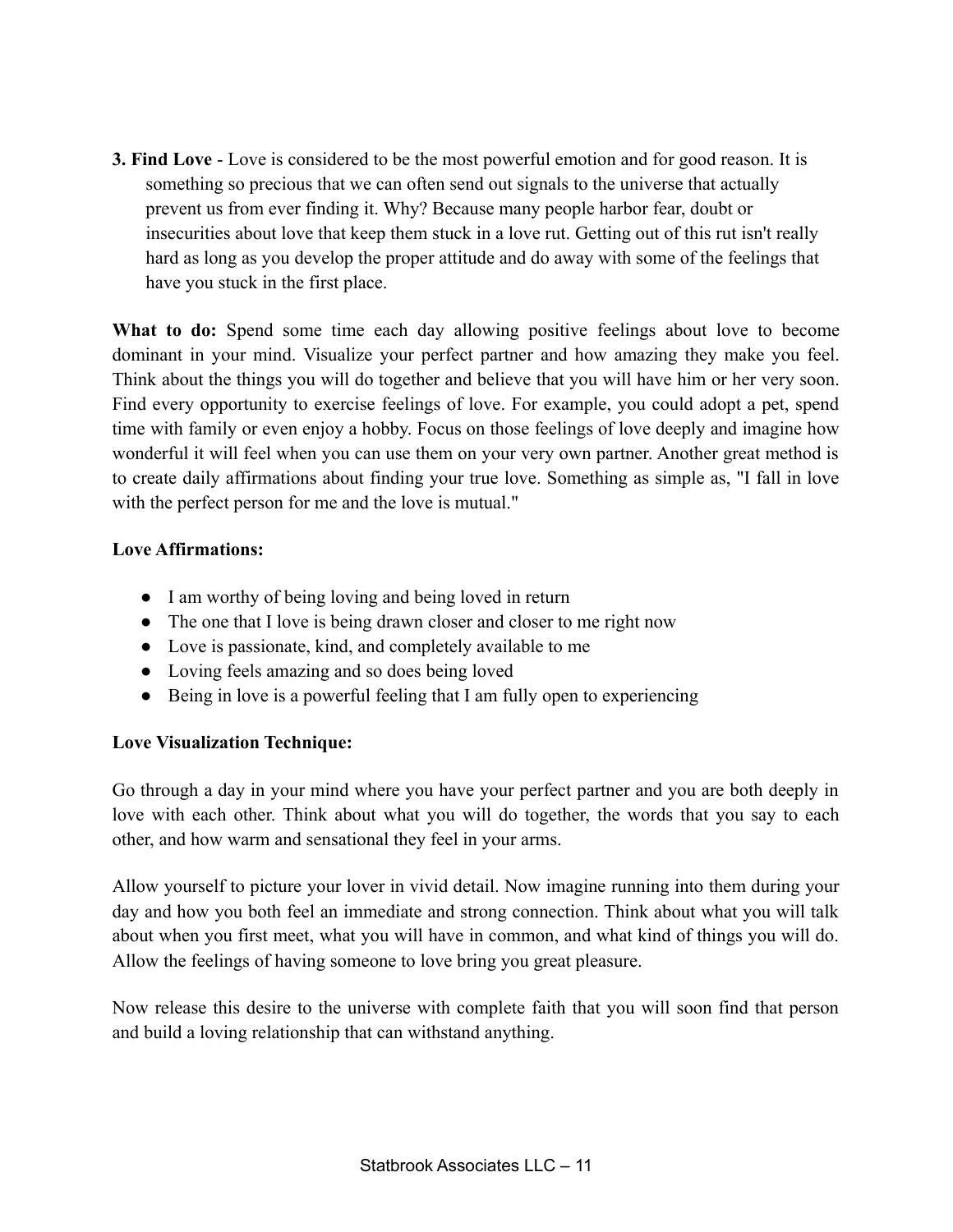<span id="page-11-0"></span>**4. Make True Friends** - We are social creatures that need friendships to truly thrive. Even if you don't have any friends now, with the Law of Attraction, you can develop lasting and true friendships. Many people tend to think negatively about having friends if they don't have any or if they have been betrayed in the past, but the truth is that true friends are worth having. They are your shoulder to lean on in times of trouble and a great source of joy in times of peace.

What to do: You must eliminate any insecurities that tell you that you're not deserving of friends. This can be done through visualization exercises and positive affirmations. Picture yourself feeling confident and secure of yourself. Then visualize making friends and enjoying activities together. Repeat affirmations daily that target your specific reasons for thinking negatively about friendships. For instance, if you feel that you are not worthy of friends because you are too shy, use the affirmation, "I am worthy of friends because I am kind." Adjust the affirmation to help you overcome any negativity surrounding friendship and the universe will respond.

#### **Affirmations for Friendships:**

- I am completely deserving of having true and loyal friends
- Friends are a big part of my life and they make me feel complete
- I easily attract the kind of friends that make my life better
- Every day I attract more positive and friendly people into my life
- People are attracted to me because I am a naturally friendly person

#### **Friendship Visualization Technique:**

Imagine yourself in the place where you would like to meet with friends to enjoy each other's company. Think about laughing, goofing around, doing activities you enjoy, and just having a great time together.

Visualize yourself having a lot of fun with your friends. Picture how you meet your friends and what you have in common. While you are visualizing your friendships, keep in mind that you are deserving of friends and how easy it is for you to make friends.

If you feel insecure about a particular part of making friends, practice doing them flawlessly and with great reward in your visualizations. For example, if you are shy and don't feel comfortable looking at someone in the eyes, practice doing this in your visualized situation.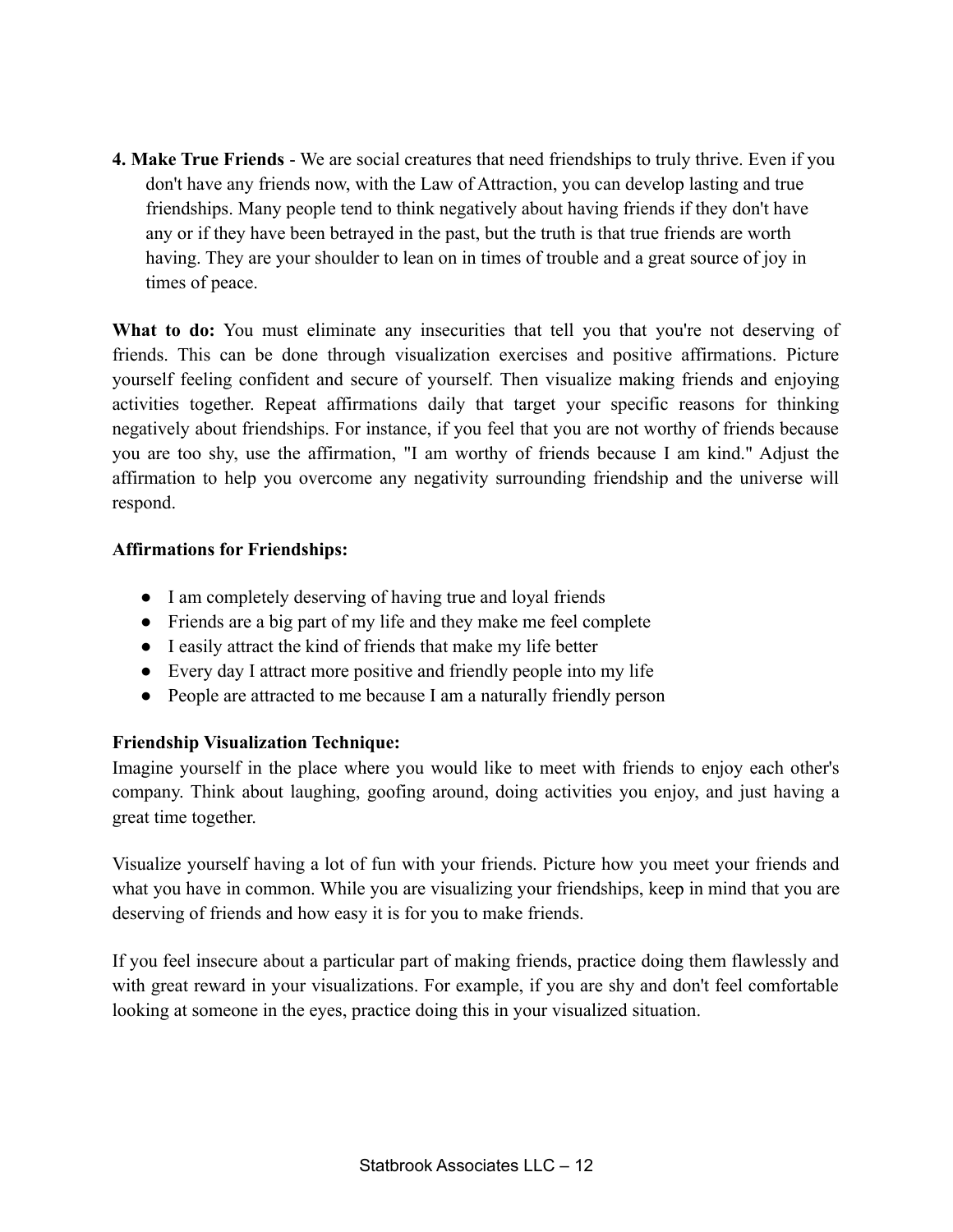<span id="page-12-0"></span>**5. Follow Your Passion** - Following your passion is all about doing what makes you feel alive and in tune with the universal life force. There are things that evoke strong positive emotions and these things are your passions. No matter what your passion is, the Law of Attraction can help you follow it. Whether you love gaming, painting, writing, technology, science, or anything else, following your passion is the gateway to success.

What to do: Don't judge yourself for loving what you are passionate about. If something compels you to act, allow yourself to do it. Of course there are obvious exceptions to following your passions. You don't want to be passionate about anything destructive. When judging whether a passion is a passion rather than an obsession or addiction, ask yourself if it is making a positive difference or a negative one. That will help you become clear about what your passions truly are so that you can devote your focus to them. Never allow obsessions and addictions to remain in your life. Fuel your passions by learning everything you can about them and taking action to make them possible.

#### **Affirmations for Following Your Passion:**

- I am free to pursue the things I am passionate about
- My passions bring me great happiness and abundance
- When I follow my passion it always leads me in the right direction
- My passions can be used in a positive way
- I am capable of turning my passion into a productive opportunities

#### **Visualization Technique for Following Your Passion:**

Be honest with yourself about what you are passionate about rather than others to persuade you otherwise. If you enjoy something and it brings you great happiness, this is what you should focus on pursuing. You can always be outstanding at something when you have passion behind it. Keep this in mind when you close your eyes to begin visualizing.

Think about yourself as an older version of you that has accomplished turning their passion into something that generates wealth, happiness and all of the things that you want. Envision yourself going through a day as this version of yourself and pay close attention to how you act, what you feel, who is with you and what you are doing.

Now think back as if looking through memories and ask yourself how you got there? Let your mind lead you towards the path and welcome the answers to your success in following your passion. Repeat this exercise daily until you are sure of your plans to pursue your passion.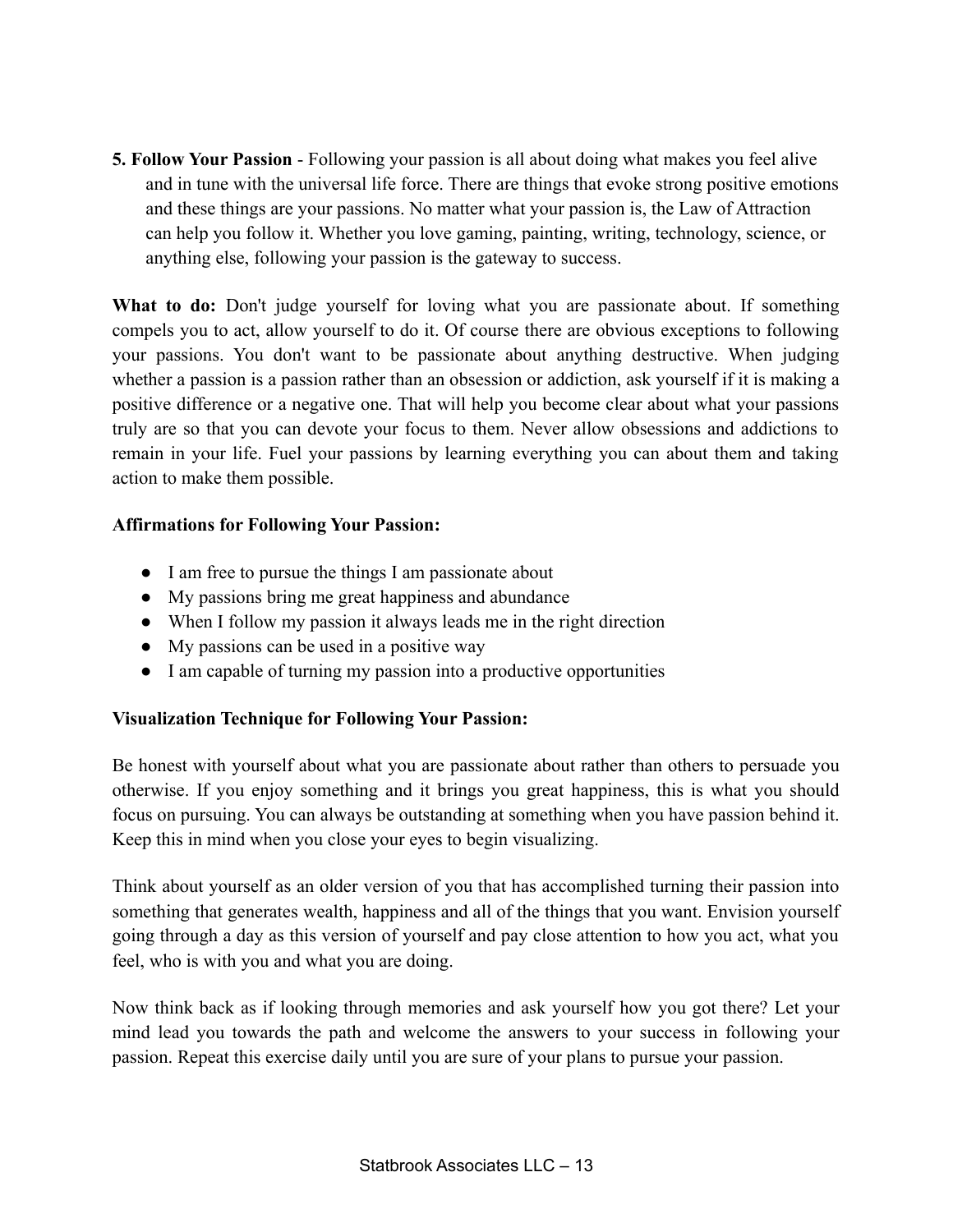<span id="page-13-0"></span>**6. Give to Others** - The Law of Attraction makes it possible to have an abundance. Because of this surplus of wealth and success you attract, you can give to others. Giving to others will give you a great sense of accomplishment and happiness. As an added bonus, whatever you give comes back to you multiplied greatly.

What to do: There are many different ways to do this such as giving to charity organizations, hosting your own charity for a cause you are passionate about, or even buying nice things for the ones you love. Spontaneous giving can be among the most rewarding. The next time you see someone struggling to pay in line, offer to chip in the rest of their bill. If you don't have a lot of money of your own yet, simply give of your time by volunteering at a local shelter, hospital or retirement center. You would be surprised how much generosity can fill you with great pleasure.

#### **Affirmations for Generosity:**

- When I give to others I gain more than I give
- Giving to others makes me feel totally at peace with myself
- I give to others because I have more than enough for myself
- There is an unlimited abundance for everyone and I want to help spread it
- I am a caring, compassionate and generous person

#### **Visualization Technique for Generosity:**

Think about who it is you want to help. Now don't think of their current situation or any suffering, but of how you want them to feel after you have given them whatever it is they need. Imagine them smiling and feeling good as you have provided for them exactly what they needed. Imagine how grateful they are to you and how wonderful it feels to give them what they needed.

Now think about how the circumstances all aligned to be able to give you the surplus that allowed you to give so generously. Thank the universe for its abundance and know that you will always have plenty for yourself and those you want to provide for.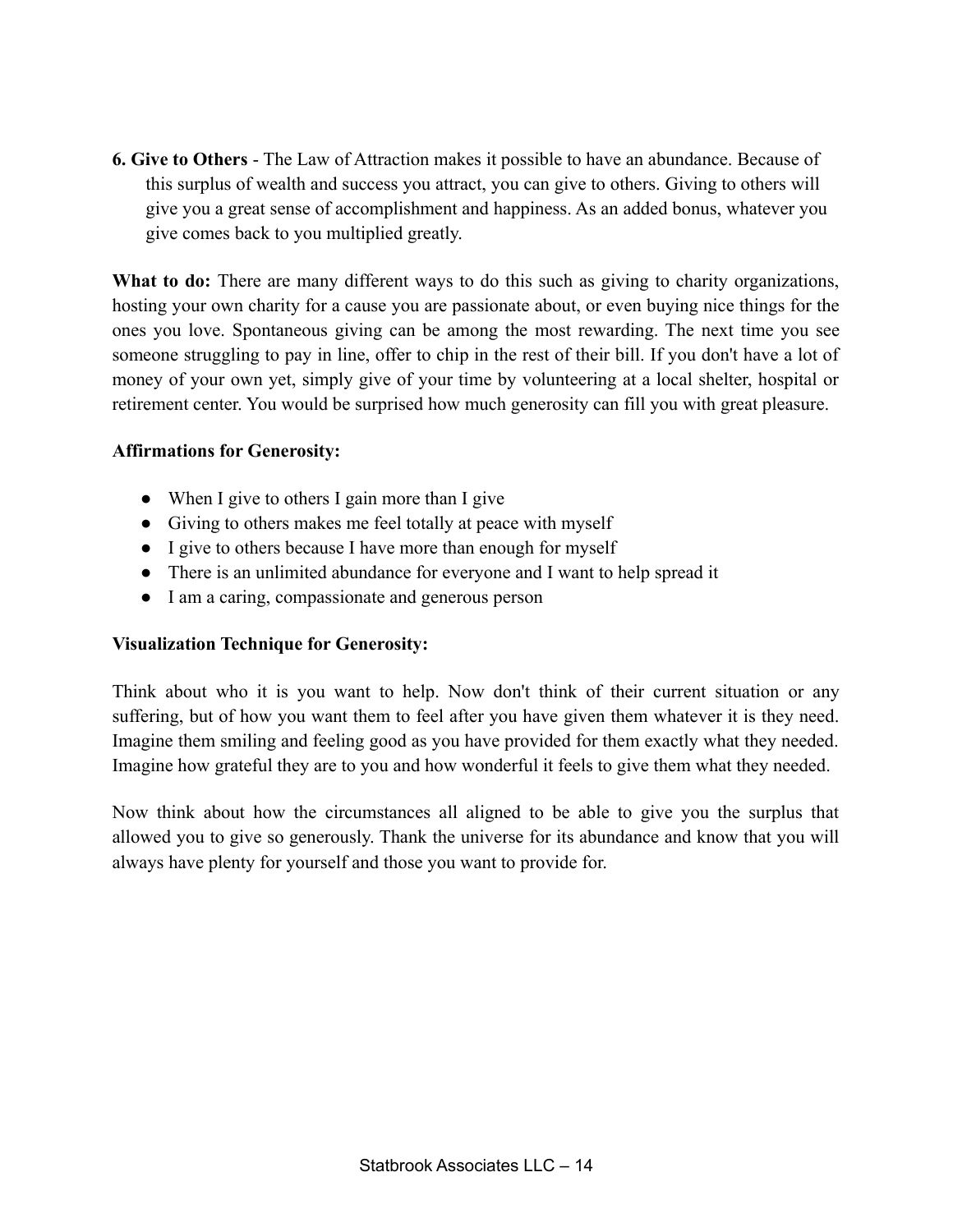<span id="page-14-0"></span>**7. Spread Kindness** - Kindness is contagious is most cases. When you spread kindness not only are you making the world a better place, but you are creating a snowball effect of kindness that will reverberate through society and be returned to you tenfold.

What to do: It's easy to show kindness in every moment of your life. A simple smile can truly change someone's day and send a spark of positivity into their life. A single helping hand to someone in need will be remembered for many years to come. Those you show kindness too now will never forget what you did and become inspired to spread their own kindness in the future. The remarkable acts of kindness such as opening a door, carrying someone's groceries, fixing a leaky faucet for a neighbor, or helping someone track down their lost pet are all part of an infinite universal web. This web becomes more beautiful with every act of kindness you spread. The more beautiful it becomes, the more you will be treated with kindness in return.

#### **Kindness Affirmations:**

- The kindness I show to others always returns to me exponentially
- I am a caring and kind person that others love to be around
- Consideration for others is extremely important to me
- Every day I become a kinder, better person
- Every time I am kind, it spreads positive energy through the world

#### **Kindness Visualizations:**

If you are struggling with kindness, you should do this visualization at least once daily until you find it easy to be kind on a regular basis. Begin by picturing yourself in a situation where you would typically have a difficult time being kind. This might be in traffic, at work, with your family, or a particularly annoying situation.

Rather than visualizing how you would normally react in that situation, imagine yourself practicing complete control over your mind and actions and that you actually want to be kind. Focus on how easy it is to be kind instead of getting upset or being mean. Pay attention to how good it makes you feel inside to overcome even the most challenging situations you face.

Practice in different situations based on the current issues in your life. This visualization can be used to be kinder to those you love and even complete strangers. Use various scenarios to practice your kindness and you will see those visualizations rubbing off on your real life.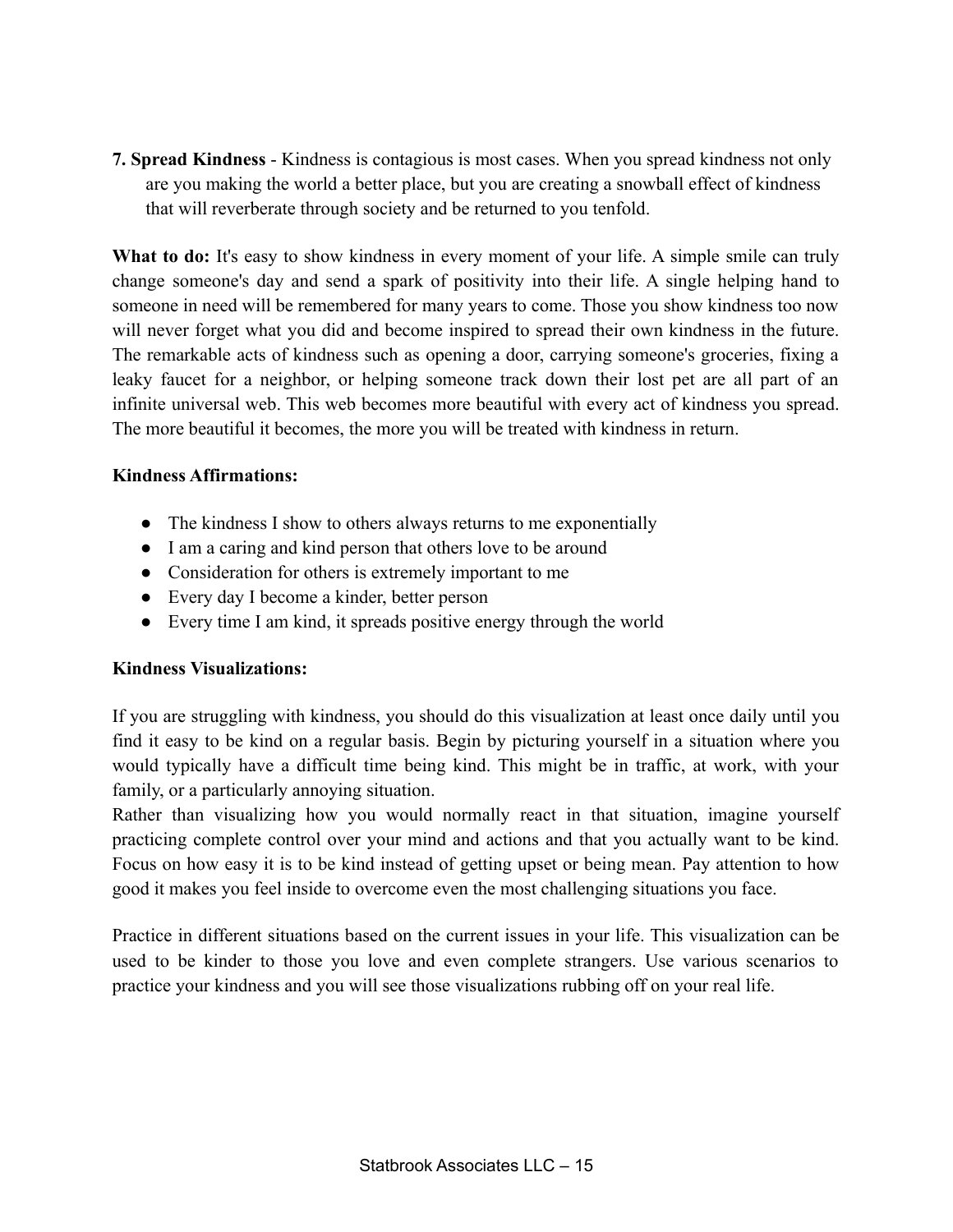<span id="page-15-0"></span>**8. Fix Your Flaws** - We all have flaws that we want to work on. And what better way to do it than with the Law of Attraction? If you are constantly doing something wrong or don't like something about your character, you can change. It's never too late to work on flaws so that you can become the person you have always wanted to be.

**What to do:** All it takes to fix your flaws is a little positive thinking, the right attitude and meditation. First, know that you have what it takes to make the changes in your life. Believe in yourself with all of your heart. Next, shift your focus from the flaw, to the opposite good characteristic you want to obtain. For instance, if your flaw is that you say hurtful things, shift your focus to saying helpful things that make everyone feel good. Meditate while visualizing yourself speaking kindly and helpfully in your daily life. The meditation should be done once or twice daily so that it becomes natural to talk without saying hurtful things. Modify the technique to fix your own personal flaws.

#### **Affirmations to Fix Flaws:**

- I am exactly who I want to be
- My thoughts, actions and words are carefully considered
- I am a good person that strives to do my best in all areas
- I take pride in the person I am and look forward to continued improvement
- I know that I can do whatever it is that I set my mind to

#### **Visualization Technique to Fix Flaws:**

This visualization works best if used in the morning when you first wake up and immediately before going to sleep at night. Lay down in bed and get comfortable to begin. Then close your eyes and breathe in through your nose, and out through your mouth.

Focus on one particular aspect of yourself that you would like to improve. This could literally be anything you want. Now think about a situation when you usually have this problem, but instead visualize yourself without it. Watch how things fall into place as you fix the flaw and really let yourself feel how good it is to overcome it. Know that you are strong enough to overcome any flaw.

Immediately after the visualization, repeat one or more of the above affirmations ten times. This will help your subconscious absorb what you visualized more efficiently.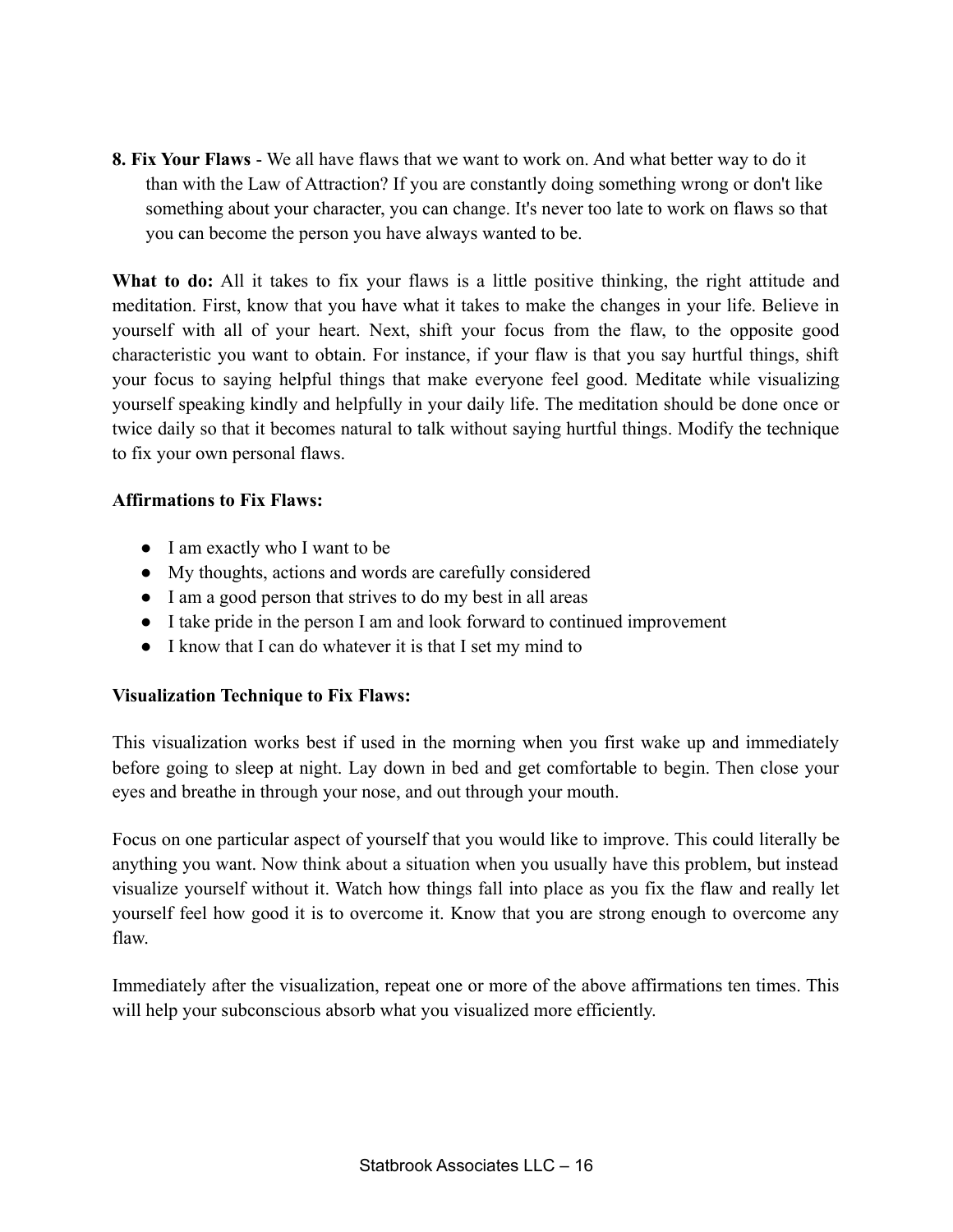<span id="page-16-0"></span>**9. Learn Patience** - They say patience is a virtue and for good reason. If you can wait for something without getting frustrated during the process, you will find that good things surprise you. Everything that you receive will become much more valuable and your days will be much less stressful. Patience is easy to learn if you know what to do.

**What to do:** Patience comes with a change in how you see the waiting period. Rather than focusing only on the light at the end of the tunnel, enjoy the walk through the tunnel itself! When you shift your attention to enjoying the path you are on, it becomes easy to have patience. And when you do reach your goal, it will feel as if the wait wasn't long at all. Chances are that what you experience right now on your journey can be just as rewarding as the goal you are waiting for.

#### **Affirmations for Patience:**

- I am able to be patient in any situation
- It is my pleasure to be understanding and tolerant
- I have complete patience with myself as well as others
- I am able to wait patiently when things take more time than I expect
- I am as patient as a caterpillar in a cocoon transforming into a butterfly

#### **Visualization Technique for Patience:**

This is a technique that can be use practically anywhere patience begins to evade you. It is quick and works very well. The first visualization takes longer, while subsequent visualizations require only a few seconds.

For the first visualization, picture yourself in the situations that you lose patience in. For many this is a long line, when someone is being nasty, or when waiting to get off work. Whatever it is, picture that you are there right now. Then imagine yourself becoming preoccupied with understanding the situation rather than wanting it to be over or allowing yourself to lash out. Think about ways to turn it into a positive or funny situation, like visualizing your boss with a clown nose, or how strong your legs are becoming when you stand for a long time. Find a positive way to let off some of your built up steam. For example, if you are imagining yourself at work, dive into it with a positive attitude, organize your workspace, or come up with ways to make yourself more efficient.

Once you come up with a loophole during your visualization, think of a word that helps you remember to use it during you real life experiences. Put this word in a visible place or even write it on your hand. Whenever you are feeling inpatient at all, look at the word and let it remind you of your visualization. Quickly picture your visualization and gain strength from it.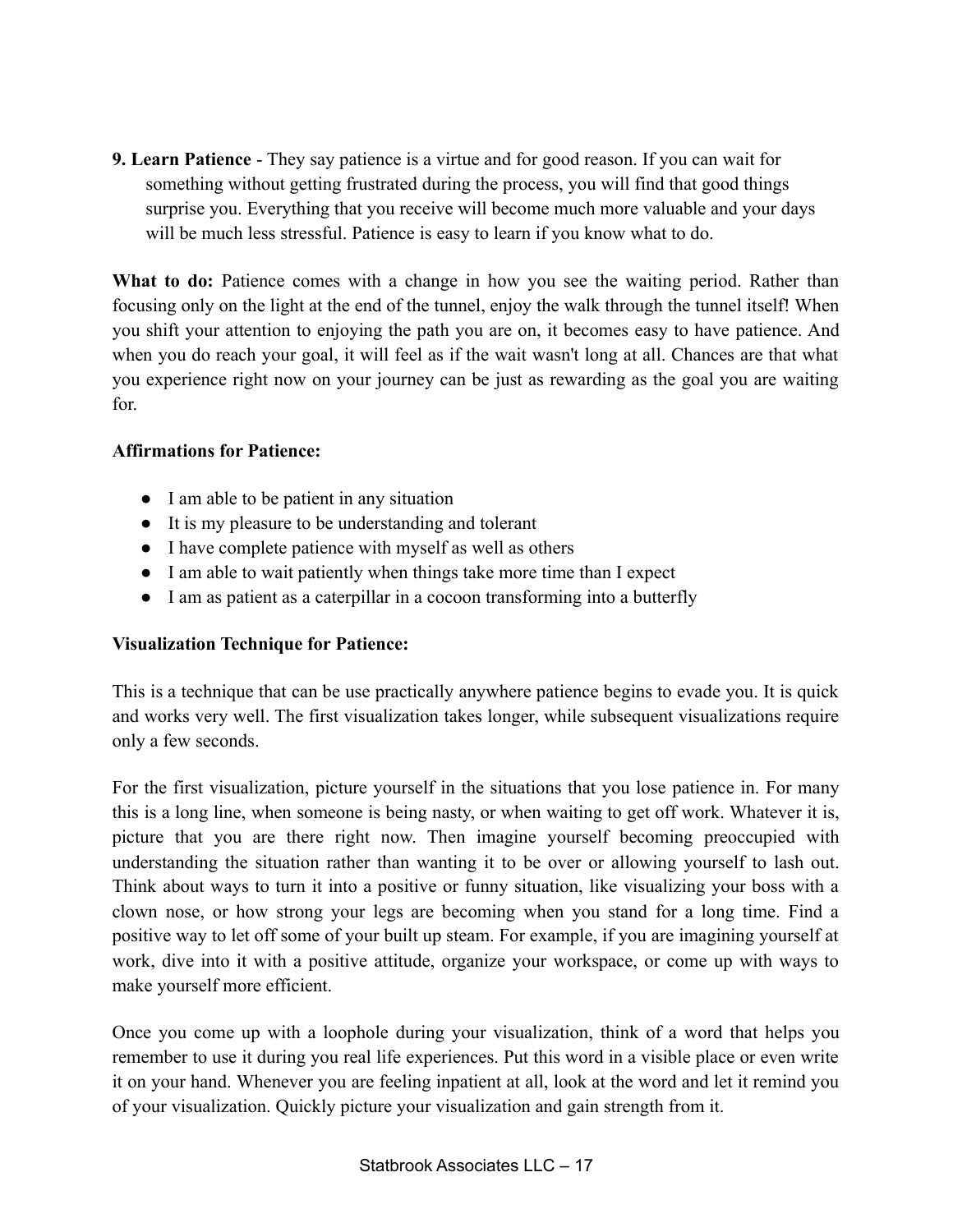<span id="page-17-0"></span>**10. Attract Your Dream Car** - Whether your dream car is a brand new Mustang or a rusty old Camaro, you can attract it with the Law of Attraction. The textbook LOA techniques are perfect for this type of attracting.



What to do: Every time you drive the car you have, imagine that is is already your dream car. Let the feelings of driving your dream car go to work for you. The universe will answer! If you don't have a car at all, try using meditation to visualize yourself owning the car of your dreams. Create a vision board with pictures of the car and include positive affirmations such as "This car is mine." You can also go to the dealership and test drive the car you want. Above all, believe that you will have that car.

#### **Affirmations to Attract Your Dream Car:**

- I am taking the steps to make my dream car mine
- My dream car is getting closer and closer to me
- I can see myself driving my dream car
- I am attracting the vehicle of my dreams
- I deserve to own my dream car

#### **Dream Car Visualization Technique:**

If you already have a car, every time you drive it, imagine that you are already driving in your dream car. Think about all of the features it has and what color it is. Think about how good you feel behind the wheel and how the other drivers must be gawking at its glory.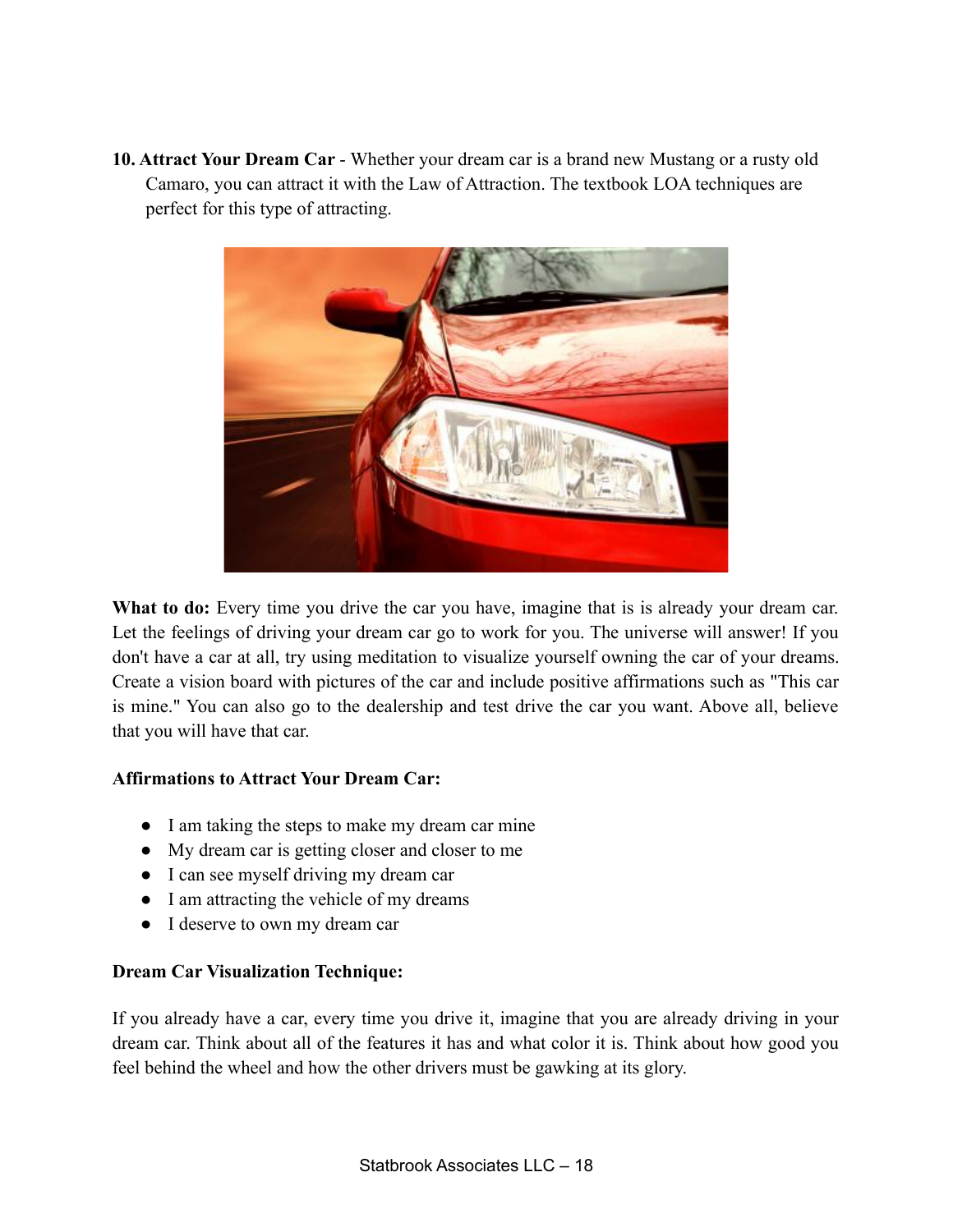For those that don't have a car, picture yourself behind the wheel or go take a test drive in the car so you can think about it in more vivid detail. Pick up a brochure showcasing all of its best qualities and keep it where you can look at it often.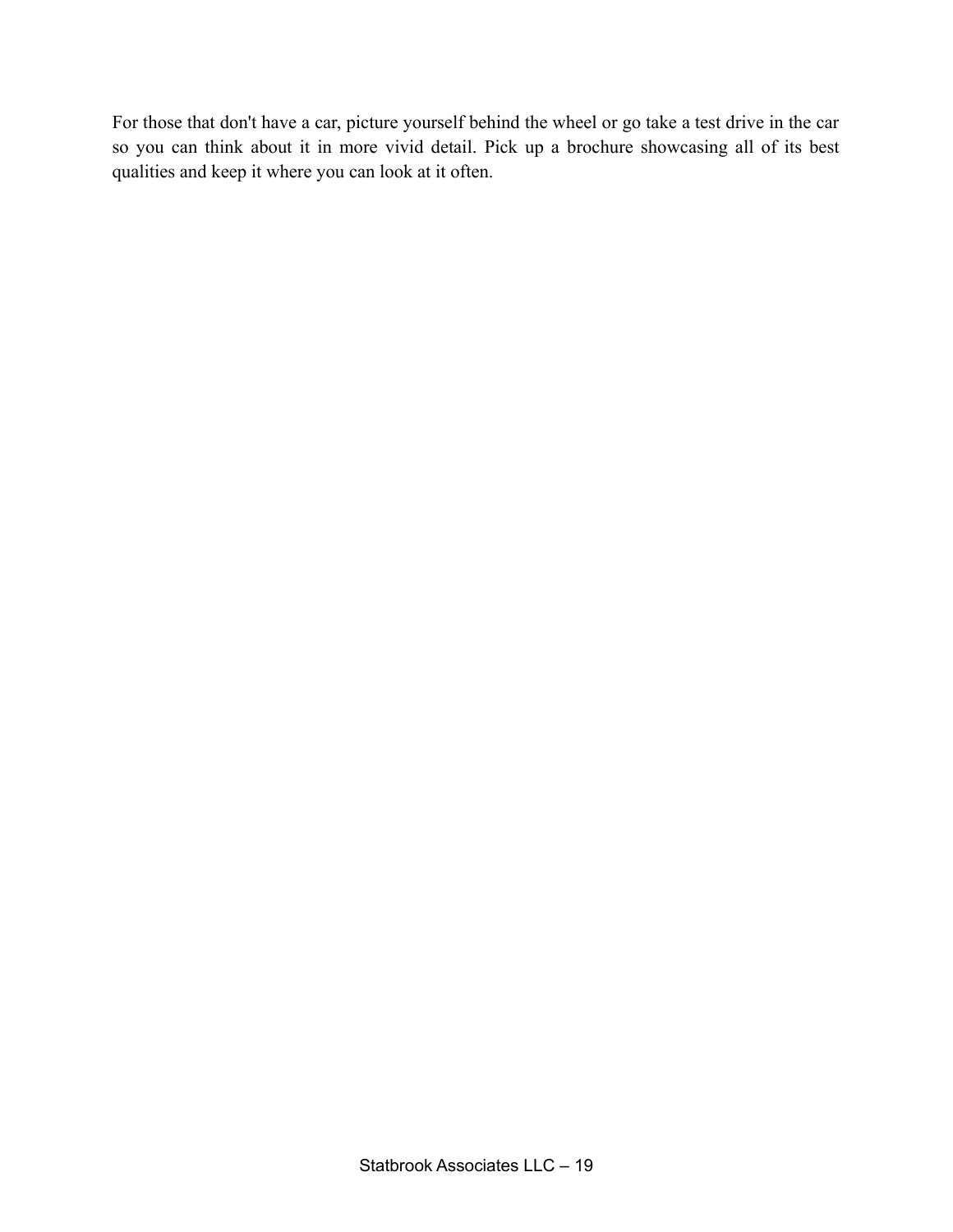<span id="page-19-0"></span>**11. Attract Your Dream Home** - Very similar to attracting most other things of great value into your life, it may take longer for this kind of desire to manifest, but it certainly will if you exercise patience! A dream home should be that place that makes you feel like you belong an oasis from the outside world and a place that you want to spend the rest of your life.

What to do: The first step towards attracting that dream home is to imagine that you are already there. Visualize yourself living in your dream home and all of the things that you would do in it. Be specific about it rather than generalizing by thinking about where the home is, what it looks like, how many rooms it has, the color of the paint and the furniture you will have. Will you have a pool in your dream home, or maybe even a personal movie theater? Be sure to really dig deep for those details! Then visit the places where you want to live and even attend a few showings of homes in the area. When visiting, imagine as if it is already your home. Allow those feelings to be your main focus and soon your dream home will really be yours!

#### **Dream Home Affirmations:**

- I am attracting my dream home closer to me each day
- Attracting a house of my dreams is something that comes naturally to me
- I believe in my ability to take the steps towards owning my dream home
- My dream home is waiting for me to find it right now
- Living in my dream home is going to be so wonderful

#### **Dream Home Visualization Technique:**

Think about what your home will look like when you pull up to the driveway. Where is it? What surrounds the home? What does the outside of the house look like? Is there a gate surrounding it or a big open and inviting yard? Think about how amazing your dream home looks and what it makes you feel like.

Visualize yourself walking into your dream home as if you already live there. What furniture do you have, what does the decor look like? Do you have marble floors, hardwood floors, or carpeting? How many rooms does it have and what do they look like? What kind of appliances are in your kitchen? Do you have a garage? Explore your home inside and out. Maybe you even have a beautiful view of the beach or a sparkling pool in the back. Think about how all of this is yours.

When you are finished visualizing your dream home, get excited about finding it and that the universe for bringing it into your life. Your gratitude will reflect back to you soon enough!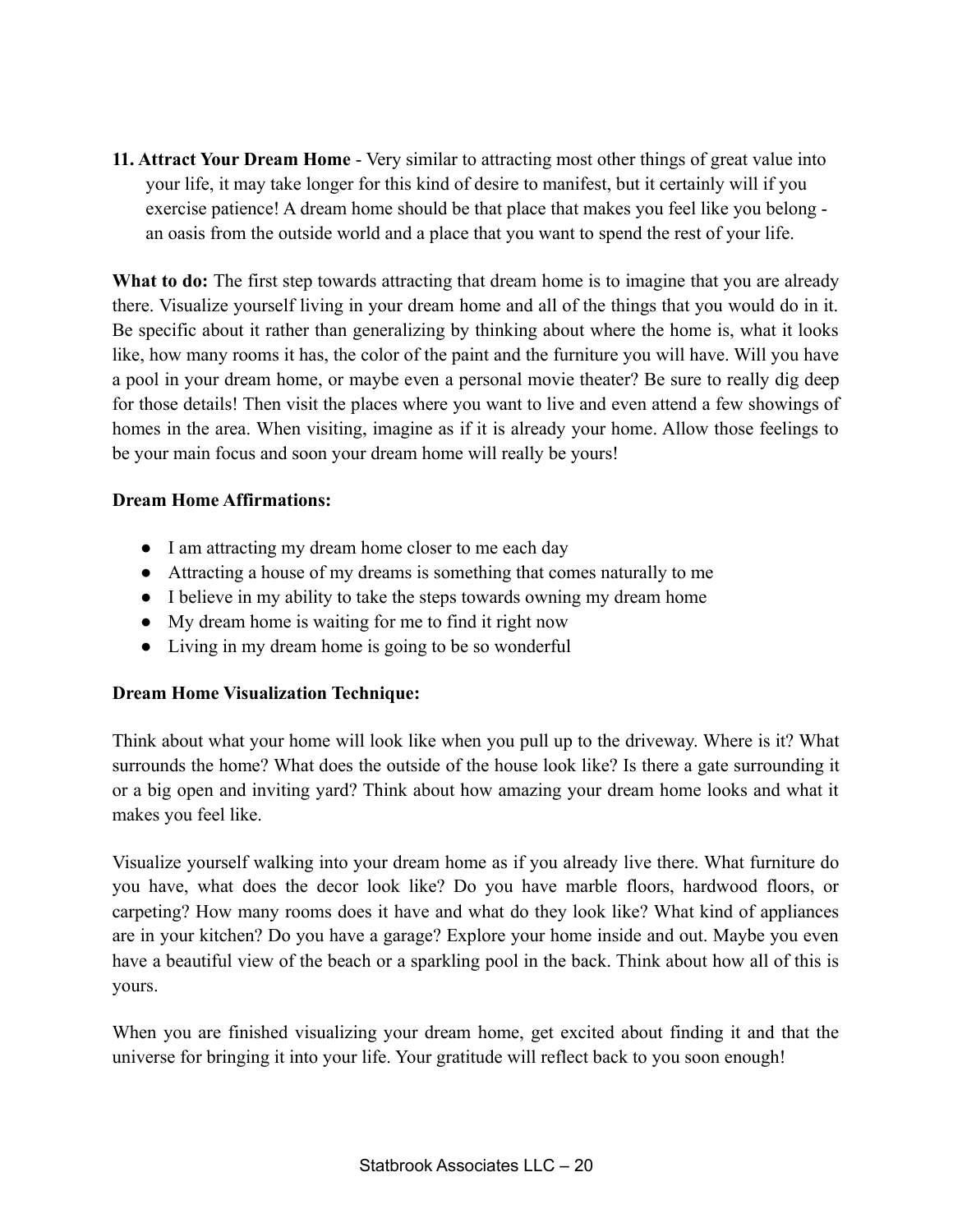<span id="page-20-0"></span>**12. Manifest Courage** - When you put aside any fears or doubts about doing something you want to do, and just do it, this takes courage. You can manifest courage in yourself so that nothing ever holds you back again. Gaining courage will allow you to accomplish anything you set your mind to without allowing your mind to hold you back.

What to do: Use positive affirmations to retrain your mind into realizing that you really can achieve your goals. Then begin doing things that you are usually uncomfortable doing just to get used to the idea of change. Remove any limiting beliefs about yourself that might be keeping you from trying by proving them wrong. Create goals and stick to them without making excuses and keep your attitude positive. Surround yourself with people who believe in you and know that you can do anything you set your mind to. Don't allow your mind to wander down a path of what if thoughts and instead just go for it. You'll be glad you did!

#### **Affirmations for Courage:**

- I have the courage, strength and persistence to do anything I set my mind to
- Nothing can hold me back from accomplishing my dreams
- My courage is as strong as the universe is big
- Being courageous comes naturally to me
- I am not afraid to dive in headfirst to get what I want

#### **Courage Visualization Techniques:**

Think about your daily life and the areas that you want to have courage in. Close your eyes and relax. Take a few deep, cleansing breaths and begin to create a scene in your mind. Think about the circumstances and how you would react with courage. Imagine how much the people around you will look up to and respect you for your unyielding determination and fearlessness.

Now imagine yourself accomplishing your biggest dreams because you took a leap of faith and pushed yourself to do something effective. Think about how great it feels to believe in yourself and watch how you make decisions and take action without allowing any doubt or fear to hold you back from achieving things.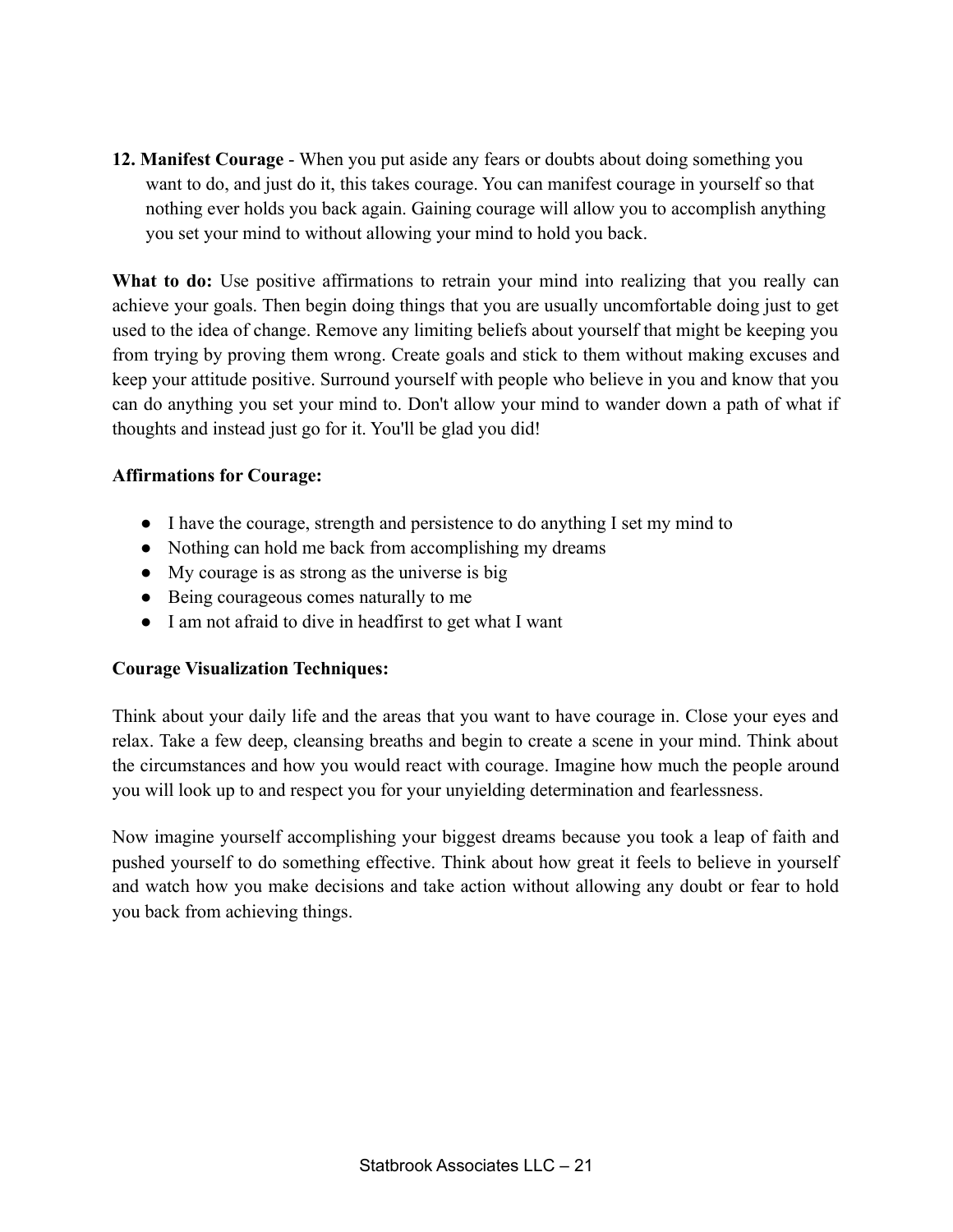<span id="page-21-0"></span>**13. Grow Self-Esteem** - You are only at your best when self-esteem is high. You must learn to see yourself in a positive way in order to grow self-esteem. Your true potential could be hiding underneath low self-esteem and the only way to unleash it is to build it up. Everyone is the world believes and presses the importance of this once thing when it comes to success and happiness.

What to do: You already have many good qualities that make you an amazing person. You are just allowing negative thoughts to cloud them and make you feel like less of a person. To remove this block start writing your good traits, achievements and successful moments you have already had in your life. Write yourself compliments on jobs well done and give yourself plenty of pats on the back each day. Use positive affirmations such as "I have the potential to achieve any goal I set." Also, visualize yourself doing what you want and having others praise you for being so amazing. It will build your confidence for higher self esteem and soon you will see it reflected in your real life.

#### **Suggested Affirmations for Self Esteem:**

- I am a creative and unique person with multiple things to offer the world
- I am worthy of having success, happiness, health, and love in my life
- My skills, mindset, and drive to succeed will help me accomplish anything
- I am deserving of everything I want and am more than capable of getting it all
- I feel secure in myself when it comes to my mind, body and soul

#### **Self Esteem Visualization Techniques:**

Do this visualization exercise for at least 10 minutes as you are laying in bed or relaxing in a recliner. Start by relaxing your body and focusing on each breath you take. Allow your muscles to loosen starting with your head and ending at your toes.

Imagine that you are watching yourself acting and talking without any insecurities or self-esteem issues. Allow this to bring happiness to your heart and a smile to your face. During this part of the visualization, think about your affirmations.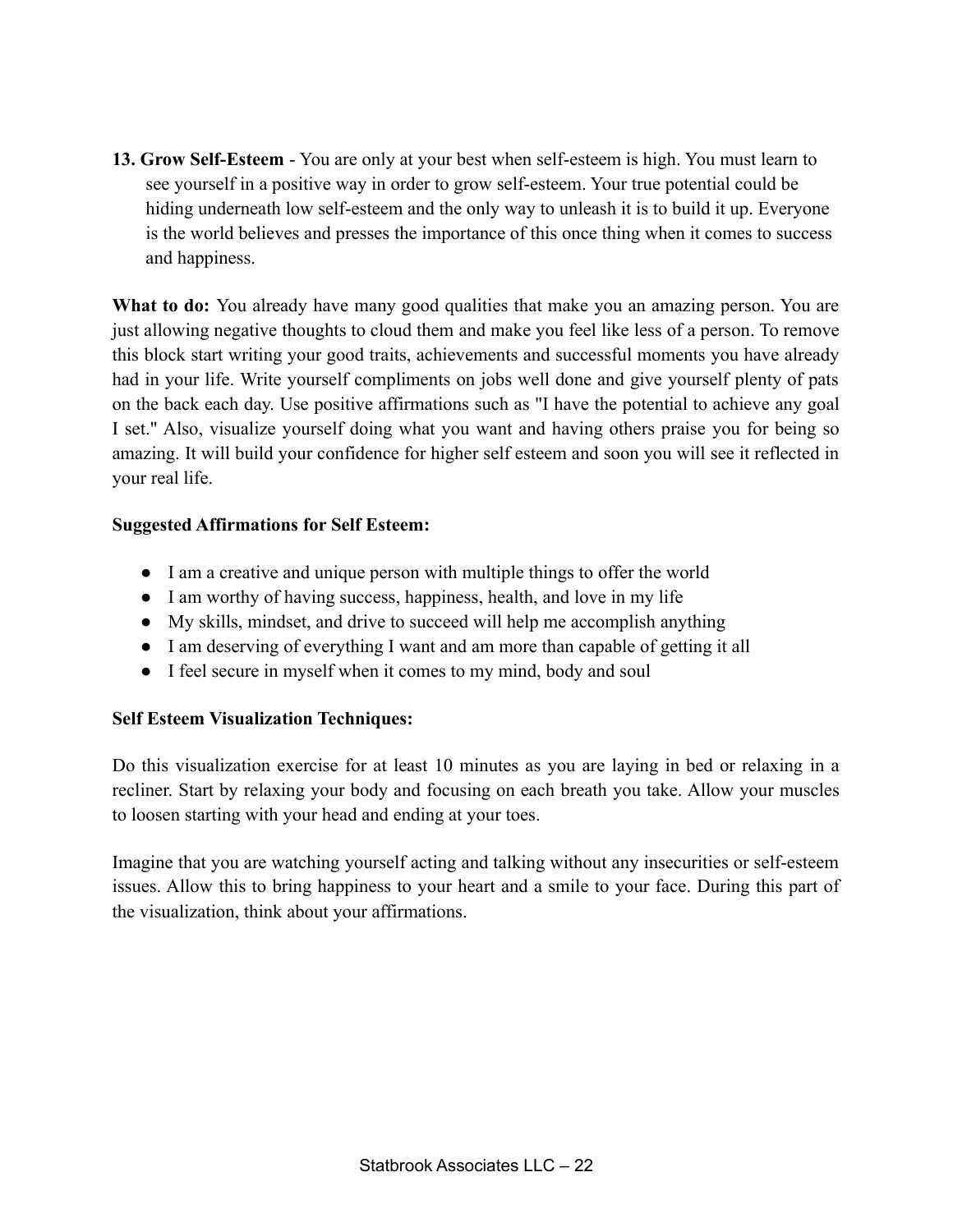<span id="page-22-0"></span>**14. Build a Business** - The Law of Attraction will help you build a business by giving you the motivation and mindset to accomplish all of your goals and create a master plan for your business. Once you get the business up and running, you will find that customers are instantly attracted to you and want to have what you are offering. Success will be very natural when you have the Law of Attraction on your side.

What to do: Always focus on what you want and don't pay attention to negative things that have happened. Always keep your eye on the results you want and in obtaining them. If you stumble or make a mistake, think of it as a positive learning experience and a stepping stone towards success. Remember to enjoy the process of building your business rather than being too caught up in the end result. When you live in the moment, things happen without you even having to try very hard. Never stop learning new things that are relevant to your business and always do your best to listen to your intuition. Sometimes it can be the universe's way of helping you succeed.

#### **Business Affirmations:**

- I have the thinking, creativity, and willpower to reach all of my career goals
- Every day I become closer to success and prosperity
- I get everything I need to succeed as soon as I need it
- Every corner I turn leads to new opportunities and growth
- I am a magnet for success in my industry

#### **Business Success Visualization Technique:**

Think about where you want to be once you have reached the peak of your success in business or in your career. Will you have a big office? Will you work from home? Will you be the CEO of your own company? Maybe you want to be an artist of some kind? Whatever you want in particular, the first step to visualizing it is to get clear about it. Write everything down on a paper to use.

You don't need to close your eyes for this technique, but you can if it helps you concentrate. Picture in your mind all of the things you have written on that paper. Don't just see images, but feel the emotions of how it would be, in addition to all of your other senses. Get creative with it and have some fun dreaming about your future.

Now, keeping those things in your mind, say aloud or silently to yourself that this is your future and it is manifesting right now in your life.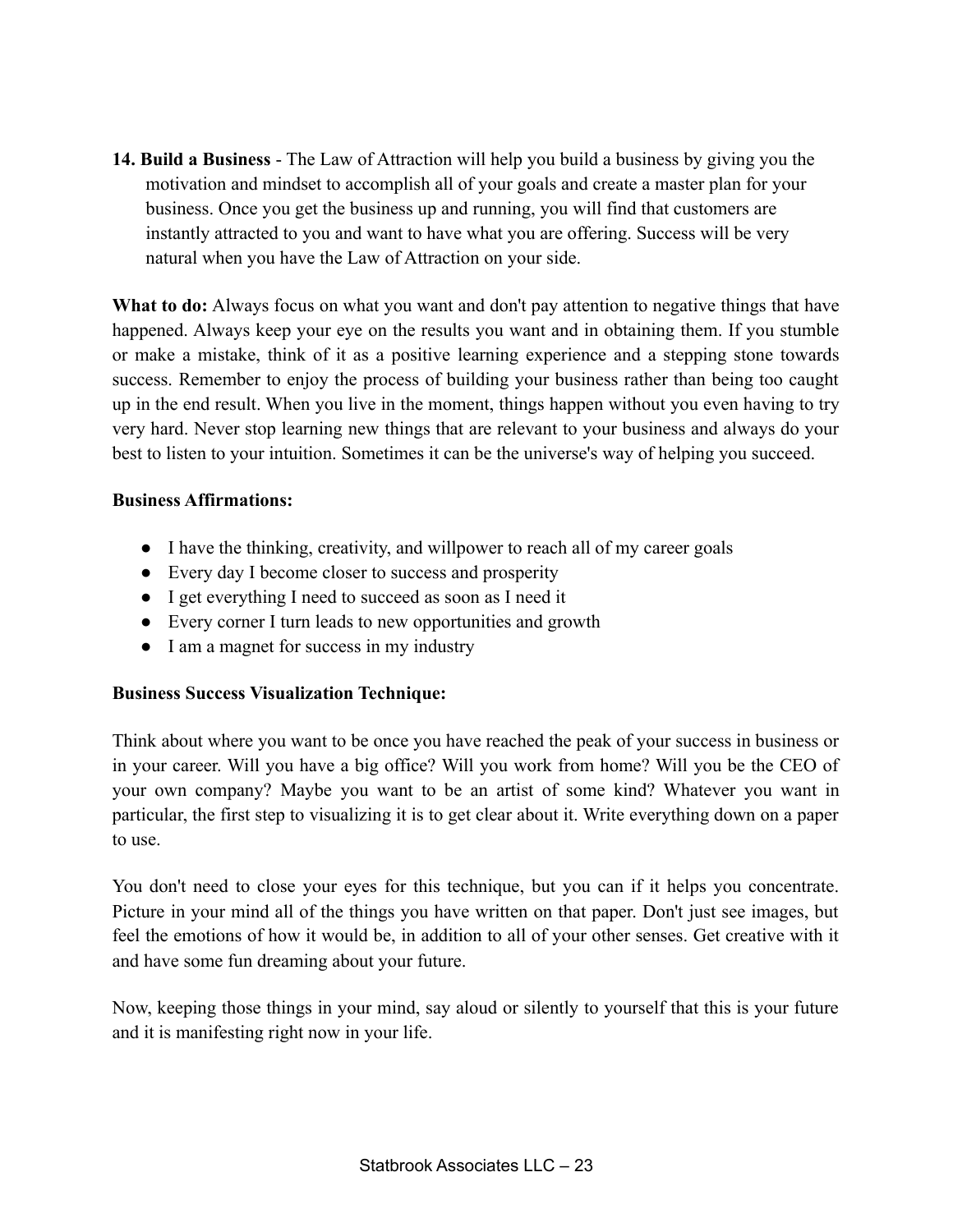<span id="page-23-0"></span>**15. Pursue a Goal** - All goals require the same careful planning, motivation, and determination to follow through, but without the Law of Attraction on your side, it can be difficult to cultivate these things. Your goals can become almost simple to achieve on a daily basis when you know what should be done. Long term goals will also be less far off. Any goal you set your mind to is achievable!

What to do: The pursuit of your goals is what makes them achievable in the first place. So, your first step is to start doing what it takes. Never wait for a perfect time to start something or slow yourself down by thinking that the conditions are not right yet. If you continue to wait for some perfect time, you will miss countless opportunities. Use the Law of Attraction to pursue your goals by understanding that now is always the perfect time. Remember that every excuse you make will only keep you from your goals. Continue to tell yourself that there is a way right now and you will indeed find it.

#### **Affirmations for Goals:**

- All of my goals are achievable
- I have no doubts or fears that I will reach my goals
- I am optimistic about the actions I take towards my goals
- Every day I get closer to achieving total success
- I enjoy setting and achieving goals that give me purpose

#### **Visualization Technique for Goals:**

Visualize one goal at a time. If you have multiple goals, do separate visualization exercises for each one. It can be helpful to make a list of all your goals and then several details about each one before beginning the exercise.

Listen to a motivational song or read inspirational quotes about goal setting before visualizing as this helps increase your positive energy, making the time you spend visualizing more effective.

With your positive energy flowing, imagine yourself working towards one of your goals. Visualize the steps you take and how your goal is reached. This about how great it feels to achieve that goal. Imagine what your life will look like when the goal has been achieved.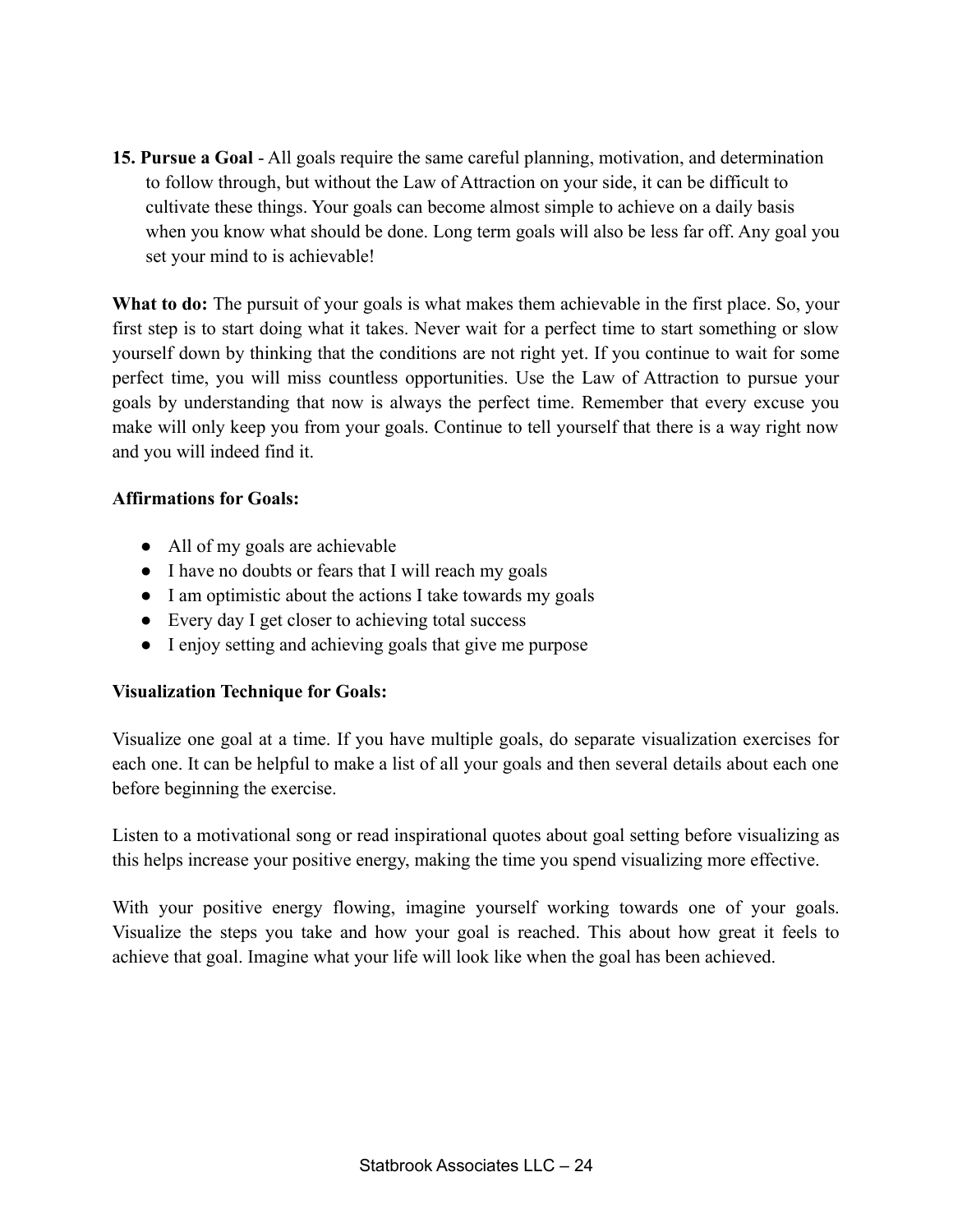<span id="page-24-0"></span>**16. Improve Your Sex Life** - If you are concerned about how things are going in the bedroom, why not use a little Law of Attraction secret to spice up a dull sex life? You would be pleasantly surprised at the difference you can make when it comes to pleasing both you and your partner between the sheets. In fact, you may never want to leave your bed again! Rekindle that spark or start your sex life off with a bang by following this advice.

**What to do:** The more you focus on having mind-blowing, powerfully orgasmic sex, the better you will perform when the time comes. If you are not having enough sex, try visualizing you and your partner having frequent visits to the bedroom or wherever you might want to do the deed. Use all of your senses to imagine how it feels, sounds, and plays with your sensory. Frequently use positive affirmations that agree with how you picture your ideal sex life. Never respond to your partner with frustration, as this could cause more of a problem. Remember that negativity never works. Instead, come to him or her with a positive and generous attitude. They will soon respond without much hesitation.

#### **Affirmations to Improve Your Sex Life:**

- I have all of my sexual needs and desires met
- My sexual partner gives me great pleasure whenever I am in the mood
- I am able to exceed my partners expectations in bed
- When I have sex it is always mind blowing and fantastic
- Every time I have sex it gets better and better

#### **Visualization Technique for Great Sex:**

Visualizing for great sex is extremely fun. It is probably one of the easiest to do! Because everyone's sexual preferences vary widely, it is a good idea to explore your fantasies by watching videos catered to your own carnal pleasures. Visualizing will come easier this way. If you prefer not to watch these kinds of videos, that's okay. Just picture yourself with your partner instead.

It helps to be laying down when doing these types of visualization so that you can completely relax and let go. Once you have visualized exactly what you want from your sex life, talk to your partner about it. Let them share their fantasies with you and then take turns acting them out. Your sex life will never be bland or boring ever again!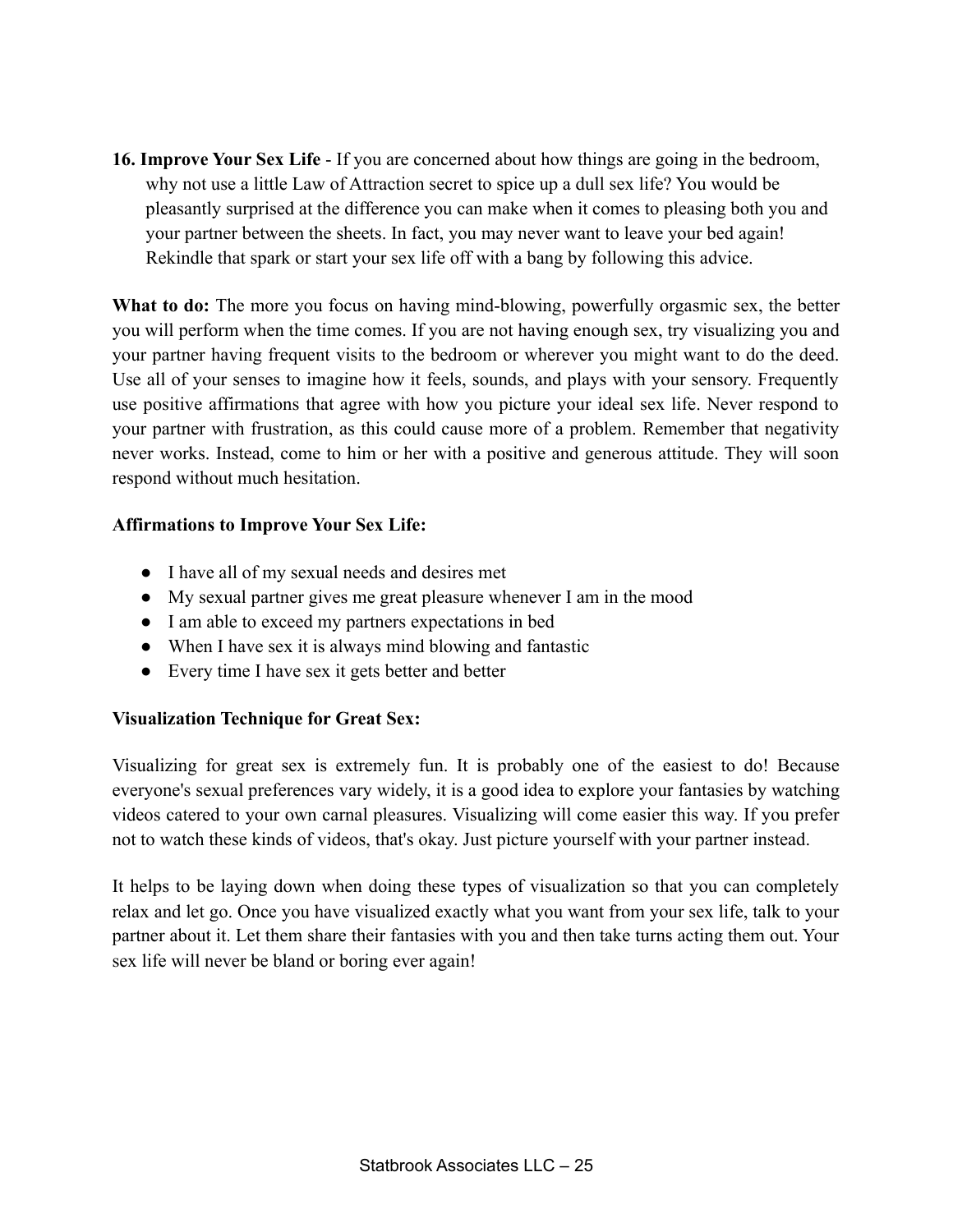<span id="page-25-0"></span>**17. Renew Motivation** - Sometimes life can get you down and motivation suffers. But by using the Law of Attraction, you can renew your motivation and set it free to soar higher than ever before. When you have motivation, not even the sky is the limit.

**What to do:** The first way to renew your motivation has to do with your passion. You must always follow your passion and have clear goals about what you want from life. These clear goals will be your source of motivation. Once you know what it is that you want without a doubt, you must focus your energy on how great it is to be on a path towards achieving your goals and how amazing it will feel when you reach them.

#### **Motivation Affirmations:**

- Every step I take towards my goals gives me more motivation
- I am full of optimism and determination and it grows every day
- My plans give me motivation to continue reaching for my goals
- I feel empowered and energized when I work towards things in life
- I always do the things that I need to do in order to succeed

#### **Motivation Visualization Technique:**

A vision board can really help you stay focused on these things, combined with a visualization technique. Cut out some images of your goals and paste them to a board.

Then hang it in a highly visible spot you see very often. Take a few minutes several times a day to just look at those goals and imagine how good it will feel when you achieve them.

Think about how important your path and actions now are in making them happen. Lastly, visualize yourself as if you have achieved the goals and allow your mind to show you how it came to be.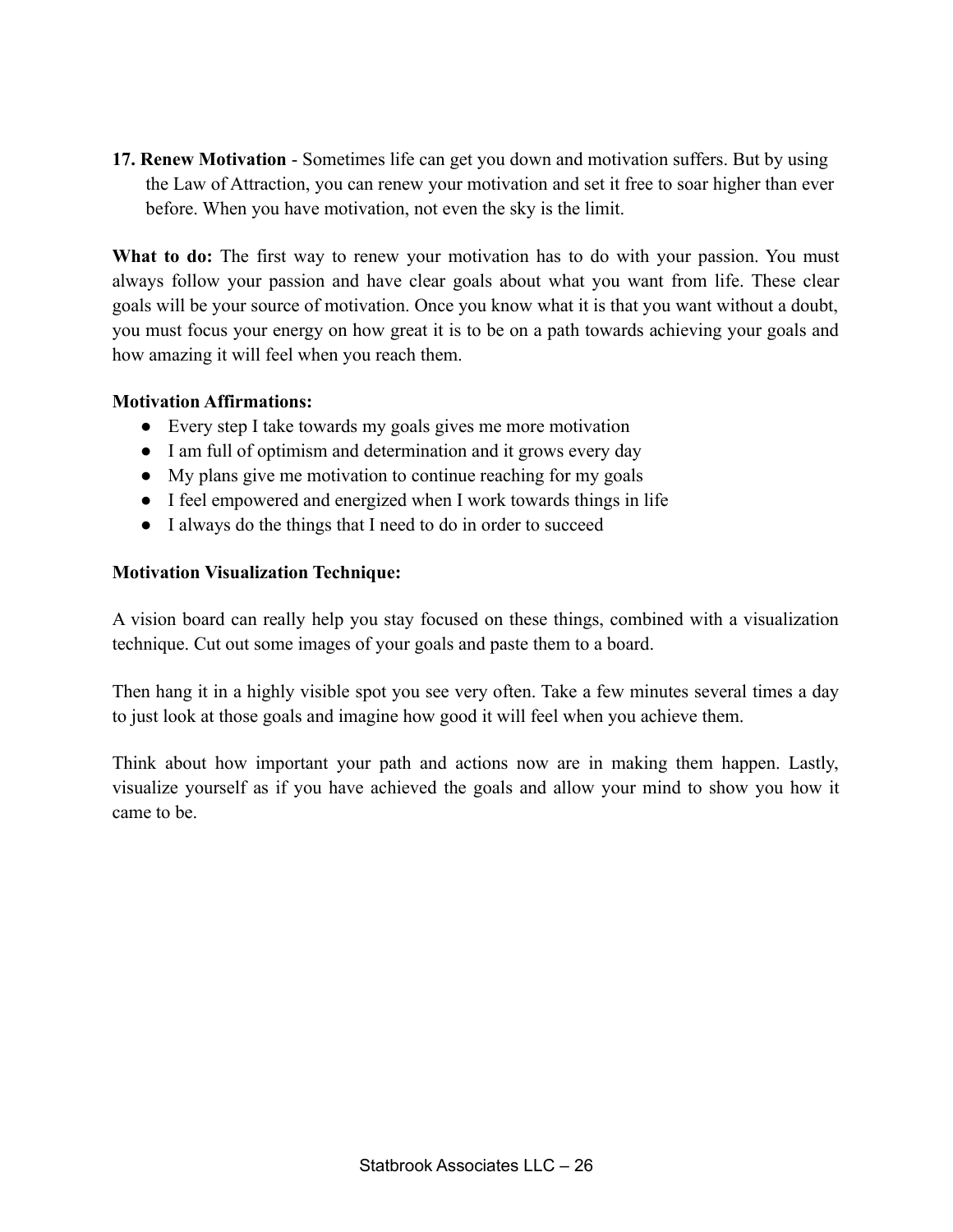<span id="page-26-0"></span>**18. Repair Relationships** - Some relationships fall into a devastating pit of despair solely because both people refuse to see things in a positive light and instead dwell on negative. Of course you know by now that negativity attracts negativity and relationships are undoubtedly no exception to this rule. The Law of Attraction can help you repair relationships that have been shattered by negative thinking and feelings so that they can thrive once again.

**What to do:** If you are in an abusive relationship, you must not stay. There is no relationship worth saving if violence or abuse is involved. Leave and find a relationship worthy of your dedication. For everyone else, remove any negative thinking or feelings you have towards your relationship. Don't wait for the other person to change while you remain guarded and hostile. The first person to make the move must be you. It doesn't matter who is wrong or who is right when a relationship turns sour. The important thing to remember is that you love the person or at the least, care for them in some way. Start by putting yourself in their shoes and understanding them. Think about their good qualities and why you care for them in the first place. Visualize the relationship as blissful and content. Always smile and communicate without anger or negativity.

Relationship Affirmations:

- My relationship grows stronger with each passing day
- All of my relationships come naturally and are full of love and respect
- I feel fulfilled in my relationship and have lots of hope for the future
- My relationship gives me all of the support I need
- I am so fortunate to have such a wonderful and exciting relationship

#### **Visualization Techniques for Relationships:**

Think about the reasons why you entered into the relationship and about the good times you have shared. Now close your eyes and picture you both enjoying each other's company. Use emotions and your senses to feel that feeling of warmth and happiness together in your mind.

As you think about the good times that made you feel good in your relationship, silently tell yourself that more of those are coming and that each new day will reveal a new reason for the relationship to progress and thrive. Using your affirmations during visualizations will help too.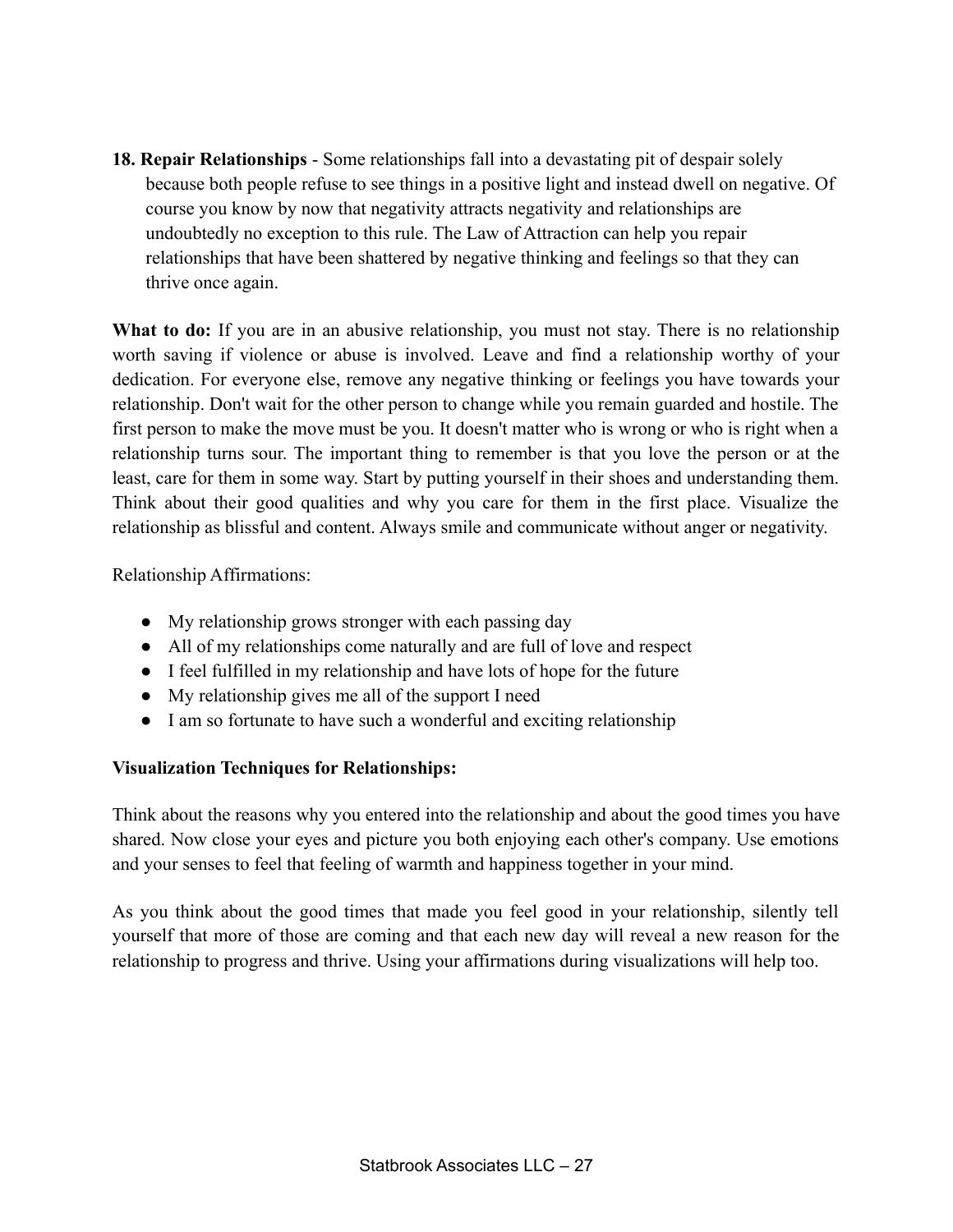<span id="page-27-0"></span>**19. Ace an Interview** - Sometimes interviews can seem intimidating and nerve wracking. But they don't have to be when you utilize the Law of Attraction. You will be able to ace any interview that you face with dignity and grace.

**What to do:** To gain the skills required you'll need to practice in your mind. Studies all link visualization with better performance. So gather your research by learning every detail about your interviewers and their company, practice looking confident and friendly, and above all, look like you know your stuff. Use good posture and smile! Positive affirmations are also quite effective in helping you feel prepared and at ease. Always remember that you are what you want to be.

#### **Affirmations for Interviews:**

- I have the knowledge, skill set, and confidence to impressive anyone
- I am fully capable of making a great first impression
- I am calm and confident that I will ace my interview with ease
- I am the most qualified person for the position
- Communication comes to me naturally and with ease

#### **Visualization techniques for Interviews:**

Imagine yourself waiting for your interview with an assurance that you are just the one for the job. You are smiling as you wait, thinking about how perfectly suited for the position you are, and how much they are going to realize that during the interview.

Now visualize the interviewer coming into view, looking pleasantly surprised by your appearance and smile. Imagine shaking their hand and introducing yourself as they look relieved to see someone that looks confident and friendly.

You follow them to the interview room and they begin the interview as you pass through the questions with answer that make the interviewer smile brightly and look very pleased. The conversation is easy and flows naturally and you both get along flawlessly. You already know that you have the position just from their expression of delight. Then they ask you when you can start.

Use this visualization for the days leading up to the interview and do it again in the car just before heading into the waiting area.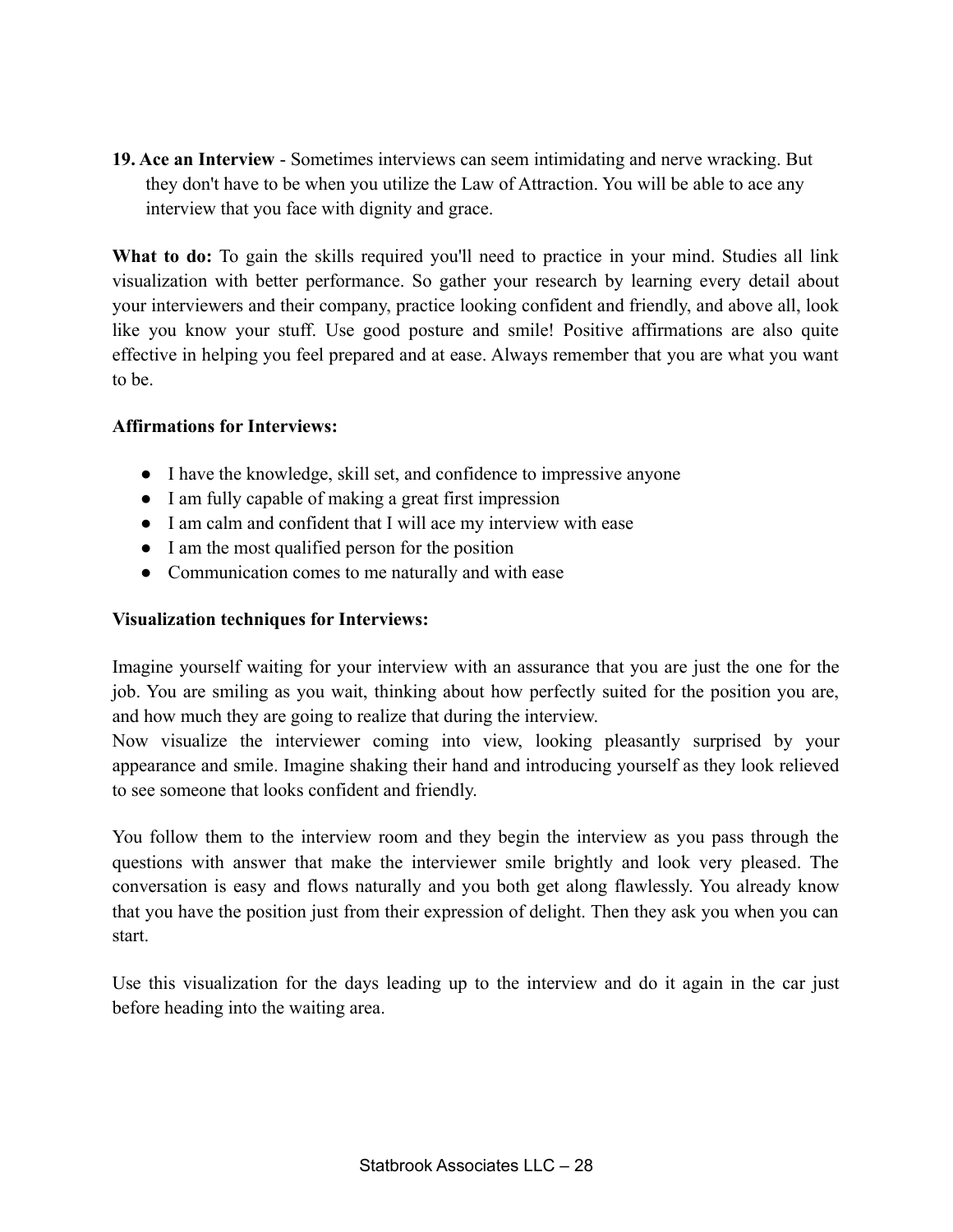<span id="page-28-0"></span>**20. Eliminate Doubt** - Doubt creates a place for negativity to grow and stops you from doing things that could bring you success in many areas of life. Allowing doubt to dwell in your heart is unacceptable for someone trying to accomplish anything. Though experiencing some doubt is natural, allowing it to control your life is not. Gain the ability to eliminate doubts through the Law of Attraction.



What to do: First and foremost, you need to set up an environment that is less conducive to doubting inside your mind. Stop asking if your desires are possible and instead search for the way that they are possible. When a feeling of doubt does arise, letting it go is easy. All you have to do is find reasons that your desires are possible and that will spark hope, the opposite of doubt into your mind. Instead of letting your mind remain in wanting mode, keep it in having mode. When you are grateful for what you already have, it becomes much easier to believe in the possibility of having much more.

#### **Affirmations to Remove Doubt:**

- I believe that I will achieve anything I set my mind to
- I have no doubt in my mind that things will go my way
- I am able to pursue my passions without questioning my path
- My goals are obtainable and failure is not an option
- If I imagine something, I can make it happen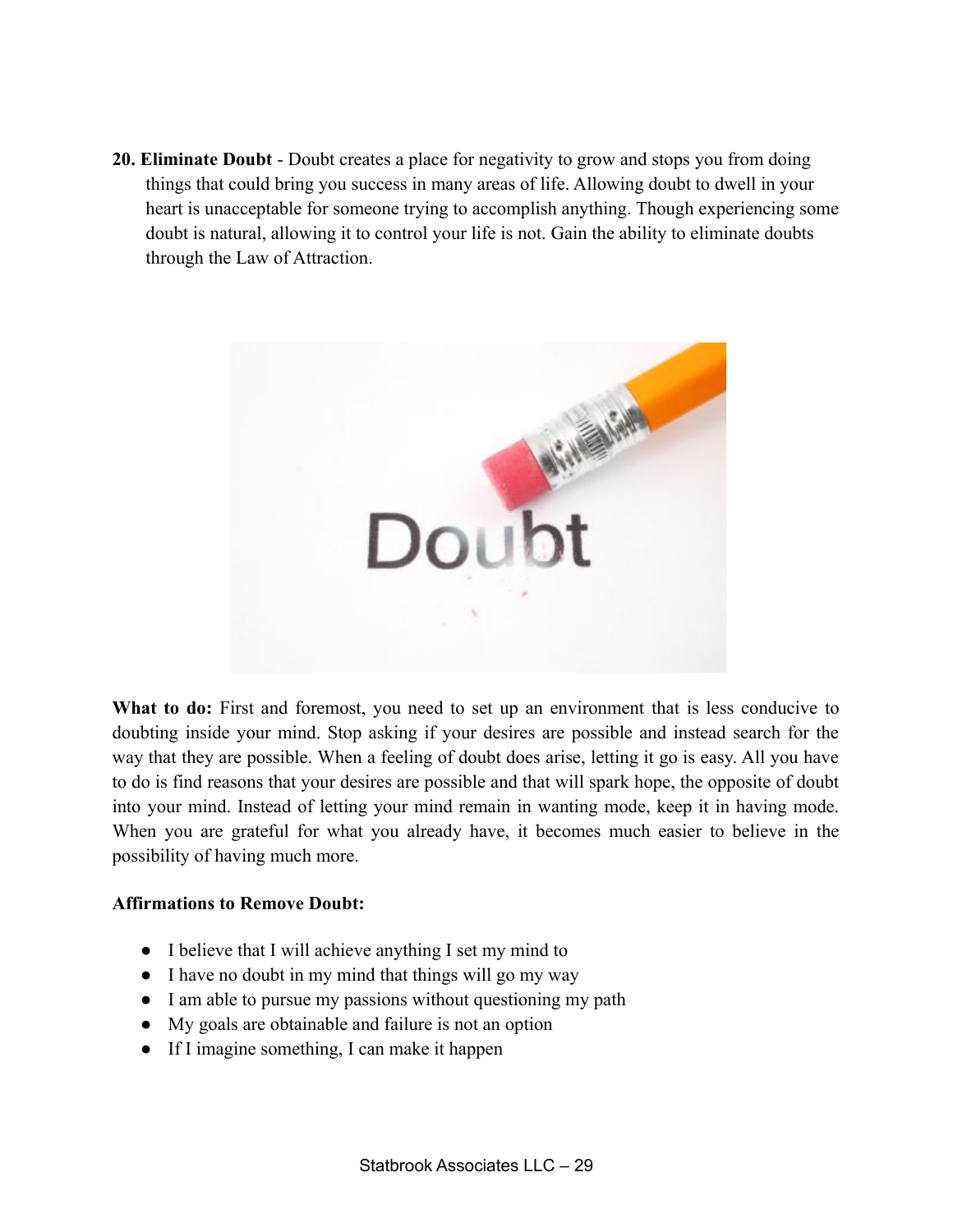#### **Visualization Technique for Doubt Elimination:**

When you feel yourself beginning to doubt and you need a quick boost of confidence and faith, find a quiet spot to rest your eyes and practice this visualization exercise. Think about whatever it is that you feel doubt about and make it happen in your mind. Watch it unfold just as you want it to.

You can also visualize yourself pursuing your goals and being extremely successful all because you have no doubt in your minds. You think confidently, act confidently, and receive what you want, when you want it.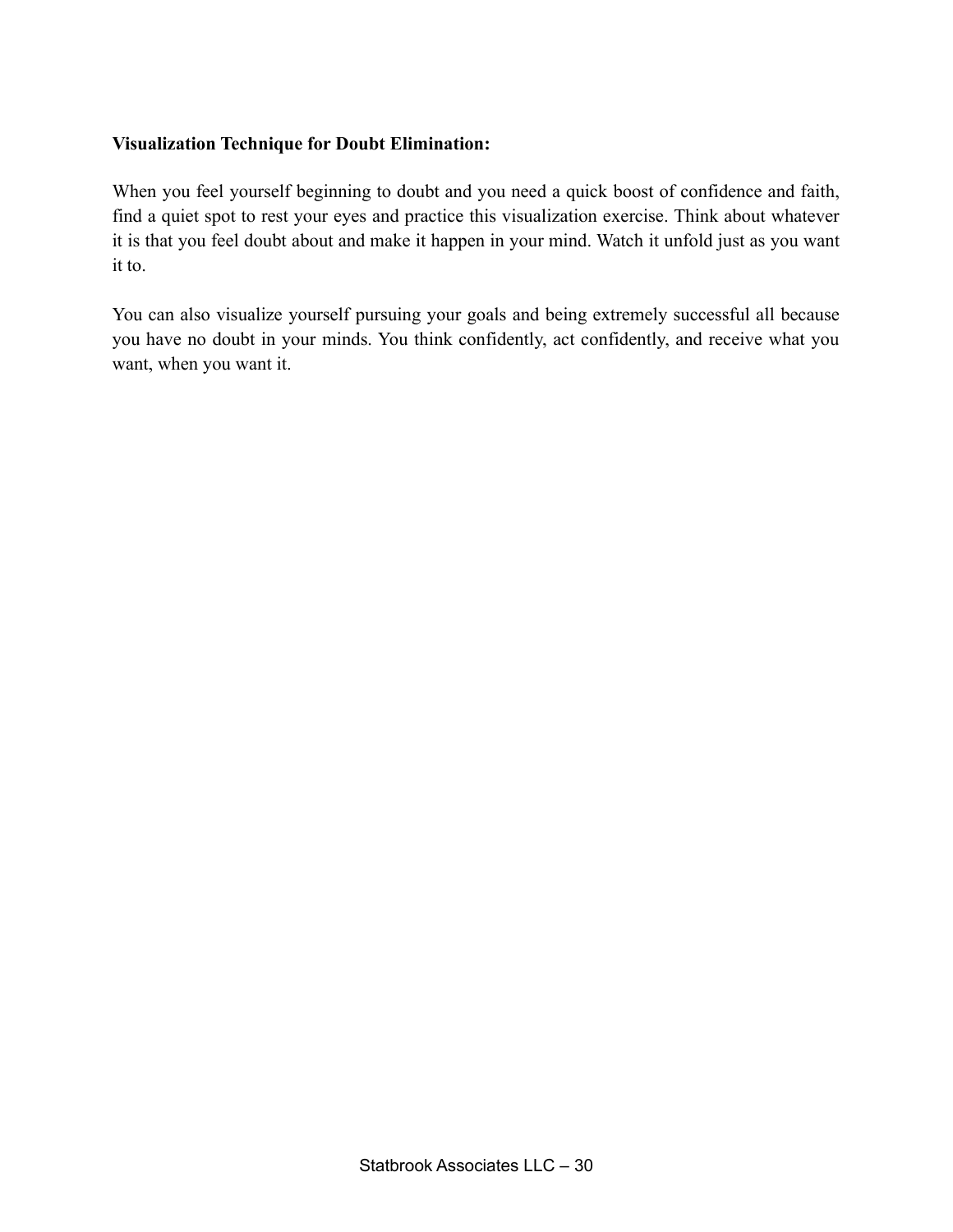<span id="page-30-0"></span>**21. Encourage Others** - For the people in your life that have insecurities, doubts, and negative feelings, you can be their beacon of light. Your own positive energy will serve as a massive encouragement to others. You alone can help change the way others see the world and enlighten them to a brighter future.

**What to do:** Always be sincere when you encourage others in any way. You want to help them see that life is full of positive things without trying to sugar coat anything. When you see someone do something good, no matter how small it may be, let them know how their actions are creating powerful change in their lives. For instance, if you see a friend frustratingly searching through job listings to find work, tell them how wonderful it is that they are taking steps to become independent and how cool it will be when they can afford their own place. If you find someone looking rather sad, send them a smile and point out how great the weather is today. Anything that might help turn them towards the bright side rather than wallowing in negative emotions is a great way to encourage.

#### **Affirmations to Help Encourage Others:**

- I am easily able to cheer people up and help them see positively
- I possess and natural energy that helps others feel better
- My thoughts, words, and actions encourage people to keep going
- I will always be able to make my friends and family find courage
- My courageous attitude spreads quickly to those around me

#### **Visualization Technique to Encourage Others:**

This is a kind of visualization that you do when you have a specific person that you want to encourage. Picture them suddenly looking less unhappy when you walk into the room. Imagine that you find the perfect words that make them realize that anything is possible and that there is nothing to fear.

Visualize them accepting your encouragement with an open mind. Watch as they tackle whatever was holding them back and achieving great success.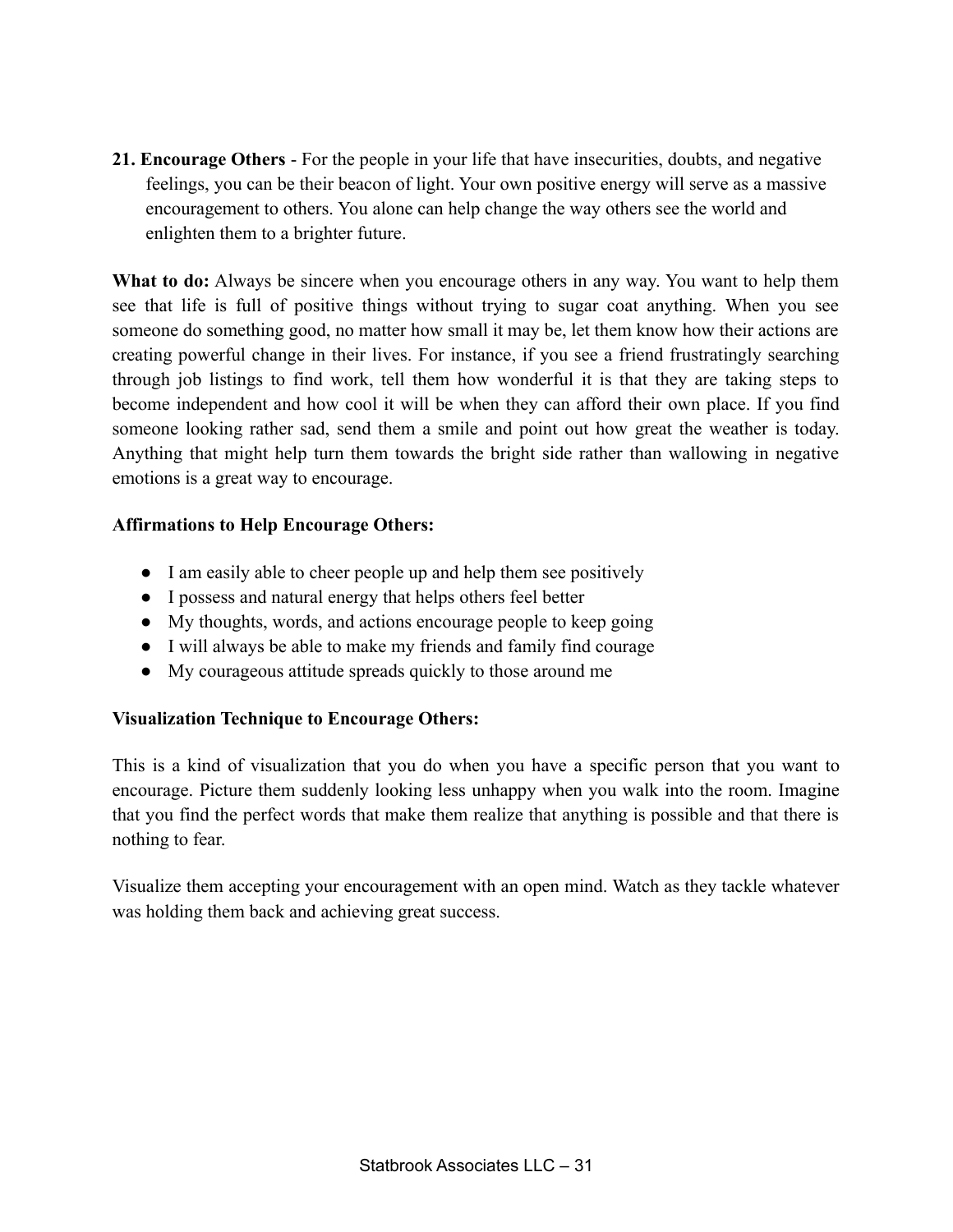<span id="page-31-0"></span>**22. Feed the Hungry** - A completely selfless act can both spread good cheer and gratitude, as well as provide a sense of content in your own heart. Feeding the hungry can significantly impact you on a positive level and you can use the Law of Attraction to do this.

What to do: The first step to feeding the hungry using the Law of Attraction is to send out a message to the universe that you want to be able to do this. You can simply think in your mind about who you want to provide food to, where you will do it and how. Just thinking about it will allow the universe to put things into motion. Next, you will need to develop an action plan. Communicate with others to gain ideas about the best way to accomplish your mission. Whether you want to feed a struggling family or an entire neighborhood, you will be able to come up with a way when you bring a positive and determined attitude to the drawing board. Once you have a plan in place, your attitude towards the cause will be all that's needed to bring together the means necessary to feed the hungry mouths.

#### **Affirmations for Feeding the Hungry:**

- I am able to assemble the resources to feed the people I care about
- My mission of providing for the hungry is already coming true
- There is an abundance of food and no one ever needs to go hungry
- It is possible to feed every hungry person alive today
- There is always enough to go around and I will help get it there

#### **Visualization Technique to Feed the Hungry:**

Picture all of the people in the world with a bowl of food in front of them to eat. Look at the people and how healthy they are because they are well-fed. Now look back from that point and see how it all happened. Watch how your voice is heard by many and everyone pitches in to help make sure no person goes hungry. Look at the massive amount of food you are able to bring in for your cause. See yourself surpassing your goals and getting more than enough to feed everyone that is in need.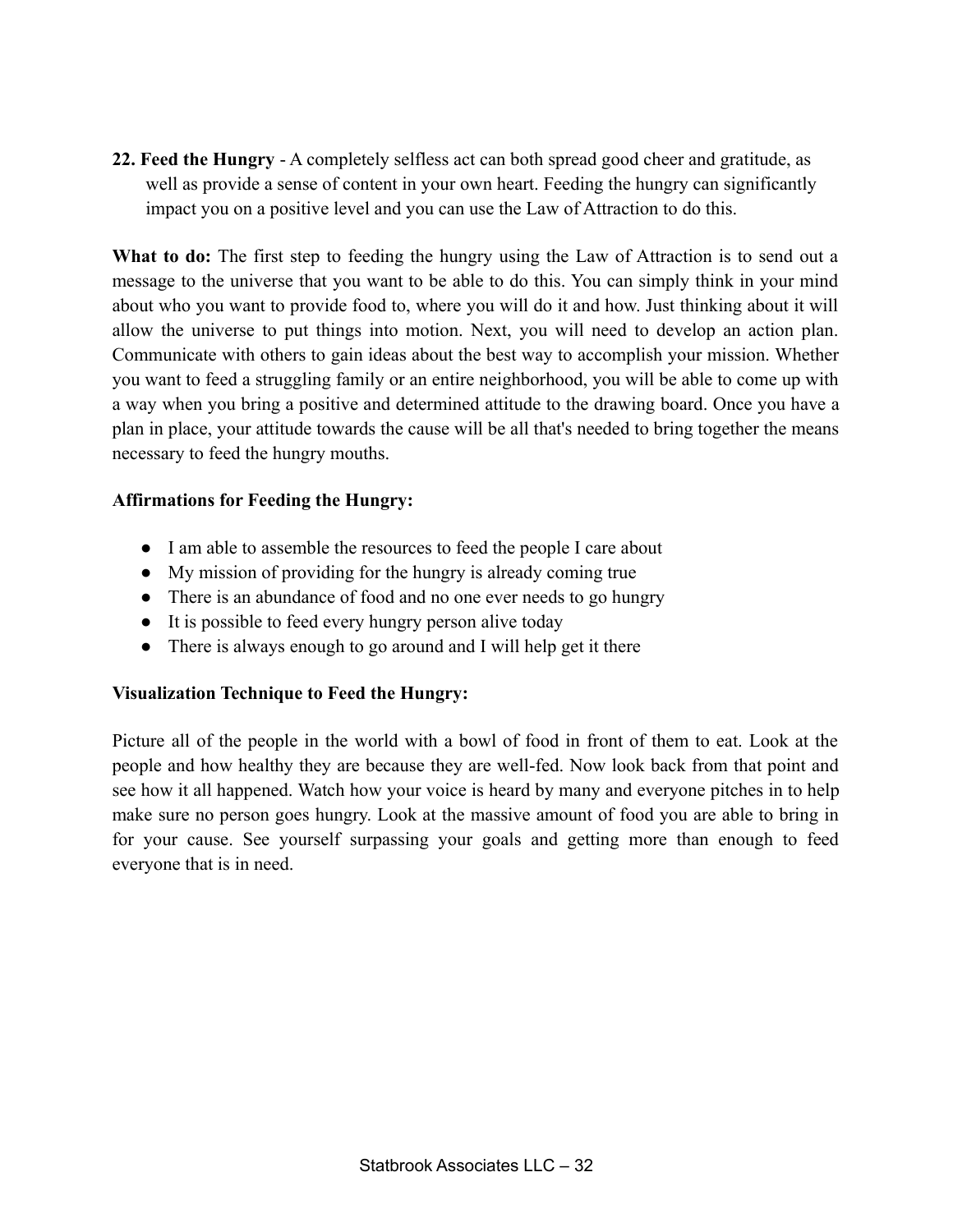<span id="page-32-0"></span>**23. Start a Charity Organization** - Charity organizations can be anything you want them to be. They can raise money for medical costs or research, send children to summer camps for an unforgettable adventure, help people with terminal illnesses, disabilities, or disorders and even bring exciting events to communities. Being the catalyst for positive change is an incredibly rewarding experience that will give you a sense of fulfillment beyond anything you could imagine.

What to do: Using the Law of Attraction for charity work can be highly successful when you go into it with the right frame of mind. As with any venture, start off by getting very clear about what you want first. Write it all down and get out your ideas for the charity so that you know exactly what it is you are going to do. Remember to have a positive attitude and believe that you can do whatever it takes to make it happen. Once you have the details worked out, spread the word and talk about your ideas with as many people as possible. When you do this, don't say if or when, speak in the present tense. Say "I am" putting together an organization for a great cause. Your positivity will be reflected back to you in the form of supporters. And finally, learn as much as you can about going about this so that you can put sincerity and confidence behind your words.

#### **Charitable Affirmations:**

- I am able to combine resources to make positive changes in the world
- My ability to bring people together for the greater good comes effortlessly
- My charisma helps me to inspire others to contribute to my cause
- I am getting closer and closer to my charitable goals each and every day
- There is nothing that will stop my from succeeding in accomplishing my charitable mission

#### **Charitable Visualization Technique:**

Use your lists and charity planning to get a clear picture of what is it your are trying to accomplish and write down the way you will go about doing it step by step. Memorize those steps and then immerse yourself in charities similar to your ideas that have already succeeded. Do this by researching the charity on the web or speaking with one of its organizers. This will raise your vibrational energy and create a positive tone when you visualize.

Now find a place where you can find peace and quiet to close your eyes and think about your plans with an attitude of complete faith in it happening. Begin to picture each step as if you are already in action with your plan. Watch all of the pieces come together flawlessly as you rally the forces needed to promote the change you want. Finally, picture your masterpiece creating the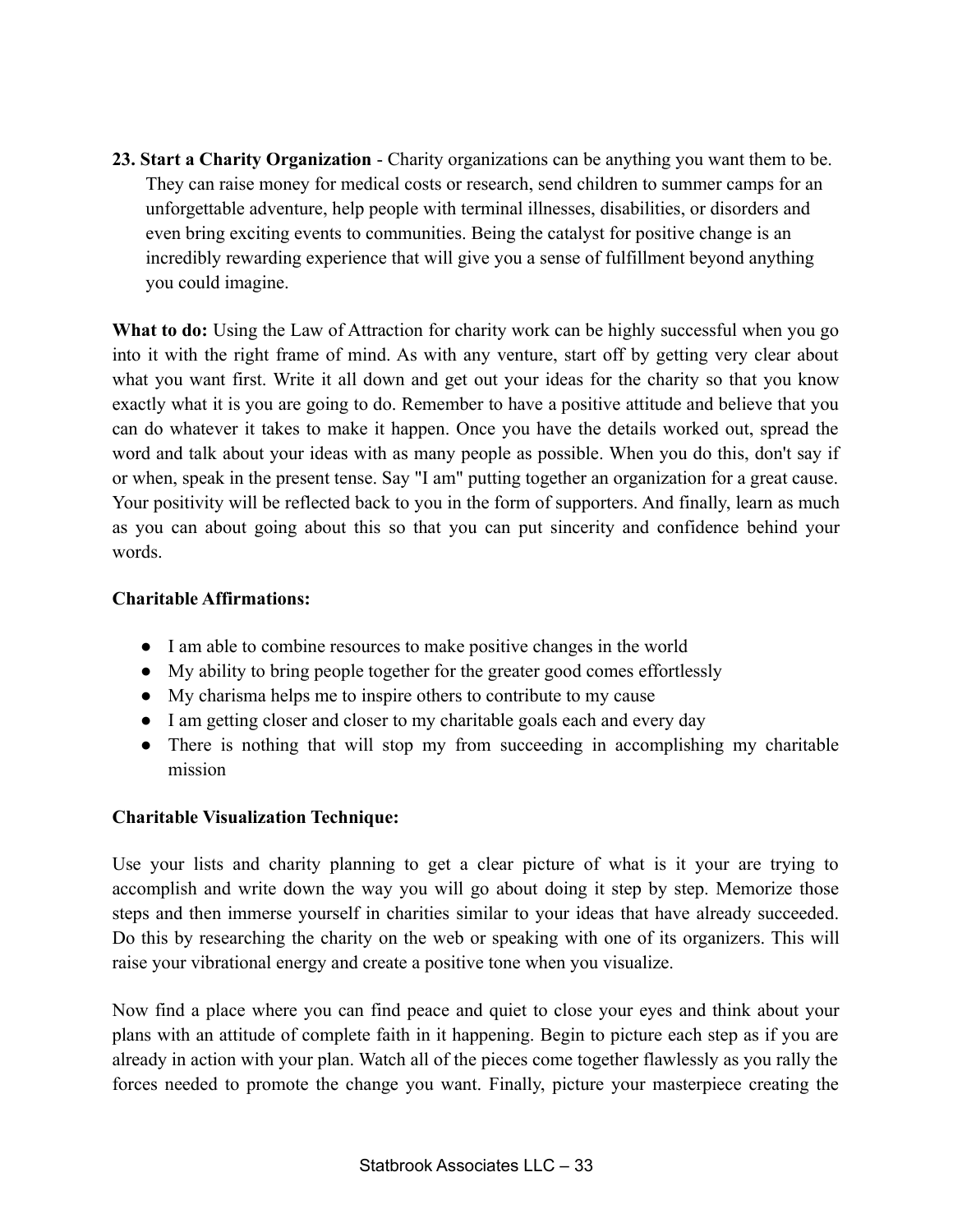results you set out to achieve. Let the feeling of pure gratitude and pride fill your soul and watch as these events begin to unfold as a result.

<span id="page-33-0"></span>**24. Overcome Physical Challenges** - Someone once said, "Whether you think you can do something or you think you can't, you're right." This is the Law of Attraction explained perfectly to help you overcome any obstacle. Any handicap can be overcome so that you can achieve the unachievable. Just take a look at some of the disabled athletes that have overcome significant challenges to beat the odds and do what they said they would. Do you think they could have done it without using the Law of Attraction? No way!

**What to do:** Just like the determined and fierce athletes with disabilities, you too can overcome any physical challenge to accomplish whatever you set your mind to. The Law of Attraction will guarantee it. All you must do is have faith in yourself and believe that you do have what it takes. Then don't stop until you achieve your goals. Jason Lester, a disabled Ironman and Ultraman finisher, got it right saying, "If you don't stop, you can't be stopped."

#### **Affirmations for Physical Strength:**

- I am a powerful machine that can do whatever I set my mind to
- My strength and courage will always provide me with a path to success
- I always finish what I set out to do no matter what the challenges
- Challenges are like my stepping stones for accomplishing my physical goals
- I laugh in the face of obstacles because I know they will be conquered by me

#### **Visualization Techniques for Physical Strength:**

Athletes have been using this technique for centuries in order to achieve what some would call impossible. These visualizations have been known to help anyone go above and beyond the limitations of physical strength to beat all odds. This technique requires lots of time and concentration so be sure to clear up about 30 minutes of time (it can be broken down into shorter periods) to master it.

The best time to do this visualization is as you are falling asleep. Incredibly, some can even carry it into their dreams to that they are literally practicing in a virtual world in their sleep. The more you visualize yourself as the powerful and successful person you are, the more you will believe it and the better you will perform.

Visualize yourself doing what it is that you want to be able to do. This could be anything, from walking pain-free, to making your way past an entire football field of players to make a mind blowing touchdown. No matter what it is, picture the way it feels, the sounds you hear, the smell in the air, what it looks like, and the sweet taste of success!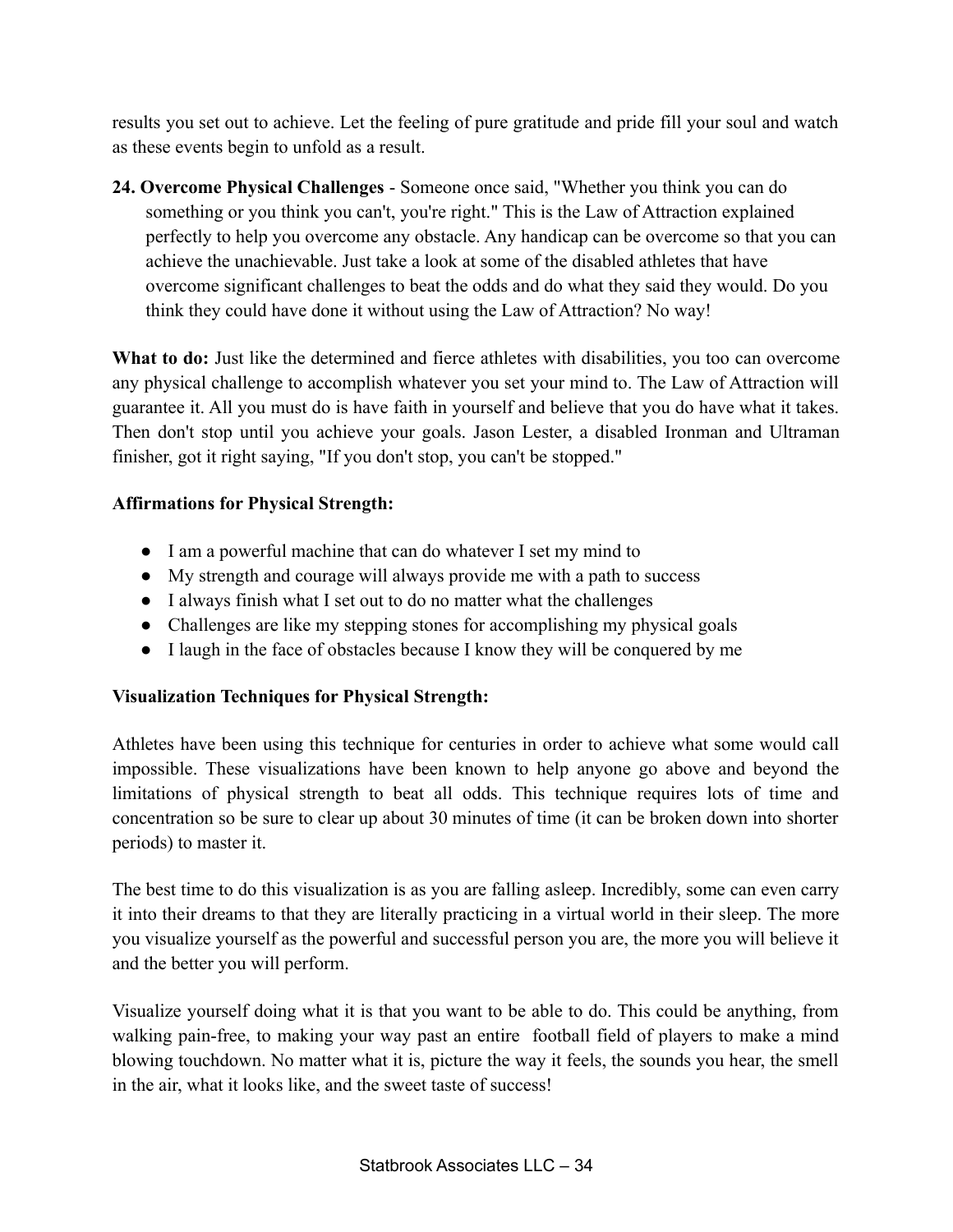<span id="page-34-0"></span>**25. Remove Limiting Beliefs** - Limiting beliefs can completely control you and keep you from the path of your dreams. Negative beliefs about various things in life will prevent you from ever truly reaching your full potential. A belief is a feeling that something is true, which means that it has the potential to be dead wrong. And limiting beliefs are almost always as false as the path they lead you in. Getting rid of your limiting beliefs is really simple.

What to do: The first thing to do is to identify your limiting beliefs. Often times we will be prevented from moving forward, but we are not sure exactly why. Take a while to really determine what you want and ask yourself what it is that is holding you back. For instance, you could want to buy your first home, but you believe that it will be a burden that you cannot handle. You must prove this belief wrong by finding the reasons you believe this and proving those reasons to be untrue. More often than not, it is your own fear of accepting new challenges that holds you back rather than an inability to do so. Some people severely limit their ability to make positive changes in their lives just because they don't realize this. Now you know!

#### **Affirmations to Remove Limiting Beliefs:**

- I let go of all the beliefs and opinions that prevent me from moving forward
- Believing in things that free me to achieve success makes me feel invincible
- As I let go of my limiting beliefs, my goals become clearly obtainable for me
- I refuse to believe anything that makes me feel powerless or doubtful
- I embrace new beliefs that make me feel powerful and confident in myself and the universe

#### **Visualization Technique to Remove Limiting Beliefs:**

Start off my making a list of your limiting beliefs, but instead of writing down the actual limiting belief, turn it into what you want to believe instead. So, if you feel that money will cause you to become greedy and evil, write down that money will allow you to show your generosity and kindness.

Using this example, think about yourself earning lots of money so that you have more than you could ever need or spend. Think about how good it makes you feel to have that kind of money and to be able to provide for yourself completely and shower the ones you care about with nice things. Then think about how generous you are with the money and be giving with it.

Donate to charities, help a person in need, create your own charitable organization or sponsor some children in areas suffering economically in your visualizations. Also picture yourself being nice to everyone, even those that have very little wealth or status. Imagine giving a shivering homeless person a nice warm coat or offering a person who deserves a second chance a job.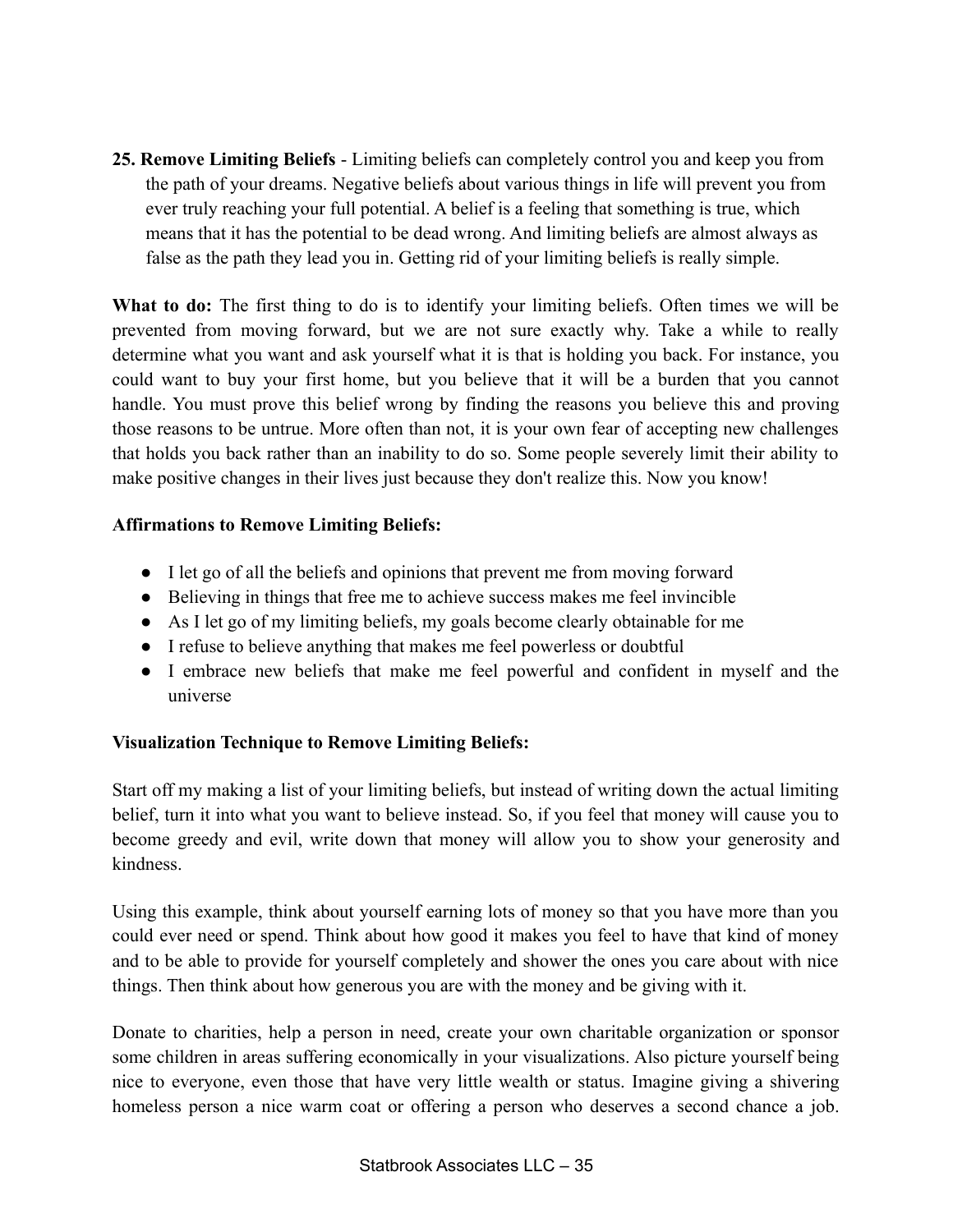When you think about these things in your mind, your subconscious will begin to form new beliefs that wealth will allow you to be even more generous and provide more opportunities for you to be kind to others.

Change the content of your visualizations to match the opposite of your limiting beliefs using your own list of new freeing beliefs.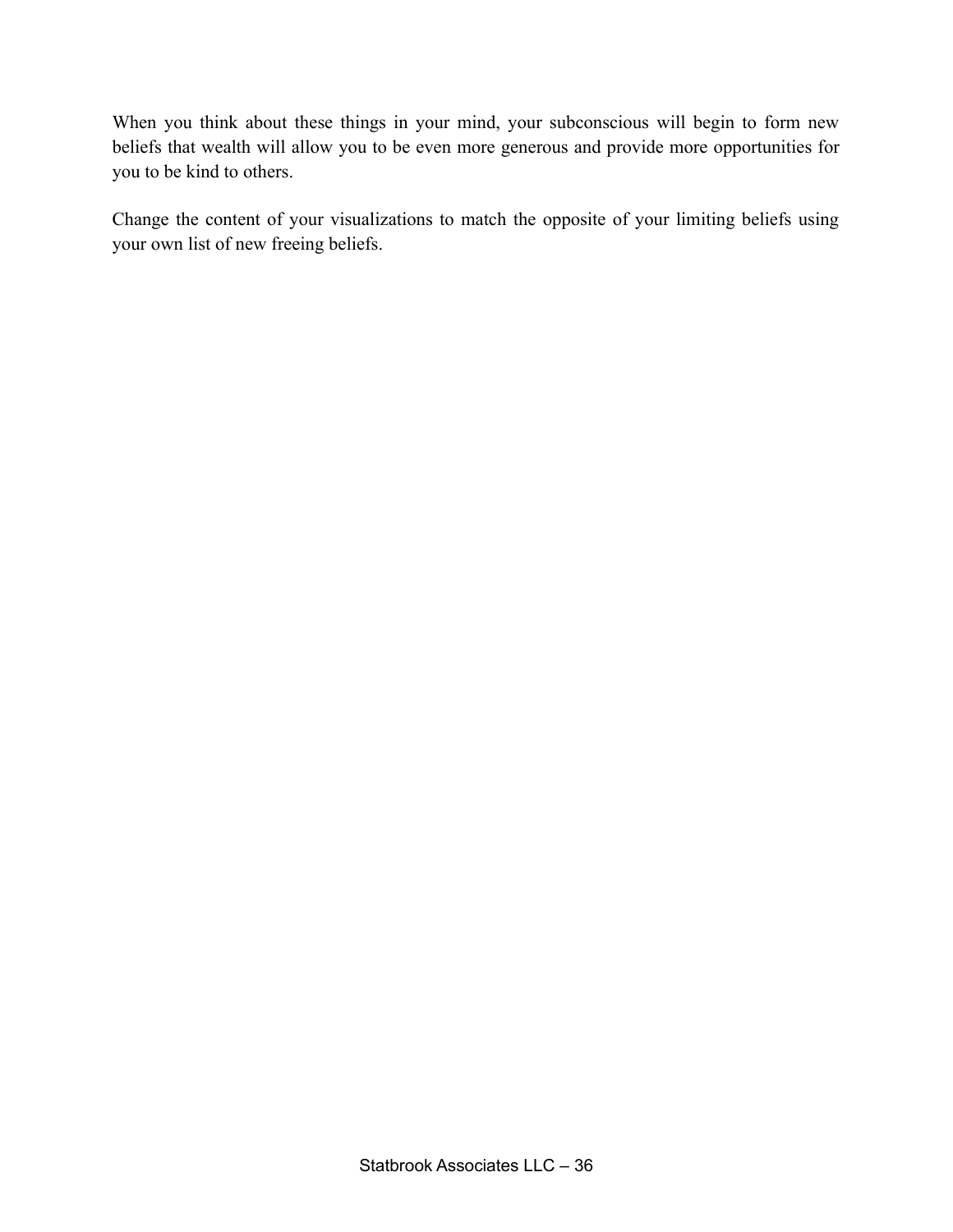**26. Enjoy Life More** - Have you really took the time to live in the here and now, to really appreciate all of the little things in life that are truly awesome? Well you should because those who do automatically enjoy life more. People that switch their focus and learn to see the positive rather than be blinded by the negative truly have better lives overall.

**What do to:** Changing your focus is the key to enjoying life more. Rather than dwelling on the bills piling up, think about how wonderful it is to have electricity, running water, and plumbing. Instead of thinking about the ugly rainy weather, think about how beautiful the plants and trees will look with the abundance of water. When you find yourself thinking about a slow internet connection or poor phone service, think about what it would be like not to have internet or phones at all. These ways of thinking will open your heart to a feeling of gratitude that will go a long way towards improving your life.

## **Affirmations to Enjoy Life More:**

- I find joy in every moment of my life
- I am living a life full of wonder and happiness
- Around every corner there is something to smile about
- When I take the time to soak in my surroundings, I am in awe
- I do what makes me feel wonderful and feel totally fulfilled

## **Visualization Techniques to Enjoy Life:**

Think of a time that you saw something so incredible, that you felt amazed and euphoric about it. This could be anything from the moment you saw your child for the first time, to a breathtaking landscape such as a mountain range or tropical paradise. You could also focus on how incredible certain things in your life are.

Think about how amazing it is to have a phone that allows us to communicate wirelessly to anyone in the world. Or, how extraordinary it is that the internet connects us all together. You could also imagine how beautiful and perfect nature is and how wondrous it is that we even exist at all. The odds of our existence can give anyone hope that anything is possible.

Now capture those images and thoughts in your mind and really let them fill you with positive emotions. Do this whenever you begin to feel like your energy needs a boost.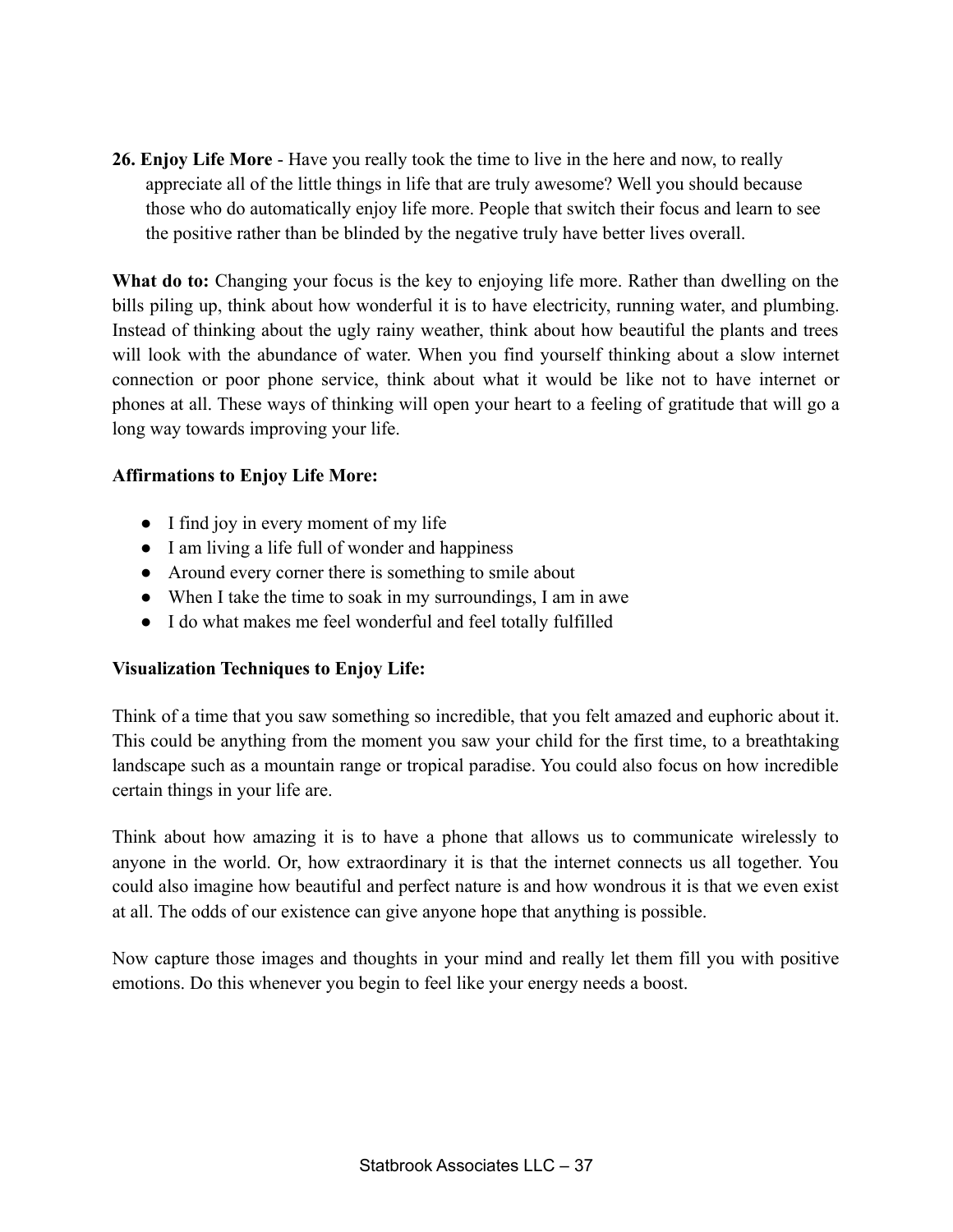**27. Maintain Good Health** - Half of your health battles start out all in your head. The thoughts you think determine how healthy your body is and even make you sick. That's because thoughts lead to actions and actions lead to either excellent health, or very poor health. When it comes to the Law of Attraction, like thoughts attract like reality and your health is surely not excluded from this.

What to do: The number one way to maintain good health is to think healthy thoughts and refrain from thinking about being sick or unhealthy in any way. Rather than thinking about the fact that you really don't want to catch a cold, think about how much you enjoy breathing freely and feeling amazing. When you catch yourself feeling nervous about health issues, switch you state of thinking to a more positive one. Focus on healthy habits that will give you a healthy mind and body in return. All of the focus on a healthy lifestyle will be rewarded with good health. One of the most obvious ways the Law of Attraction has affected health is by taking a look at the placebo effect. When one believes that they are taking a remedy for an ailment, they begin to feel better and in some cases cure themselves!

# **Affirmations for Good Health:**

- I am healthy in every way when it comes to my mind and body
- All of the functions and systems in my body are working harmoniously to keep me healthy
- I enjoy good health each and every day because I take care of myself
- My physical and mental state is always performing at optimal levels.
- I feel amazing and healthy all of the time because my immune system is strong

# **Visualization Techniques for Good Health:**

If you are fighting an illness or disease, don't allow the thoughts of your current state to penetrate your mind during this exercise. Think as if they do not exist because your body is actively fighting a winning battle to keep you healthy and free of symptoms of any kind. You feel perfectly healthy and energized. Keep these thoughts in your head when you begin to visualize.

Now think about each individual system being healthy and working perfectly. Watch your white blood cells fight off any invaders and eliminate anything that could cause it harm with ease. Picture your heart pumping strong and steady, you lungs absorbing all the oxygen it needs and all of your organs doing their job without a single problem. Think of your mind and body as a beautiful light that removes all darkness and heals instantly. Feel yourself having no troubles at all with your health and allow the feeling of good health to give you great comfort and relief.

Feel grateful and confident that you are healing fully with each passing day that goes by.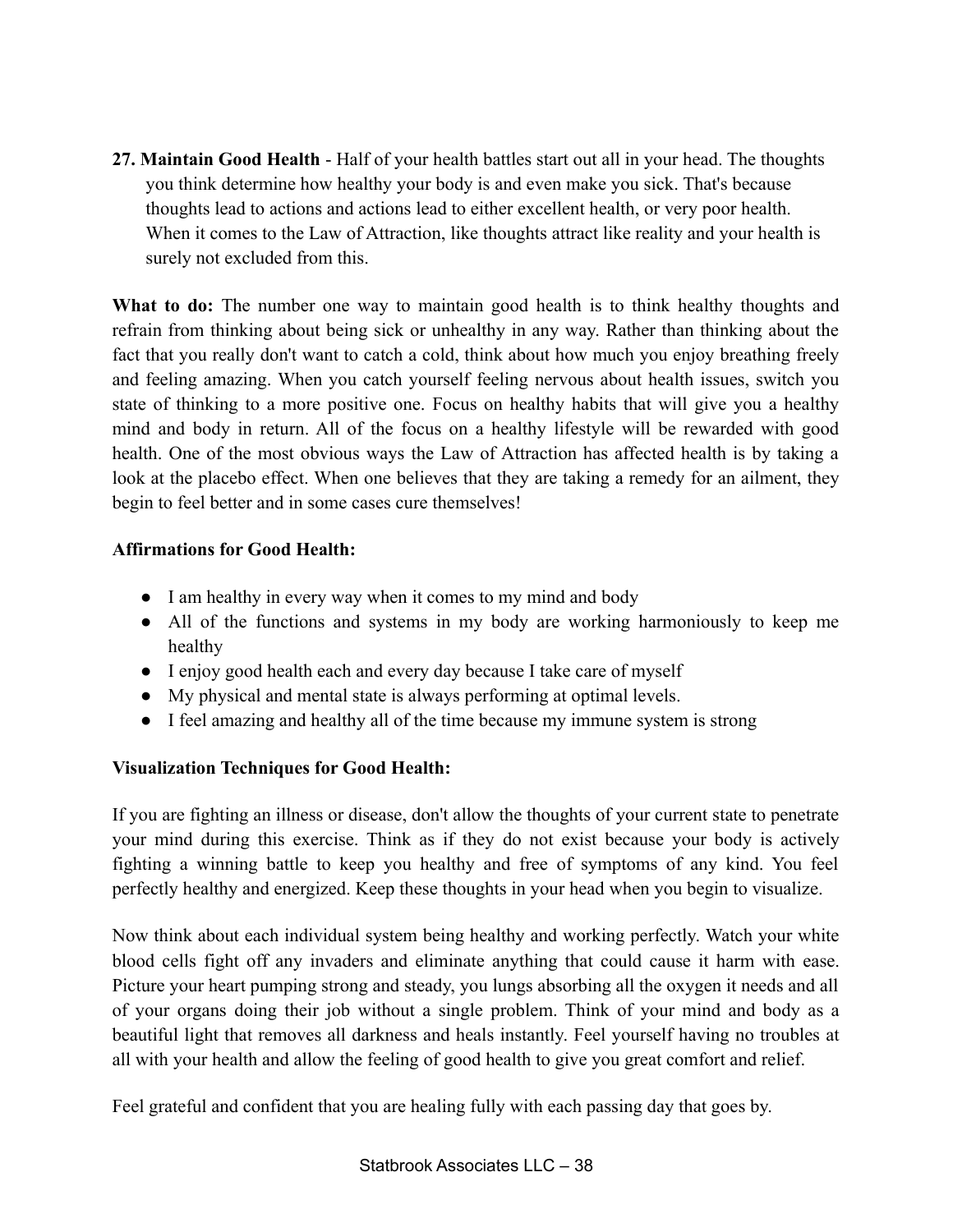**28. Change Your Attitude** - Attitude is everything. A person with a negative attitude will not get far at all, but a person with a positive attitude can take themselves all the way to the top. Those who think negatively think in terms of glass half empty, thinking of mistakes and lack of success as permanent failure. Whereas positive thinkers see the glass as half full, realizing the true potential of mistakes and obstacles as learning opportunities towards success.

What to do: The first step to changing your attitude towards anything is to take responsibility for your negative thinking and responses in the past and see them for the destructive things they are. Letting go of the stubbornness and unwillingness to change will ultimately lead you to success. Continued practice of good attitudes will eventually trickle into your subconscious mind so that the changes in your attitude become permanent. Having a positive attitude will come naturally after that.

#### **Affirmations for a Positive Attitude:**

- My attitude is optimistic, courageous and friendly
- I attract others to me because I have such a positive attitude
- I smile because I feel wonderful and that reflects in everything I do
- My attitude is so full of positive energy that it spreads to everyone around me
- I have no doubts that I am choosing the right path and making the right decisions

## **Visualizations for a Positive Attitude:**

There is nothing that can stand in your way of being happy, positive and full of good energy when you use this special technique that gets you right in a perfect state of mind. Find a place to sit and close your eyes. See yourself in your mind. You are smiling, energized and ready to face anything You are looking up towards the sky and a beam of light comes pouring in and envelopes you in a serene and peaceful cocoon. You feel the warmth and protection of this light. Visualize it remaining around you at all times. Think of it as a source of positivity and every time you use it to be positive, that light becomes even brighter, giving you even more positive feelings. Now open your eyes and take that positive light with you wherever you go.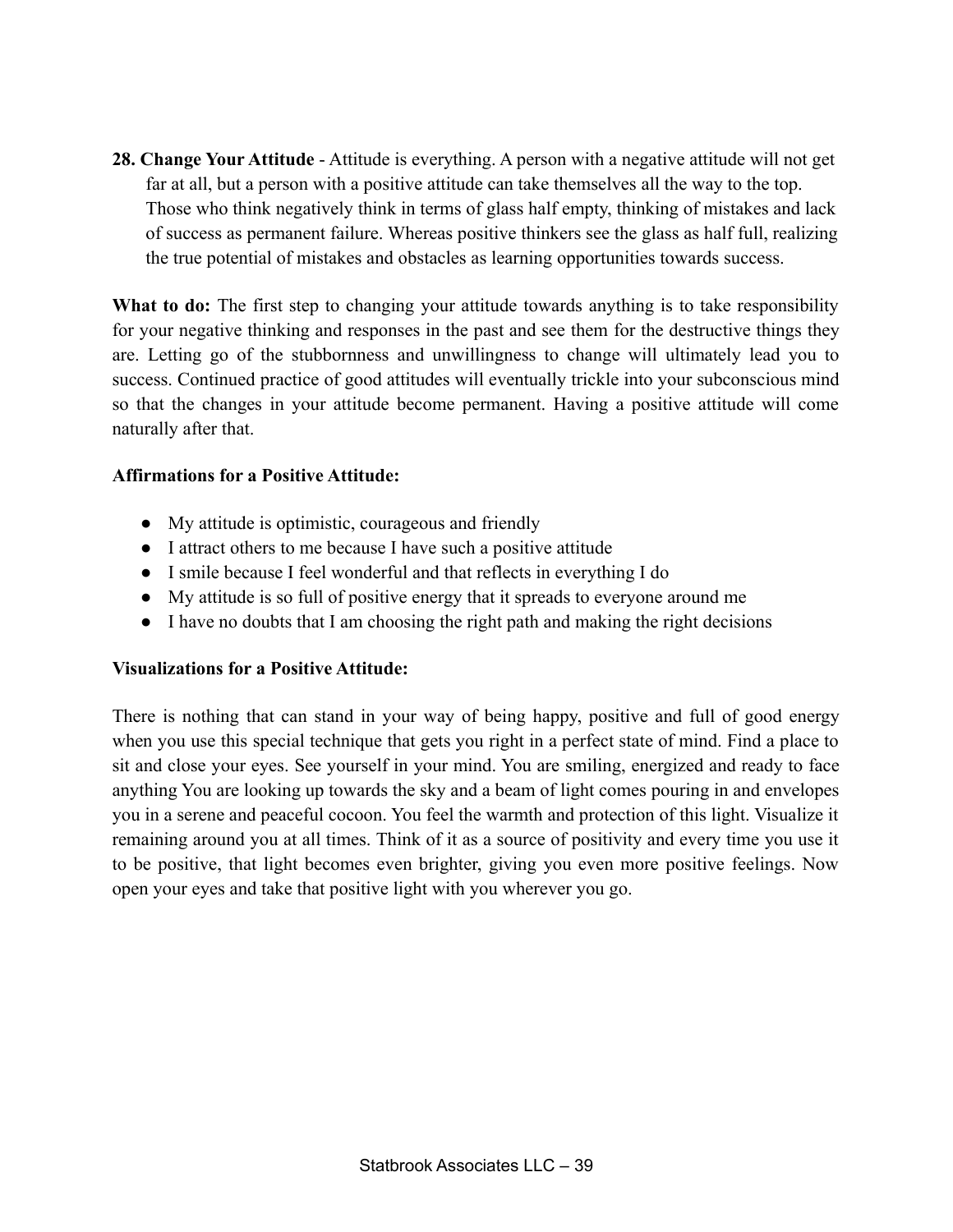**29. Change How Others See You** - Despite whether you are made fun of for your looks, ridiculed for your lack of social skills, or looked upon with disrespect, the Law of Attraction can help turn things around for you. Before long, you will be seen as the beautiful person you are and respected by all that you know. You see, the key to changing how others see you is by first changing how you see yourself.

**What to do:** The first step is to find out what others truly think about you. This can be tricky because you will ultimately want to defend yourself, but it is very important to just listen and accept what they have to say, rather than disagreeing with them. Chances are that some things they share will be true. Once you have pinpointed the areas that are seen by others as weak or negative, write down some affirmations that contradict those perceptions and repeat them often to yourself. Even if you feel they are not true at first, try to allow yourself to be open to making them true. Those affirmations will begin to reflect in your actions and soon you will find that you have changed how you see yourself. Others will take notice too. Remember that for any situation and you'll be set.

## **Perception Affirmations:**

- Everyone around me looks up to and respects me because I have respect for myself
- I am a beautiful, unique and special person both inside and out
- I am full of positive and attractive qualities that and everyone can see my potential
- Others view me as a person of many talents and enjoy being around me
- Even strangers are moved by my confident and kind presence

## **Visualization Techniques for Perception:**

Before you will face an audience or be around people that make you feel insecure, you should perform this visualization exercise. It will make you appear different to the people that may be critical and they won't be able to find anything but good qualities. Their perception of you will be completely positive.

First, close your eyes and imagine yourself going into the situation without a hint of insecurity or doubt in your mind that they won't be anything but amazed by you. Picture yourself speaking smoothly and with wisdom that cannot be denied. Watch them as they communicate respectfully and appear to be taken aback by your positive charm and charismatic personality. They will see you exactly as you want to be perceived. Now go into the situation in your real life carrying with you that same confidence and total faith in your ability to win over anyone.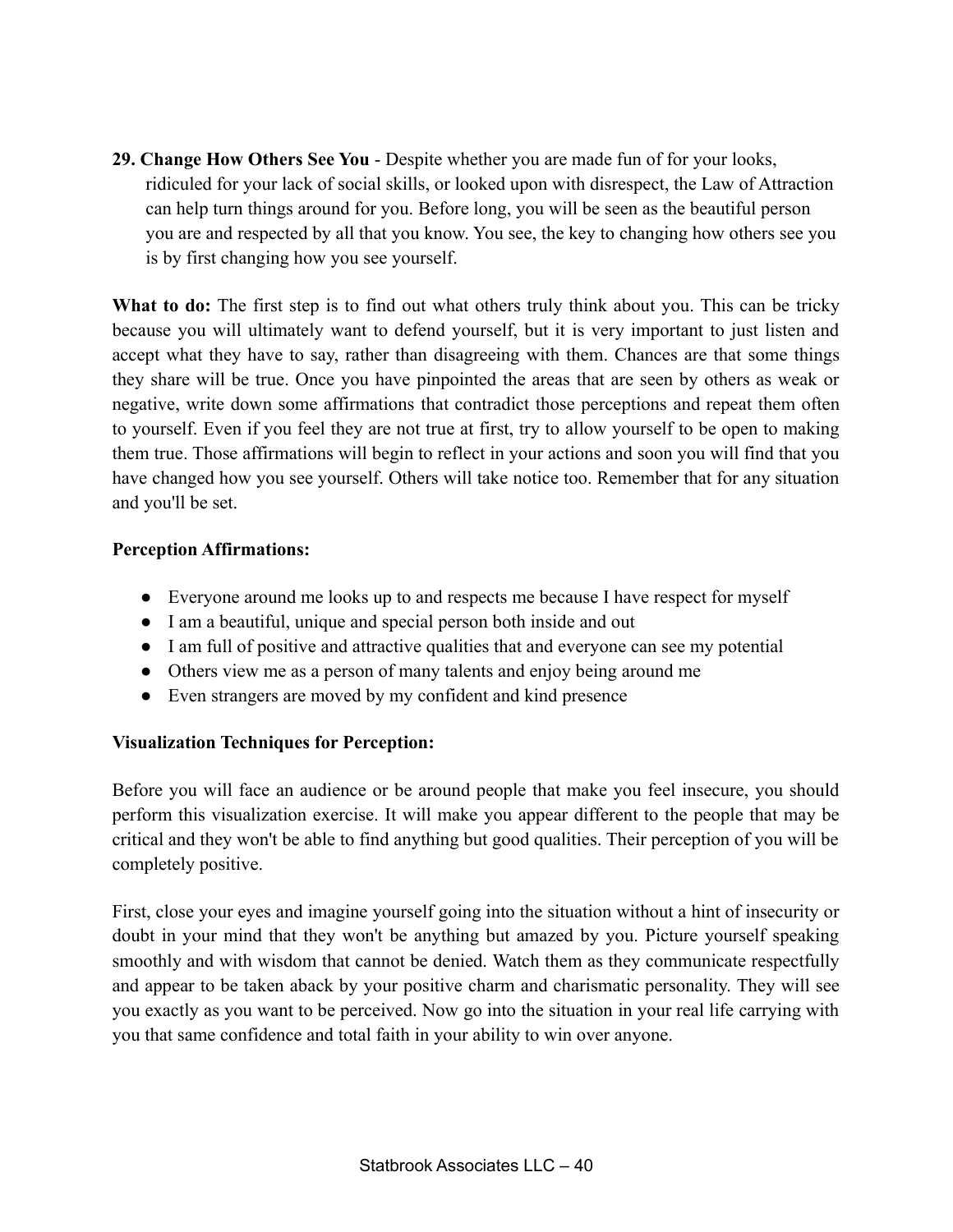**30. Build a Loving Family** - Family is very, very important. Some would say that it is the single most important thing there is. That's why building a loving family is at the top of so many to-do lists when it comes to life goals. But going about building that family doesn't have to seem impossible. In fact, all you need is love!



What to do: Always be kind and understanding first and foremost. A loving family is built on showing your love to each other beyond just words. Really take the time to listen to your family members and what they like and do not like. Show them you care by doing things they enjoy and sharing your time generously. Keep the lines of communication open by having regular times for one-on-one talks. Mealtimes are a great way to reconnect daily. Create special nights to do things together as a family such as watching a movie every Friday or going to the park on the weekends. Be sure that the entire family enjoys your weekly activities. Include everyone equally and your love for each other will grow stronger each and every day.

## **Affirmations for a Loving Family Life:**

- I have the most fun, loving, close family and they make me feel complete
- When I am with my family I feel only an incredible joy and love for them
- I take the time and effort to give my family the love they deserve and they reciprocate this
- My family enjoys building new memories together which strengthen our love for each other
- I am so lucky to have the most caring and loving family members anyone could ever want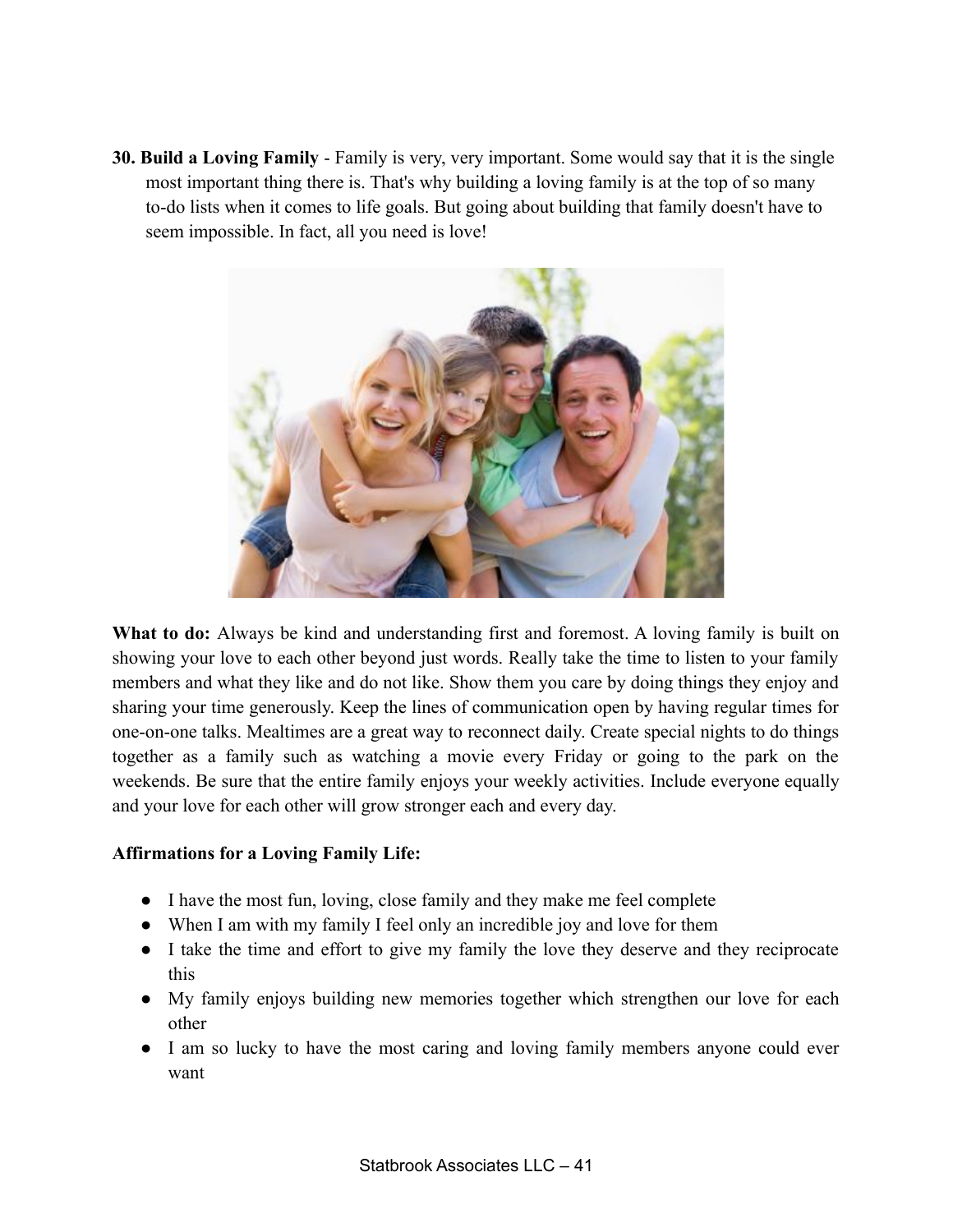#### **Visualizations to Build Family Love:**

Think about each member of your family without allowing any of the negative qualities to come into your mind. Think about how much fun you have together and things that you want to do with them. Now close your eyes and imagine those things happening. Picture yourself giving good advice, listening to their concerns and being able to give them complete happiness.

You can also visualize a day in the life of your family in its perfection. Think about waking up to the people you love with a smile on your face and positive encouragement to help them get through the day. Think of how you embrace each other's imperfections and how you love them for the people that they are. Think about happy things you do together and play them like a movie in your mind. Things like snuggling on the couch watching a movie, playing games, shopping, and eating dinner are turned into moments that you cherish with all your heart. Allow that love to spread through you until you feel completely immersed in it. Now open your eyes and take those happy family images with you as you enjoy your family each day.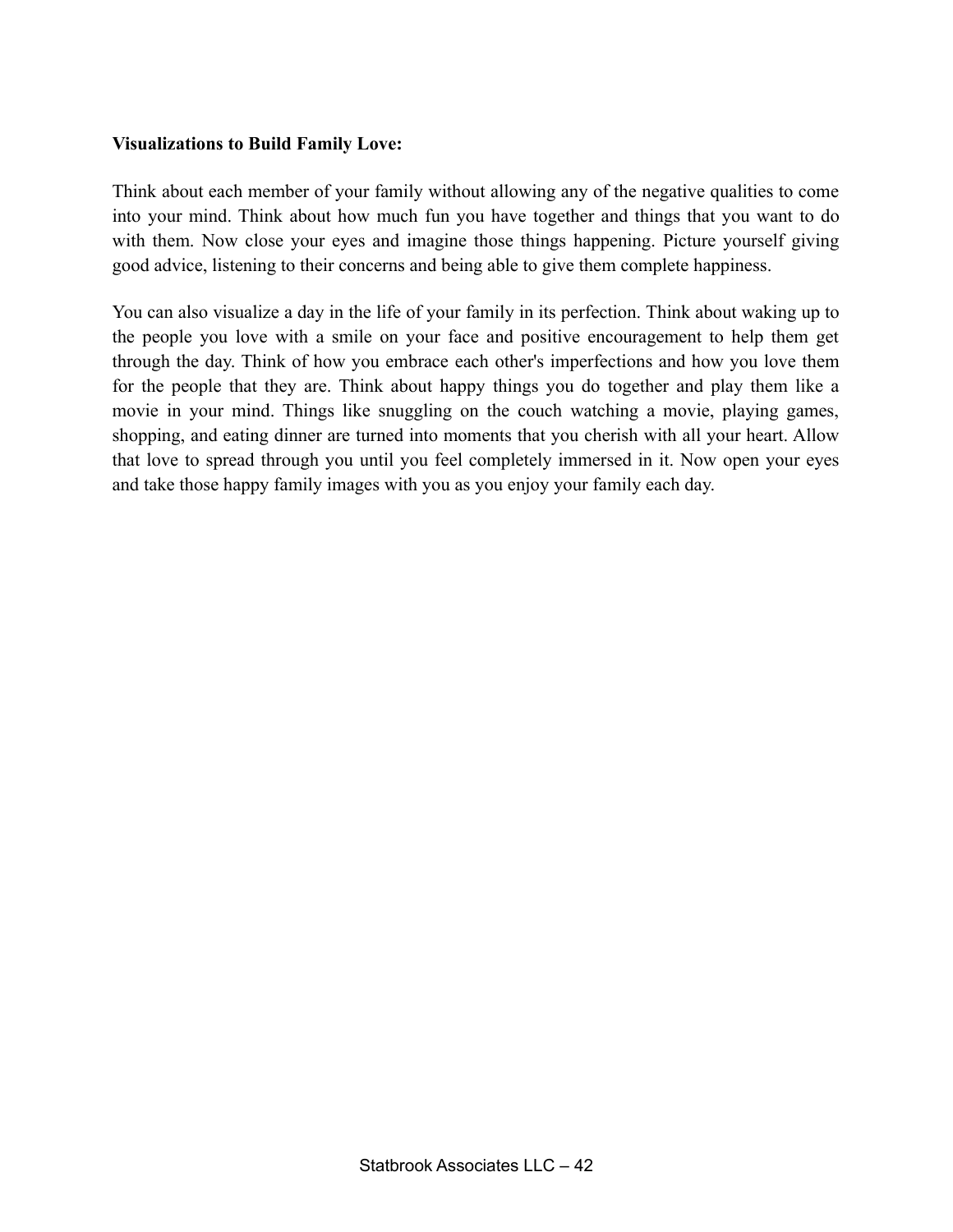**31. Improve Your Wisdom** - It is one thing to be knowledgeable, but it is a completely different thing to be wise. Wisdom does not come from an outside source, but an internal one. It comes from being able to judge things based on the proper perception of knowledge and experiences. Being aware of your perception is the key to improving your own wisdom.

What to do: Understand that wisdom does not come all at once. It is a slow process that grows over time like a fine wine. In life you will inevitably have many successes and even some mistakes. It is your job to learn from those mistakes, understand what went wrong, and have the right mindset to grow from the experience. You will need to focus on paying a lot of attention to detail and in making the choices that will continuously make the world a better place. The main way to become wise is to see things as they truthfully are and never allow yourself to fall into deception. Lies only feed ignorance and should always be avoided when seeking to improve your wisdom.

## **Affirmations for Wisdom:**

- I have the ability to make wise decisions and always make the right choice
- I am very intuitive about situations and can use it to discern the right path
- I pay very close attention to my thoughts and what is going on around me
- My instincts and gut feelings are very accurate and I have a clear perception of reality
- I am very intelligent and always use my knowledge to take the best course of action

## **Visualization Technique for Wisdom:**

At the beginning of your work day, study period, or whatever else you do for the majority of your day, think about your ability to focus and retain the memories of your experiences. Do this by closing your eyes and walking into your imaginary environment with a keen sense of sight, smell, hearing, feeling, and taste. Picture that every thing you take in is perceived correctly so that you can use this information to make sound decisions and actions that lead to success.

Get specific about this. For instance, if you are currently working on a project with a team of people, visualize that you listen to every person that speaks and carefully analyze anything that they show you. Imagine yourself aware of possible issues by thinking about how the final project would come together. Imagine that you have found something very crucial with this thinking and that it brings the project to completion. All of your teammates are impressed by your critical thinking skills and impeccable wisdom. You feel wise and this feeling empowers you to continue making wise decisions based on careful consideration and in depth knowledge. Now open your eyes and carry this feeling with you during your day.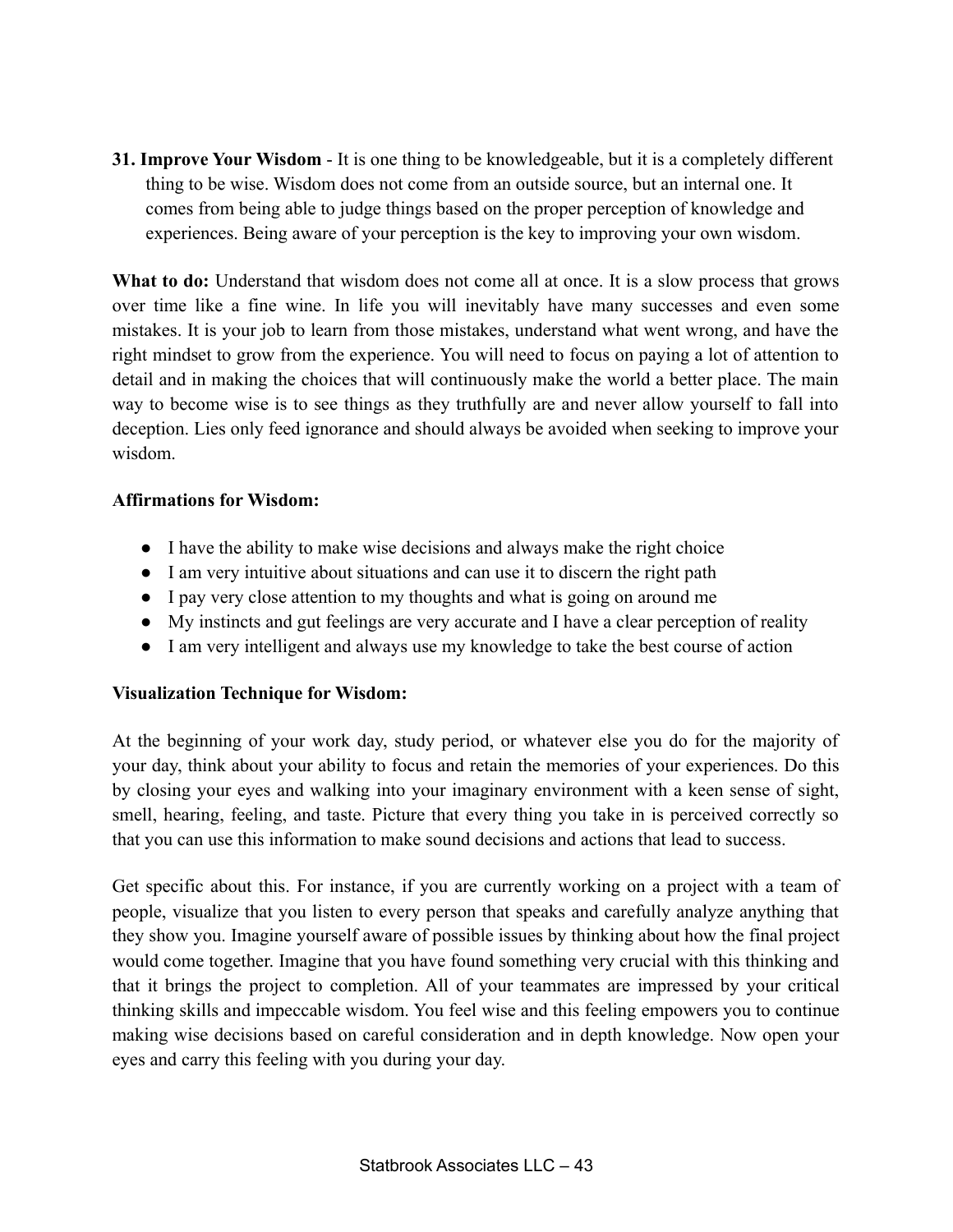**32. Learn a New Skill** - Have you ever wanted to learn something new, but decided against it because you thought to yourself that it was not possible for you? This is the kind of thinking that prevents you from adding to your skills and making yourself into something more.

What to do: Stop allowing doubt and negative thinking to prevent you from learning something new, embrace the new skill without a second thought and enjoy the learning process instead. Rather than believing that you are incapable of learning a new skill or that you will embarrass yourself in the process, just think about how accomplished you'll feel when you finally do get it right.

# **Affirmations for Learning:**

- Whenever I need to remember something, it naturally saves in my mind for future use
- I immediately pick up on new concepts and develop skills quickly
- I am an incredibly fast learner and find thrill in new challenges
- I always complete all assignments and projects related to learning
- Tests and Assignments are easy for me because I always know the answers

# **Visualization Technique for Learning:**

This kind of visualization technique involves constant daily use so that it is absorbed by your subconscious and becomes part of your belief system. First, get into the right kind of vibration by reading inspirational quotes about knowledge, learning and having skills. This will help your mind switch over from having any negative feelings towards the learning process to one that is ready and willing to learn.

Now close your eyes and picture yourself in a learning environment. You are able to answer all of the questions your instructor asks and you find yourself feeling more and more knowledgeable about the subject. You are easily able to prove what you learned by doing well on tests and using the skills perfectly. Allow that feeling to make fill you with confidence and motivation for your real life learning experiences.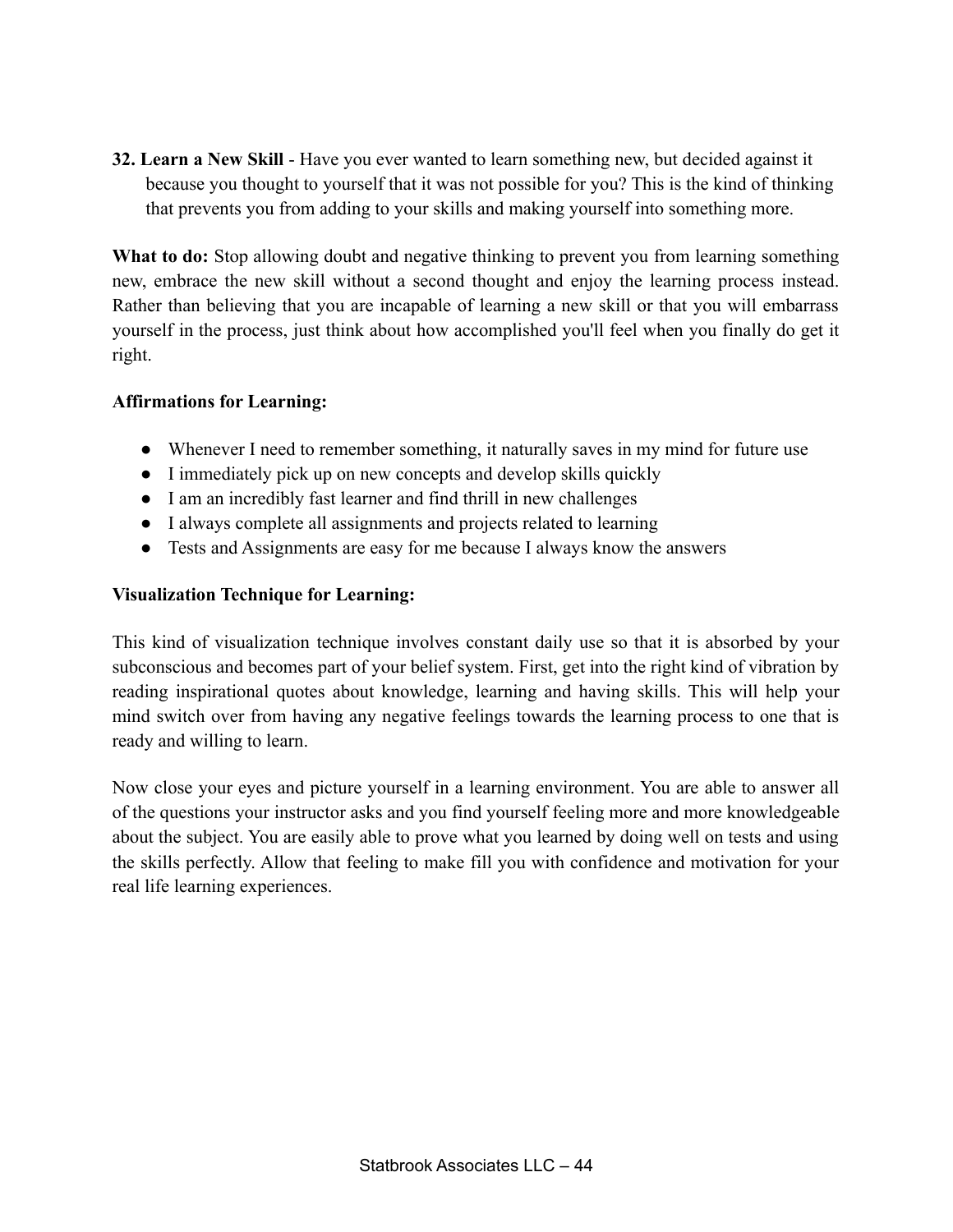**33. Get Better Grades** - At the beginning of every new semester, we go back into classes with a sense of motivation, dedication and determination to study hard, complete assignments and ace exams. But by the second or third week in, that combination of powerful feelings begins to fade away, leaving us falling below our potential to get the best grades possible. If you have big plans for life, grades can play a big part in making things a lot easier so it's important to keep this mindset long after the semester begins.

**What to do:** The Law of Attraction has helped many students across all types of studies to achieve the grades worthy of a trophy. The main reason we tend to stray away from such a determined and motivated attitude is because we let doubt creep in. This doubt begins eating at your subconscious, telling you that it isn't possible anyways, so why try? DO NOT let this way of thinking even cross your mind. Believe that you CAN do anything you set your mind to and don't ever give up. You are guaranteed better grades if you continue to put all of yourself into your studies and use affirmations to keep a positive mindset.

## **Affirmations for Good Grades:**

- I can easily understand all of what I am taught
- My tests and exams are a way to prove how smart I am
- I always get good grades because I remember everything I learn
- Learning new things comes easily to me and this shows in my grades
- My brain is like a sponge that absorbs everything quickly

## **Visualization Technique for Good Grades:**

Picture yourself receiving your report card or viewing your grades and seeing all of them all at 100%. Straight A's are all you can see. You feel proud of yourself and know that you are able to learn anything quickly.

Imagine that your teachers or instructors are so impressed by your grades that they tell the other students to be more like you. It fuels your pride and belief in yourself. You feel like you can easily achieve anything you set your mind to.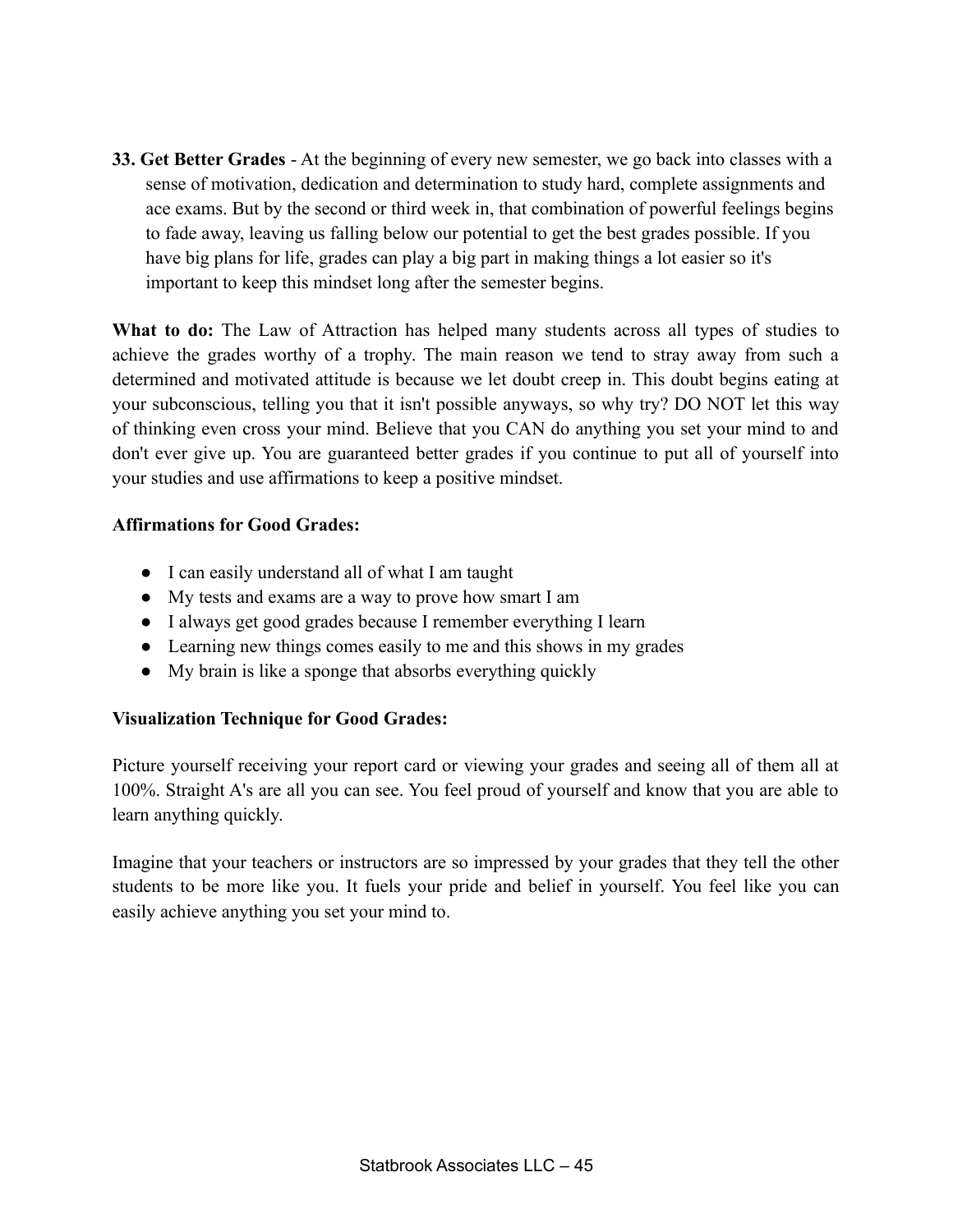**34. Perform Better at Work** - When you perform better at work, you are more likely to get a raise or be next in line for a promotion. You may even find other opportunities open up just because you are known as a dedicated and smart individual that really knows your stuff.

What to do: Every time you go into work, have a plan to execute all of your tasks and assignments and stick with it. Keep a smile on your face and be cheerful in everything you do. Remember that your attitude will spread through the work environment quickly and that is why it is so important to stay positive. Even when you don't agree with a co-worker or even your boss, don't ever respond with a negative tone. Instead, bring your way of thinking to the table in a polite and helpful way. You will be surprised how much power you can have over your work atmosphere when you take an assertive but respectful approach. And above all, don't complain about your day, but strive to see the silver lining in everything you do.

#### **Work Performance Affirmations:**

- I am able to finish all assignments, responsibilities and tasks on time
- I am well organized and manage my time wisely while at work
- My managers and co-workers are impressed by my skill and value me highly
- My knowledge, experience, and expertise in my field makes me invaluable
- I do my job better than anyone else could, exceeding all expectations

## **Visualization Technique for Work Performance:**

Picture yourself just arriving at work and you are early. Visualize how confident and comfortable you look as your boss greets you eagerly, commenting on your punctuality. You get to your work area and immediately have a plan for the day. Everything goes smoothly and you meet every deadline ahead of schedule. You are even able to help others become more productive as well. The manager approaches you and mentions that if you keep up such great work, you'll be next in line for that big promotion.

You feel completely at ease and have no problem working. In fact, you finish up with so much free time, that you can use it to come up with new strategies to improve efficiency for the entire business. You bring your expertise to upper management and they immediately fall in love with your creative and innovative ideas. Cater this visualization to match your own work environment.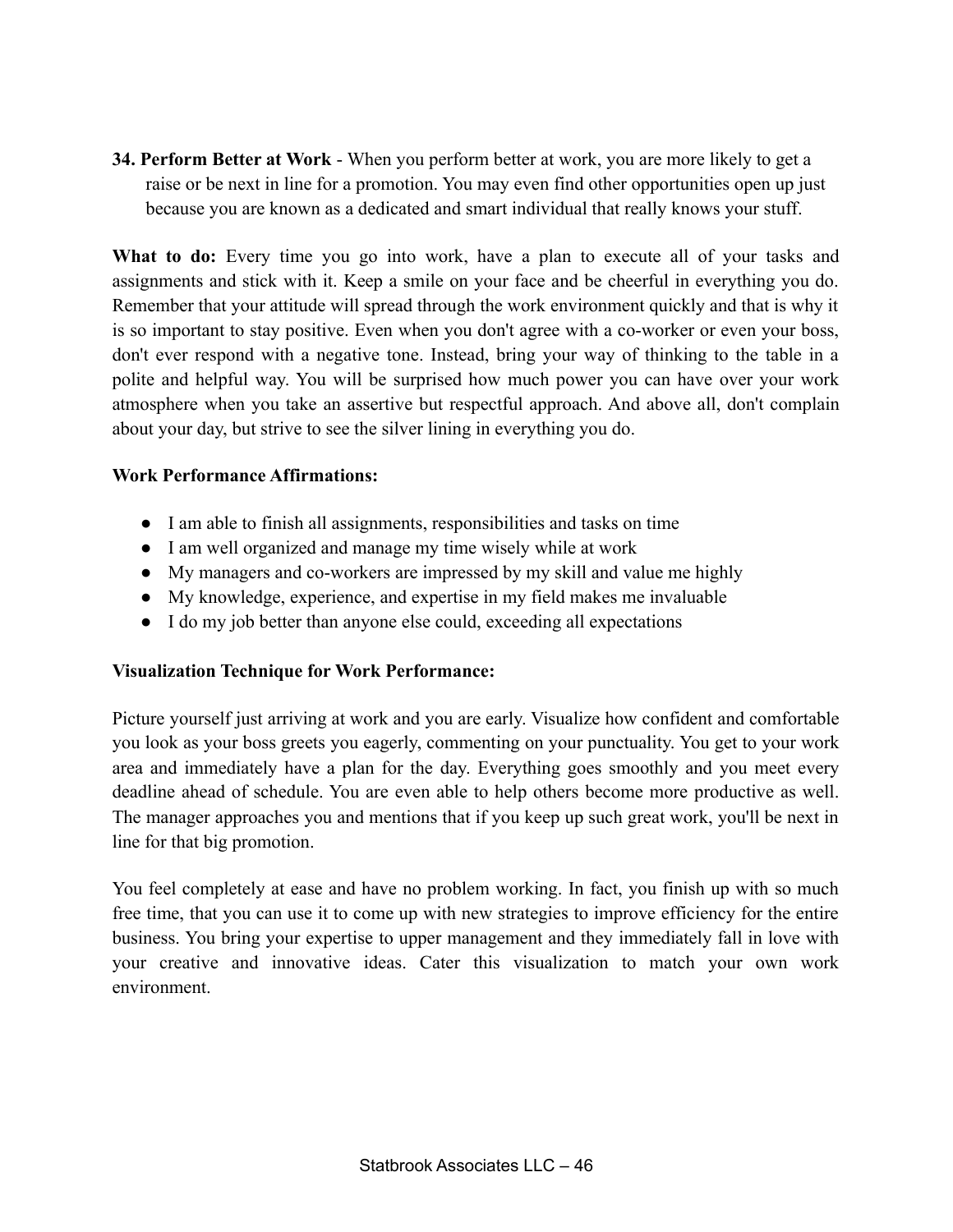**35. Get Along With Others** - It's not always easy to get along with everyone, but it can be done! Believe it or not there is a way to avoid conflict in nearly any situation. It all starts with how you think and feel towards others. There will always be people who you don't like and those that don't like you, but that should not keep you from being able to keep the peace.

What to do: Have an accepting, polite, and humble attitude and respect the differences of others. Keep a smile on your face so that people can tell that you are an approachable, friendly person. When you have a different opinion than someone else, even if you are right, agree to disagree or have a discussion about how to compromise if it is a serious matter. Keeping a positive attitude and never raising your voice will keep the debate friendly. Be sure to help out those that are having a hard time and don't be the source of anyone's troubles. Treat others as you would want to be treated yourself. The universe will see that you are doing your part to get along and will attract good people to you.

## **Affirmations for Getting Along:**

- I get along with everyone I meet no matter what
- I always treat others the way that I would want others to treat me
- The people I surround myself with make it easy to get along
- I have a special ability to keep the peace even in stressful situations
- There is nothing preventing me from always behaving kindly towards others

## **Visualization Techniques for Getting Along:**

Imagine yourself in a situation that you would normally have a hard time getting along in. Now picture yourself using kind words and being nice to the other person, or simply agreeing to disagree by telling the other person that you respect their right to have their own opinion. Visualize that the other person smiles and appreciates your words and ability to remain kind despite whatever the situation is. Be grateful to yourself for having the self-control and discipline to get along.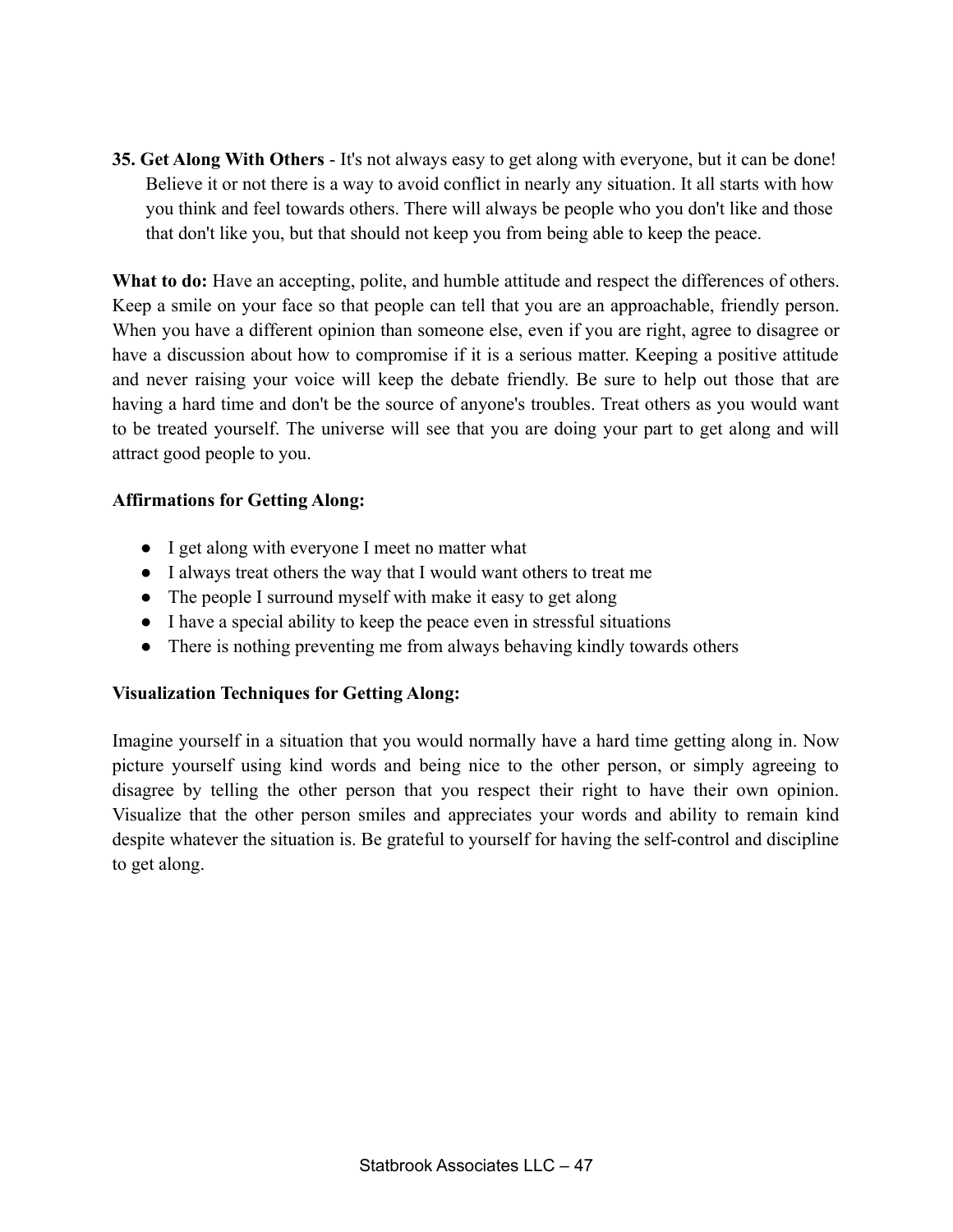**36. Build Healthy Eating Habits** - In order to change the way you eat using the Law of Attraction, you will need to change the way you think about food. Your relationship with food has more to do with developing healthy eating habits through your thoughts.

What to do: First of all, you will need to change your deep rooted beliefs about food that have caused you not to eat healthily in the past. Understanding that eating unhealthy foods causes more harm than good will help you be more likely to choose healthier eating habits. Imagine yourself feeling healthier and having more energy when you eat the foods that are healthy and feeling unhealthy and tired when you eat poorly. Use positive affirmations to retrain your brain into realizing the connection between a better you and eating healthy. Lastly, you could turn to a hypnosis recording that addresses these issues on the deepest levels of the subconscious.

## **Affirmations for Healthy Eating Habits:**

- I enjoy eating healthy foods because they make me think and feel better
- When I eat healthy I feel very good about myself and have no regrets
- I am able to control my cravings and choose healthy alternatives easily
- My healthy eating habits help me live a longer life with better health
- I continue to improve my healthy eating habits as I learn more about nutrition

## **Visualization Technique for Healthy Eating Habits:**

Do this exercise upon waking up in the morning while you are still in bed to get your day started off right. When you picture healthy food, visualize that it goes into your stomach and makes you feel energized, full, and healthy. Imagine that the tastes of the healthy food makes your mouth water and gives you a feeling that you are doing something wonderful for yourself.

Now visualize junk food and other unhealthy things in your diet and picture how they will make you feel nasty inside. Imagine that they are poison and that eating them will remove years off of your life and make you feel sick. Visualize that these foods taste like chemicals and disgust you. Even the thought of taking a bite would make you nauseous. Now use one or all of the affirmations and feel good about making healthy choices all day long.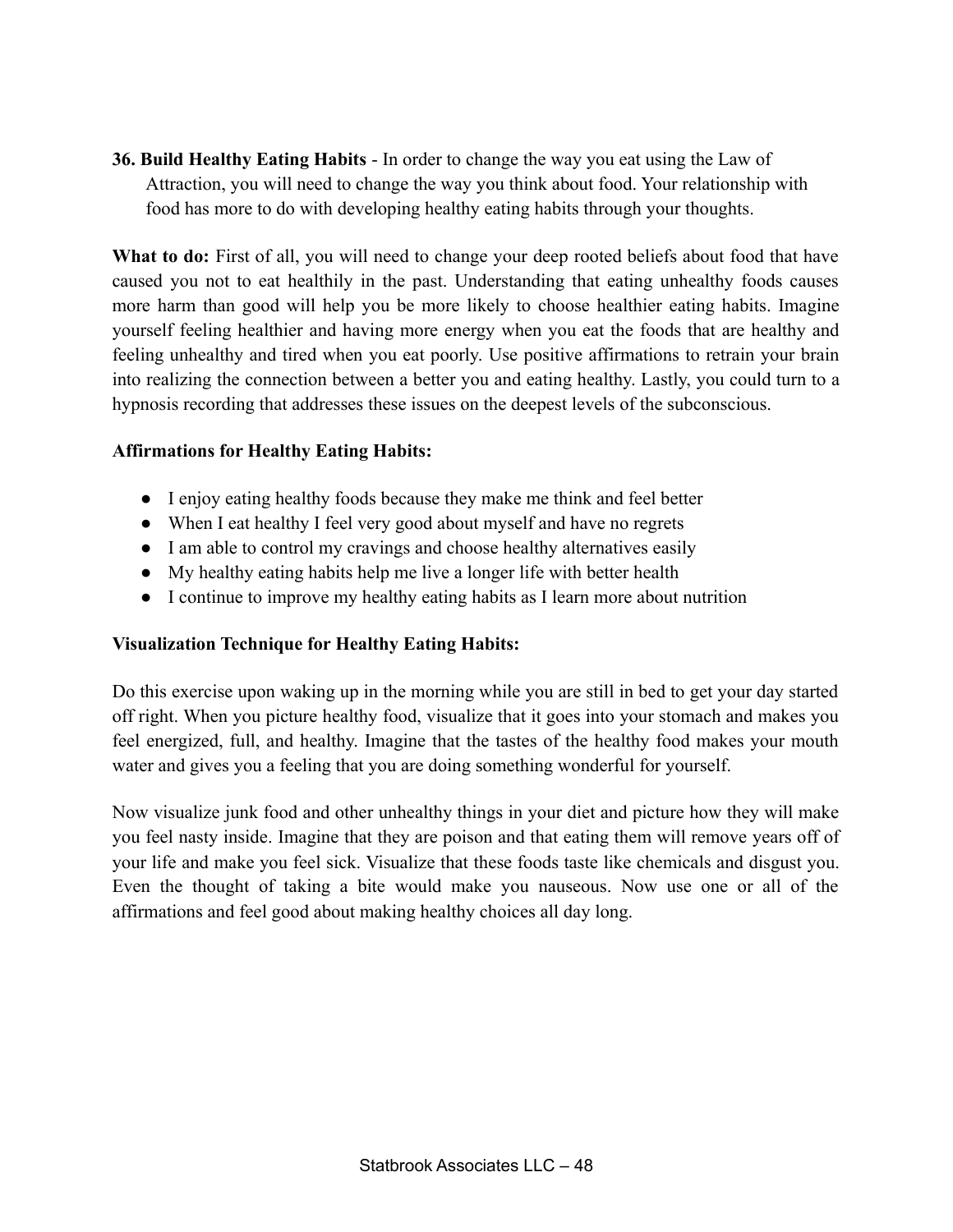**37. Stop Smoking** - Once you start smoking it becomes an endless cycle. Even if you have wanted to quit in the past and failed, the Law of Attraction can help you overcome this habit. Whether you have been smoking for many years or are nipping it in the bud quickly, it can be done.

What to do: Remove the reasons behind your smoking by addressing the emotional and physical issues. If you smoke because you are bored, find something else to do with your time such as reading books or playing a quick game on your phone. If you smoke because you are stressed out, try meditating and relaxing some other way. There are plenty of ways to unwind without lighting up. If you are trying to be cool around others, understand that smoking makes noone "cool". True friends won't care if you don't smoke. If you feel like you're out of control, use positive affirmations and visualization techniques to rewire your mind so that you feel more powerful.

## **Affirmations to Stop Smoking:**

- I am able to stop smoking immediately without feeling deprived
- Smoking is no longer something I need or want to do
- I will never pick up another cigarette again for the rest of my life
- I feel healthier, happier and more energetic when I don't smoke
- My withdrawal symptoms will go away and I will feel better than ever

## **Visualization Technique to Stop Smoking:**

Visualization must be used in conjunction with affirmations for best results. It is recommended to use this visualization exercise two or three times each day. Start off by using your positive affirmations and repeat them several times. Now visualize the money that it takes to purchase a pack of cigarettes. Picture how big that money pile will grow in a week, two weeks, a month, even a year. Imagine what you can do with that money now that you no longer need it to buy cigarettes that only get thrown in the trash.

Now picture yourself a month after quitting. You can breathe easier, you no longer cough at night, and you smell much better to non-smokers. Your home and car no longer smell like an ashtray and your breathe is clean and fresh. You can now climb stairs without your heart racing and you have more energy. You feel healthier and stronger. Your teeth and nails are finally looking white again too. Use this visualization when you begin to cave in to temptation and you'll gain the strength you need to stop smoking forever.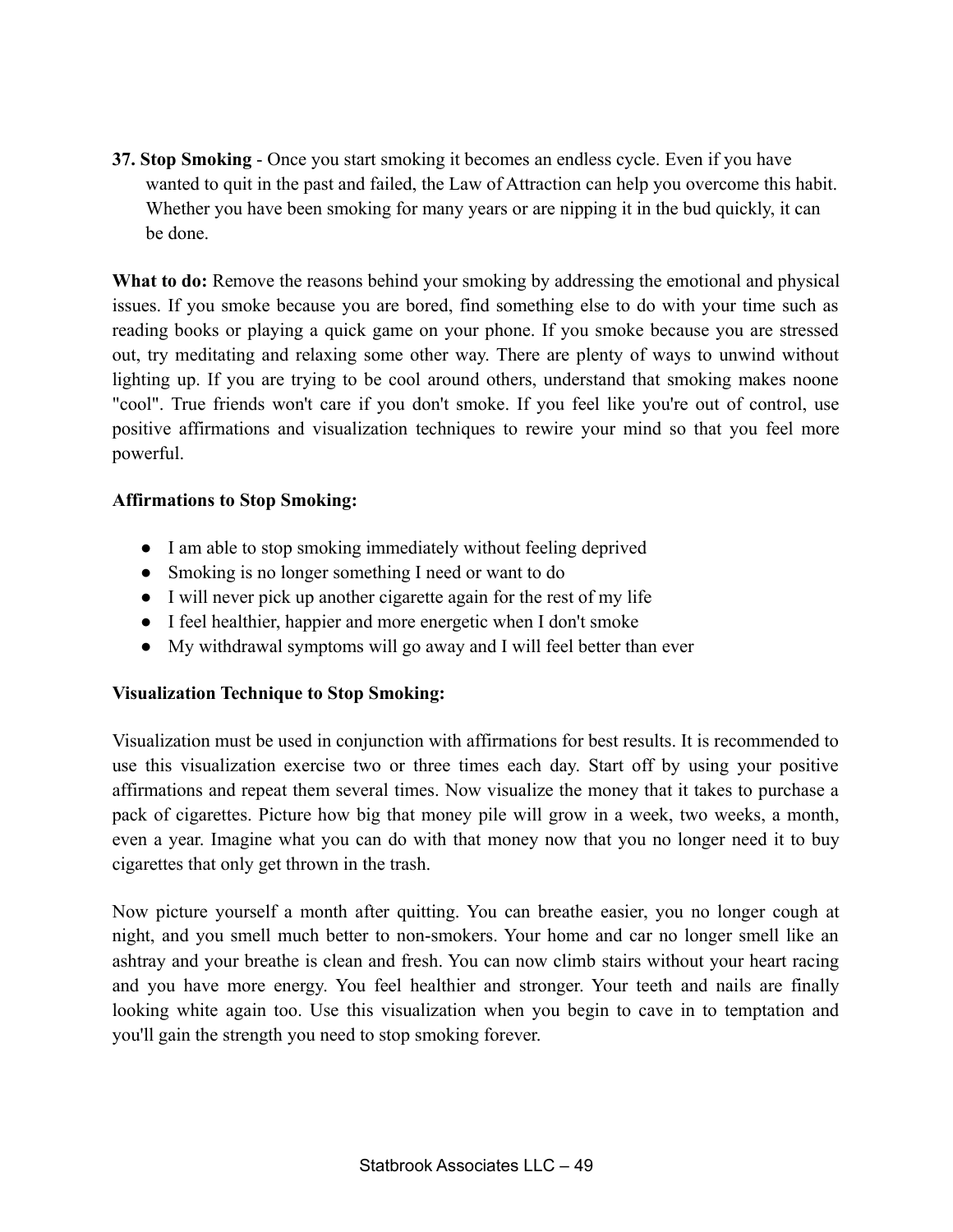**38. Eliminate Alcohol Abuse** - As with other addictions, the Law of Attraction provides a powerful way to use your mind to overcome them. Though Alcohol abuse can be a severe problem, it can be eliminated by wanting to make a change and believing that you can do it.

What to do: Address the same issues associated with quitting cigarettes to overcome your addiction. Be sure to include others in your healing process that can bring positivity and encouragement during times of weakness. AA meetings or online forums are a very good way to do this.

## **Affirmations to Eliminate Alcohol Abuse:**

- Alcohol no longer controls me and I do not want or need it in my life
- I am a better person when I am sober
- My friends and family are happier when I am sober
- Life is full of hope and anything is possible when I am sober
- I have total control of what I drink and I choose to stop drinking alcohol

#### **Visualization Techniques to Eliminate Alcohol Abuse:**

The most common visualization technique and the one that is most effective is one that gives you a glimpse into a sober future. Picture yourself five years from now as if you have stopped drinking starting now and turned towards other things you are passionate about. You could be anywhere you want within five years time when you don't allow alcohol to get in the way. Imagine where you want to me in as much detail as possible and allow those feelings to keep you on the right track towards your new, sober and successful future.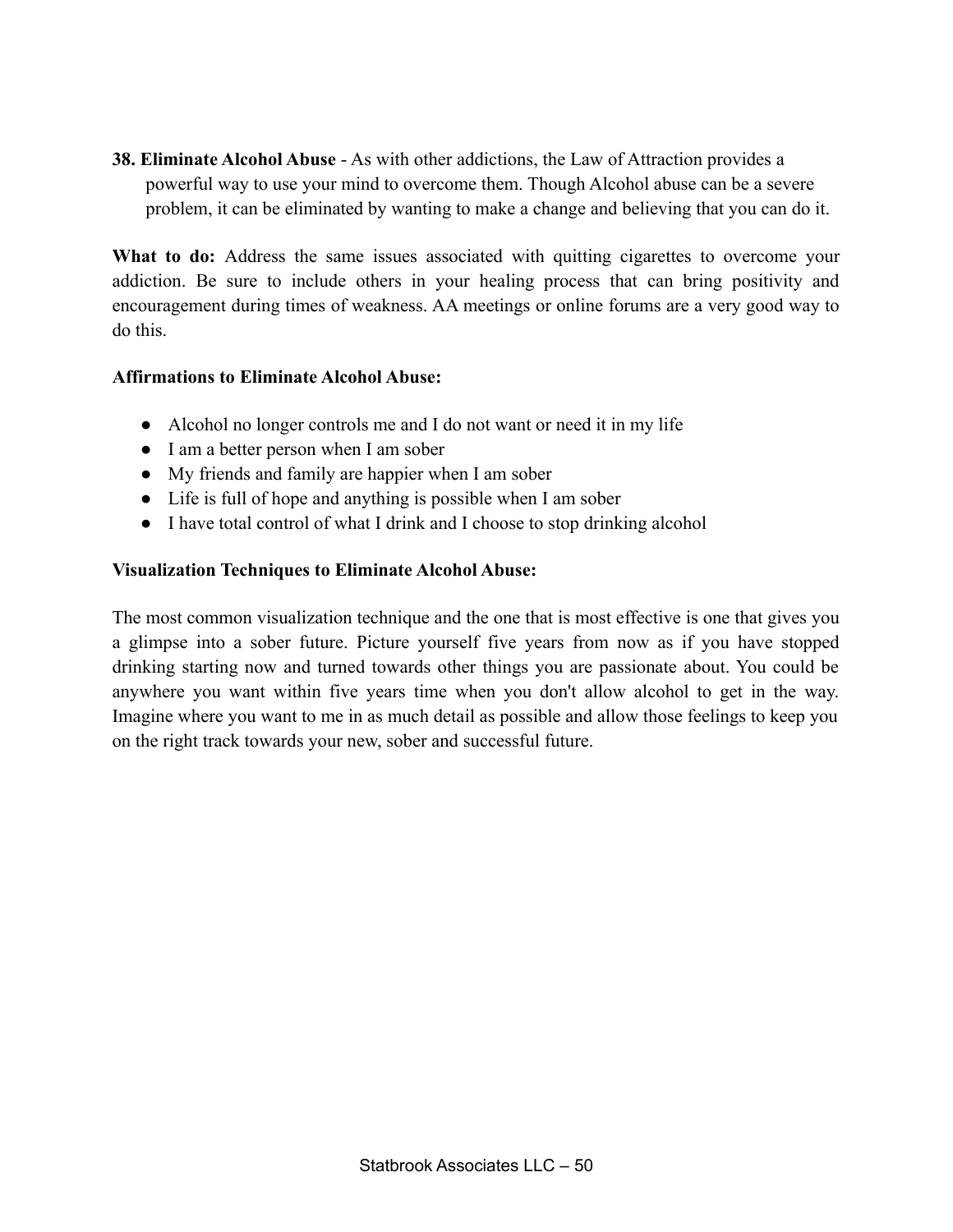**39. Overcome Drug Addiction** - Drugs are the most serious of all the addictions but there is always hope when you have the Law of Attraction on your side. It's very important to know how life threatening and dangerous drugs can be. If you use drugs on a regular basis, you should take the time to do something good for yourself and overcome the addiction. You will wonder why you ever started using them in the first place.

**What to do:** The first step is to go to a rehabilitation center and get help for the physical withdrawal symptoms if necessary. Enter the program with an open mind and positive attitude so that you can get the most out of it. Use daily meditation, visualization techniques and positive affirmations during your recovery and continue to do so once you are finished. Also use the same methods for quitting smoking and alcohol abuse.

## **Affirmations to Overcome Drug Addiction:**

- I no longer want or need drugs in my life to be happy
- I am happier, healthier, and more myself when I don't do drugs
- Now that I don't do drugs I will live longer and feel better
- Being clean is an incredibly free feeling that I enjoy immensely
- I now have inner peace because I no longer use drugs

## **Visualization Technique to be Drug Free**

Use a combination approach to this visualization. Use the one to quit smoking and the one to overcome alcohol abuse together. Replace the cigarettes and alcohol parts with visualizations about being drug-free instead.

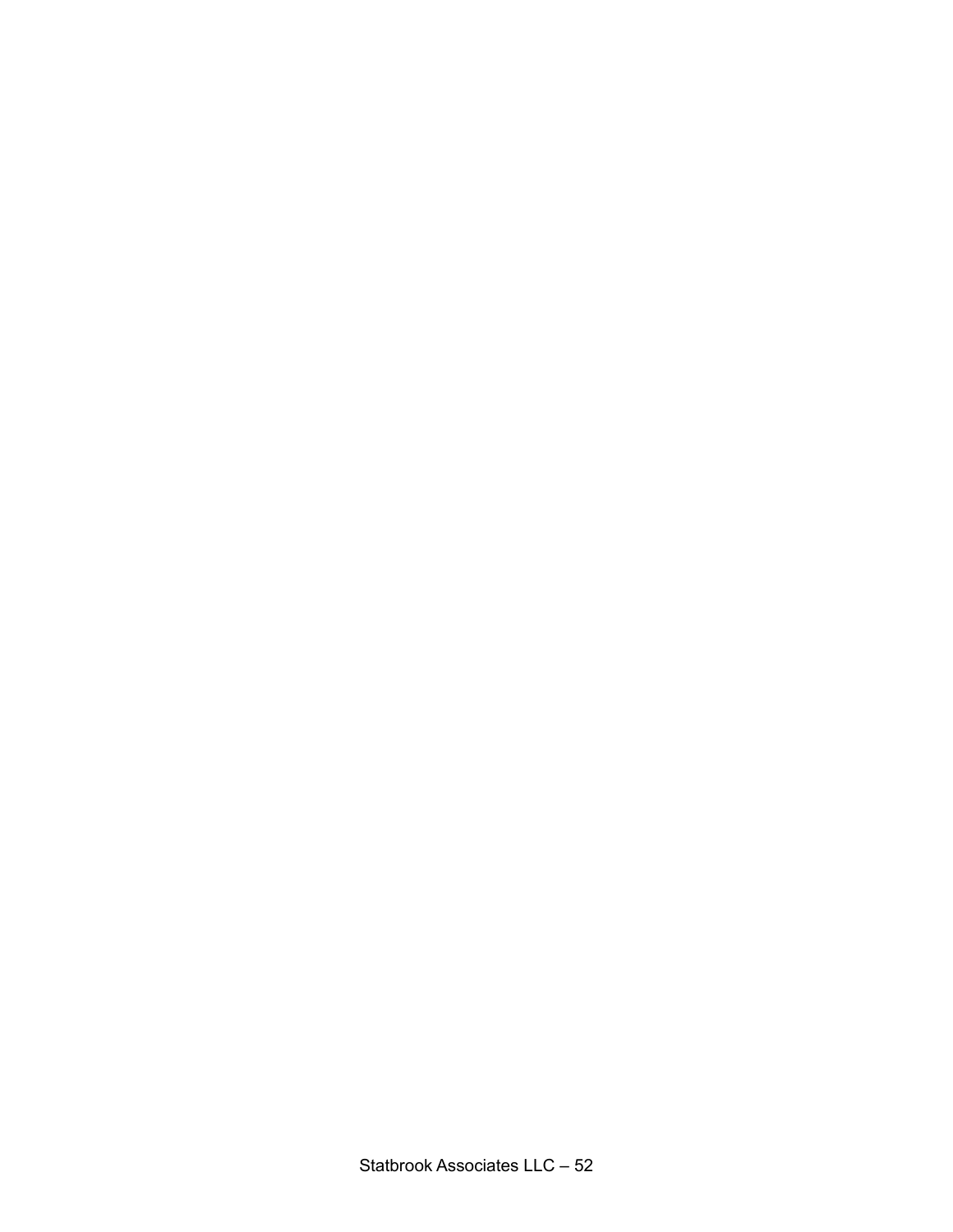**40. Manage Anger** - When you lose control over your anger, you lose control of yourself. If you have difficulties reigning in your anger, you can benefit from a little anger management using the Law of Attraction. Even if your anger comes on suddenly and without warning, there are ways to combat these emotions and feelings so that you can feel balanced and in control no matter what may come your way.

What to do: Before you do anything else, you must first understand that you have complete and total control over your mind and actions. Spontaneous outbursts only add fuel to the fire in times of stress and should never be allowed to surface. But you also cannot let everything stay bottled up inside either. Meditate during times when you are angry and allow yourself to cool down before facing a hot issue. Remind yourself that you must remain calm when you are angry in order to bring about the best results. Use positive affirmations on a daily basis combined with visualizing situations where you keep your cool. It is also a good idea to talk things out before they escalate into a bigger problem. People may not even realize that you are upset about something unless you say something in a calm and respectful way. Another way to remove anger is to learn forgiveness.

## **Affirmations for Anger Management:**

- I am able to keep myself from feeling out of control when I feel angry
- When I am faced with a threat or stressful situation, I handle it calmly and collectedly
- Even when a situation is frustrating I am able to maintain a positive attitude
- Calming down and relieving stress comes naturally to me
- When I feel angry, I am able to release it in a constructive and responsible way

## **Visualization Techniques for Anger Management:**

Use this technique at the first sign of angry feelings, or if you know that you will be facing a situation that makes you feel stressed and frustrated. First, close your eyes. Disconnect yourself from the troubling situation and imagine that you are leaving your body and floating above what is happening. Now visualize yourself responding with a calm tone and careful words. Feel the tension leave your body and let go of the anger.

If you still feel too angry to control yourself. Picture yourself in a place that makes you feel completely at ease. This could be anything that you love to do such as water skiing or riding a roller coaster. It could also be simply relaxing on your own private island paradise. Once you begin to feel that happiness inside, it is okay to open your eyes and respond as you pictured yourself doing when you disconnect yourself from the situation.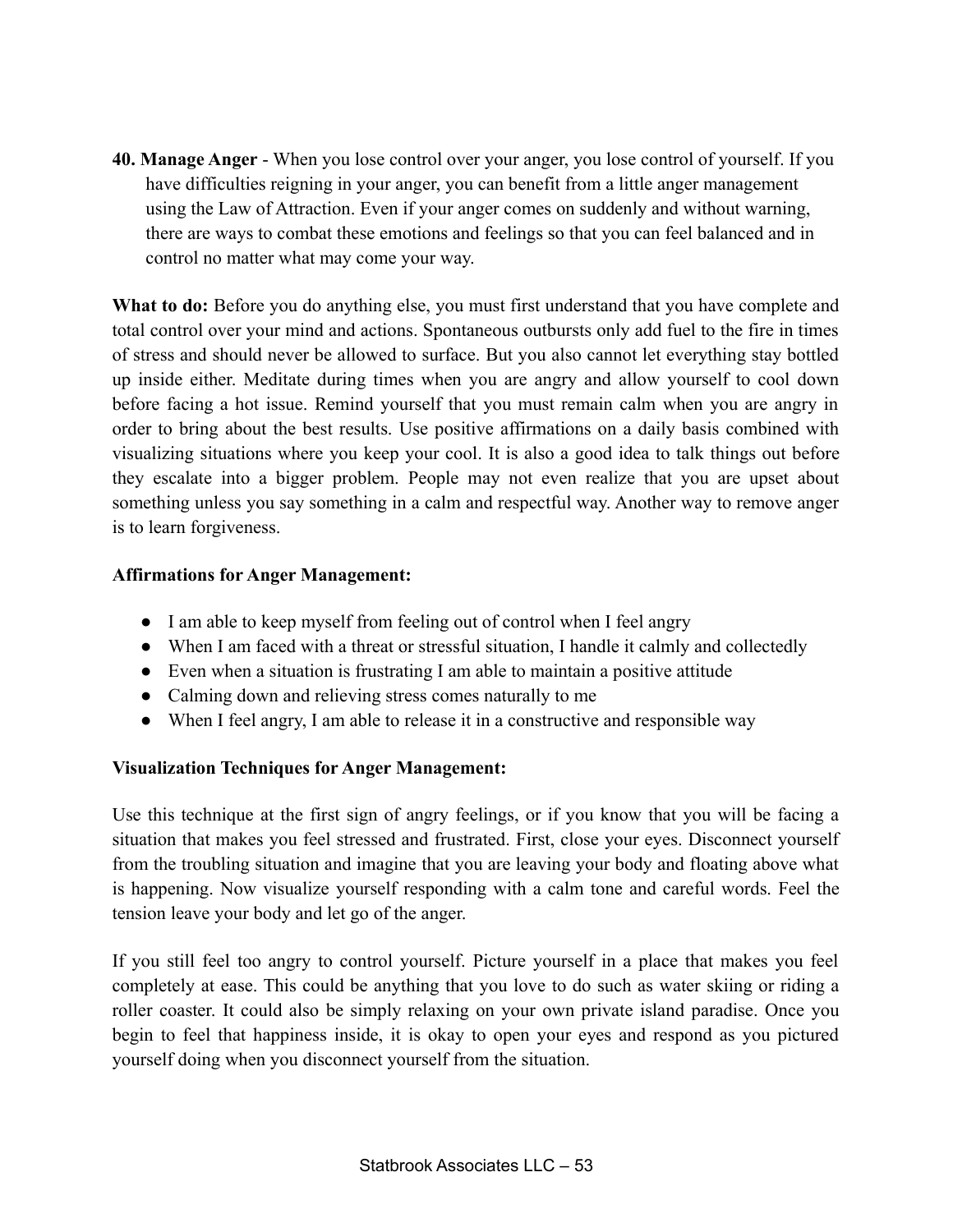**41. Gain Strength in Times of Trouble** - When you feel like everything seems to be going completely wrong, it doesn't have to affect your mood in a traumatic way. Everyone experiences problems in life and things happen that cause trouble, but it isn't the experiences that make life miserable but the way you choose to deal with them.

What to do: The best way to feel better when everything starts going wrong is to start remembering everything that has gone right. You can also reassure yourself that your life will get better and the way it will get better is by you pulling yourself from the trouble and getting back on track towards your goals - no excuses! Never say you can't and you will find immense strength through your troubled times.

## **Affirmations for Strength in Difficult Times:**

- I can make it through anything life throws my way
- There is nothing I can't handle
- No problem is too big for me to solve
- Every mistake I make is just another speed bump on the road to success
- When I am faced with a difficulty, I always use my positive attitude to overcome it

# **Visualization Technique for Gaining Strength in Troubling Times:**

This is one of the most powerful kinds of visualizations you can do because it gives you a way to make the Law of Attraction work more effectively in every aspect of your life. When you gain this kind of inner strength, you won't ever have a problem manifesting things because you will be radiating a strong vibrational energy with a positive magnetic pull.

When you feel down about something or a lot of things going on in your life, take the time to clear up 15 or 20 minutes for this life-changing visualization. Think about what it is that has you feeling negatively. Now lay down and relax your body. Focus on releasing the tension from all of your muscles beginning at the top of your head and working your way all the way to the tips of your toes. Focus on breathing slowly and deeply, in through your nose and out through your mouth. Now imagine that you are on a warm beach with a gentle breeze and the sound of soft waves rolling in. You smell the scent of tropical fruit and coconut and feel the silky soft sand between your toes.

Now picture yourself with a pen and sticky note paper. Write down the things that come into your mind that are making you feel weak. When you are finished, roll up the little pieces of paper into tiny scrolls. Place them all into a bottle and seal the lid shut, symbolizing your readiness to let them go. Using your strong arm, throw the bottle into the ocean as far out as you can. Now watch as it slowly but surely disappears on the horizon and the problems are gone.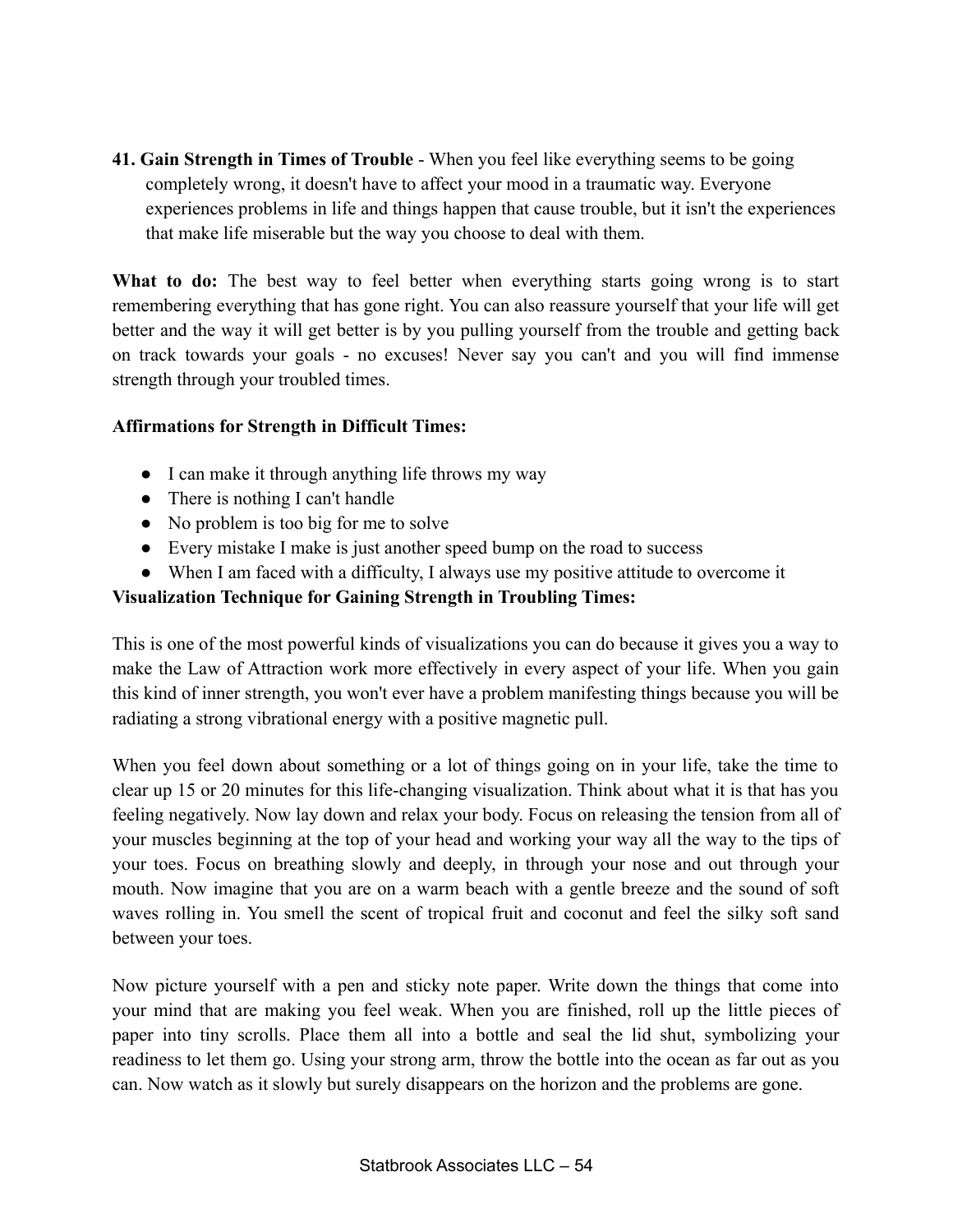Just as the bottle of problems vanishes, you begin to feel a strength coming from within your body. Visualize that strength radiating out of you and surrounding you with a shield. You suddenly know that nothing you experience will ever be able to get you down again. This shield will help you see the bright side and remain positive even when things are not going as planned. Now smile, open your eyes and feel a sense of total relief, knowing your shield is always in place.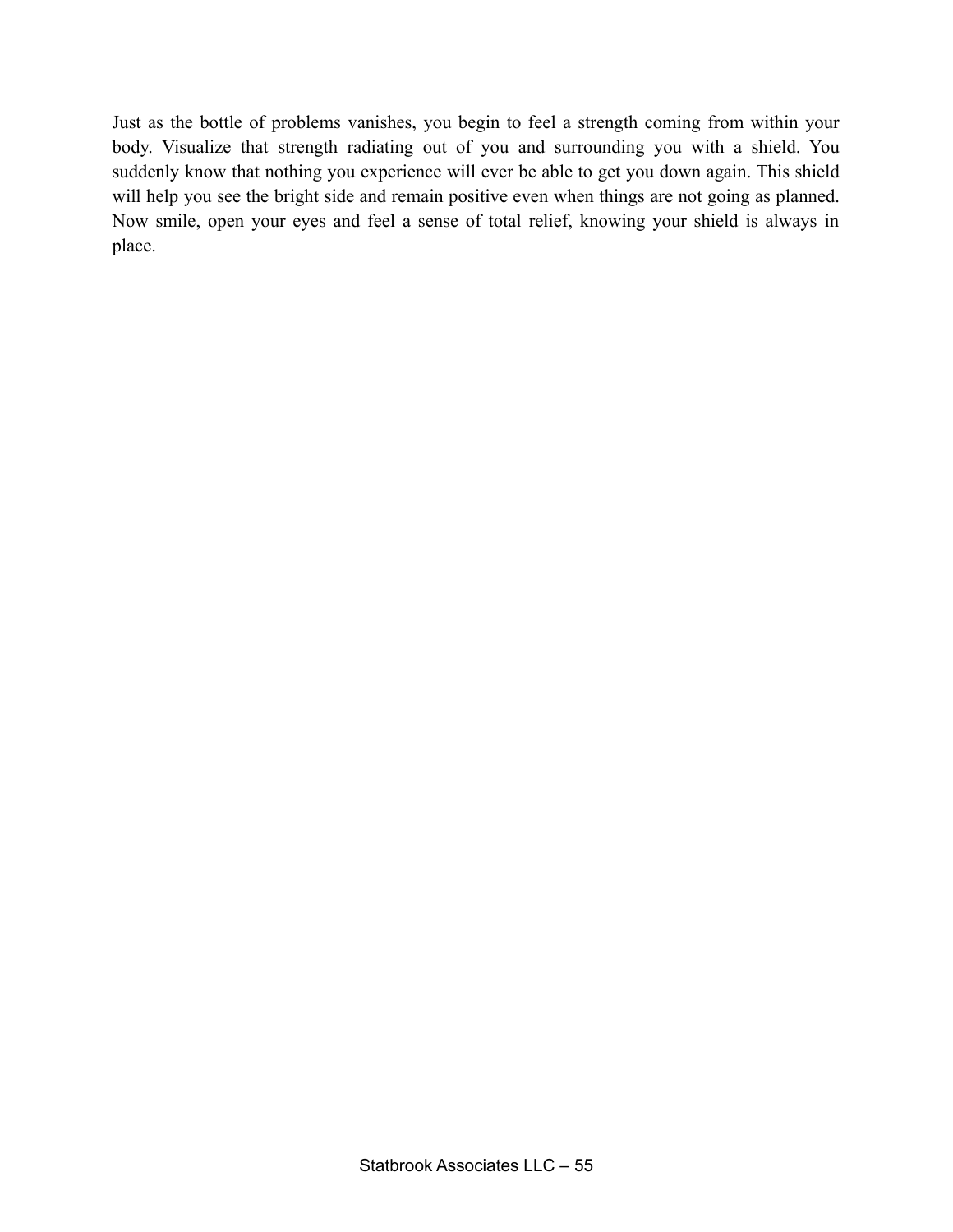**42. Dull or Eliminate Pain** - Pain is your brain's way of telling you that something is wrong. It is a necessary evil but one that you can have power over using Law of Attraction techniques. Our minds can be trained to perceive pain differently in order to live a less painful life for those with chronic pain.

What to do: Before you can dull or eliminate the pain you will need to help your mind acknowledge the pain so that it is no longer necessary. Thank your body for letting you know that something is wrong and tell yourself that it is okay to turn off the signal now. Eventually, your mind will not perceive the pain as something so bad. One day you will look back and realize with surprise that you no longer have that pain.

## **Affirmations for Pain Elimination:**

- My body is completely free of any pain
- I have total control of how my body feels
- I wake up every day with less pain than the day before
- It is very easy to release the pain and tension inside me
- I have a natural ability to control what I feel physically

## **Visualization Technique for Pain Elimination:**

Eliminating pain through visualization could literally change your life right now. The first step is believing that this will work for you. If you believe it will work, it WILL WORK. This is how the Law of Attraction works after all. So focus on putting your energy into knowing that you are just moments away from visualizing your pain away.

Imagine that you have already done it right now and let the feeling of being pain free give you even more faith in the process. Now, get into a place where you can relax. Take your shoes off, wear something really comfy and loose, and if you have your hair up, let it down. Now lay down and just focus on your breathing. In....and out....in....and out. Relax.....

Once you are as relaxed as possible, focus on the pain you are feeling. Think about where it is, what shape is takes, and give it a color. Visualiza that you can actually see your pain as a thing in your body. Now that you can see it, you can make it disappear. Move the pain out of your body and visualize in floating above you. Now get creative and watch is be destroyed. Use your imagination to get rid of it. Hit it with a giant bat, watch it get swallowed by a shark, or be sucked into a black hole.

Congratulations, your pain is gone. If not, practice this and focus on removing your doubt to see results.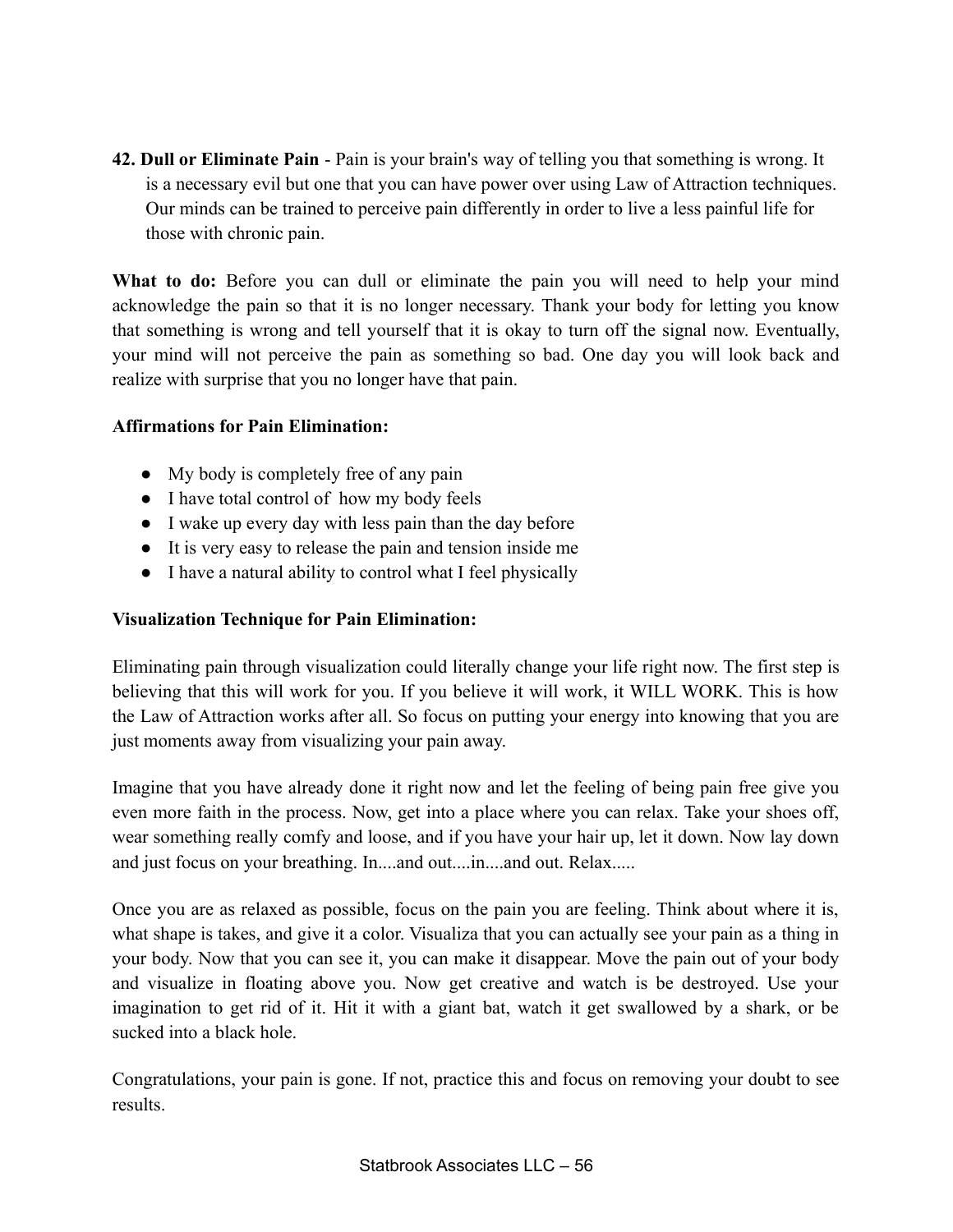**43. Stop Nightmares** - If you regularly have nightmares that cause you to lose sleep, the Law of Attraction can help you conquer your sleeping world too. Remember that you attract what you focus on the most and that this can also be true in your dream world.

**What to do:** Positive affirmations can be used prior to falling asleep so that you can control your dream world. Don't surround yourself with any scary images or scenes and think of happy thoughts as you drift off to sleep. If you do have a bad dream that occurs frequently, write it down in a dream journal and attempt to achieve lucid dreaming so that you can change your dream the next time it happens.

# **Affirmations for Stopping Nightmares:**

- My dreams are always full of happy things
- When I sleep, my mind dreams peacefully through the night
- I am able to fall asleep and enjoy positive feelings the whole night
- As I fall asleep I think about happy things and have sweet dreams
- I am always able to keep my dreams full of goodness and fun

# **Visualization Technique to Stop Nightmares**

This visualization technique includes two parts. The first part is used to help you be lucid, or conscious in your dream state. With your eyes open, visualize yourself sticking your finger through the palm of your other hand. Will it to happen as of it is possible. Do this many times through the day from now on to build a new habit of performing this reality check. Your subconscious will eventually begin doing this habit while you are in your dream and you will realize you are dreaming because you will actually be able to put your finger through your hand.

The second part of the visualization technique is to create your own dream world rather than allowing your negative emotions or thinking to create a nightmare. Do this by writing down what your ultimate dream would be. Include many details to bring it to life in your mind. As you are falling asleep, begin creating this dream in your mind as if you are already dreaming. It will take some practice, but eventually you will be able to enter into this dream when you enter REM sleep and use your lucid dreaming technique to keep it positive all through the night.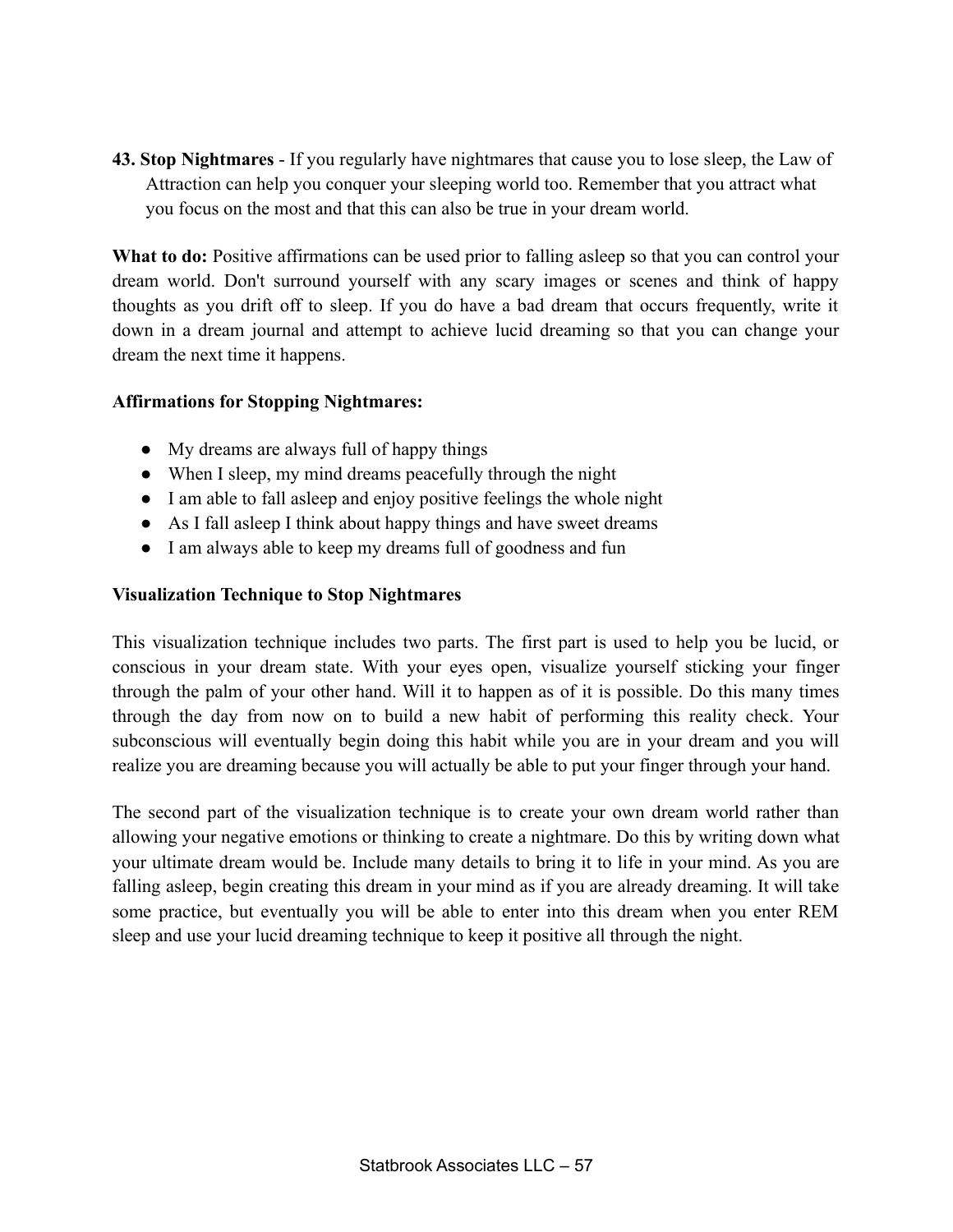**44. Overcome Phobias** - Facing your fears and overcoming phobias is just the same as learning to ride a bike or swim. Though it feels impossible at first, once we set our minds to success it finally happens. The Law of Attraction can help you set your mind to overcoming any fear or phobia from heights and small spaces to spiders and snakes.

What to do: Be ready and willing to face your fear head on and realize that your mind is playing tricks on you. Visualize yourself facing the fear with no consequence and let the emotions of pride and accomplishment fill your mind. If fear starts to grow, distract your mind by thinking about something that you are not afraid of at all such as a cute kitten. Repeat a mantra such as "Nothing will hurt me."

Face your fear on a regular basis so that you become desensitized to the situation or thing that you are afraid of. Keep a positive and optimistic mind while facing your fears and you will soon be phobia free.

## **Affirmations to Overcome Phobias:**

Fill in the blank with your phobia or use a general word such as "anything".

- I am easily able to face
- Whenever I have to do something that includes \_\_\_\_\_\_\_\_\_, I am fearless.
- I have no problems overcoming my phobias and facing anything.
- I choose to always be in control of myself and never allow fear to control me.
- I am always capable of facing any situation or thing when necessary without being affected.

## **Visualization Technique to Overcome Phobias:**

This proven visualization technique involves a combination of calming exercises and immersion in the phobic environment without having any consequences. To start, just close your eyes whenever phobia begins to take hold and concentrate on something that you love. It could be anything you would never turn down such as a walk in the park or basking in the sun on a warm spring day. Really it can be whatever you decide.

Next, allow the feeling of that thing you love doing to take over all of your senses for at least two minutes. Wait until you feel completely relaxed. When you are totally at peace and feeling content, think about doing the things that you are afraid of. Picture yourself overcoming your phobia while feeling completely unafraid and calm. If at any time you begin to feel anxious or fearful, revert back to your comforting visualization until you calm down, and then start back where you left off in your phobia immersion.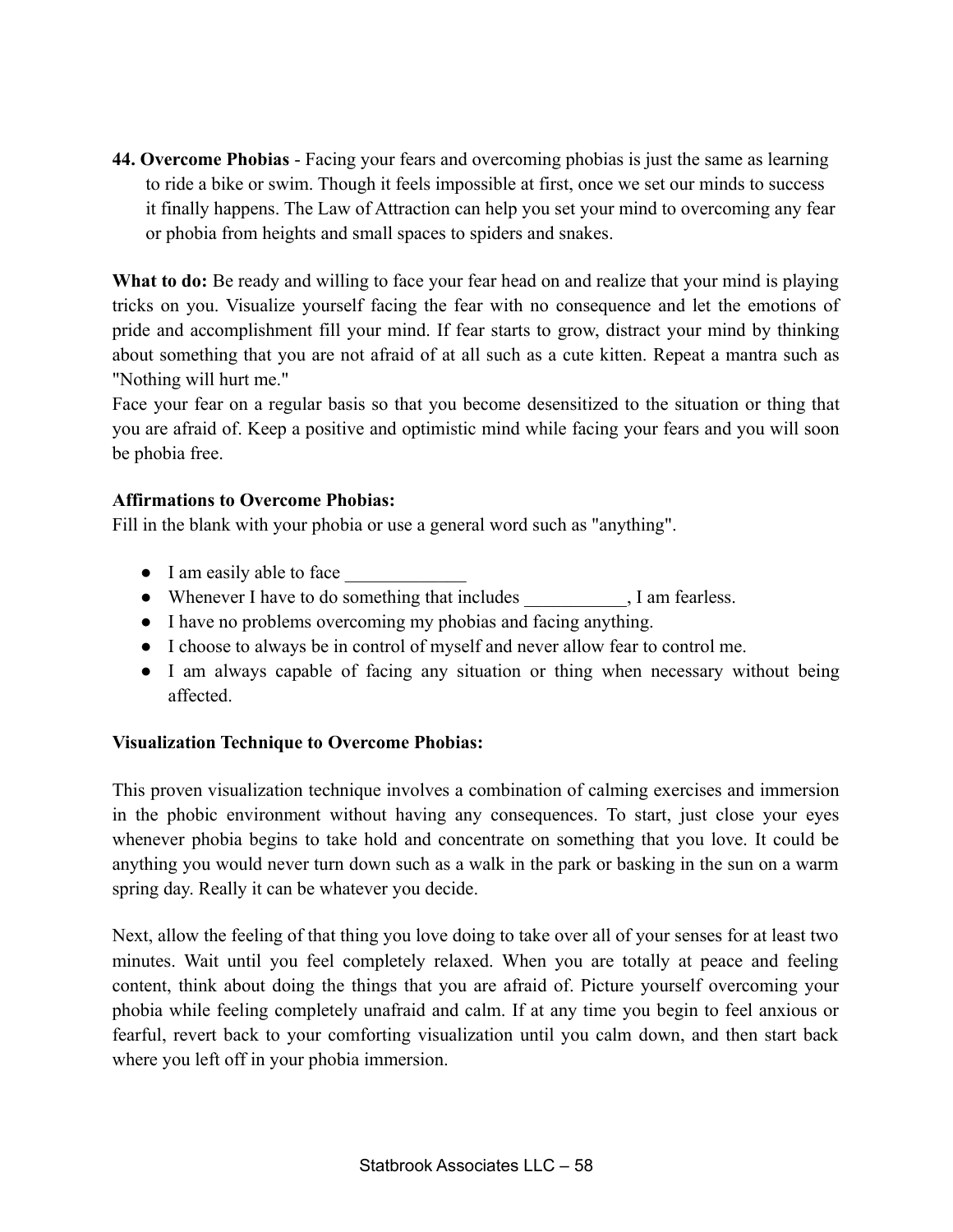Do this visualization technique every day, whenever you get a chance until you have no feelings of phobia during your imaginary phobia situation. Eventually you will be able to do the real thing without the crippling fear.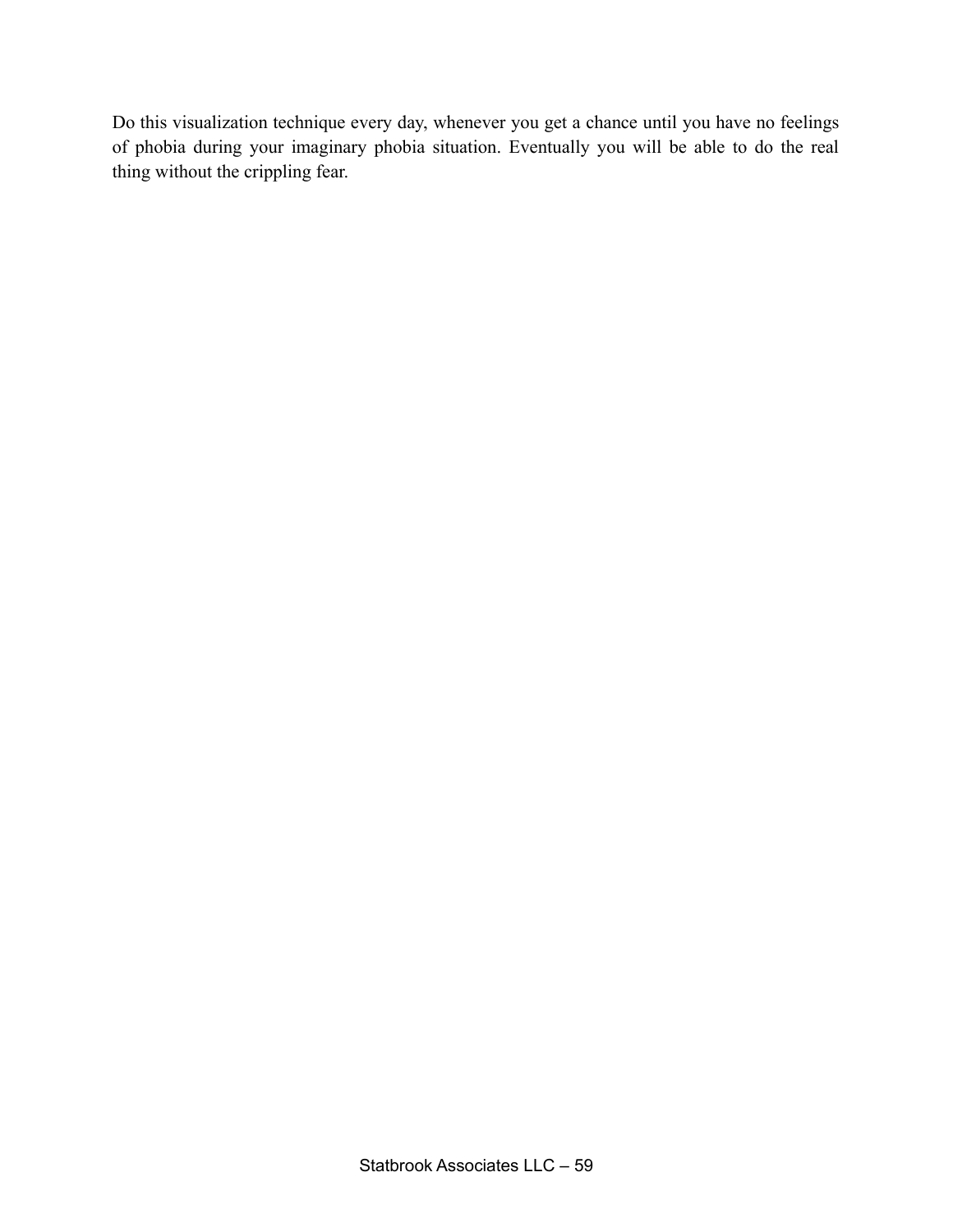**45. Lose Weight** - Weight loss success is all about how you think. When you think you can do it, you can do it. When you think you can't, that becomes true too. Losing weight can help prevent a multitude of obesity related health problems including diabetes and heart disease. So it's not just about physical appearance, it's about your quality of life too.

What to do: Acting as if plays a huge role in weight loss. This Law of Attraction technique means to act as if you are already your goal weight. So if you want to be 20 pounds lighter, act like you would need to act if you were already 20 pounds lighter and wanted to stay that way. This means to reduce portion sizes and skip the second helpings. Eating healthier takes willpower and for that you can turn to LOA techniques such as affirmations and vision boards. Create a vision board of yourself at a healthy weight by using a smaller body with your head. Then paste pictures of all the things you would do when you are thinner. This could be a shopping spree, wearing a bikini, taking a trip, or being able to do things that your weight prevents you from doing.

## **Affirmations to Lose Weight:**

- I can feel my clothing getting looser with each passing day
- My fat is disappearing from my body, revealing a thinner me
- I am eating healthy and exercising because it helps me lose more weight
- Every time I get on the scale I weigh less than I did before
- Losing weight comes effortlessly for me

## **Visualization Technique to Lose Weight**

Close your eyes and allow feelings of excitement and anticipation to enter your mind about your weight loss goal. Now picture yourself at the weight you want to be. Feel yourself pull on the pair of pants in the size you want to be without any resistance at all. Look in the mirror at your new body and admire it. Think about being able to walk around with ease and feeling confident and good looking. Think about how this is you. You are becoming this new, thinner you right now. It is happening.

Imagine the healthy foods you put in your body that make you feel good and how you can now run an entire mile without feeling tired. Think about how exercise brings you a great sense of pride and fuels you with energy. Do this exercise every day during your weight loss journey just before you face the most challenging situations.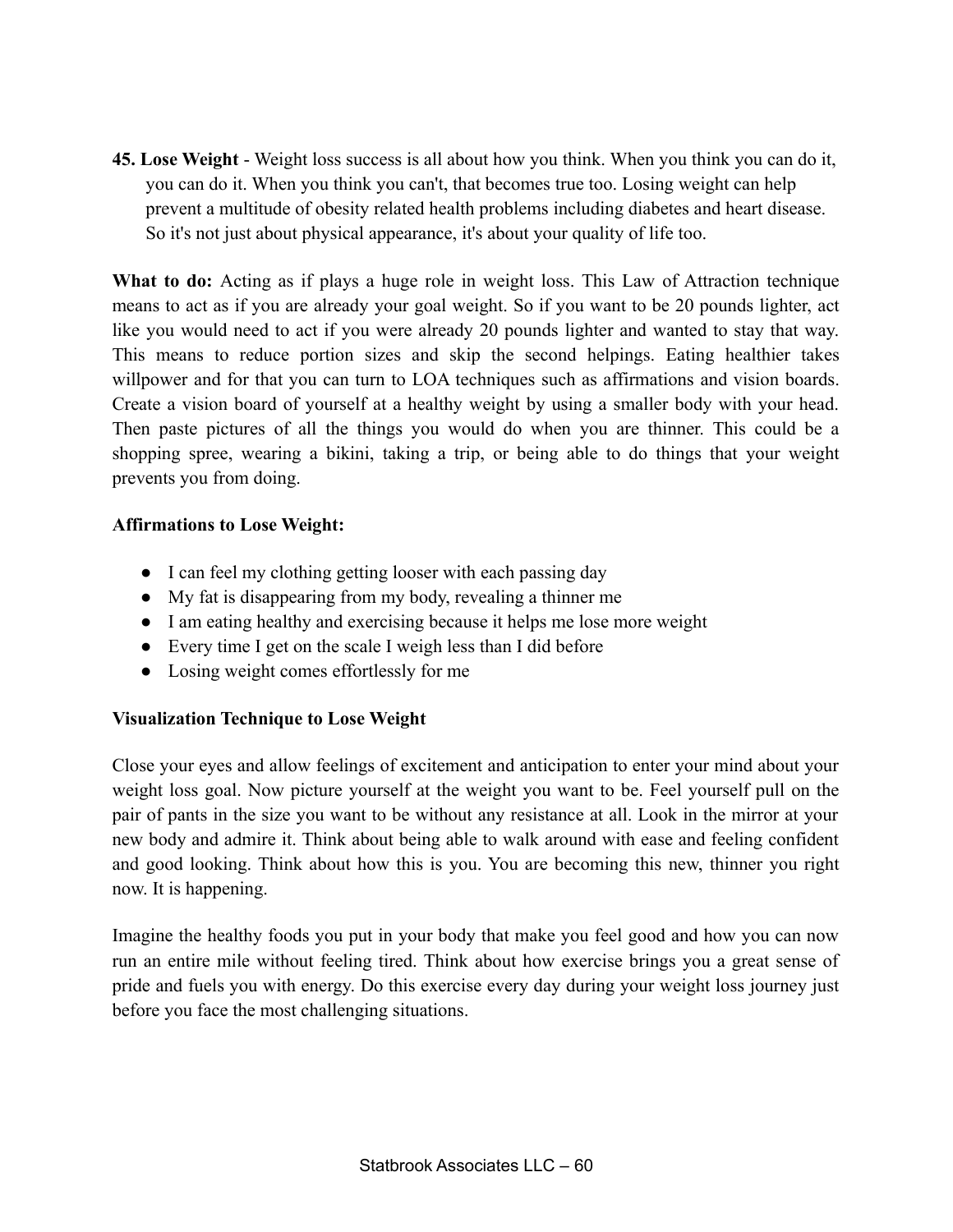**46. Build Gratitude** - Gratitude is a must if you want to ever feel happy in life. You don't need to feel complacent to about your current circumstances in order to experience a pure feeling of gratefulness. It only takes some thinking about how wonderful certain things are and that you have been given the opportunity to pursue your goals. With that, the world becomes a brighter place, you feel inexplicably wonderful, and more things to be grateful for appear in abundance.

What to do: Every morning when you wake up and every evening before going to bed, meditate for the sole purpose of gratitude. Start off with the simple things such as the ability to breath, how great it is just to be alive, your family, friends, and all of the things that you have. Think about how awesome each things is and how those things make you feel. Do this for five to ten minutes and then write down a few of the biggest things that you are grateful for. This could be a person, place, event, or material possessions. It could even be an idea or concept. Using a gratitude journal is an excellent idea. After a while, you will notice that focusing on gratitude builds abundance in your life in ways you never imagined.

## **Affirmations to Build Gratitude:**

- I am so thankful for everything I have and the things I am receiving
- I am so grateful to always have everything that I need
- The universe always provides everything I need to feel grateful
- My life is full of things to be thankful for and my gratitude grows every day
- My experiences are so precious to me and I am so glad to be alive

# **Visualization Technique to Build Gratitude:**

For this visualization just picture yourself looking at everything you have been blessed with. Start with the small things and move towards the big things, imagining how each thing you have makes you feel and what it allows you to do.

You could visualize anything during this time including family, friends, wealth, health, pets, even things like your remote control. Whatever makes you feel really grateful, focus on growing that feeling bigger and bigger. If you need some ideas for your visualization, just look around with your eyes open and really, truly see.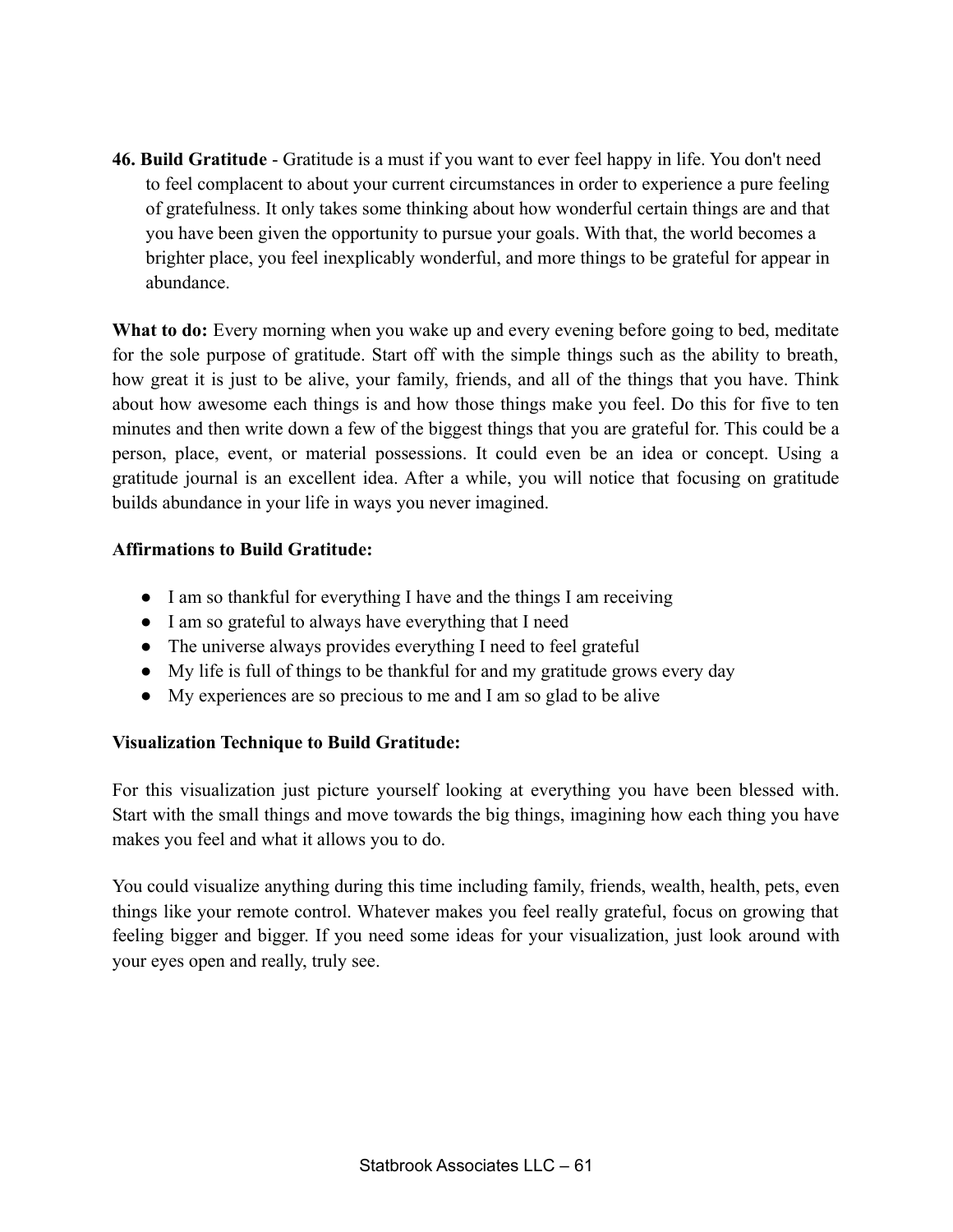**47. Improve Focus** - Focus is one of the most important factors to the Law of Attraction and how it works in your life. This is simply for the fact that we attract more of whatever we focus on. Your focus and the amount of it is what determines how much control you have over the things you want in life.

What to do: Focus must be done in a positive way in order to enable the right kind of change in your life. If you concentrate your focus in a negative way, you will find yourself falling deeper into a trap of negative situations and experiences. If you catch yourself focusing on how bad something is, immediately switch your brain into a different mode of thinking. For example, if you are feeling overwhelmed by the amount of work you are doing towards a goal, instead focus on how great it is to be working towards your goal and think of each task as a special piece to the puzzle. Find excitement and a feeling of empowerment as you accomplish work and if you must, break large projects down into mini-tasks and celebrate after each completed milestone.

## **Affirmations to Improve Focus:**

- I am always able to keep my focus on my goals and keep moving forward
- When I do something, I put all of my focus into it
- Focusing comes naturally to me
- When I do something, I become fully absorbed in it
- Focusing on things makes me feel really productive and happy

# **Visualization Technique to Improve Focus:**

This visualization technique should be used before you do something that you will need to focus on. Find a place to be alone for a few minutes. If you must, use a bathroom or your car to get away. Close your eyes and take deep, slow breaths.

Now picture your ears opening to hearing every sound. Imagine that you just removed ear plugs and now you can hear anything. Next, think about your mind, imagine that it has a door and that you have just opened it. Out of the door comes a beautiful light that surrounds everything you see. This represents your mind being open. The final step is to visualize your heart. It to has a door and when you open it, you free another light full of dazzling colors and shapes. This represents your heart being open. Now, open your eyes and focus on how clearly you can see.

With your ears, eyes, heart, and mind open, you are now able to focus on anything you want!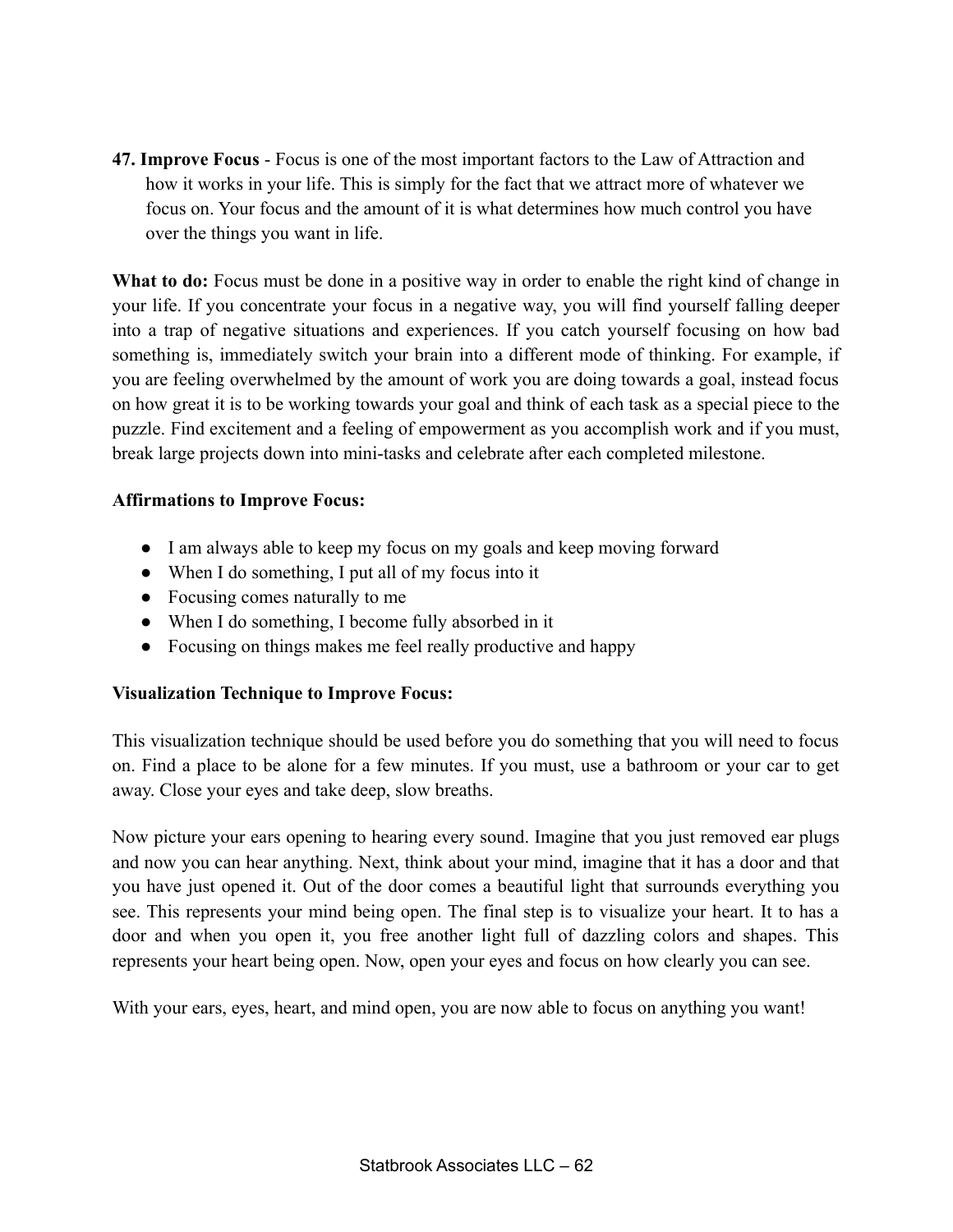**48. Have More Fun** - If you are feeling bored and unfulfilled, guess what happens? You will attract more boredom and things that don't fulfill your emotional needs. Not having fun is a choice you make from within, not really a product of our environments at all! Have you ever watched a child play with the same toy for hours and days, coming up with new ways to make each moment unique? Rekindle your ability to do similarly and you'll unlock the doors to all the fun you could want.

**What to do:** The first step is to loosen up. Then put a smile on your face and start making a list of everything that you have done that you find fun. Think about how much fun you have doing certain activities by visualizing them in your mind and allow those feelings to make you feel good now.

Take your list of things that you enjoy doing and make a promise to yourself to do more of them. If money is an issue, there are TONS of ways to have fun without dropping a dime. Take up a challenge, become passionate about a hobby, get out of the house and meet people, volunteer for a charity or organization such as a no-kill animal shelter, learn a new skill, or do something different with your routine. All of these things can help spice up your life and make you feel the fun again.

## **Affirmations to Have More Fun:**

- I always have fun no matter where I am or what I am doing
- I always surround myself with people that like to have fun
- I am easily able to use my imagination to make anything fun
- Life is full of fun adventures, comical experiences, and exciting journeys
- Fun always finds me wherever I go and everything in life is fun for me

## **Visualization Technique to Have More Fun:**

Think about a time that you had the most fun you have ever had. Now recreate that day or event in your mind as accurately as you can. You can actually trick your mind into feeling like it has just had a lot of fun with this technique and keep you going through the day with more happiness. The happier you are, the more fun will find you.

Remember to use all of your senses to imagine the fun time. See your surroundings, smell the scents in the air, hear the sounds, feel the things you touch, and taste the things you eat or drink. Also, be sure to think about how you feel emotionally too! That's the most important part.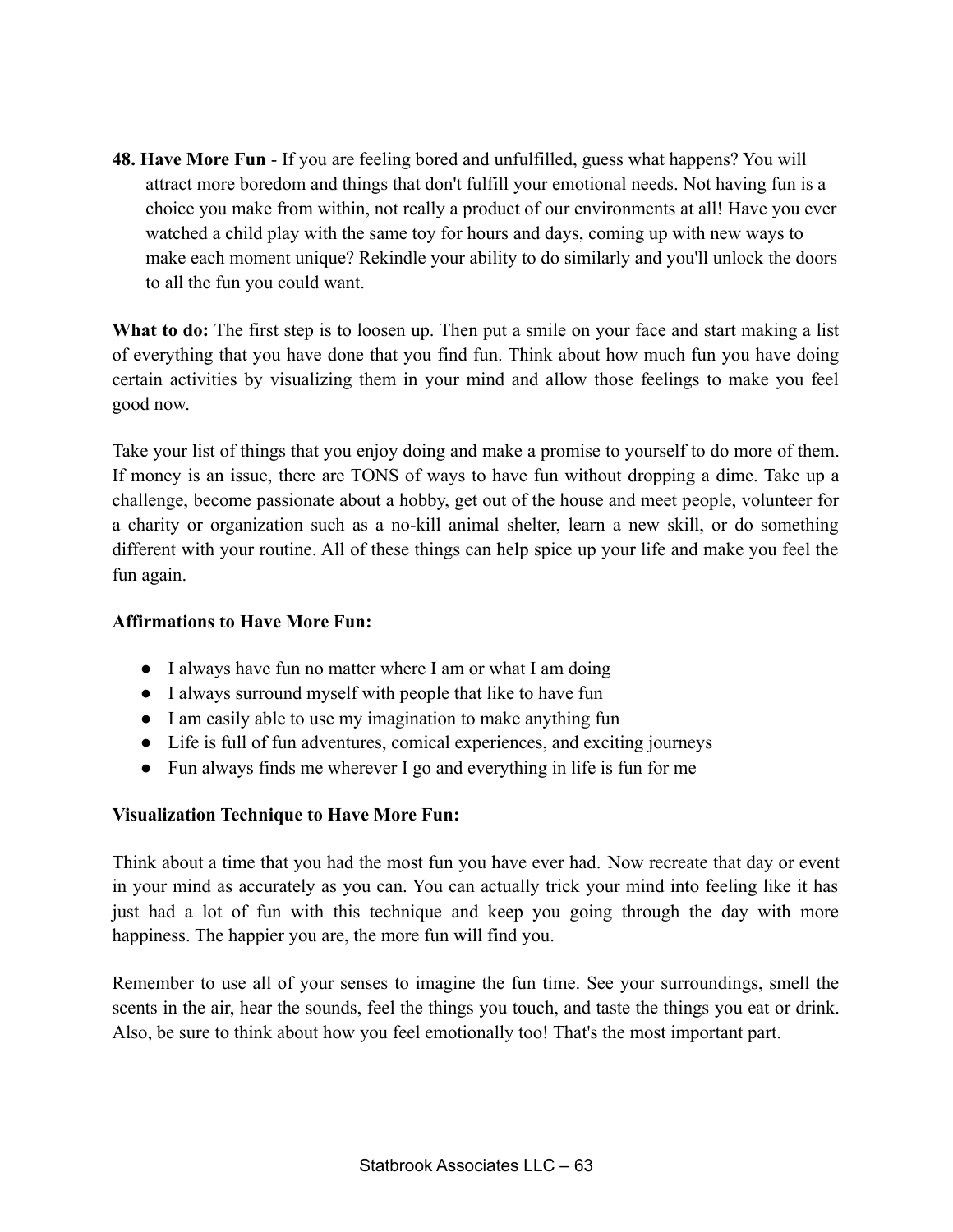**49. Change How You See The World** - Perception is all about comparisons. This is why a person that has always know wealth and abundance can feel as if they are deprived while a person that has been poor all their life can feel very fortunate.

**What to do:** The key is all about what you are comparing your situation to. Rather than looking at a very wealthy person and feeling like you have nothing, look at how far you have come on your own journey. If things aren't going well at all for you, focus on the path you are on and appreciate every step forward you take. Also learn to be thankful for mistakes and setbacks, as these are your learning experiences.

Realize that failure is not truly failure at all, but a stepping stone towards success. One of the biggest ways to change how you see the world is to stop watching the news. The world is such a wonderful place full of good, but the news never shows you those things. They focus mostly on negative things, which makes it difficult to see the world as it truly is.

# **Affirmations to Change How You See The World:**

- I choose to see the positive in every situation
- I believe the world is generally a good place with good people
- My life is full of blessings and I am grateful for what I have
- There is beauty all around us
- Our existence is awe inspiring and magical

# **Visualization Technique to Change How You See The World:**

Close your eyes. Think about all of what we have here in our world. Visualize the universe and how small earth is in comparison. Now think about how amazing it is for our planet to even exist. Visualize all of the small details that make it possible for life to be here at all.

Think about our water, the atmosphere, the food that grows and the plants and animals that complete the food chain. Imagine how life would be for us if we were any closer or further from our sun or what would happen if we didn't have the gravitational pull of the moon.

Also picture what it would be like if our planet did not rotate around the sun or spin to give us night and day. All of these things are mind boggling and amazing. You will have such a different view of the world when you contemplate these concepts using visualization. It is truly remarkable. Allow yourself to feel the gratitude for having all of these tiny things come together for us to be here.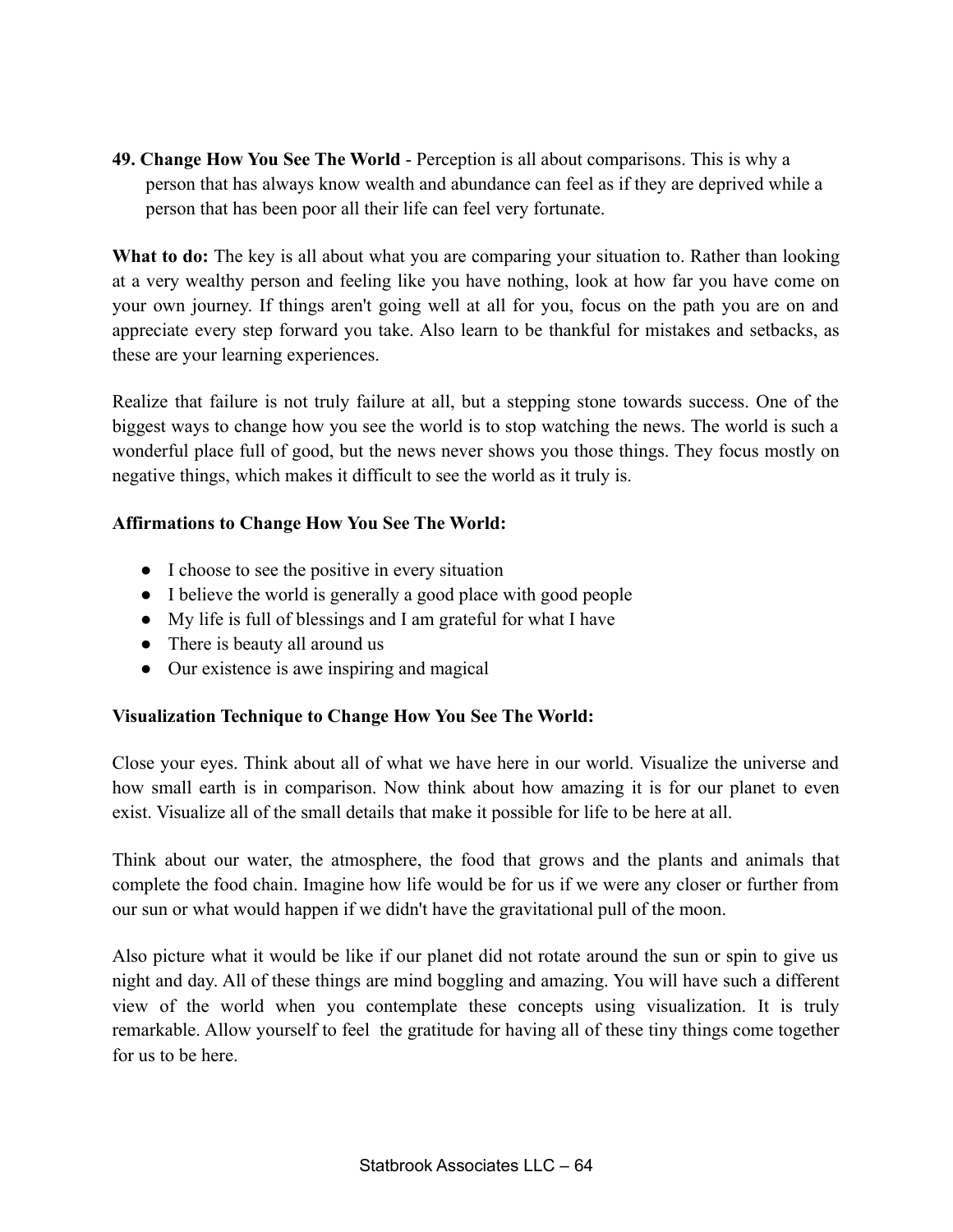**50. Eliminate Insomnia** - If you have trouble sleeping, your whole life can be affected. You feel groggy, moody and irritable during the day, and miserable at night. But thanks to the Law of Attraction, most cases of insomnia can be eliminated or greatly relieved.



**What to do:** The main mistake people make with insomnia is that they focus all of their thoughts on trying to calm their mind to fall asleep while the mind continues to race. This tells the universe that you have a mind that is not calm and that you cannot sleep so you end up hurting your sleep efforts even more. Rather than focusing on that, focus on a different technique. When it is time for bed, take about 30 minutes to allow any and all thoughts to come to your mind and appreciate them. If you begin to focus on solving a problem, write it down and think of any solution that comes to mind, even if it is to simply think about it tomorrow. Then put your writing away and tell yourself that you are done with them now. Then lay down, close your eyes and picture that you are looking at yourself in a place of your choice that makes you feel calm and relaxed. Watch yourself falling asleep in your mind in that oasis. A good place to imagine is a beach because you can watch the waves roll in or imagine dolphins playing in the distance. Chances are you will be asleep and dreaming of your oasis all night long.

#### **Affirmations to Eliminate Insomnia:**

- I am able to sleep restfully through the night
- When I sleep I awaken feeling energized and refreshed
- It is easy for me to fall asleep quickly and stay asleep
- My sleep is peaceful and full of good dreams
- It is always so simple to get into bed and fall into a deep sleep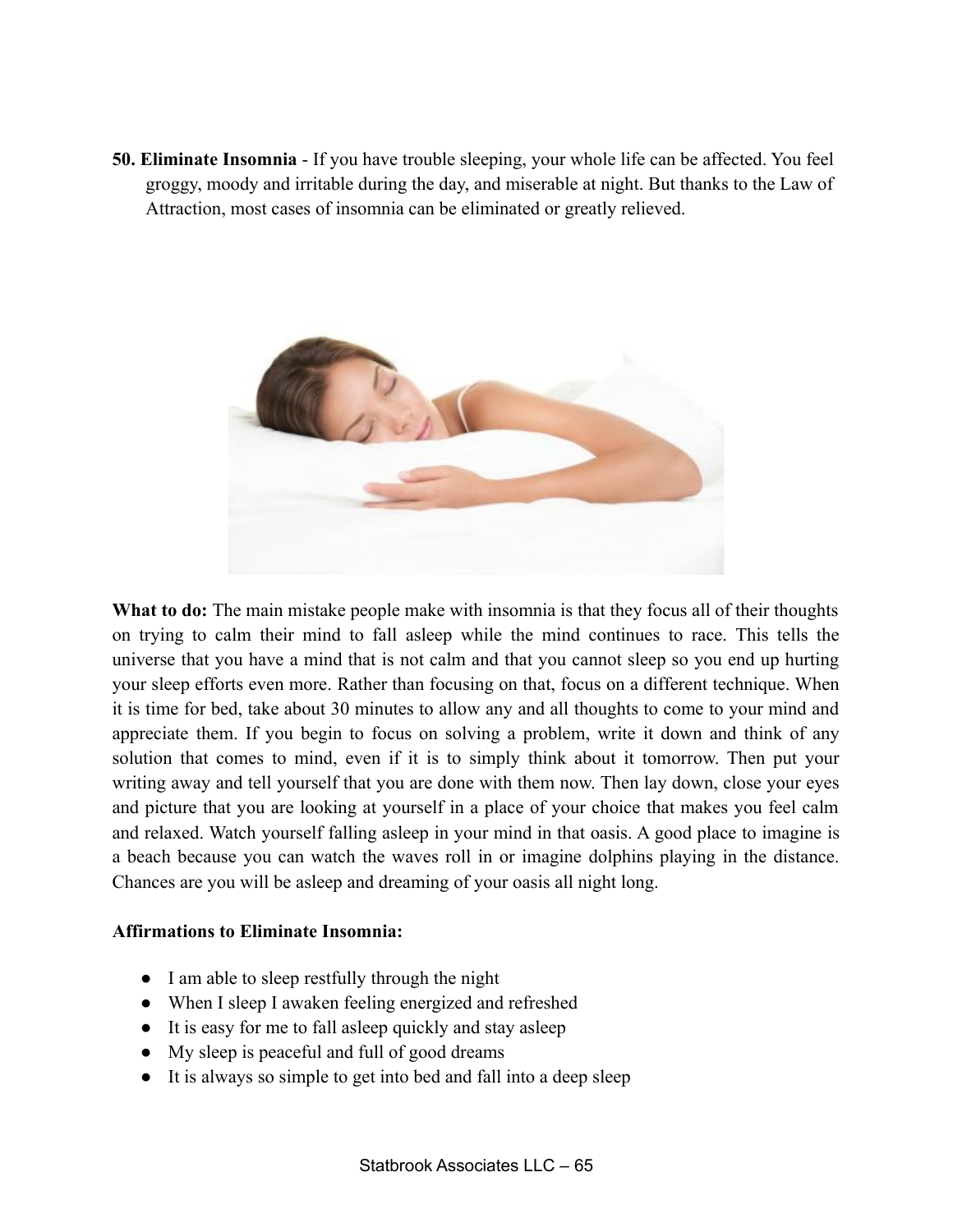#### **Visualization Technique to Eliminate Insomnia:**

One of the most wonderful visualization methods for insomnia treatment is based on reverse psychology first, and then Law of Attraction second. It works incredibly well for people with chronic insomnia or for those that simply don't feel very tired when it is time to go to sleep. First, determine a place using your imagination where you would feel completely at peace and relaxed. This could be a magical place such as a bed of clouds with healing powers, or somewhere very safe such as a fortress with a cozy bed inside. Get creative, but make sure you would really feel completely at ease there.

Now, create a treacherous journey in your mind. This part is meant to tire your mind and body by creating a very physically challenging adventure that is the only thing between you and your relaxing place of slumber. This could be a climb up a steep mountainside, a paddle down a rushing river, a desperate crawl through the Sahara desert, a trek across frozen tundra, or a swim across the icy waters of the arctic ocean. Really imagine what it would feel like, how hard it would be, and continue to push yourself for as long as you can. The idea is to feel such anticipation for your relaxing, safe place that you just cannot wait to get to it!

After a good long time, imagine that you see your oasis off in the distance. You can finally see it and you work hard to get to your destination. When you finally get there, you are so mentally tired and so physically exhausted that you fall asleep as soon as you get into the horizontal position.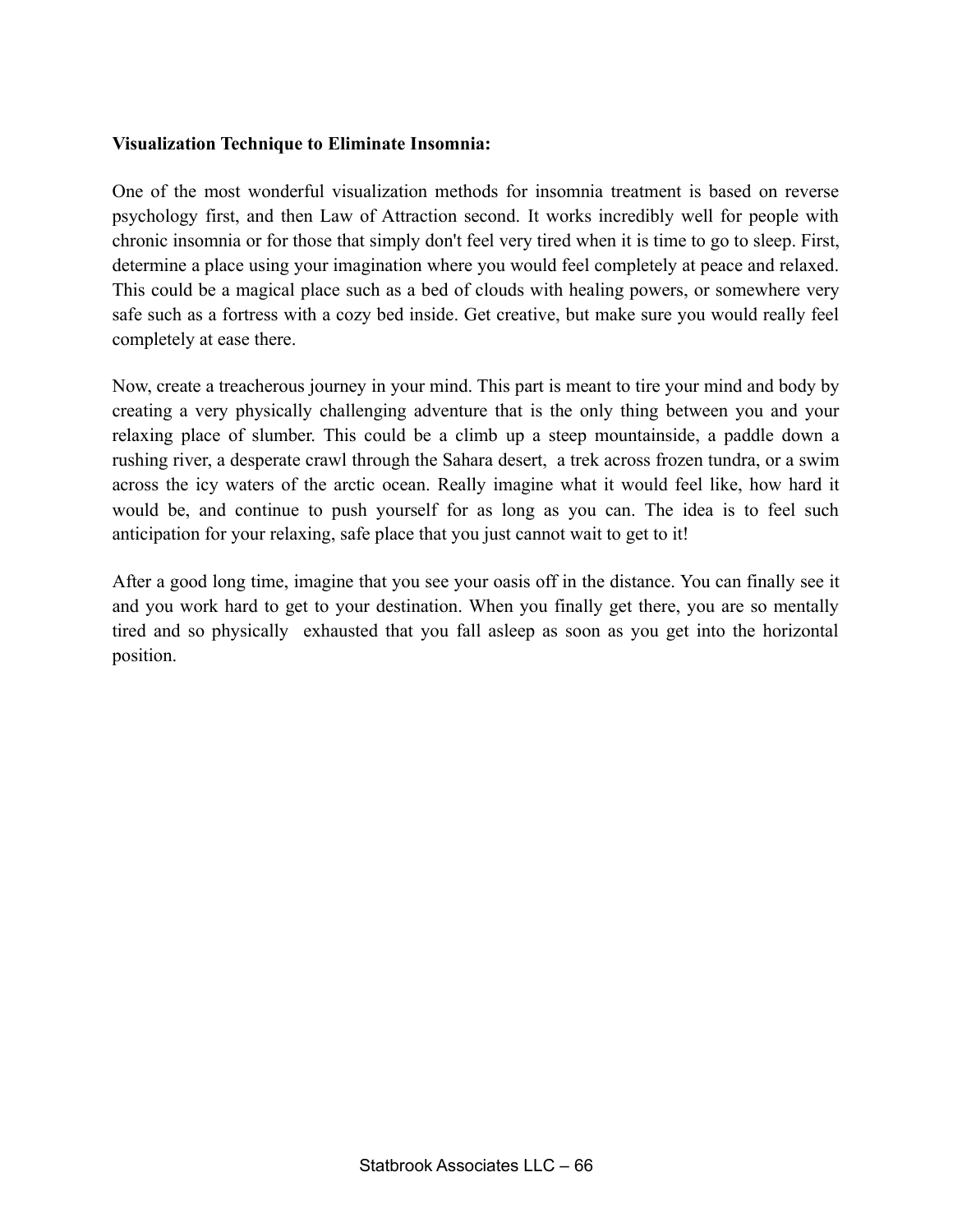**51. Get in Shape** - Getting in shape is easy when you utilize Law of Attraction techniques during the process. You will need to take action to do this but action all begins in the mind. Your thoughts become reality and a goal of getting the toned physique you have been dreaming of can be achieved.

What to do: Get very detailed about your fitness goals and hold yourself accountable for your choices. Use a combination of motivational affirmations and visualization to keep your motivation going strong. If you want to be able to run a marathon without stopping. Use an affirmation similar to, "Everyday I run longer and feel better doing it." Then picture yourself running that entire marathon while feeling incredible, powerful and fully capable. If your goal is to look good in your bathing suit, picture yourself looking amazing on the beach and let those emotions fill you with determination to work out and eat right. A saying that has helped keep many people on track towards their fitness goals is, "No food tastes as good as being in shape feels." Whenever you are tempted to eat something naughty, think about how much better it feels to look good in your own skin.

## **Affirmations to Get in Shape:**

- My body is full of strong muscles
- I am see my body getting more fit every day
- I have a physique that is both strong and healthy
- My workouts are always consistent and enjoyable
- I really push myself to be my very best

# **Visualization Technique to Get in Shape:**

Visualization for getting in shape has been scientifically proven to help build strength and improve your performance during workouts. The Law of Attraction is a powerful tool to turn yourself into an extremely physically fit individual. Before going to the gym or lifting weights, picture yourself performing your workout with ease. If you are planning on doing a certain activity or workout out a specific muscle group, visualize yourself easily getting through it using all of your senses to fill in the details.

Feel the weights in your hands and the tension on your body, look at the amount of weight you are lifting and allow yourself to feel completely confident in your ability to do anything. Imagine that you feel empowered to be your very best. If you are running, imagine that you can breathe with ease and your heartbeat is very steady and strong. Let the feeling of running like a well oiled engine give you that extra motivational support to complete your fitness goals.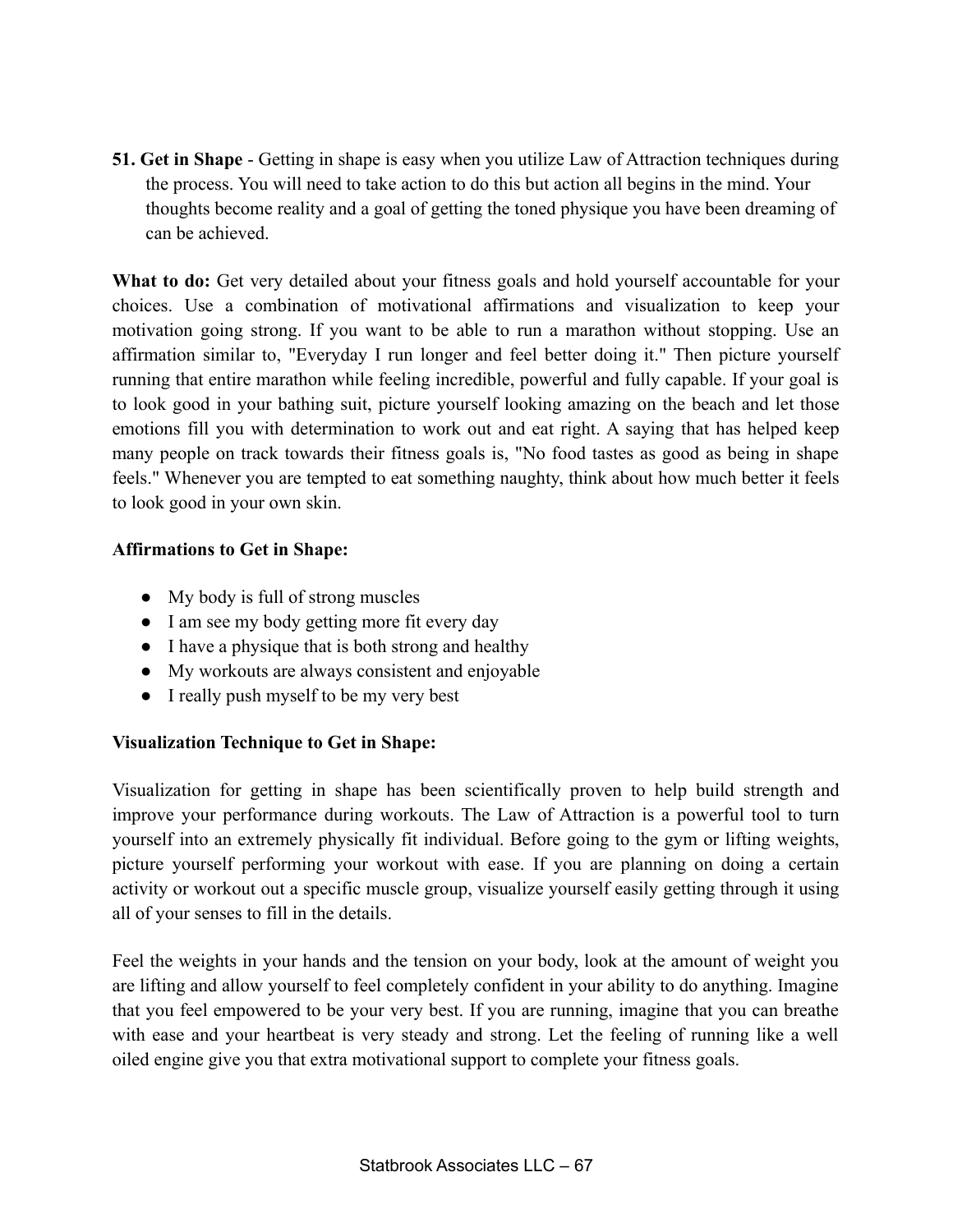**52. Stop Worrying** - Are you the kind of person that chooses to think about the worst case scenario of any situation? Well if you ever want anything good to happen to you, this must stop now. There is nothing worse for you and your future than being in a constant state of worry. After all, you attract what you think about.

What to do: The first step to stop worry from being the center of your every thought is to switch over to being an optimist. Optimists don't worry. They live life knowing that with their efforts and positive thinking anything is possible. Try the N.I.C.E. technique.(Notice, Intervene, Change, Embrace). Wear a rubber band, bracelet, or anything else as a reminder to be NICE. If you catch yourself worrying about anything at all, notice it. Then intervene with your line of thinking and change it. Finally, embrace your new thought by feeling good about it. For example, you are working on a project and begin to worry about the deadline and being incapable of meeting it. You see your reminder and notice these worries which makes you remember to intervene and change your thinking. Instead you think, "I have what it takes to get the work done in plenty of time." Then think about how good it will feel when you finish with spare time and let that make you feel good inside.

## **Affirmations to Stop Worrying:**

- I am a naturally worry free person
- I know that everything will work out for me
- Everything will be okay now and always
- I am confident that my life will be wonderful
- I have a strong sense of optimism for the future

## **Visualization Technique to Stop Worrying:**

Identify your worries and write them down on paper. Now close your eyes and think about the things you have written. Focus on one worry at a time. Picture the situation that you are worried about as if it was happening in this very moment.

Instead of allowing yourself to visualize the situation going badly, imagine that it is already going perfectly and without a single problem. Focus on how happy and relieved you are that the situation is going so well. Thank the universe for giving you positive results.

If something is already going wrong and it makes you feel worried, visualize that it works out in some way for the better. That there is some reason for the situation and that you will come out of it a better person. Think of it as the dark night before a beautiful morning. Above all, keep an optimistic attitude during your visualizations.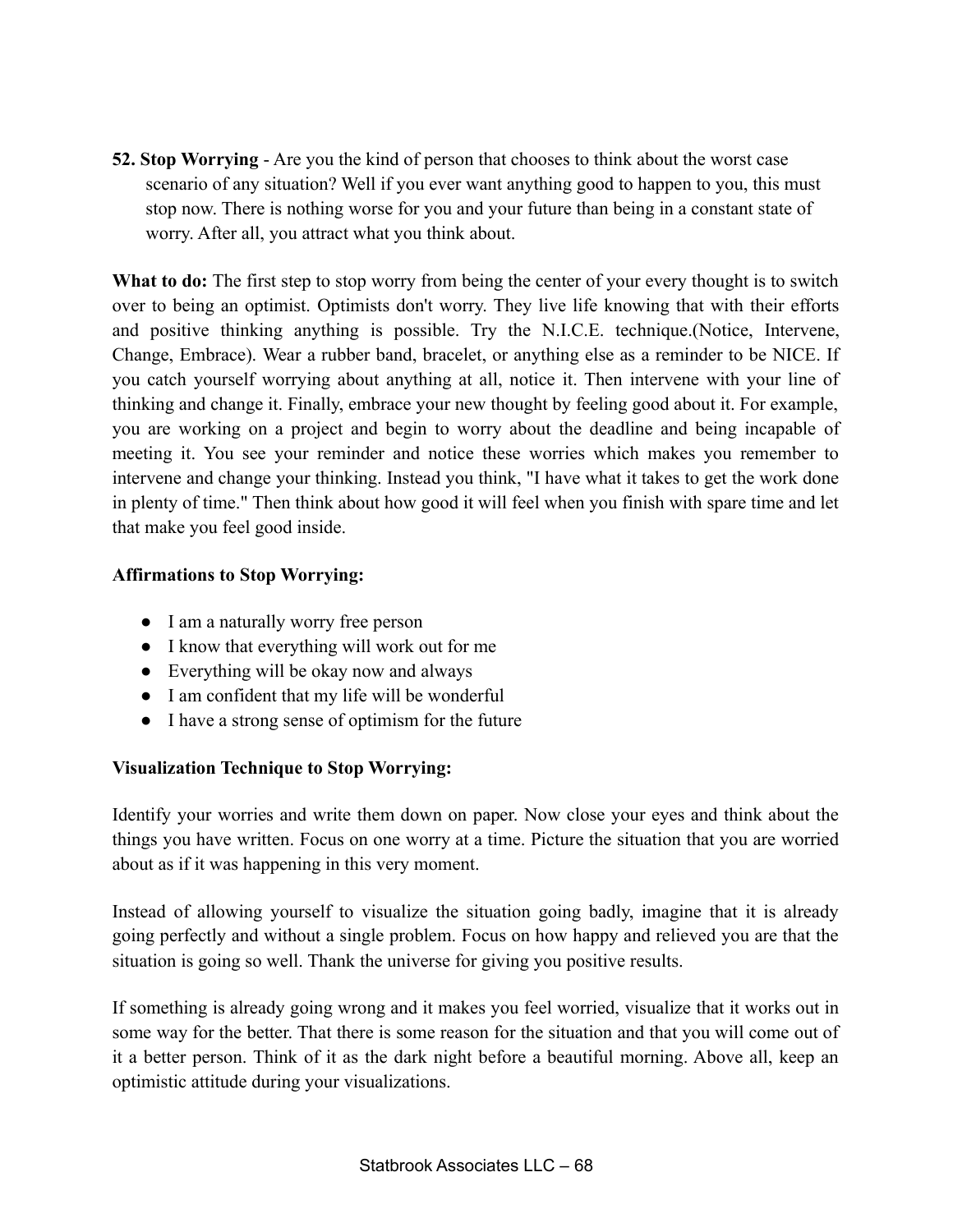**53. Get a Promotion or Raise** - There aren't very many of us that can say we wouldn't love to get a promotion or make more money. Thankfully you have some control over this with the help of the Law of Attraction. You can climb the ranks and make more money so don't go another day settling for less.

**What to do:** Find out how much you want and believe that you are worthy of it. Be worthy of more money by increasing your skills and knowledge in your industry. Take on more responsibility to prove you can handle more. Go above and beyond to show that you are more valuable in a higher position. Be confident in yourself and don't be afraid to ask for it. You do deserve it. Start acting as if you have already succeeded in getting more by investing in a few nice outfits for work or buying something that will come in handy when you are promoted. When you dress and look the part people automatically want to give you more. Get creative and come up with a way that will make everyone more productive and effective. A positive attitude spawns creativity and inspiration will come easily.

#### **Affirmations to Get a Promotion or Raise:**

- I am next in line for a pay increase
- I know that more money is coming my way soon
- I am the person that will receive the next promotion
- My skills and expertise continue to attract better pay and positions
- The more I focus on moving up the ladder at work, the faster I climb

## **Visualization Technique to Get a Promotion or Raise:**

Before beginning your work day, do this visualization to keep your positive vibrational energy set to attract. This is a perfect technique to use while you are still in your vehicle or while enjoying your cup of coffee in the morning.

Close your eyes and think about what you want to happen today at work. Visualize that your boss or clients come to you with gratitude and admiration for the job you do. Imagine them telling you that they feel you are capable of more than your current position. Listen to them tell you that you have been promoted or that you will now be getting X amount more money. Really allow yourself to hear the words in your mind and see the expression on their face.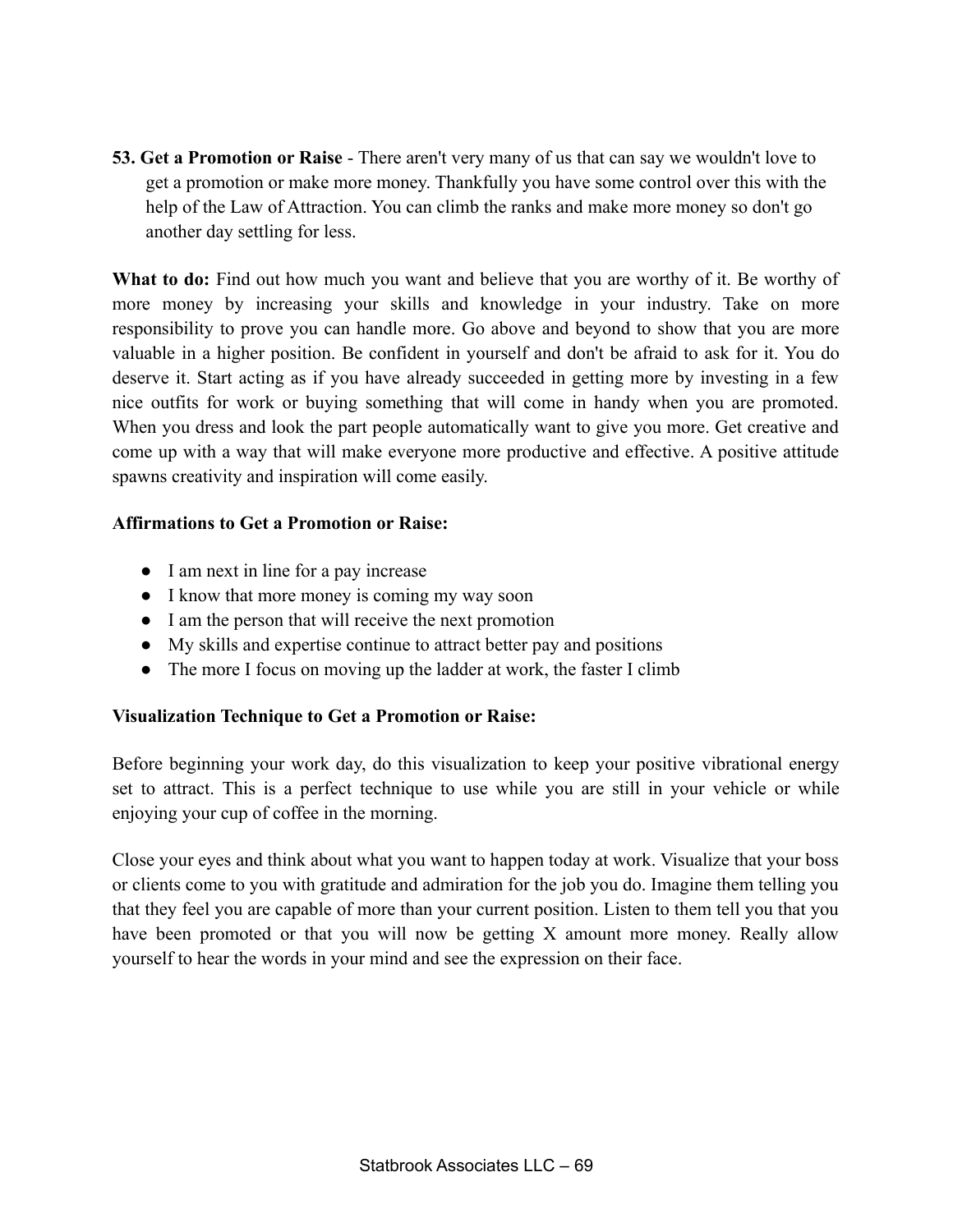**54. Gain Respect** - Without respect it is impossible to be taken seriously and appear as a valuable member of society. Earning the respect of others starts internally. There are probably a lot of things you don't know about how to gain respect so let's clear things up and find out what it takes to gain this crucial virtue.

What to do: The answer to gaining the respect of others lays in how much you respect yourself and others. When you think about your respect for yourself and the people around you, this is reflected back to you. When you lack respect yourself, you cannot expect anyone to respect you! That's why they say that respect is a two way street. This is a perfect example of the Law of Attraction in action.

## **Affirmations to Gain Respect:**

- All those who know me treat me with the utmost respect
- I am respected by my family, friends, and colleagues
- When I speak, people listen with respect and trust
- My respect for others is always mutual
- I am admired and respected by those who know me

## **Visualization Technique to Gain Respect:**

This visualization can be done before any social situation to give you the boost of confidence you need to gain immediate respect. Think about the people you are about to see. Think about having a high amount of respect for them. Practice acting respectfully towards them in your mind and focus on having a polite expression on your face as well as using kind words. Visualize that they return your respect through their words, actions and facial expressions.

Note how good it feels to be around people who respect your and treat you with kindness. Allow that feeling to magnify and imagine that it becomes so strong, that you are now a magnet for respect. Think about the people that have disrespected you in the past now unable to say or do anything disrespectful again. Your entire aura now demands respect. It feels very good. Now open your eyes and enter into that social situation exuding confidence and respect.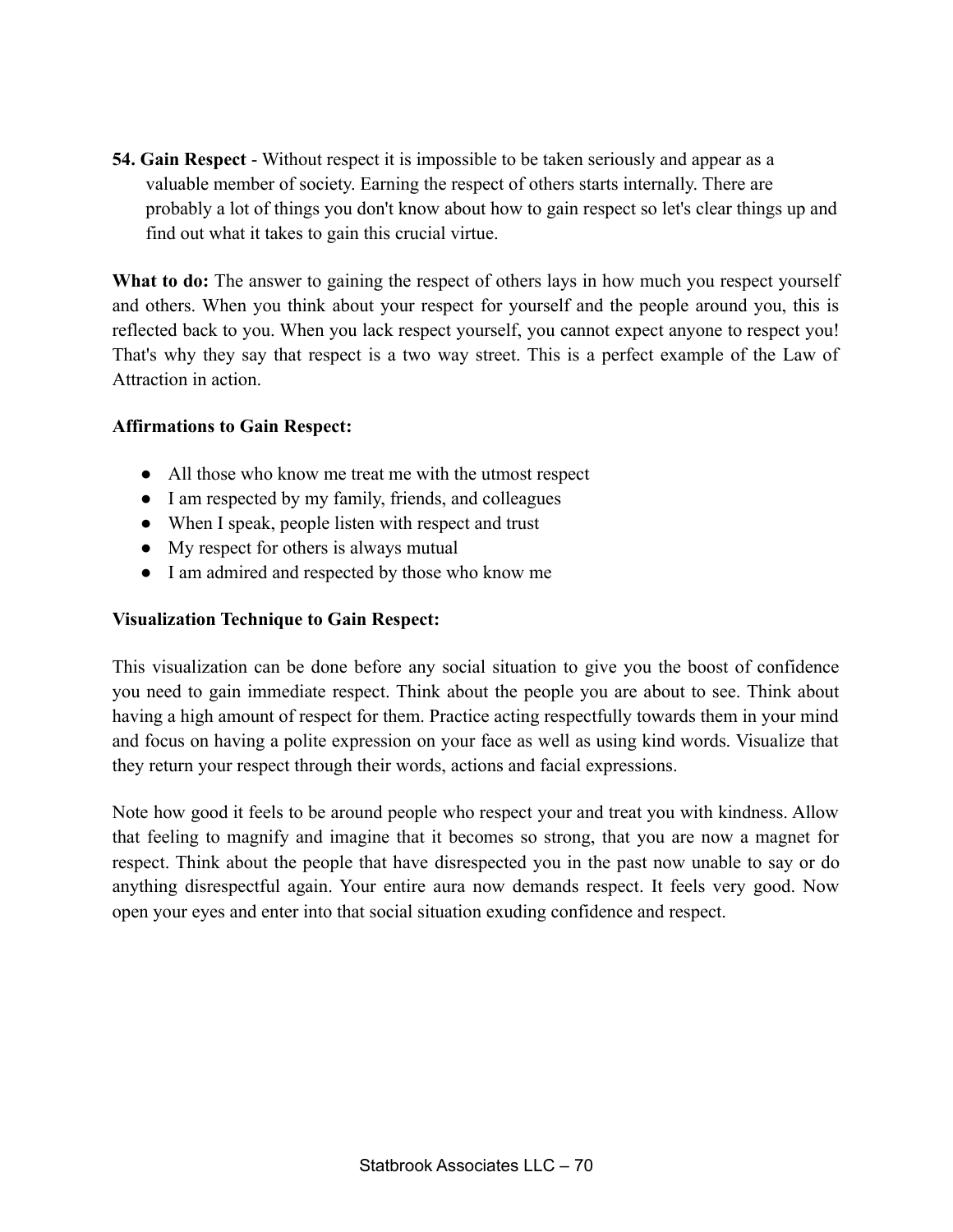**55. Improve Your Marriage -** Whether you just tied the knot last week or are celebrating many years together, there is always room for improvement within a marriage. No couple is absolutely perfect, and others will require much more attention, but have no worries, your marriage can be full of love and happiness when you take the right approach.

**What to do:** Marriage is based on your intentions and following through. It's also about welcoming differences and being able to cope with them with an accepting heart. There will no doubt be times when you disagree with each other and a positive attitude is all you need. Bring a fun and flirty approach to every day and don't take things too seriously. If there is an issue that is bothering you, communicate in a loving way rather than placing blame. Always look for ways to please your spouse and they will return the favor. Focus on all of the things that your partner does right. A great way to help strengthen the bond between you both is to give each other intention lists and vow to make each others intentions come true, one at a time. Keep them positive. Rather than saying you want something to stop, say you want something to start.

## **Affirmations to Improve Your Marriage:**

- I am married to the most amazing person in the entire world
- My marriage is one of the best things that has ever happened to me
- I love doing things that make my husband/wife happy
- Happy marriage comes naturally to our relationship
- My marriage gets better and better every single day

## **Visualization Technique to Improve Your Marriage:**

Visualize the way you want your marriage to be and use affirmations together to instill characteristics you want to have. For instance, if your spouse wants you to put your socks in the hamper rather than the floor, be receptive and use affirmations to help you do this coupled with visualizing yourself taking your socks off and putting them in the hamper immediately. And if you want your spouse to help more around the house with chores, have them repeat an affirmation followed by visualizing completing the chores and enjoying it.

This visualization technique requires compromise. You cannot make your spouse do anything they don't want to do. But, if you both want to make it work, you can help each other make changes for yourselves and each other.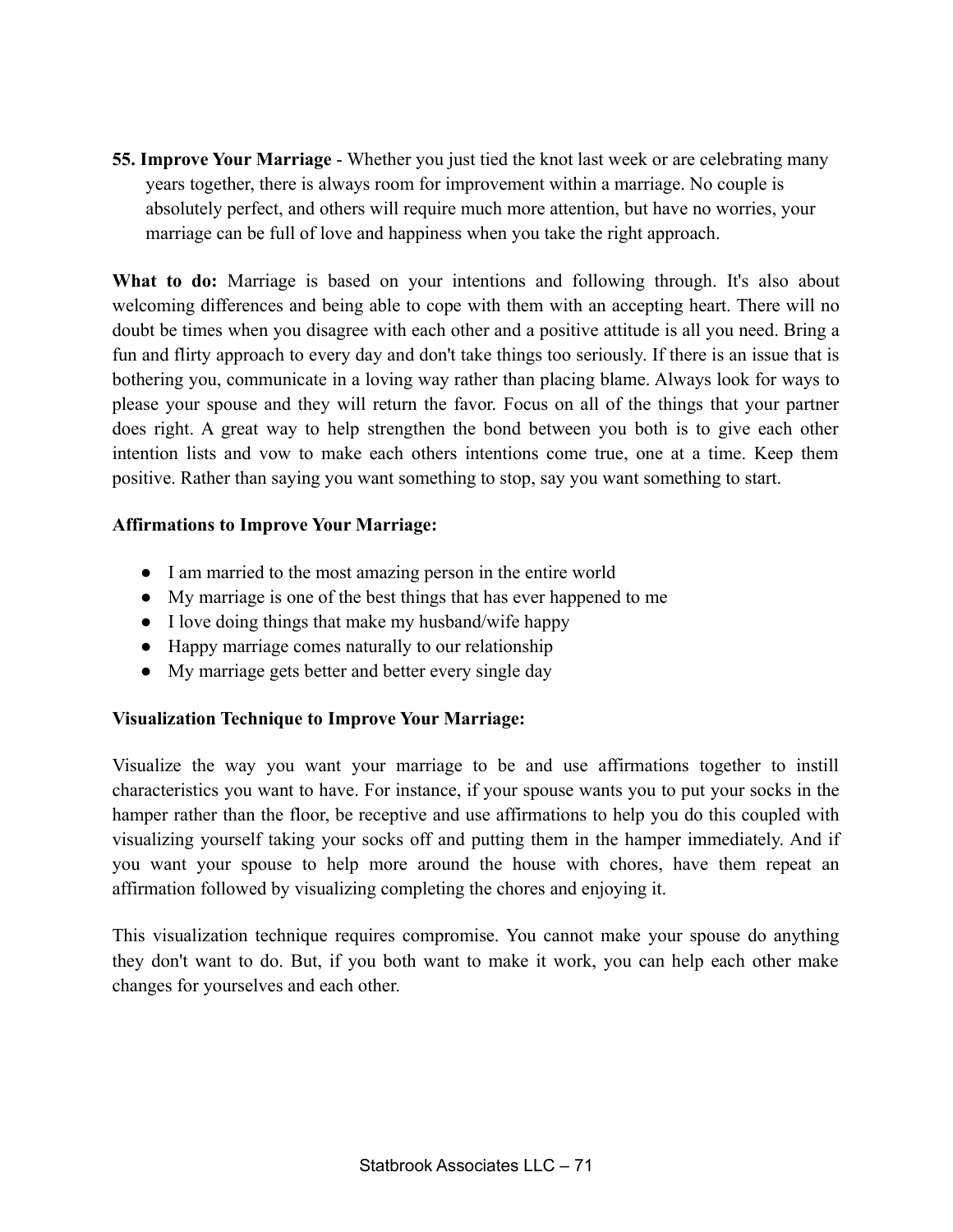**56. Gain Certainty** - The more certain about things you are, the clearer your goals become and the easier it is to have the Law of Attraction working for you and not against you. Confusion is a gray area that can hinder progress and ultimately keep you from your true desires. It's time to gain certainty about what you want out of life.

What to do: A great way to get clear and gain certainty is by using a technique called remembering the future. Take a moment to think about yourself in the future when you are very old, after you have accomplished everything you ever wanted and are now enjoying the end of your life in complete comfort without a single regret. This is the life that you want to capture and look back on as if you are remembering your future. Think about what you want to have when you reach the top and what legacy you want to leave behind. Delve into every aspect of what life holds including career, family, wealth, happiness, passions, and anything you could ever hope to achieve. Then find out what it takes to get all of that. This will be your path to complete certainty.

#### **Affirmations to Gain Certainty:**

- My path is clear and I am completely focused on it
- I know that I will accomplish my dreams
- I am very certain about what I want and how to get it
- When I set my mind to something, I know what to do
- I am confident in my decisions and have no regrets

## **Visualization Technique to Gain Certainty:**

Think about your perfect day. What would you do? Where would you go? Who would you be with? What would your schedule be like? How do you feel? What do you see? Answer these questions and begin visualizing what it would be like to be living your life in that perfect day. Let your thoughts flow and if something is especially appealing to you, go ahead and open your eyes to write it down.

Do this visualization once daily to really get a clear picture of what is important to you and be certain about your direction. After a few weeks, gather your notes from these visualizations and use them to create a vision board for your passions, interests and goals.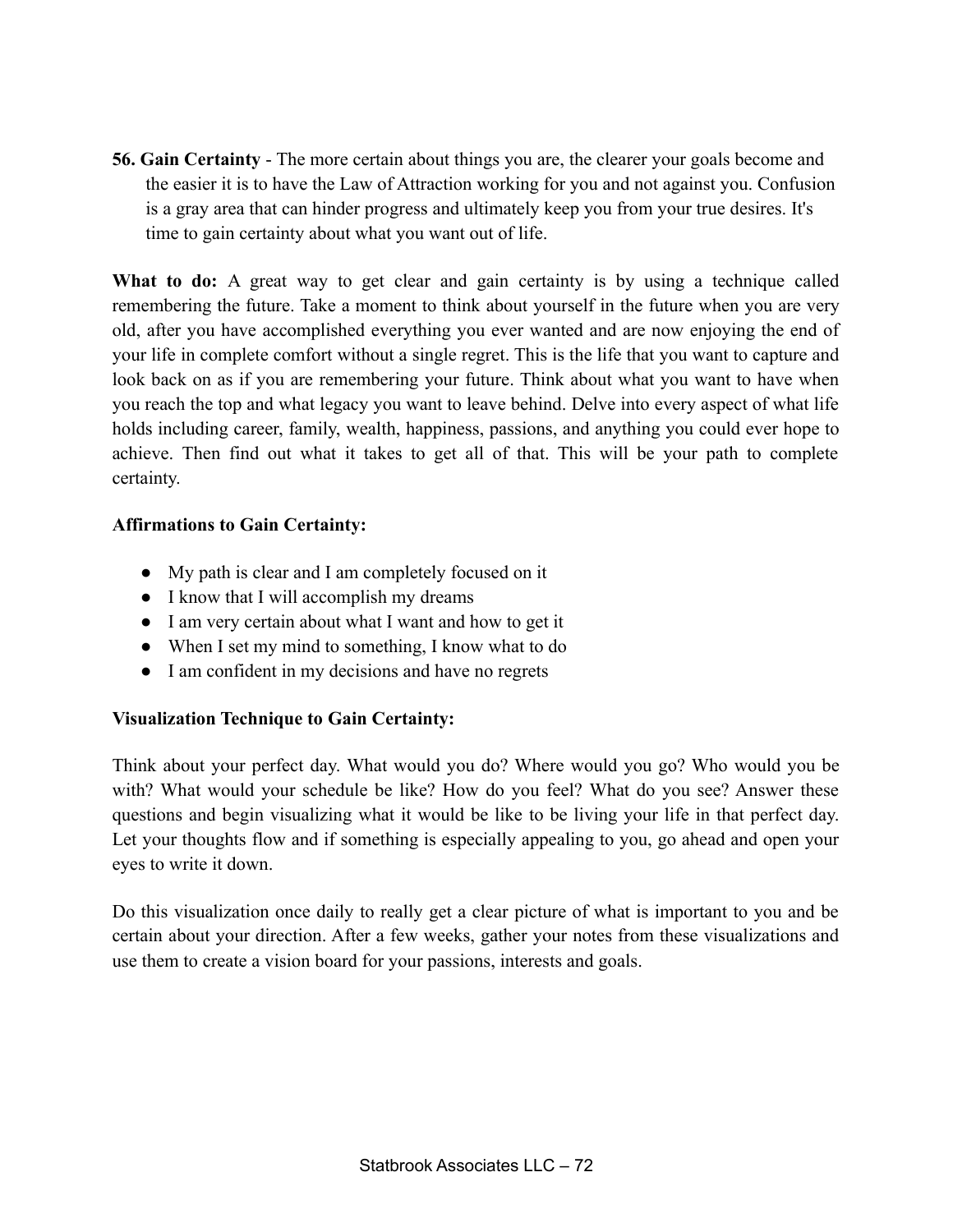**57. Stop Procrastinating** - Procrastinators always wait. They wait so long and so often that opportunities pass them by and goals continue to elude them. But procrastinators can change thanks to the Law of Attraction. Opportunities can greet you around every corner and your goals will be reached without a doubt when you learn to stop procrastinating and start doing.

**What to do:** Procrastinators rarely take the time to record their ambitions. Writing down the things on paper can really help you hold yourself accountable. Choose the more difficult tasks first to get them out of the way and break down big jobs into smaller tasks to make them less daunting. Another things that stops you from immediacy is not believing you can actually do it. You must remove limiting beliefs before procrastination can be stopped completely.

#### **Affirmations to Stop Procrastinating:**

- I am capable of doing anything right now
- Every moment is a time to embrace and take action
- I choose to finish things immediately
- I am easily able to start and finish things quickly
- I love to get things done right away rather than wait

#### **Visualization Technique to Stop Procrastinating:**

Think about the things you want to do and begin breaking them up into smaller tasks. This will help your visualization become a treat rather than an overwhelming process. Once you have your steps worked out, begin the first step in your mind as if you are starting it. Focus on stirring feelings of determination and focus as you are working through the step in your mind. Really get into the process by seeing exactly what you would do in reality.

If you begin to feel apprehensive, picture your end result. Imagine what it will be like when you are finished and one step closer to your goal. Then go back to visualizing the steps. Continue to visualize yourself doing the next consecutive task until you finish them all in your mind. Think about how much easier it is to complete these tasks than you anticipated. When you finish the visualization, give yourself a moment to feel gratitude for completing the entire project and for sticking with it. Now use this feeling to get started on the real deal.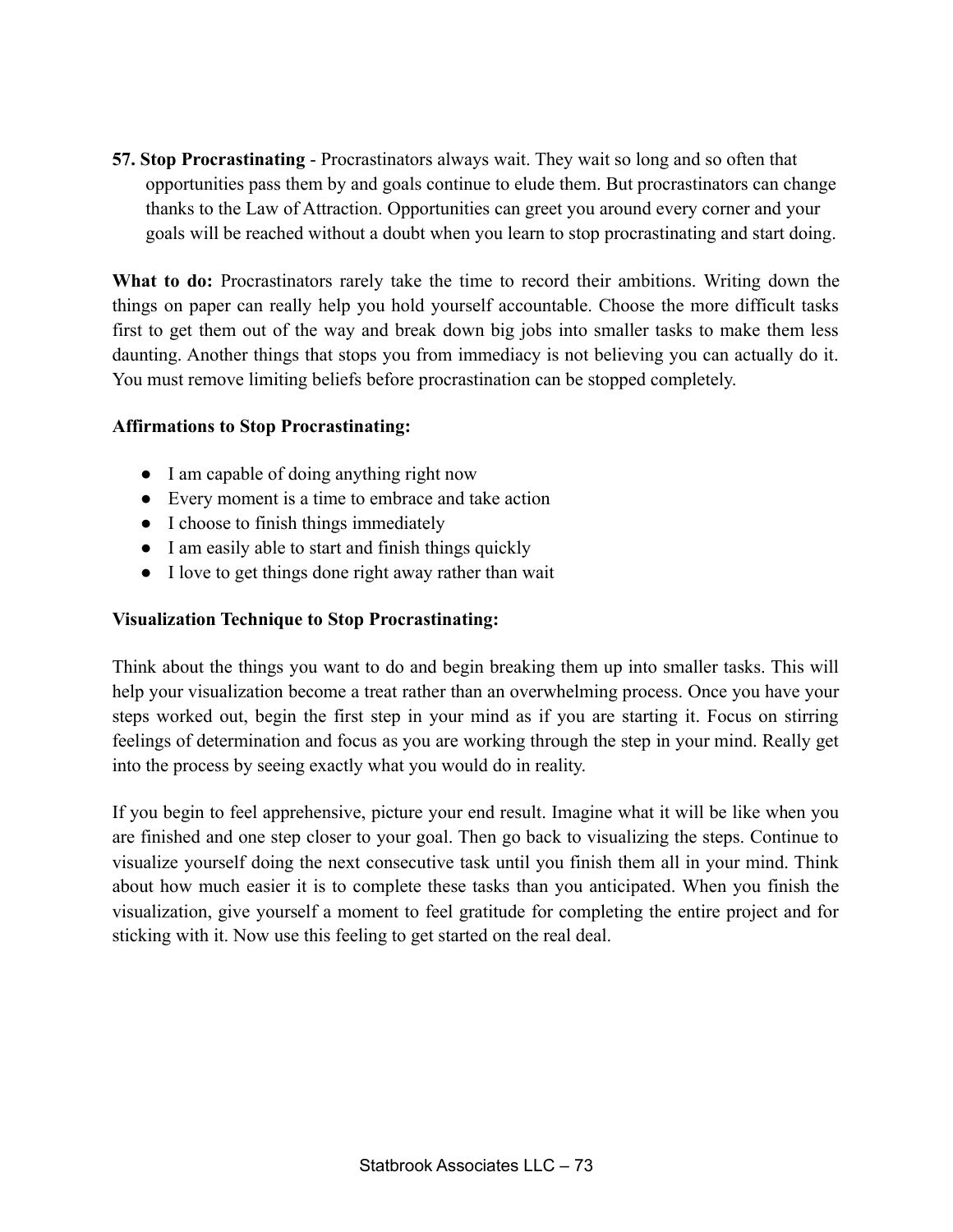**58. Create Opportunity** - Opportunities are like ladders waiting to be climbed. How great would it be to start building your own ladders so big that you can climb to the top? You can truly create opportunity in your life and all it takes is the right mindset and the passion to ignite it.

What to do: Realize how much power you have over your future first and foremost. You really can do whatever you set your mind to. The trick is discovering how. Let go of fear and doubt and let your creative mind go free without casting judgement. Learn everything there is to know about whatever it is you're passionate about. The more you know, the more doors will open and the more ladders you will find to climb. Be courageous and resilient by tackling things head on and getting right back up when you fall down. You will find that at the top of every ladder, two more ladders of opportunity appear. Every time you take an opportunity you will be lead closer and closer towards your goals.

#### **Affirmations to Create Opportunity:**

- I always have a way to accomplish my goals
- The people and situations in my life are constantly providing me with amazing opportunities
- Whenever I look, I find opportunity everywhere
- Success comes to me naturally and without strain
- It is easy for me to find ways of doing what I want to do

# **Visualization Technique to Create Opportunity:**

This is a visualization best done before working towards your goals on a daily basis. For example, if you are currently working on gaining customers for your business, take a moment to perform this technique before beginning your research or customer inquiries.

Close your eyes and take a few deep, cleansing breaths. Try to relax and clear your mind of any questions. Think about success and what that means to you. Imagine yourself getting exactly what that entails. Visualize what is would look like, how much you would have in your bank account, and what you life would include. Now create opportunities in your mind that make those successes possible. For instance, you pass someone at a store and hear them discussing their need for exactly what you offer. You tell them about your business or service and they immediately become interested. They spread the word to their friends and within a few weeks, you go from having zero customers to having 20 regular paying customers. This gives you the opportunity to expand through advertising and you grow even bigger. You have enough now to hire a few employees and your reach extends to a larger customer pool. Later, your business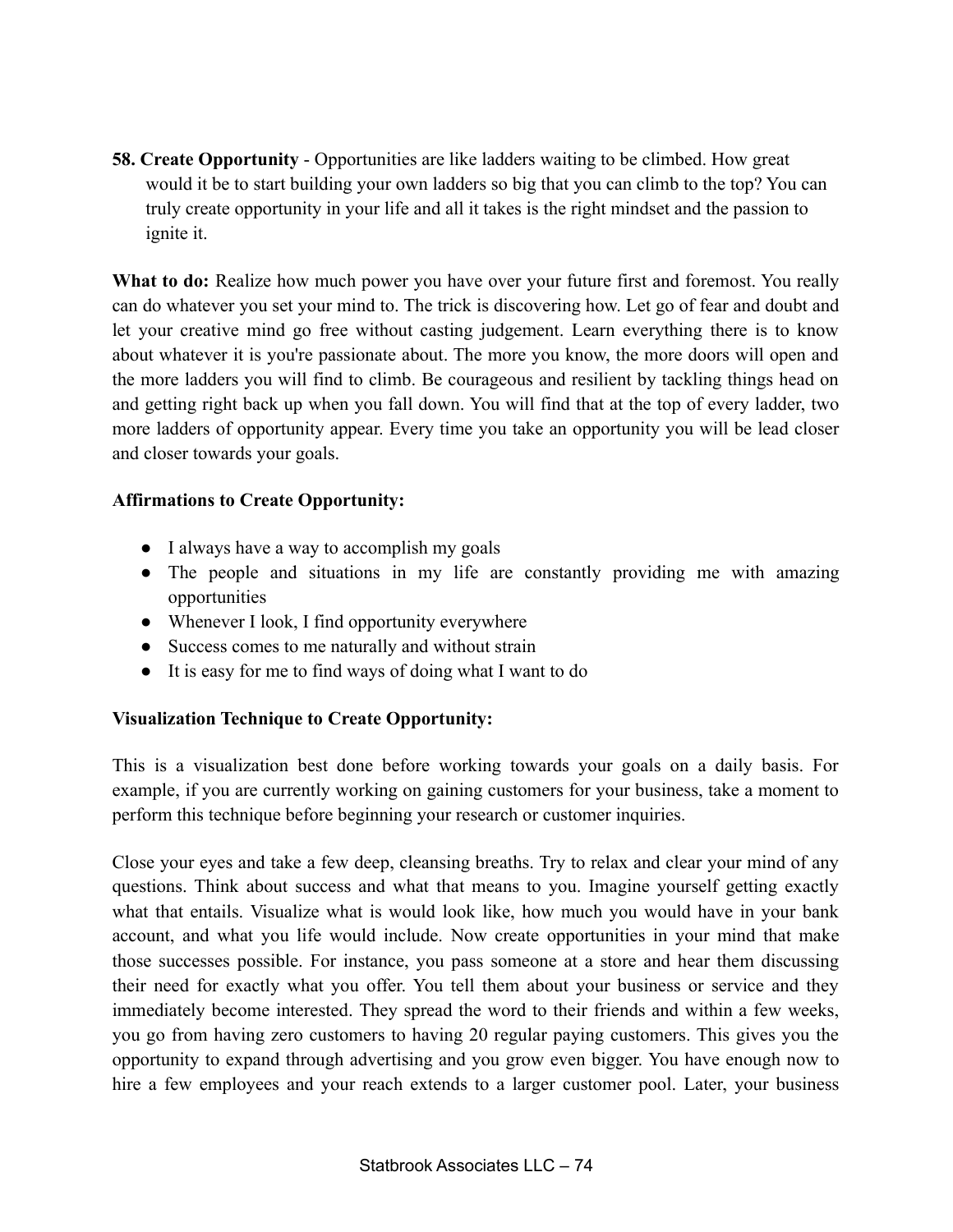really takes off and you find you can afford to expand and hire a team of experts to keep your business moving in the right direction with you at the helm.

Continue to find these opportunities in your mind as if they were little doors to walk through until you achieve the ultimate success. Get creative with your visualization and really let it feel real. When you create these situations in your mind, you are inviting them to happen in reality and the universe will respond.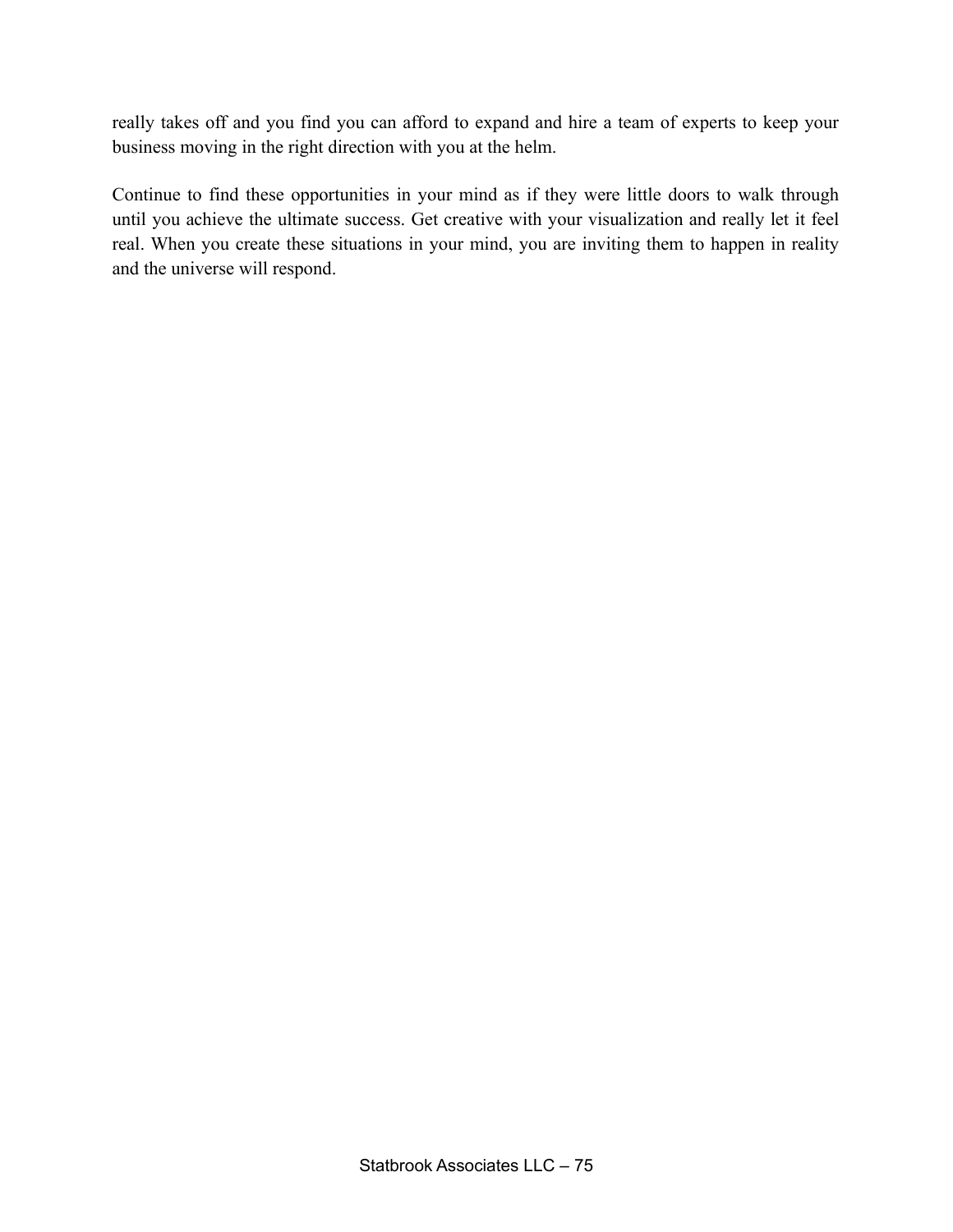**59. Eliminate Social Anxiety** - If you start to feel unusually stressed out when you enter social situations or completely avoid them altogether in order to avoid a total meltdown then this message is for you. Humans are highly social beings and thrive when we are able to do so naturally and without feeling anxious. But when you have social anxiety everything is different. The good news is that the Law of Attraction can create balance in your social life.

What to do: Start with pinpointing the specific areas of socialization that trigger negative responses. Create affirmations that state how you would want to react in the situation. Next, immerse yourself in as many social situations as possible without thinking about it. Just jump in, be yourself and don't worry about what others think about you too much.

#### **Affirmations to Eliminate Social Anxiety:**

- When I speak I am going to sound confident, smart and friendly
- I am easily able to be around others and feel comfortable
- Other people instantly like being around me and I like being around others
- Everyone will notice how calm and cool I am
- I am comfortable with myself despite my flaws and everyone accepts me

#### **Visualization Technique to Eliminate Social Anxiety:**

Create a list of experiences or social situations that give you an anxious feeling. Start with the one that gives you the most anxiety. Visualize the situation going well in your mind until you feel as if you have already overcome that negative response. Use your imagination like a practice zone for socializing and don't be afraid of messing up. Do this for each issue until you feel no anxiety during the visualization.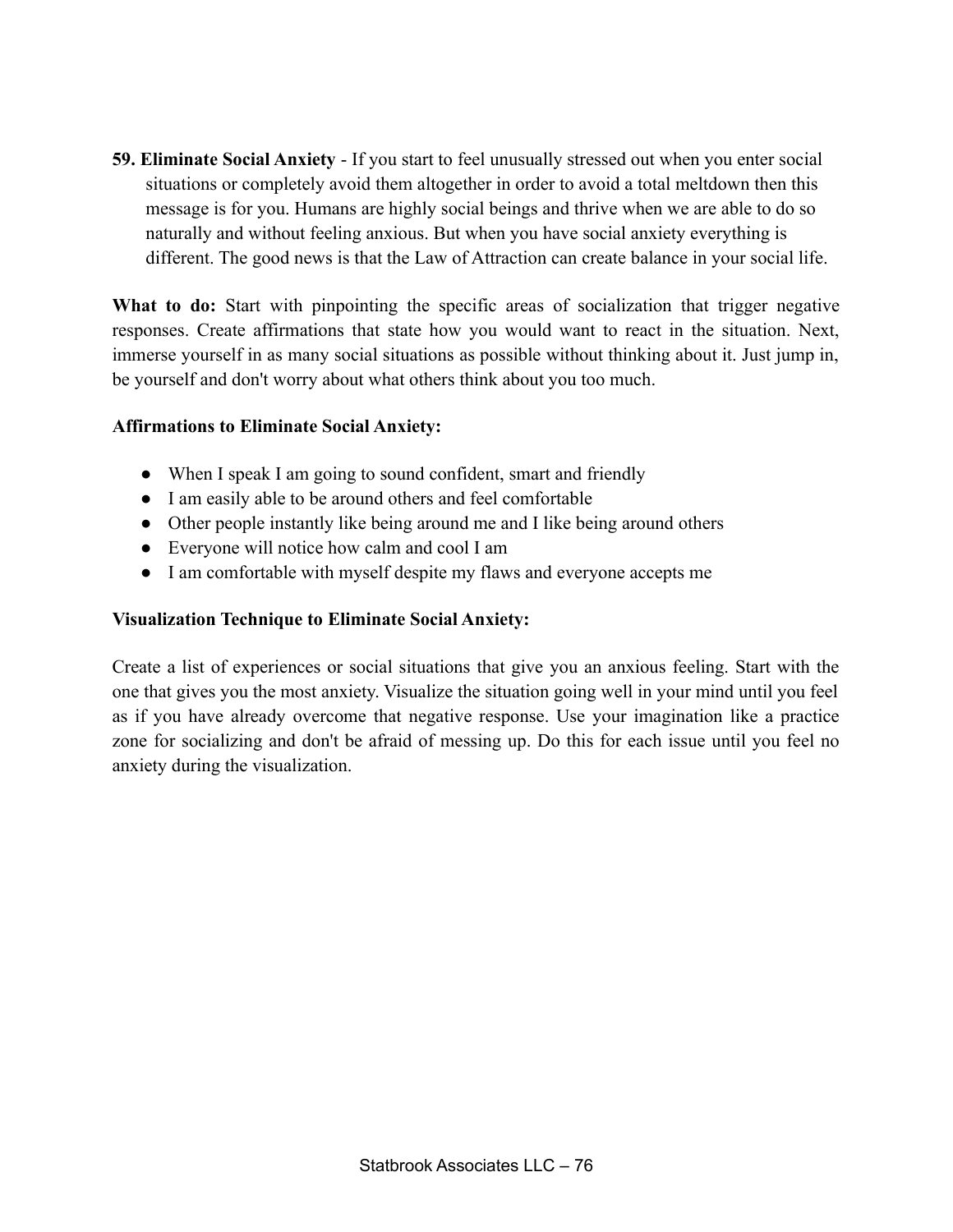**60. Improve Family Life** - If you have been doing nothing but arguing with your family and tensions are high, it is impossible to feel content with your life. Family is a major part of who you are and if things aren't going well it really has an impression on all other aspects of your day. There are some ways to get through those rough patches and back to smooth sailing.



What to do: Every morning vow to yourself that you will be a positive example for everyone in your family. Smile, be kind and positive, and do things for your family that they will appreciate. Give your love freely and generously and never yell or use a negative tone. Let each family member know that you love them every day and let them know that they can always come to you to talk. Show respect in different ways by listening to your family members and taking their feelings into consideration. Spend time together every day doing something just for fun, even if it's just for a few minutes. Fill your home with laughter and you will improve your family in no time at all

#### **Affirmations to Improve Family Life:**

- My family is supportive, happy and a great inspiration
- I have the most loving family anyone could ask for
- I find it easy to get along with every member of my family
- My family is always there for me when I need them
- I have the most fun with my family

#### **Visualization Technique to Improve Family Life:**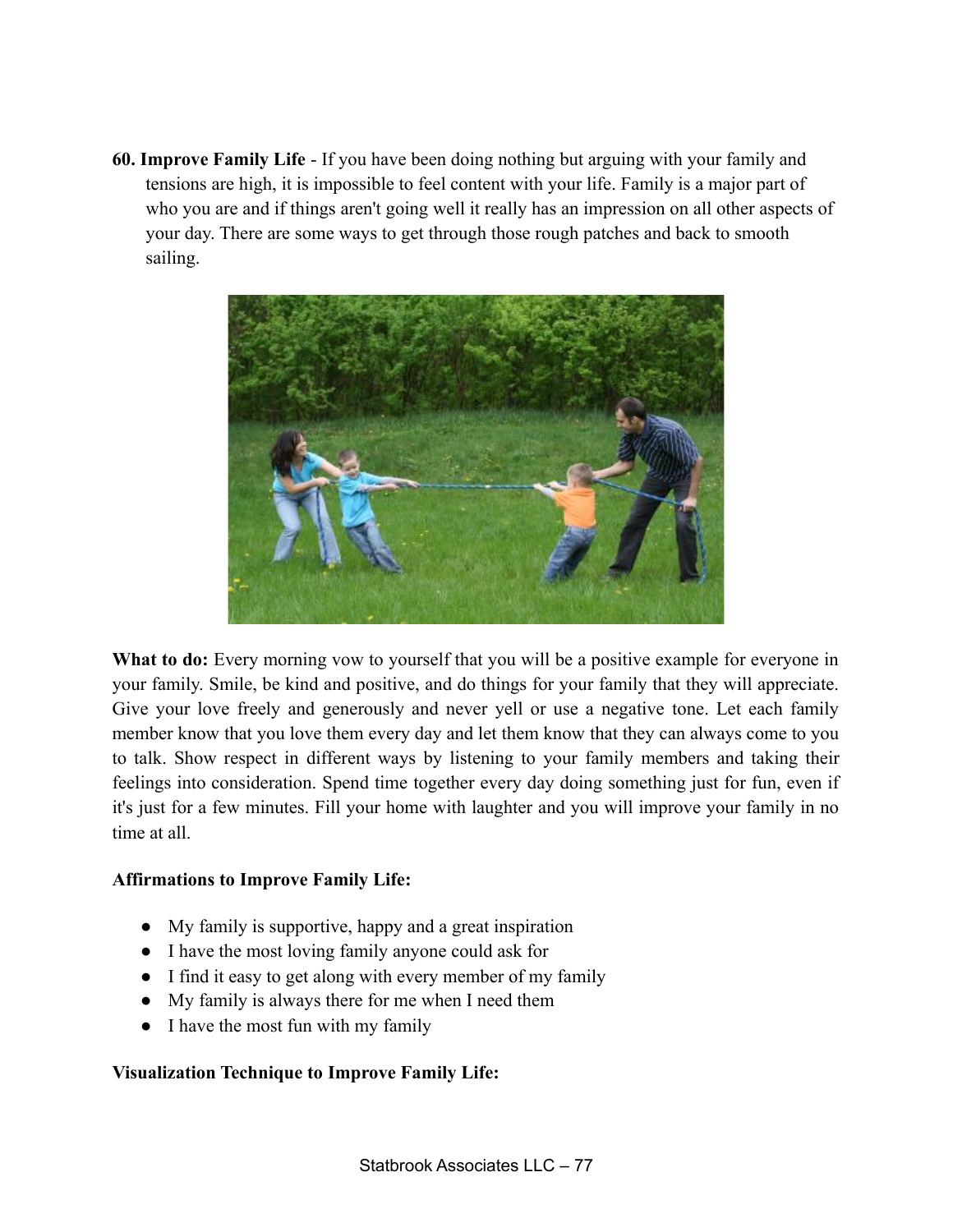Imagining your family doing fun things together and supporting each other is a great way to get those positive energy vibrations flowing. You will find that just thinking about your family in a happy way will bring about happy changes in your family life. First, picture something that is fun and imagine that each member of your family is smiling and having a great time.

Think about how special your family is and the secret jokes you share. Visualize yourself using words and acting in a way that supports your family and shows them how much you care. Then imagine one-on-one time with each member of your family and the special things only you both share. Creating bonds in the mind helps your create them in real life.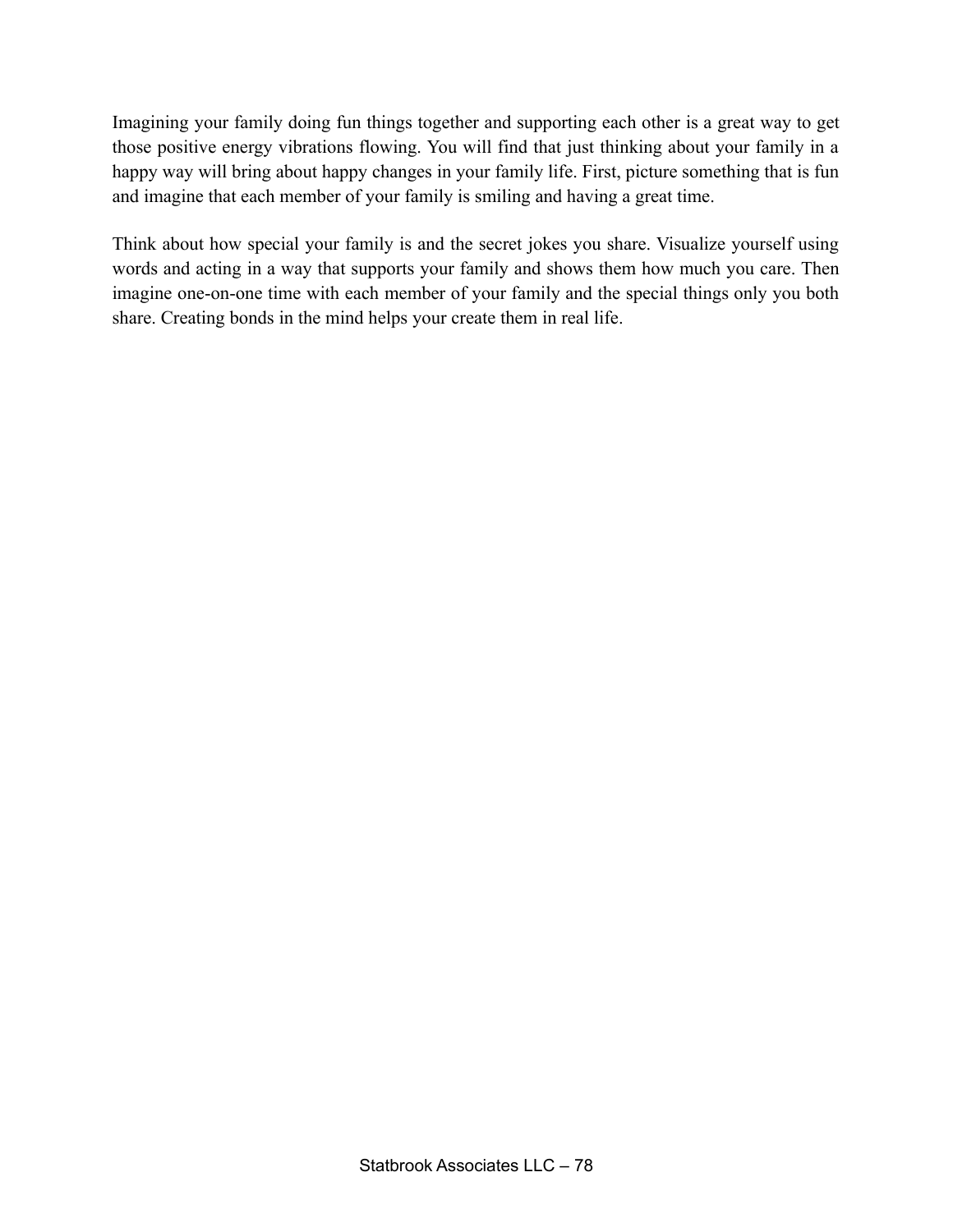**61. Meet Deadlines** - Those that have trouble sticking to deadlines probably don't care enough about them. Even if they do care, they may not have the drive or positive attitude to be consistent and persistent with getting things done on time. If this is you, here are a few ways the Law of Attraction can help you keep your deadlines met.

What to do: Of course you want to be positive about reaching your goals, but the biggest mistake people make with deadlines is committing too much too soon. Be realistic with your goals and give yourself plenty of time to achieve them so that you can enjoy the process without getting burned out. When you have lots to do, focus on meeting daily, hourly, or minute-byminute targets rather than feeling overwhelmed by the enormity of a project. Then celebrate each completion with a small reward or a well deserved break. Above all, maintain a positive outlook to bring a sense of satisfaction to your work.

#### **Affirmations to Meet Deadlines:**

- I am easily able to meet any deadline I set for myself
- My efficiency and determination gives me the ability to meet my deadlines
- Meeting deadlines comes naturally to me at all times
- There is no deadline that is too much for me to handle
- I am like a machine when it comes to getting things done

#### **Visualization Technique to Meet Deadlines:**

Think about assignments you have and how easy they are. Visualize yourself starting them and being able to immerse yourself into each task effortlessly. Picture how wonderful it feels to be so engaged in your projects and how quickly you get things done. Imagine having plenty of time to take breaks and relax too.

Picture what your client, boss, or you will look like and feel like when you have met the deadline given. Imagine how wonderful you will feel when it is done on time and with quality. Think about what could come about from being so punctual, such as a raise or promotion. Do this visualization before starting any project with a deadline and you will have no problems chucking away at it until you get it done.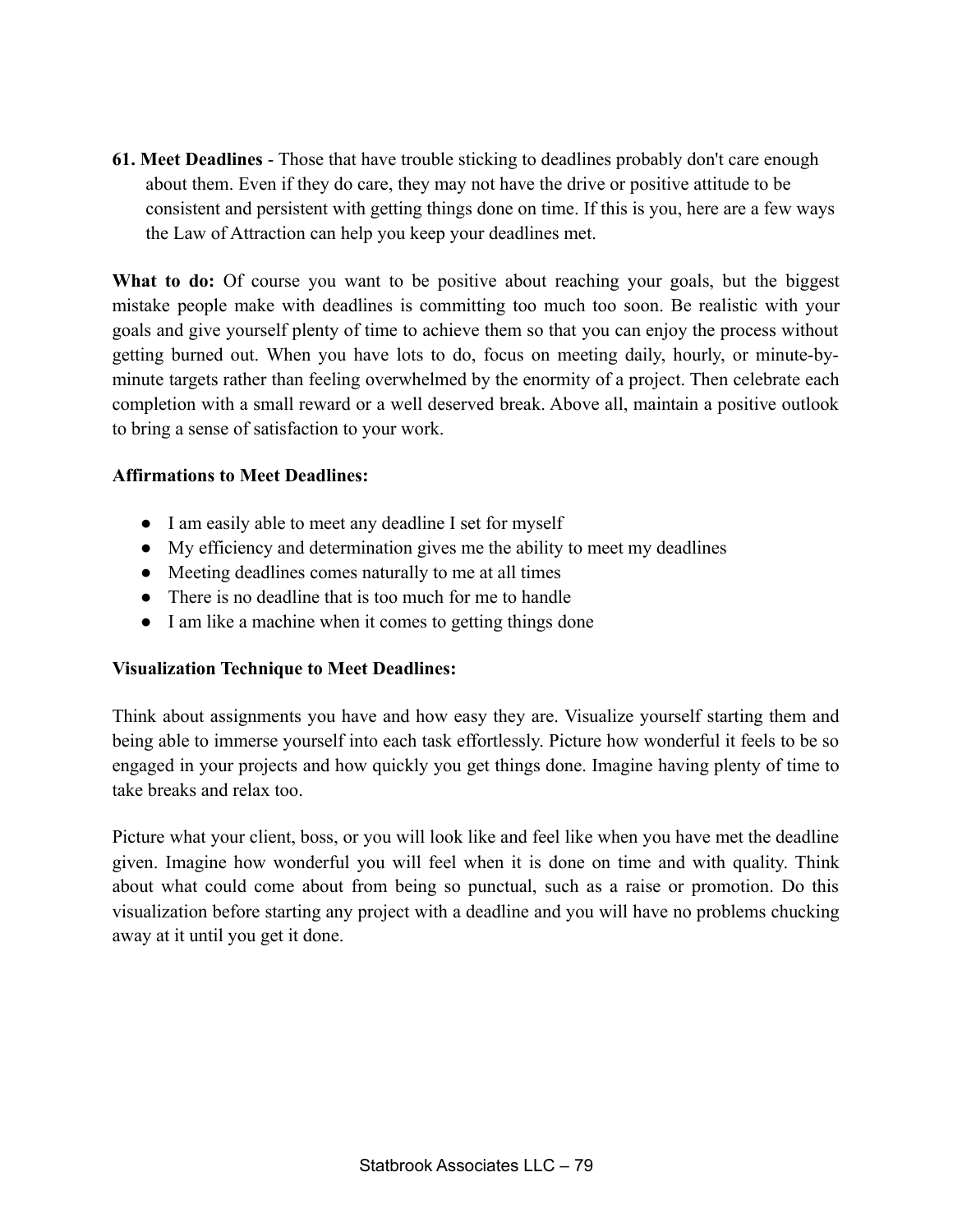**62. Work Less, Have More** - This is one of the reasons why you have to love the Law of Attraction. Working less often and having more money and freedom is a major reason to turn around your vibrational energy and allow the universe to bring abundance into your life. Of course you must be wondering what the secret it to such an amazing concept.

What to do: Be confident in your skills and your value whether you work as part of a company or run your own business. Don't be afraid to ask for more money because you are worth it. If you don't believe that you are, start using affirmations so that your subconscious can get into alignment with a prosperous energy. Start planning your vacations and thinking about all of the things you will do with more money and freedom. Have patience during your journey towards this life and be grateful for every step in the right direction. If you have a setback, be grateful for that too as they always provide a valuable lesson that can be used.

#### **Affirmations to Work Less, Have More:**

- I am able to provide quality over quantity and get more in return
- My knowledge and expertise is deserving of high pay and more freedom
- I work when I feel like it because I can afford to enjoy life
- I am resourceful enough to make my money work for me
- Making money comes effortlessly to me at all times

#### **Visualization Technique to Work Less, Have More:**

We attract what we focus on. This means that you can attract more money by visualizing it. You can even get creative with this one. Many experts recommend making your own money tree to sit on your nightstand or desk. Get a piece of thick paper and create a cone shape that looks like a very large party hat. Set it on your table or desk and place some money on it using sticky tack. Look at the money and be grateful for it. Now close your eyes and imagine that the tree is full of large bills. Think about it getting more and more money added every day. Imagine how good you feel when the money tree is full of lots of money that you made. This beats the piggy bank because you can actually see all of your money increasing each day.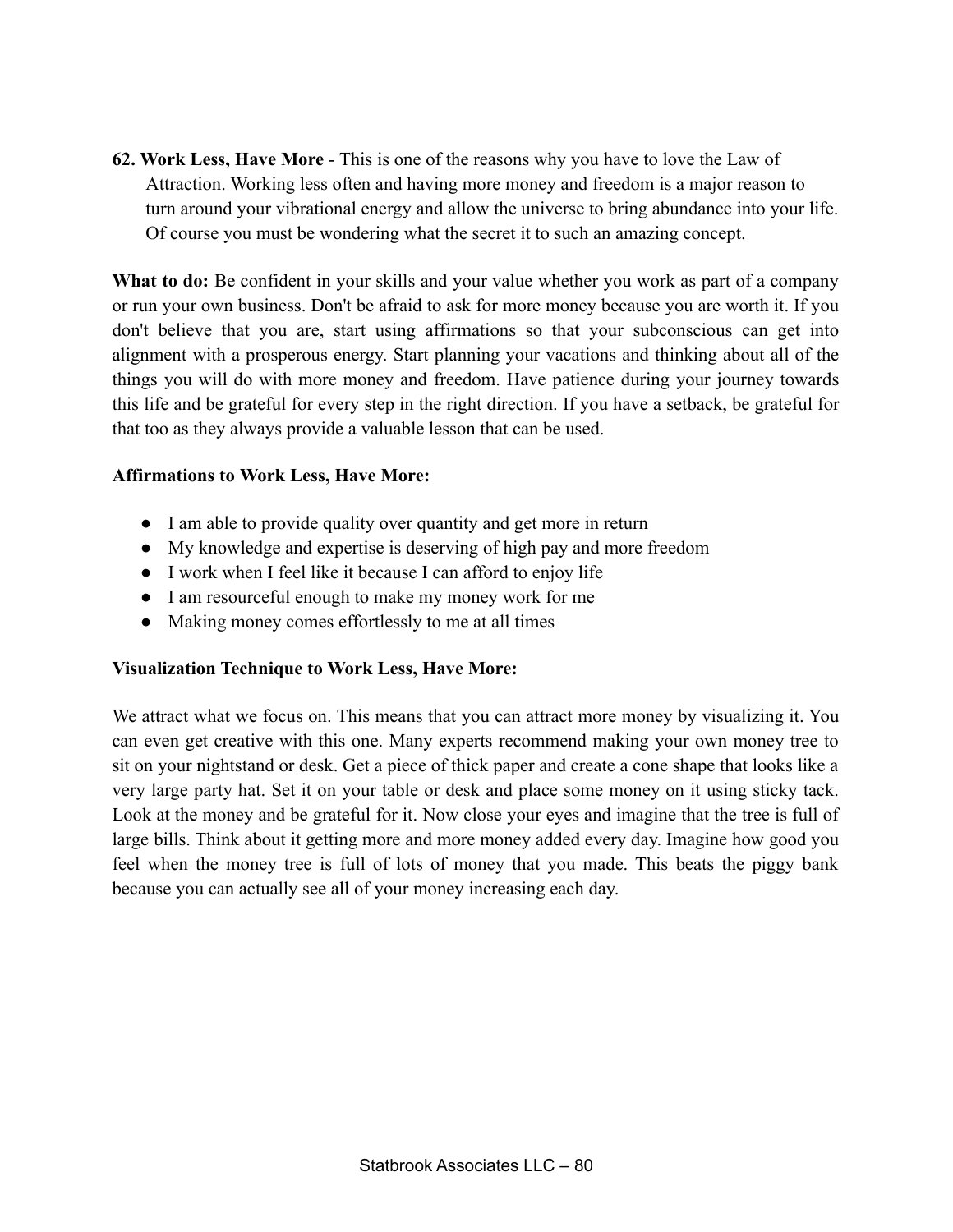**63. Gain More Freedom** - As you work less and have more money, you will ultimately gain more freedom to do things you love. Freedom might mean one thing to you and something entirely different to someone else. The main thing is to find your own freedom and chase after it.

**What to do:** Your freedom can be found in your passions. Doing what you love more often can be done by getting creative and making your passions fund your life. If you love to pain, make your paintings available to buy and know that someone will love your work. Whatever you love, just do more of it and opportunities will find you that can transform your passions into profit.

#### **Affirmations to Gain More Freedom:**

- I am free to be who I want to be
- It is easy for me to clear up free time for myself
- I enjoy being free to do the things I love
- I am able to do all of the things that I want to do
- My freedom gives me time to enjoy all of life's moments

## **Visualization Technique to Gain More Freedom:**

For this visualization just imagine doing what you want to do without any inhibitions. Close your eyes to an imaginary world of fun, fantasy and freedom like you have never experienced before. Allow yourself to really be spoiled. Visualize yourself buying the things you have always wanted, going places you dream about going, and doing things that you have always been dying to do.

Get all of your senses involved. Feel the fabric of that new coat, smell the way the Hawaiian breeze in your Maui getaway, or taste the salty air as you sail the seven seas. Really get into it. The feeling will bring you more freedom for sure.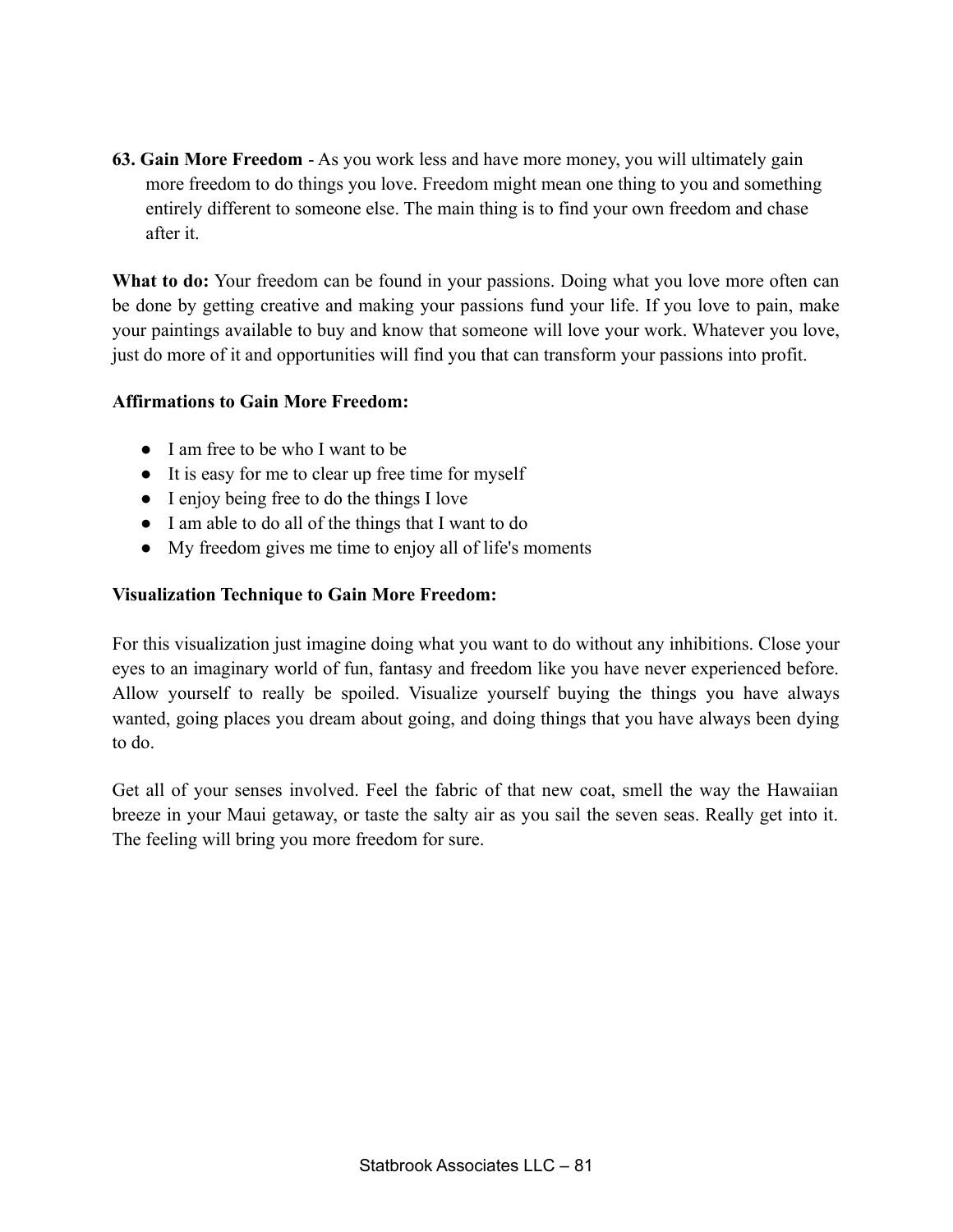**64. Become Efficient** - With proper planning comes efficiency. With positive thinking and a proactive attitude towards your daily activities, you can streamline your life and become as efficient as possible.

What to do: Efficiency begins in the mind. You will need to use the Law of Attraction techniques of eliminating wasteful thinking. This includes worrying, thoughts of doubt or fear, insecurities, and needless focus on things that don't matter. To be efficient, you need to remove this clutter from your mind. This leaves room for positive thinking and allows ideas for improvement to come easily. Organize your physical life as well so that your mind can be free from distractions.

#### **Affirmations to Become Efficient:**

- I do things that create maximum productivity
- Everything I do, I do it with an efficient precision
- I am naturally very efficient when I work
- I am able to be extremely productive always
- I use my time wisely at all times

#### **Visualization Technique to Become Efficient:**

The beauty of visualization is that it really, truly works for just about anything and being more efficient is definitely no exception. Begin by closing your eyes and imagining yourself in a completely blank space. Most people find that visualizing a white room with no doors, windows or furniture works well. This step is to clear your mind in preparation for the next step. Look around for a few moments as you brain realized that there is nothing to process. You will begin to feel relaxed and clearheaded.

Now, picture that the things you need to become productive and efficient at a specific task suddenly appear with you in the room. There is nothing else in your space except for you and these very specific things you need. This will change drastically depending on what it is you are working on. It could be a dual screen computer with all of the Microsoft Office software, a weight bench with all of the weights organized by size, or a work bench with a timer and project supplies. Whatever it is that you want to get done within a set timeframe and with the best efficiency is what you should visualize.

Once your things appear, get to work, imagining that you are able to easily tackle the task or project without any distraction or difficulty. This about how you feel as you work to complete the task with a productive approach and when you finish, allow your emotions to become your main focus. Now open your eyes and feel the productivity flowing through you.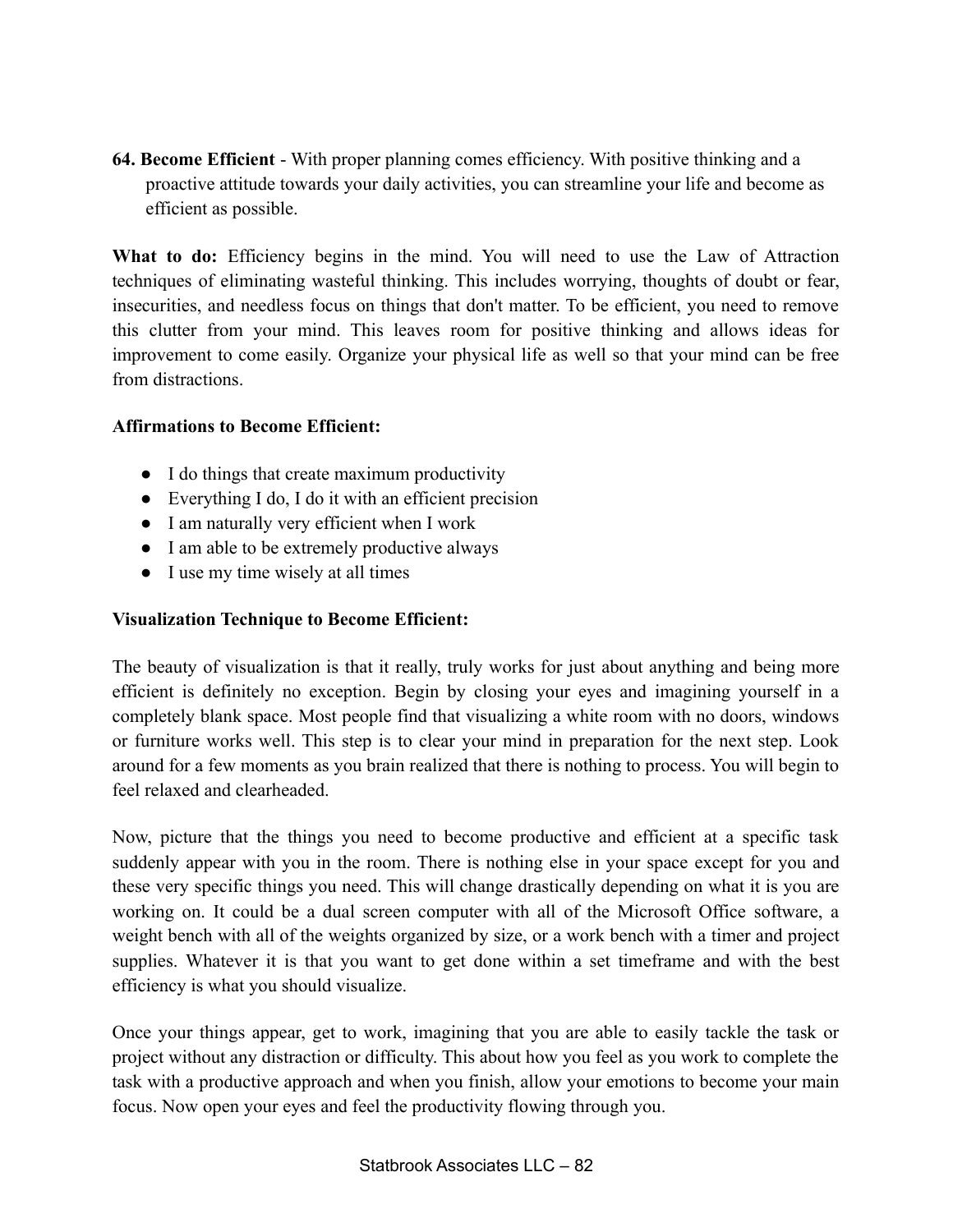**65. Reduce Stress** - There is really no need to get yourself all stressed out to the point of feeling terrible. There are so many ways to cope with stress so that you can live a life that is free of all the negative feelings. Even though you will still have to deal with stressful situations, you won't have to feel the same reaction to them. Reducing stress helps both physical and mental health.

**What to do:** Meditation is an excellent and highly effective tool that goes along with the Law of Attraction well. You can do it anywhere to let go of stressful feelings and find your inner bliss. The best technique is to sit or lay down in a comfortable position and breathe in through your nose, out through your mouth slowly and deeply. Think about a place you feel the most at peace in whether it be surrounded by a mountain view, in a tropical paradise or on a hammock in a quiet meadow. Allow serenity to envelop you until a smile comes to your face from the feeling. That feels better doesn't it? Remember to enter the meditation with a positive intention to relieve stress and believe in the healing powers it has.

#### **Affirmations to Reduce Stress:**

- I am happy and content
- My life is calm and peaceful
- I am letting go of all tension and worry
- I feel completely at ease
- I feel myself moving further away from stressful situations

# **Visualization Technique to Reduce Stress:**

Visualization is almost magical in terms of stress reduction. Do this exercise after doing something that would normally stress you out, in the mornings upon waking up, and at night just before going to sleep. Find a place that is calm, quiet and comfortable. Sit or lay down in the position that is most comfortable to you. Take a few cleansing breaths and close your eyes.

Now use your imagination and get creative. Think about a place that makes you feel like you are in heaven. This could be anything from a secluded island with fruit trees and water so clear you can see to the bottom, to a huge party where you are the center of attention. Whatever makes you feel good, picture it as if it was happening right now. Use all of your senses to create the scene with as much detail as possible. Stay in your perfect place for 10 to 15 minutes and when you feel ready, allow yourself to open your eyes and feel amazing.

**66. Stop Negative Thinking** - Negative thinking is the biggest enemy you have in life, especially when it comes to the Law of Attraction. Your thoughts are all connected to the universe and directly impact you in some way, no matter how small. Every positive thought is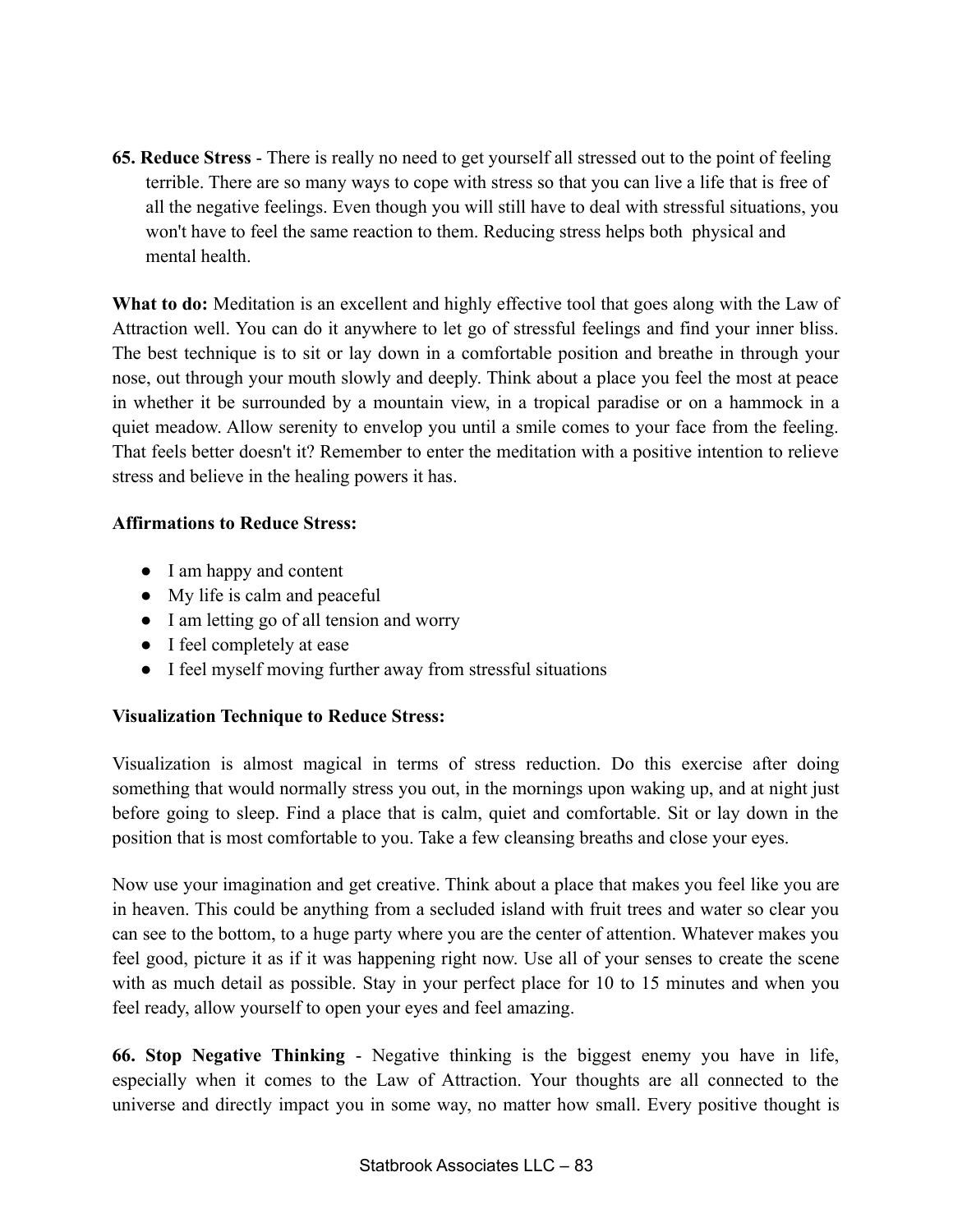reflected back to you in the form of positive feelings and experience while negative thoughts come back as feelings and experiences you don't want. Turning your negative thinking around is not just as simple as being positive. There are a few tricks you'll need up your sleeve to master the skill.

**What to do:** Practice thinking about things you are thankful for big and small. Do this several times a day and don't use the word at least, because that is a negative feeling of lack. Instead of "At least I have a roof over my head" say "I am so glad to have a roof over my head." Be around positive people that make you feel really good and avoid anyone that sucks your positive energy. Realize that you are in control of your choices and that it is all up to you to choose positive thinking. Keep a smile on your face too. Studies show that it helps keep you positive.

# **Affirmations to Stop Negative Thinking:**

- I choose to remain positive despite the current situation
- I am optimistic about the future
- I choose to always find the silver lining
- There is nothing that can hold me back from being positive
- I release all negative emotions and embrace positive thinking

# **Visualization Technique to Stop Negative Thinking** :

This visualization technique is amazing for when you just wake up in the morning. It helps you bring a positive attitude first thing to your day. Start by imagining yourself getting out of bed feeling incredible and energetic. You have plenty of time to enjoy the morning as you get ready for the day. Really allow the experience of being alive and doing your daily activities to fill you with great happiness.

Visualize your entire day going perfectly and every situation concludes with the desired outcome. You feel very productive and good about your day. Think about the people you talk to and the things that you accomplish. Bring a grateful attitude to your visualization to finish it off. These emotions will keep your positive energy high for most of the day. If you feel yourself becoming negative, take a deep breath and go back into visualizing the desired outcome with belief that it will happen.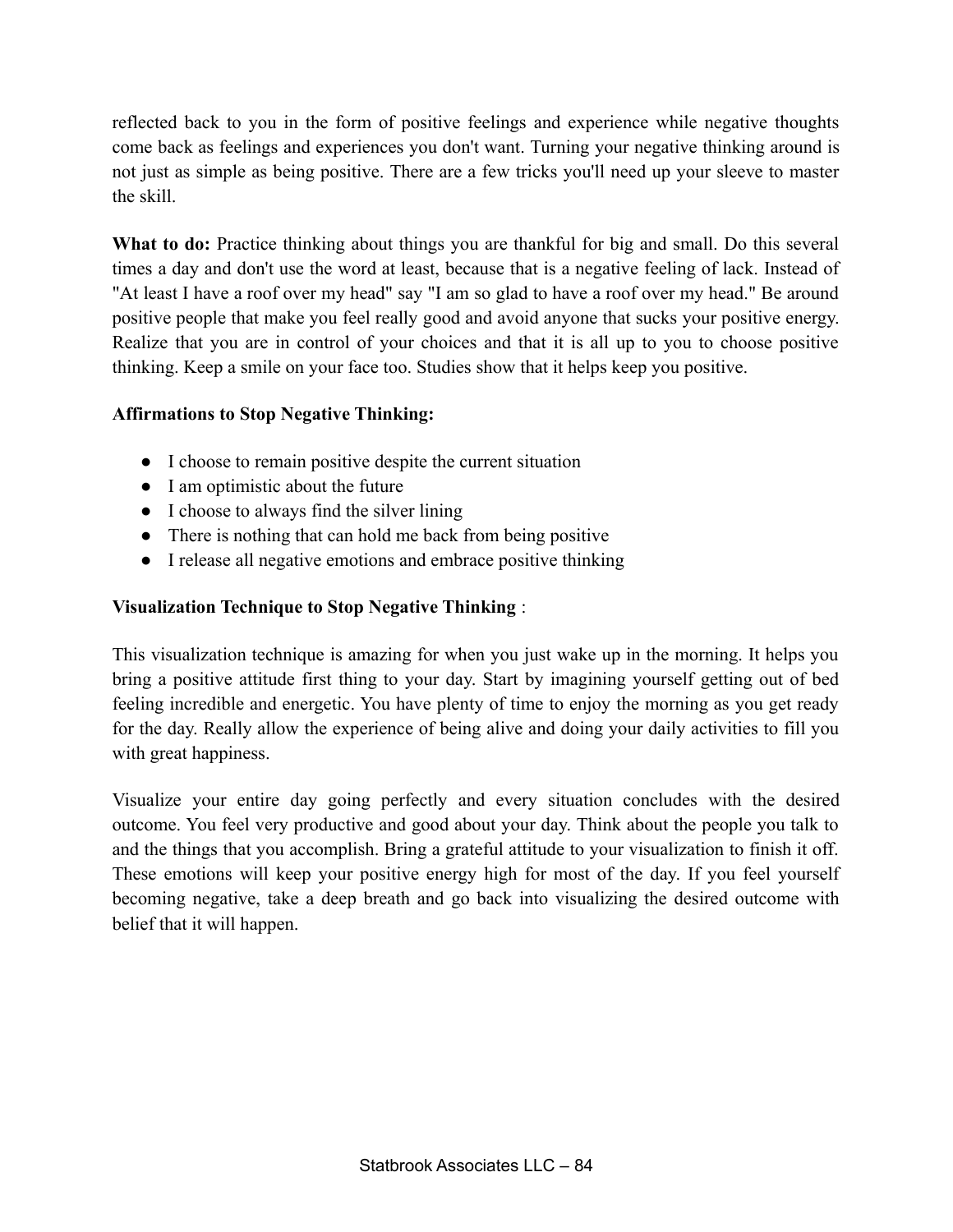**67. Improve the Environment** - Big changes can happen to save the animals and save the earth in our world we call home. But they can only happen for the positive thinkers and doers out there that pursue their passion and truly harness their full potential. These kind of people take the reigns of nature and do their part to bring balance and restore the planet. You can do this kind of work too if it is your passion and the Law of Attraction can help make it all possible. Your thinking can act on the environment, as a pebble acts when it is thrown into the ocean, rippling out way beyond its size.

**What to do:** You need to realize the true power that is inside you alone as an individual to make a difference on a universal level. Your voice can impact people to make changes and when you incorporate positive thinking into your efforts, the Law of Attraction will give you what you seek. Begin by learning everything there is to know about the environment and how it works. When you spread your ideas to others, use a charismatic tone to grow their positive energy towards your cause as well.

#### **Affirmations to Improve the Environment:**

- I am able to take care of nature in a profound way
- My ability to spread the word about our world will bring about change
- I know that I can do my part to make a big difference in the environment
- It only takes one passionate person to bring positive environmental changes
- My compelling words about the environment will spark passion in others

#### **Visualization Technique to Improve the Environment:**

Write down goals that will help improve the environment. When you have a clear path, visualize your ideas taking place and imagine the world being repaired as you act and spread the word about your mission. For instance, if your goal is to prevent trash from being dumped in the ocean, visualize yourself speaking out about the toll it takes on the sea life and how it will directly affect the world. Then imagine that people begin to take you very seriously and become passionate about the cause as well. You could envision that eventually, the message is taught in schools and businesses across the globe. That new regulations and enforcement measures have been put into place as well. Think about a vast movement when it comes to the environmental impact that started with your single voice. Now use this motivational visualization to propel you towards that goal.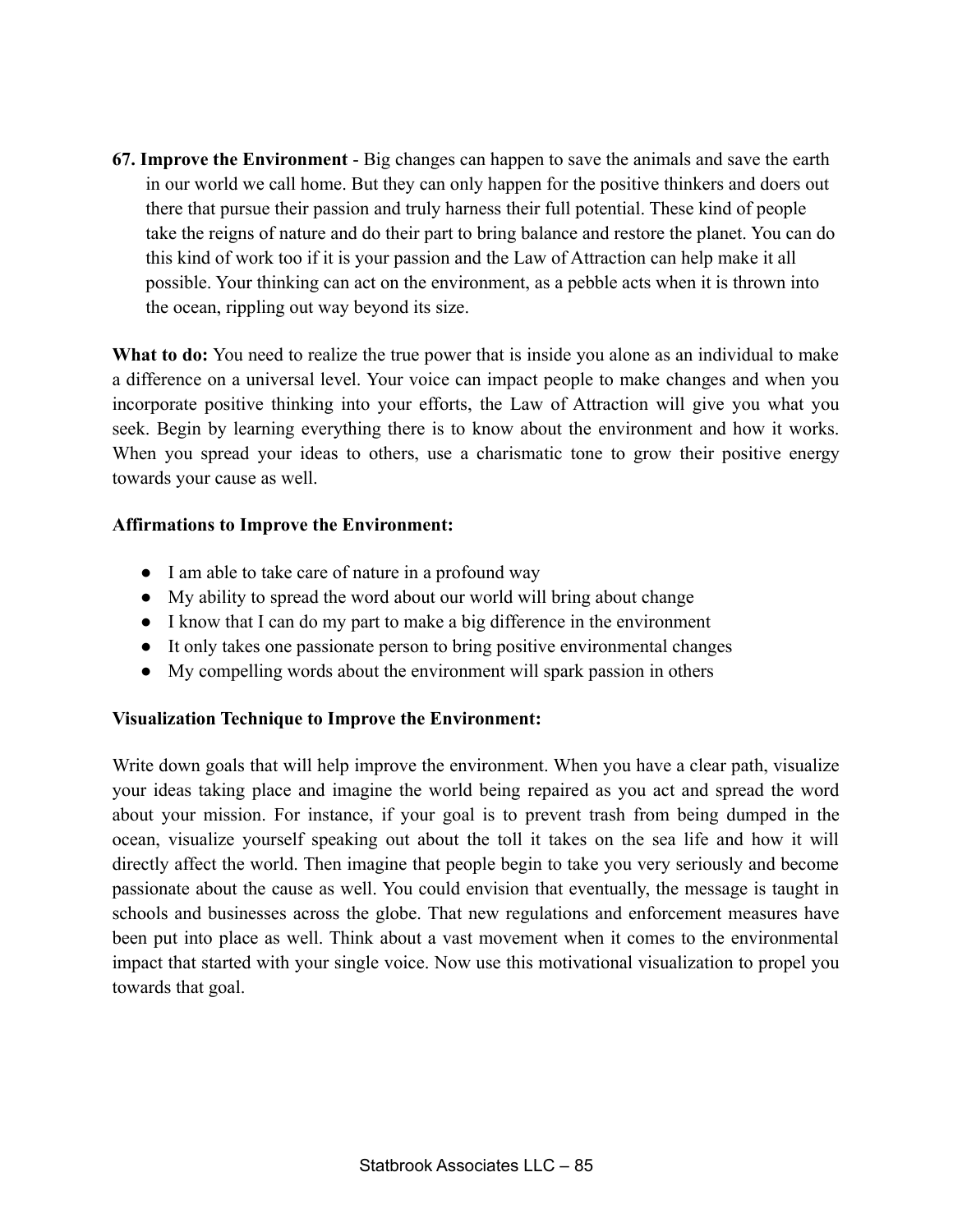**68. Inspire Yourself and Others** - Enthusiasm is contagious and your ability to inspire is already strong. Think about how far the world has come in just a few short decades. We went from lighting lanterns and riding horse drawn carriages to using apps and driving fast cars. How did this all occur? People were inspired for sure!

What to do: Finding your passion and throwing yourself into it will guarantee you remain inspired during the journey. When you do what you love, there is no end result that must be met before you are satisfied because the satisfaction comes from the steps you take as well. To inspire others along the way you just need to share your passion with others and be a shining example of how much you enjoy it. Showing that you care for others is also a wonderful way to inspire. People love to be cared about and once they know you care, they will be inspired to meet any challenges you face right there with you.

#### **Affirmations to Inspire Yourself and Others:**

- I am inspired deeply by the words, sights, and events in my life
- My inspiration comes naturally to me through many avenues
- When inspiration hits, I welcome and embrace it fully
- Being inspired is a wonderful gift that I never take for granted
- I am so grateful for inspiration that comes to me on a daily basis

#### **Visualization Technique to Inspire Yourself and Others:**

The first step to becoming inspired is to learn a lot about what you are passionate about. Watch videos, read books, listen to speakers discuss and do things hands-on. Try to immerse yourself in some kind of learning experience every day. Immediately after you finish doing so, this is when you begin your visualization for inspiration.

First, close your eyes right where you are. Begin to let your mind wander over the things you have learned very recently, what you feel about these things, and what you already knew. Allow your subconscious to bathe in this line of thinking without any direction or reason. Just enjoy whatever comes to your mind. You'll know when something has inspired you because you will feel it immediately. When this happens, open your eyes and get it out on paper. Always write down your inspirations no matter how silly or absurd they seem. It is this kind of inspiration that has created the amazing things we have in this world.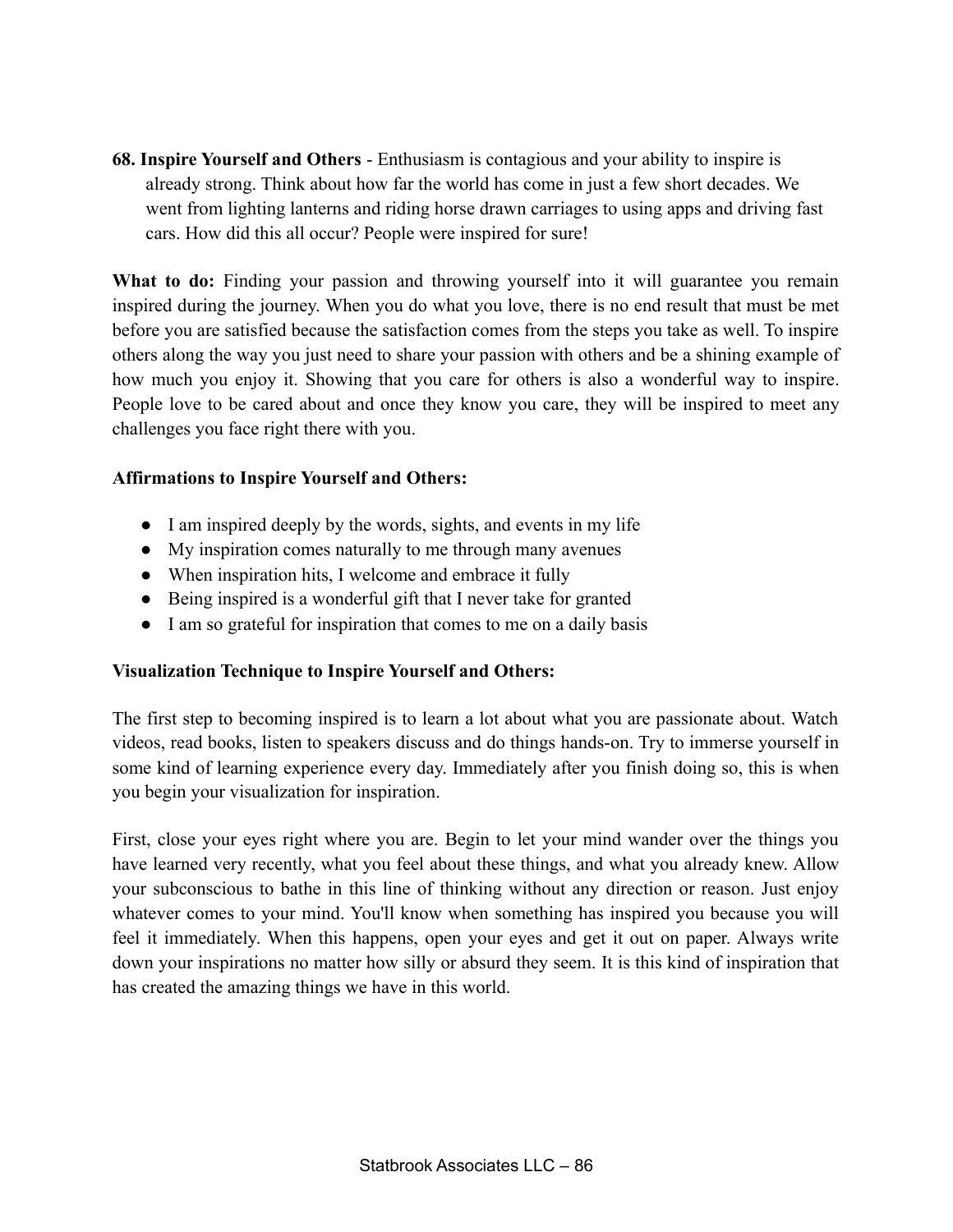**69. Build Your Imagination** - Your imagination is like the branches of a tree. The tree trunk is everything you perceive in the world and the branches are the brilliant ideas that come from that. Your imagination goes hand in hand with inspiration to fuel the future and bring about positive changes today.

What to do: Open your eyes to the beauty and wonders of the world by focusing on things that make you feel inspired. This could be anything from scientific research to dancing. Think of yourself as a small piece to a very big puzzle that fits together to create something brilliant. Then imagine what it is like to be other pieces of the puzzle. Start putting your creative thoughts onto paper or act them out. Bounce these ideas off of trusted friends to gain more insight. They may have something exciting to add. Don't be ashamed or afraid of you strange and unusual ideas. Every great invention and idea sounded ludicrous at one point. Keep yourself positive about your imagination and you could be the next person to improve the world.

#### **Affirmations to Build Your Imagination:**

- My imagination is endless
- I am easily able to imagine new scenarios
- My imagination allows me to think outside the box
- Every day I feel my imagination getting bigger
- My imagination has the potential to take me anywhere I want to go

#### **Visualization Technique to Build Your Imagination:**

This visualization technique is fun and can be done whenever you feel the need to bolster the creative portion of your mind. It involves reading a book or looking at images that evoke an emotional response from you. As you read, actually create a picture of the story in your mind using your imagination.

When you look at artwork, pictures or other images, don't just see them, but pretend to be in them. For instance, if you look at a painting of a ship sailing across the ocean during a rough storm, imagine the movement of the deck under your feet, the feeling of the rough winds moving through your hair and tugging at your clothes. Feel the cool sea spraying mist over your face. Think about what the yells you hear and the sound of the ship creaking under the pressure. You get the idea. Do this kind of visualizing often and you will notice major changes in your ability to use your imagination in many different situations.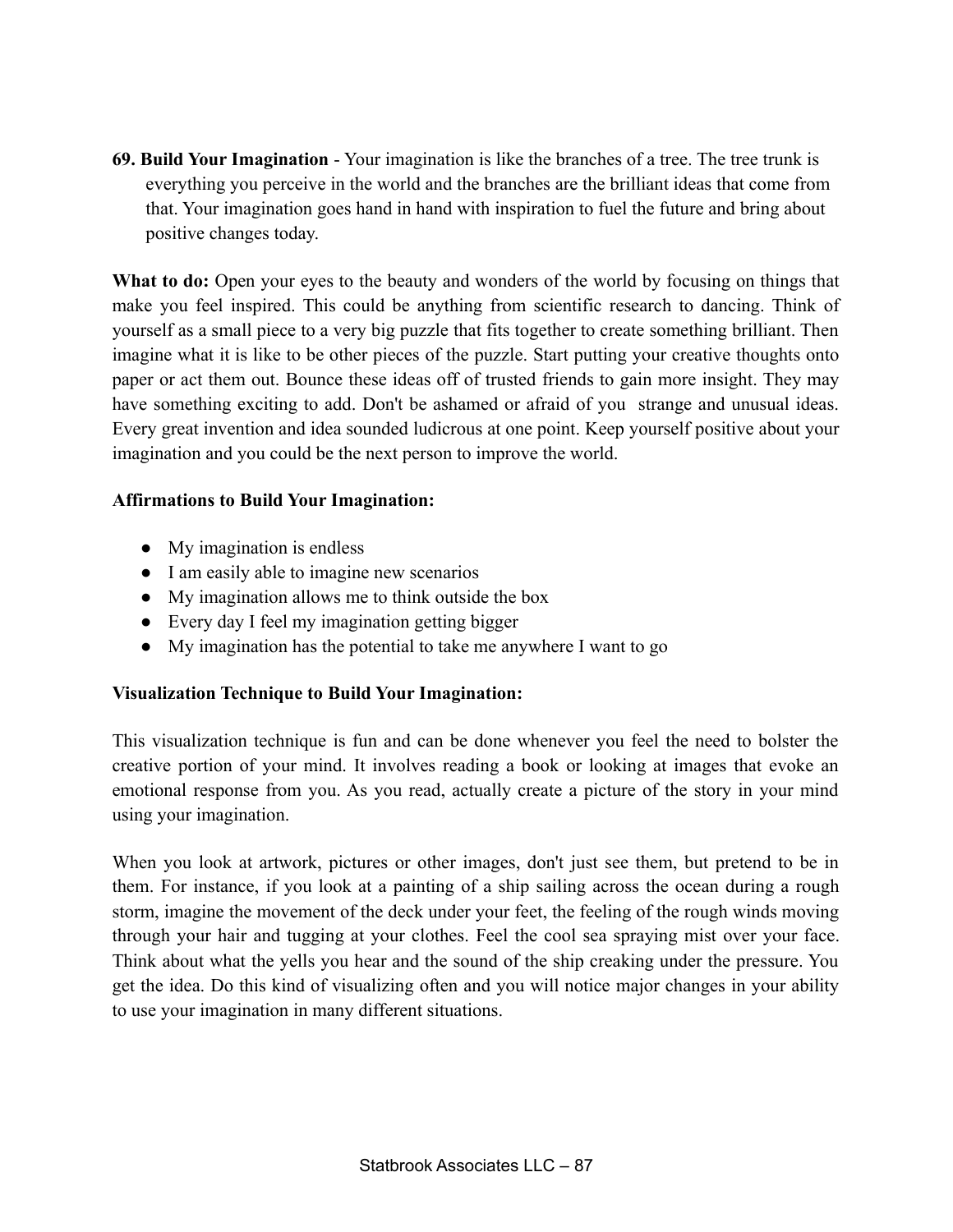**70. Go on Your Dream Vacation** - Attracting your dream vacation can be an exciting and fun experience for you. It is not difficult at all to do and you'll probably boost your positivity levels just by thinking about it.



**What to do:** What is your dream vacation? Think about every single detail. What do you want to do? Where do you want to do it? Who do you want to do it with? Around when do you want to embark on this vacation of a lifetime? Get very clear about what you want so that your focus can be right where it needs to be in order to make it happen. Create a vision board and include images of your dream vacation, along with positive affirmations. Thank the universe for allowing you to have this dream vacation when the time is right. As you fall to sleep each night, create this imaginary world of your dream vacation and allow the experience to wash over you as if you were really there. Don't feel anxious about it or allow feelings of negativity to enter your mind. Only let excitement and a belief that it will happen fill your thoughts.

#### **Affirmations to Go on Your Dream Vacation:**

- Each day I get closer to the vacation of my dreams
- I am taking the necessary steps to make my dream vacation possible
- I know that I will soon be taking the holiday I deserve
- It is easy to see that I will experience the vacation I want
- I deserve to enjoy the dream vacation I am planning

#### **Visualization Technique to Go on Your Dream Vacation:**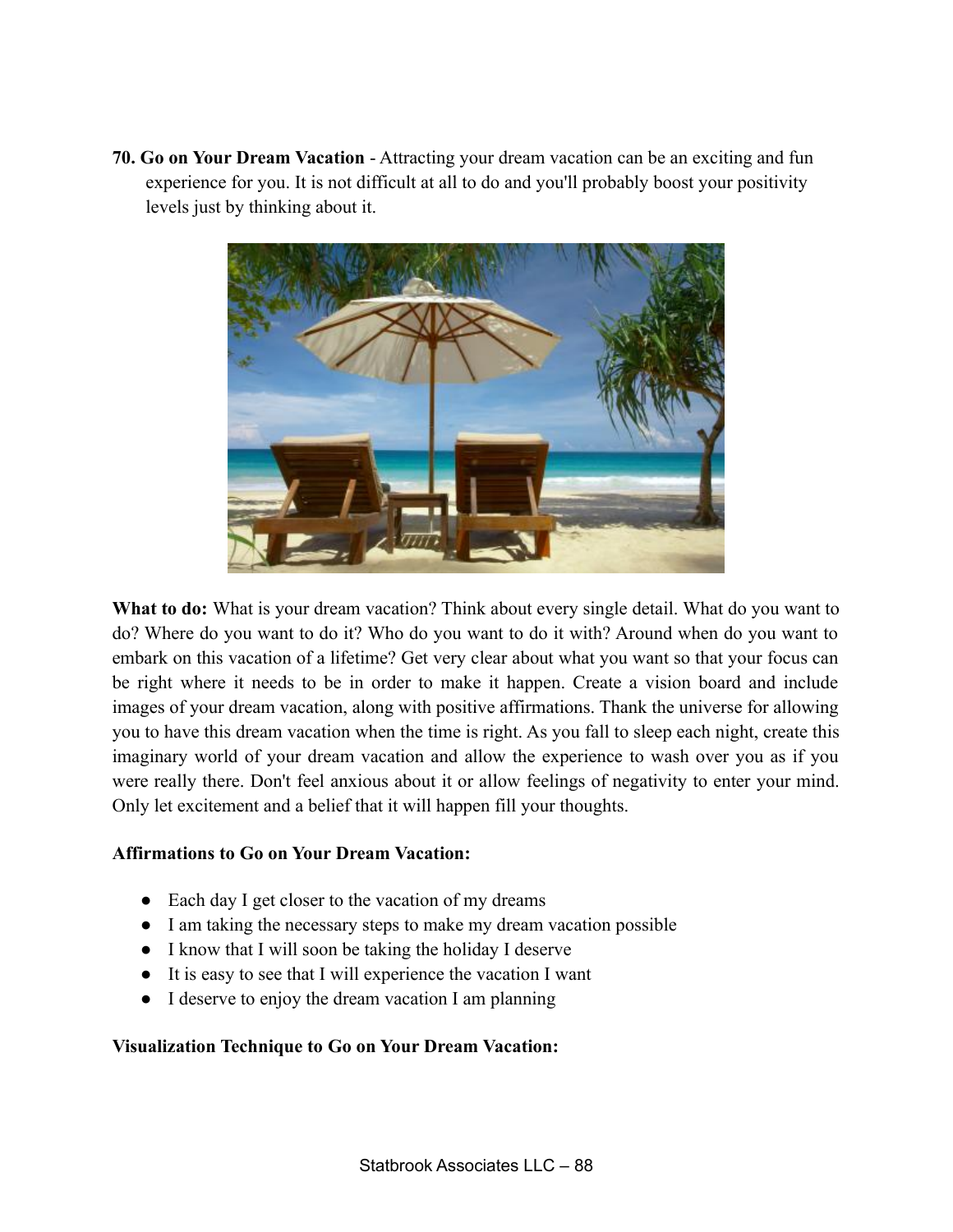Think about what you want from your dream vacation. Where do you want to go? How do you want to get there? Who do you want to travel with? What will you do during your vacation? Get specific about where you want to go and what it will be like. Then close your eyes and start visualizing it as if it were happening right now. If you need help imagining the things you want to do, try looking at pictures or watching videos on the web. Use them to create your own personal paradise in your mind. Remember to include all of your senses to make the experience as real as it can get. Do this visualization daily as you drift off to sleep.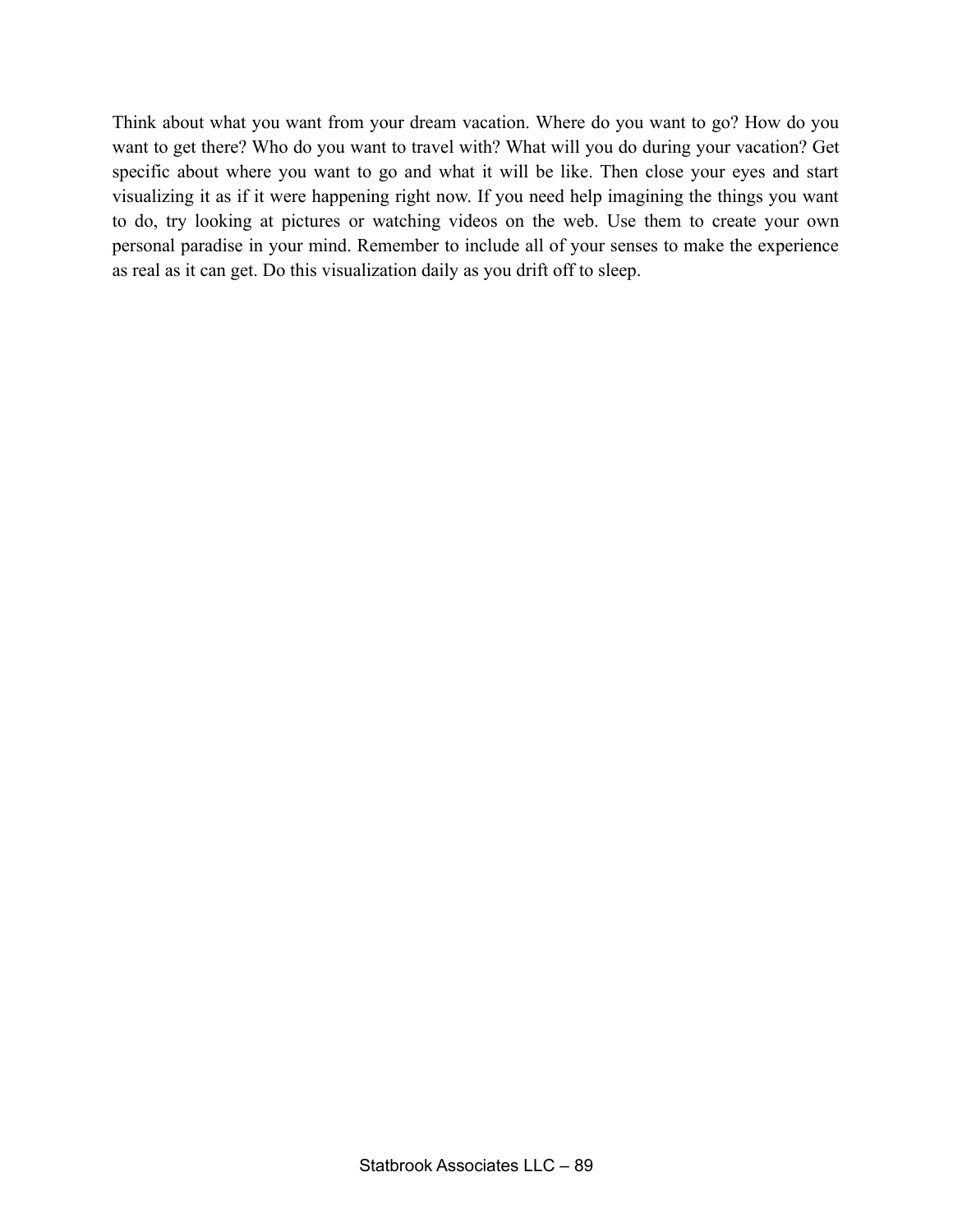**71. Be More Understanding** - When you don't understand people or situations, negative feelings can surface. That is why the Law of Attraction should always be used to gain more understanding in all things. When you understand more, it is much easier to keep your attitude positive.

**What to do:** A lack of understanding typically comes from a lack of having all the information or having a difference in views or beliefs. To become more understanding, open your mind. Find the information and learn about other views. Even if you don't agree, you can be accepting. This will lead to understanding because when you accept someone or something, you realize how it would be if you were walking in their shoes.

## **Affirmations for Being More Understanding:**

- I am able to understand myself and others with a deep wisdom
- I find it easy to see a situation or way of thinking objectively
- My compassionate nature allows me to understand others with ease
- I am a very tolerant person because I have great empathy
- My understanding is very broad because I keep an open mind

#### **Visualization Technique for Being More Understanding:**

First, think of the situation or person that you do not understand. Now allow yourself to become them or put yourself in the situation using visualization. Think about why they may have reacted the way they did or why things turned out the way they did. Become a detective in a sense as you replay the scene in your mind through another person's eyes.

Think about a similar situation in which you acted in a certain way and what you felt emotionally. Don't allow yourself to cast judgement or become accusatory. Just try to understand the reasons behind it. Even if they are bad reasons, recognize that everyone makes mistakes and things happen. Now think about a situation where someone did not understand you.

Think about how badly you wanted to be understood. Now imagine that is how the person you are imagining yourself as feels. Try to think about what might be going through their mind. You will be surprised what you can understand when you prevent yourself from closing your mind and allowing yourself to view things from another perspective.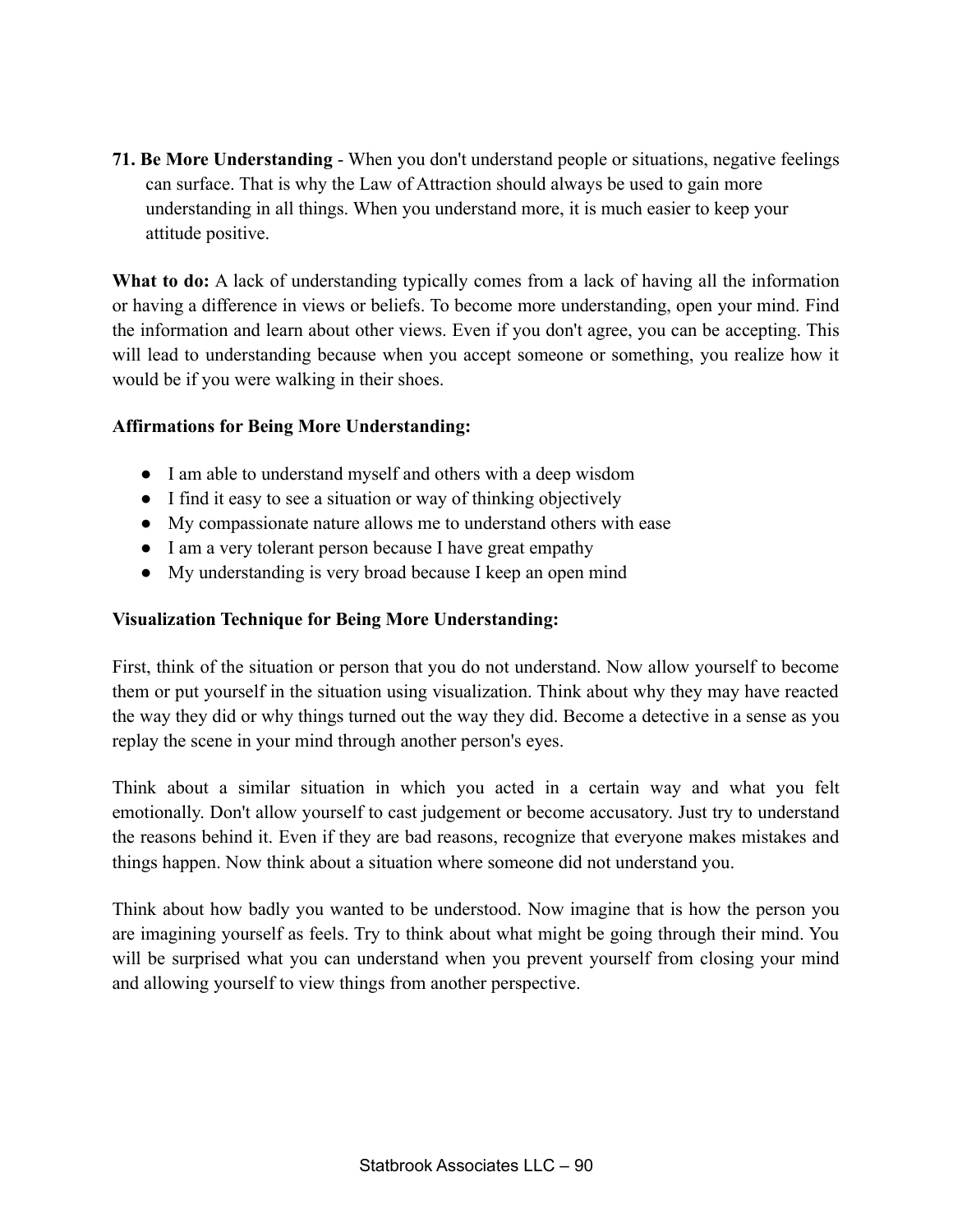**72. Learn to Relax** - Letting go of problems and embracing relaxation can seem almost like jumping into the ocean when you don't know how to swim. You might feel like letting go for even a minute will cause your whole life to spiral out of control. The nerves prevent you from actually learning to relax. But what you don't realize is that relaxation isn't an ocean that you can drown in, it is a life preserver that keeps you afloat. The problems you have on a daily basis will no longer feel so threatening when you give yourself time to just relax. Jump right in and you'll see just how soothing it can be!

What to do: In order to let go of anxious feelings that prevent you from relaxing, start by using positive affirmations. Say, "Relaxing is the solution to my problems. It is a healing time." If you have beliefs that disagree, it is time to remove them from your life. Prove that relaxation is important by realizing that it refreshes your mind and makes you more productive. It also allows new ideas to come naturally and without force. When you are ready to relax, find something that makes you feel totally at ease. Peaceful music, a bubble bath, getting a massage, aromatherapy, a spa day, a road trip, walking through nature, and reading are all great ways to relax.

## **Affirmations to Learn to Relax:**

- I am completely relaxed
- It is easy for me to calm my mind and release tension
- Relaxation comes naturally for me at all times
- I am able to face difficult situations while remaining relaxed
- Every moment that goes by I feel more and more at peace

# **Visualization Technique to Learn to Relax:**

This visualization technique works directly with the Law of Attraction to attract relaxing thoughts and feelings like a magnet. Additionally, it is recommended by the medical world to treat stress and promote more relaxation. Start off by choosing a time of day that you can sit or lay down without being disrupted. Even if this means you must wait until everyone falls asleep, it is worth the wait!

Lay down on your back and make yourself comfortable using pillows if needed. Think of your mind as a transportation device that allows you to travel to any place, any time you feel you need a break. Now close your eyes and breath in slowly through your nose and exhale normally through your mouth. As you breathe, visualize your muscles, one group at a time tensing and then releasing. Do this from head to toe until you feel completely tension-free.

Now imagine that a tunnel appears in the room with you. Picture yourself stepping through it into a beautiful and magical place. Think about the atmosphere as you go along. Add sights,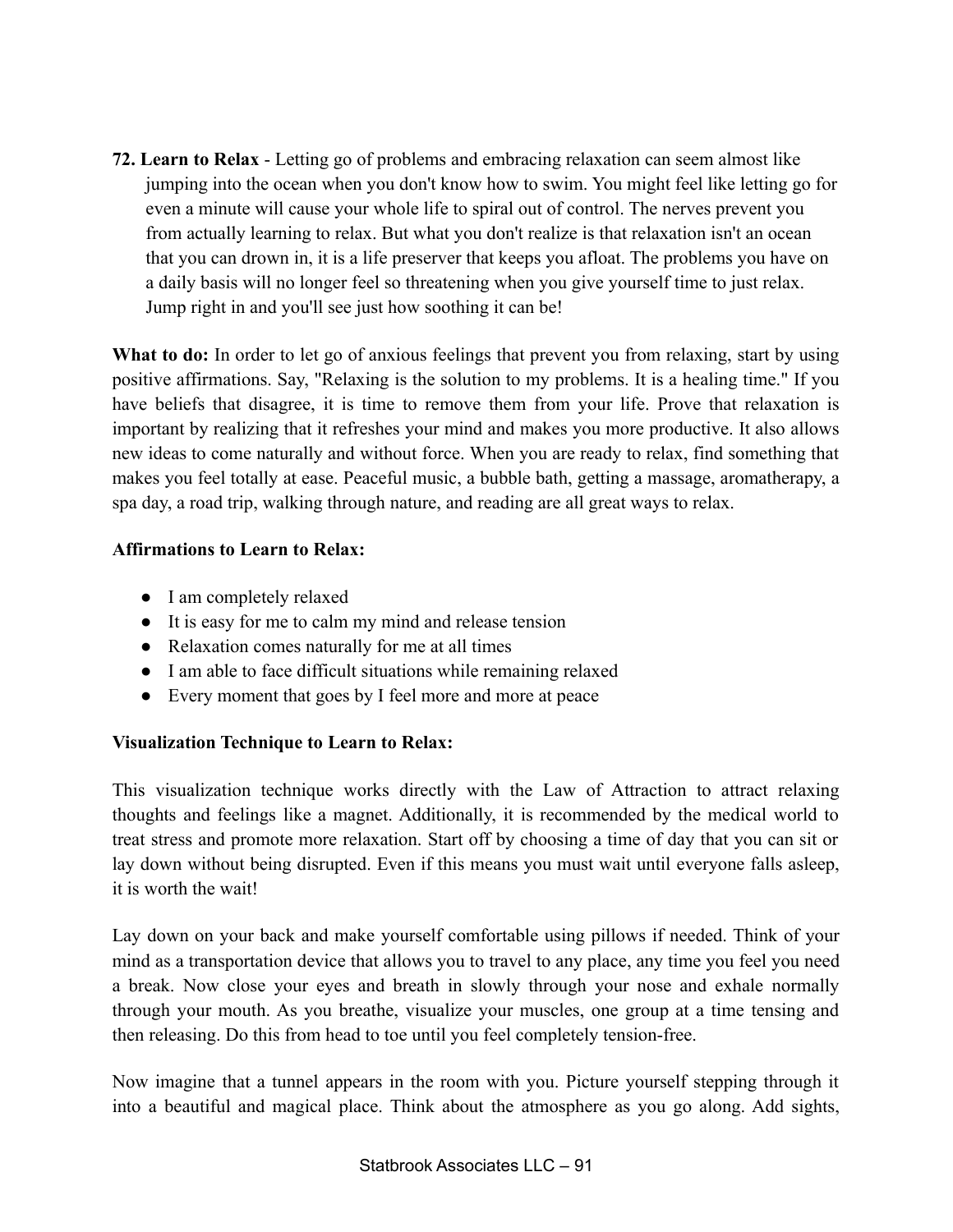sounds, sensations, taste, and smells. Don't leave anything out in your peaceful oasis. For example, if you're in a meadow full of blooming flowers and gentle, warm breezes, feel the air brush your skin, smell the delicate blend of flowery fragrances in the air and soak up the warmth of the sunshine. Listen to birds sing and taste a refreshing cup of your favorite beverage. Feel the relaxation take over all of your senses.

Now get creative and make up your own private paradise.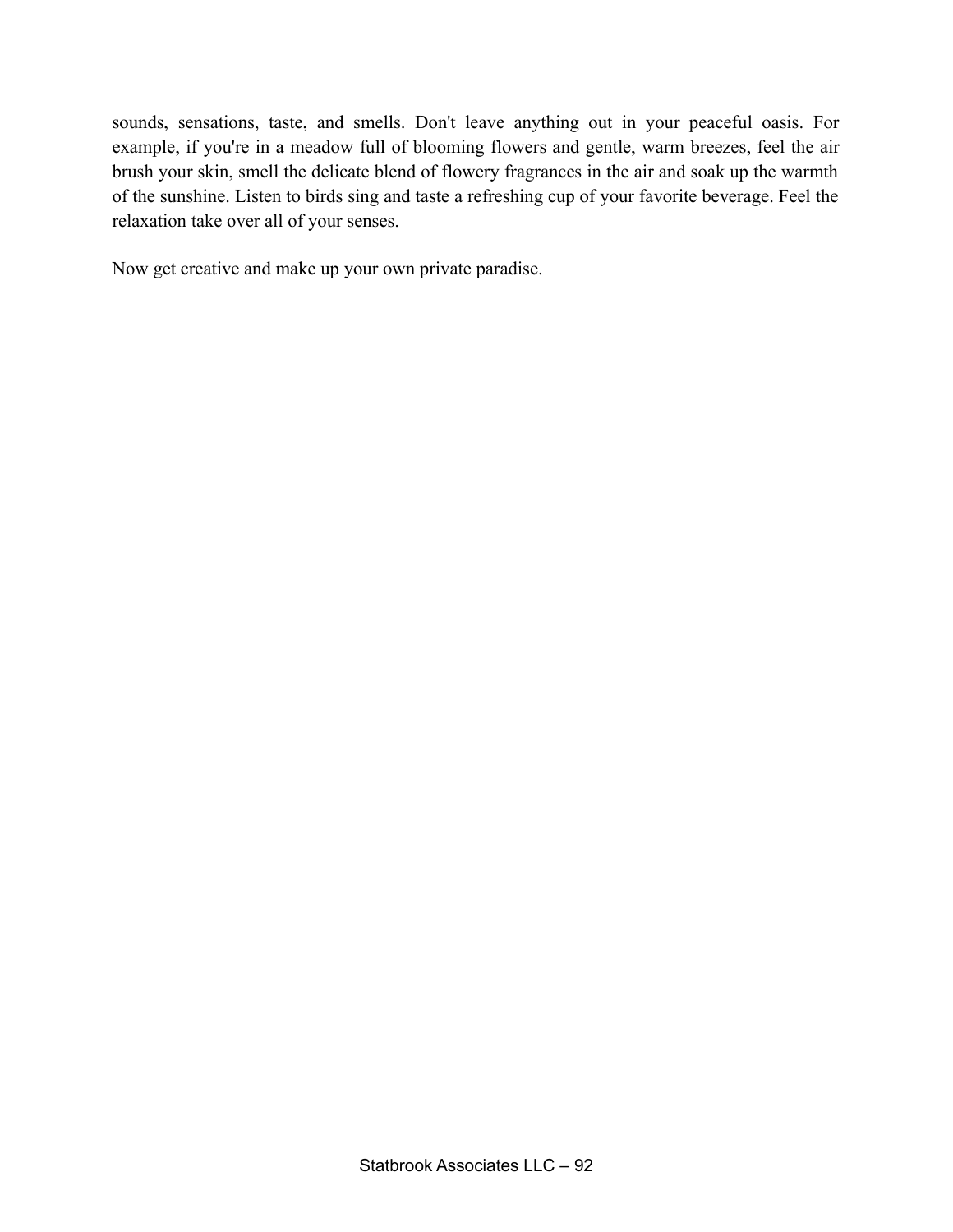**73. Promote Peace** - Peace is spread one person at a time. Although world peace is something that would require all people to think positively and practice respect, not everyone has received the Law of Attraction memo. For some, they believe peace is earned through violence, and because of their beliefs, wars are fought and battles are lost. But you can make a difference in spreading world peace by being a shining example of what peace is.

What to do: The main thing is to be willing to make changes in the way you think, feel and behave. You should fill your head and life with peaceful thoughts and actions so that others will believe it when you talk. Let go of violent thoughts, hatred, greed, lies, and discrimination and embrace peaceful thoughts, love, generosity, truth, and acceptance of diversity. Create positive affirmations to instill new, peaceful beliefs to replace any that might pull you away from it. If you are truly passionate about making peaceful change, make it your career. There are many different jobs that are meant to help keep the peace in the world. You could even begin your own movement.

#### **Affirmations to Promote Peace:**

- I choose to be at peace in all that I do
- The world is a peaceful place for me
- My family and friends are peaceful people
- It is easy for me to keep the peace wherever I am
- Peaceful thoughts and feelings enter my mind every day

#### **Visualization Technique to Promote Peace:**

This visualization is absolutely wonderful to perform at night because the setting is already very peaceful and serene. Visualize the world existing in perfect harmony and what it would be like. See people from all walks of life, coexisting without any animosity or hatred. Imagine them smiling as they pass in the streets and building their communities on concepts of accepting people regardless of what they look like or believe.

Think about how grateful you are for the amount of peace that we already have. Think of peaceful situations and picture yourself having people in your life that live peacefully. Visualize the honorable way you have seen others act by choosing peace even when it wasn't easy. Be thankful for these things as you fall asleep.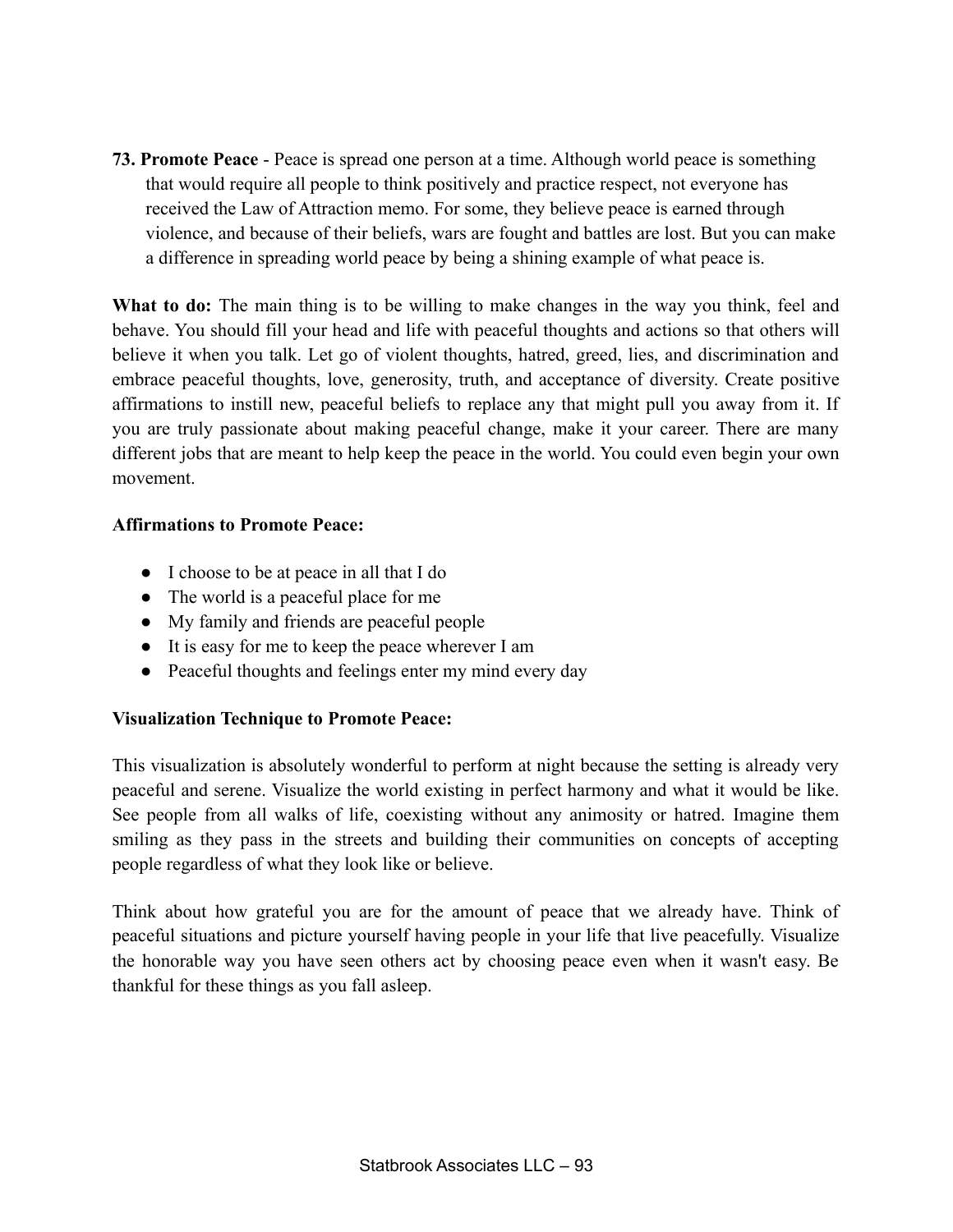**74. Improve Organization Skills** - There is a place for everything and everything in its place. That's what organization is all about. But it truly starts much deeper than that. It begins in the mind of the organizer.

**What to do:** The first step is to realize that disorganization leads to lots of other bigger problems in life. Understanding that organization is a really big deal will help you focus on it more and therefore attract it into your life. Declutter your environment at work and in the home so that you don't have to try so hard to think. Clutter makes the brain feel stuck. Then meditate on the areas in your life that you want to improve with organization and picture them as you would want them to look. This exercise will motivate you to make them match this vision in your life.

#### **Affirmations to Improve Organization Skills:**

- I am a naturally organized person
- My surroundings are well organized
- I find it easy to get and stay organized
- My organization helps me accomplish more in less time
- Being organized makes me feel at ease

#### **Visualization Technique to Improve Organization Skills:**

To begin your organization journey, visualization is a humongous part. This technique can be utilized any time you want to get organized or organize something differently. Picture the space or situation that you would like to organize as it is now. Now imagine that you remove everything from that space so that it is blank and clean. Using your creativity, place whatever you want back into the room in a way that makes you feel completely organized.

When you are finished, take some time to look around your visualized space and use it. Feel how efficient you can get things done or how much easier it is to concentrate. Now that you see it in your mind's eye, you will be able to gain the motivation to make it happen in real life.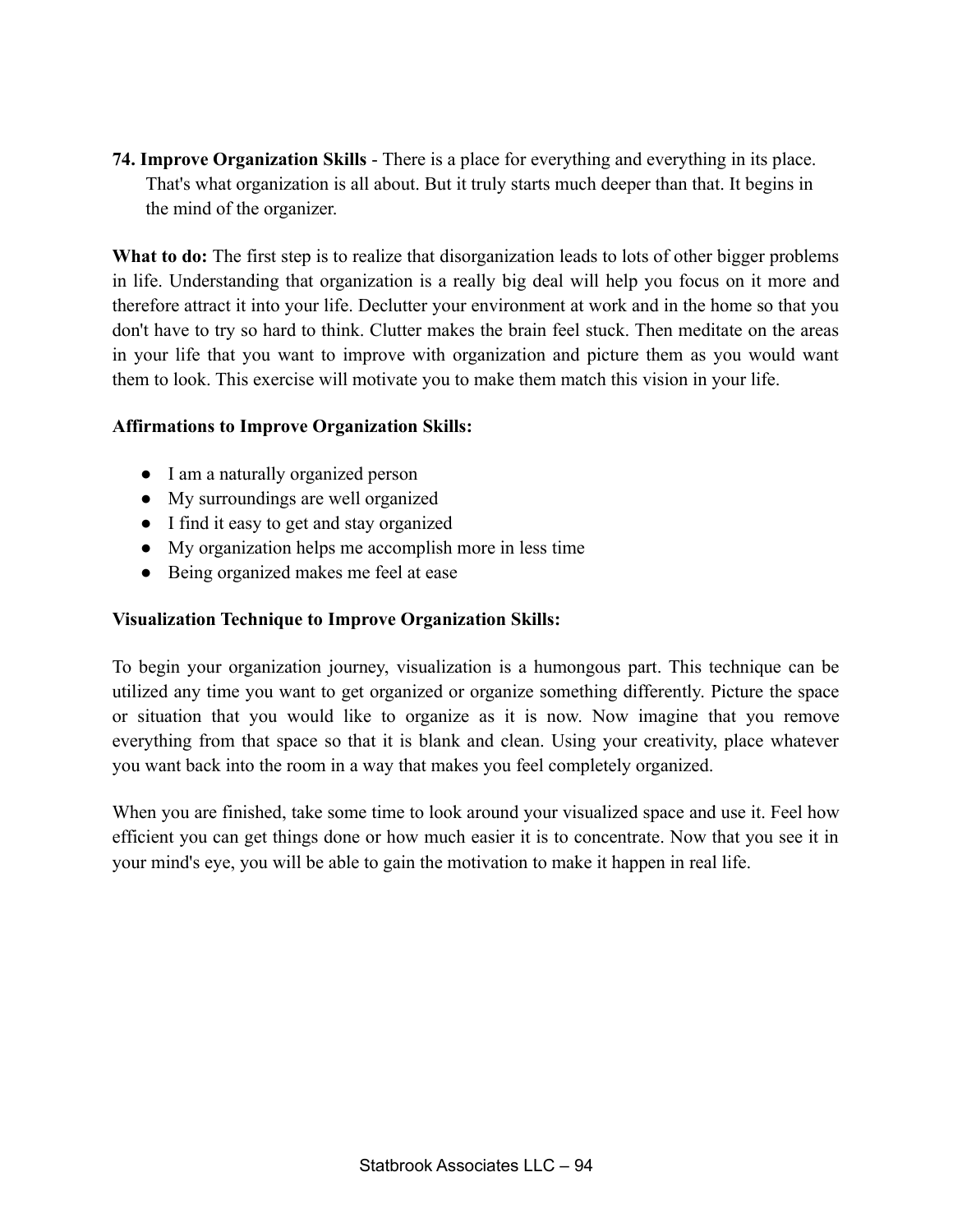**75. Make Someone's Day** - When you consciously use the Law of Attraction you become a completely better person. You smile more, have better thoughts, enjoy the small things and you also gain the ability to truly make someone's day. The energy you vibrate can literally be felt by those around you. How easy it is to make others feel amazing will surprise you.

**What to do:** People have unbelievable brains that can do more things than you think. The mirror neurons in our brains can stimulate emotions by observation alone. This means that you only have to feel positive around others to make them start feeling positive themselves. Your positivity is actually contagious!

Some great ways to make someone's day using this loophole is to stop worrying about their well being and act as if they are already having a perfect day. Even if things are not going well they will likely forget whatever was bothering them and feel an incredible positive energy. Rather than give someone a compliment directly, let them overhear you talking positively about them instead. It's funny but this trick makes them feel like you really do appreciate them, enough so that you are spreading the word!

#### **Affirmations to Make Someone's Day:**

- I enjoy making people around me happy
- I brighten everyone's day with my presence
- Negative people become positive around me
- I have a natural ability to bring out the happiness in others
- My positive personality is contagious

#### **Visualization Technique to Make Someone's Day:**

Close your eyes, think about the person that you want to spread positivity and happiness to. Imagine what you say and visualize their reaction. Watch as they appear happier and happier the longer you are with them. Picture that you part ways. You go about the rest of the day feeling content with your ability to cheer that person up. Now visualize them calling or writing a letter to thank you for making their day. Allow this to fill you with an even greater joy. Now use that extra joy to accomplish the real thing.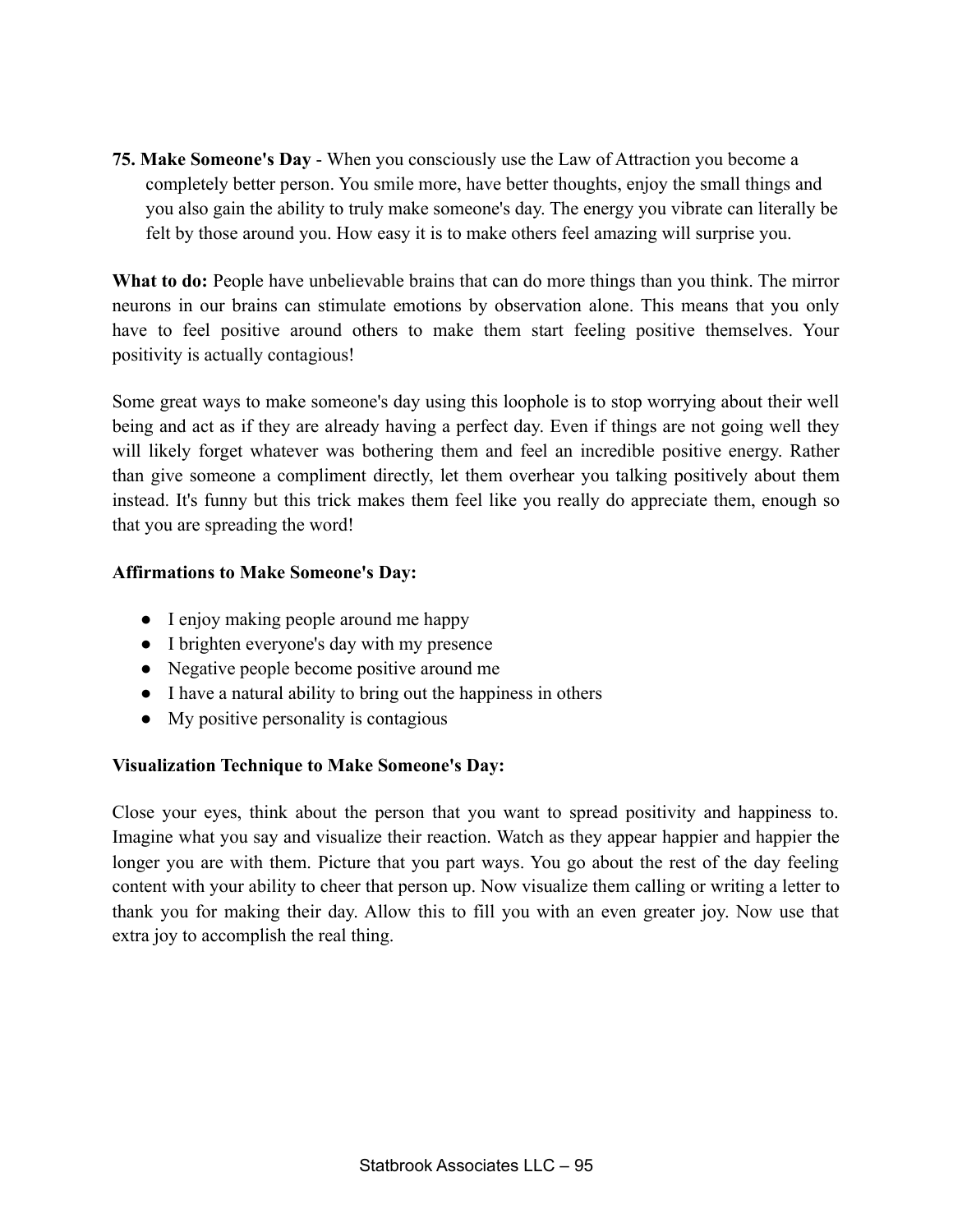**76. Enjoy Every Moment** - When you get caught up in your daily activities it can be easy to lose track of every moment you have. There is joy in every single moment and to miss that is a real shame. Imagine living your life enjoying every moment of it. Wouldn't that be great? Here's how you can do that.

What to do: Being mindful of the present is the single most important way to enjoy every moment. It doesn't matter if you are at work or at play, let your attention stay right with you. Think about what you are doing right now. Embrace your senses and how they make you feel. You know that feeling when you get so engrossed in what you are doing that everything else fades away for a while?

Allow yourself to experience this in everything you do whether it is planning, cleaning, having fun, eating, exercising, you name it! Not only should you focus on the now, you should think about it as if it is the most precious gift you will ever receive. If you are doing something that you particularly don't enjoy, envision the end results and know the reasons why you are doing it. Suddenly you will actually start to enjoy it a lot more.

## **Affirmations to Enjoy Every Moment:**

- I always find the good in every moment of my life
- Every second I am alive is a precious and wonderful gift
- I find it easy to enjoy my time no matter what I am doing
- Having a good time in every situation comes naturally to me
- I always commit myself to every moment fully

# **Visualization Technique to Enjoy Every Moment:**

The key to living in every moment is to learn how to be mindful. There is a special mindfulness visualization meditation technique designed especially for living in the moment and enjoying it fully. Start by sitting down in a comfortable position and taking in a few deep breathes to get into a calm state.

Close your eyes and simply allow whatever comes to your mind to take shape as your surroundings in the visualization. Continue to explore your mind's creation for anything new as your mind begins to create more and more detail. Take time to really notice each thing that is added to your environment and what it could mean to you. Do this meditation twice daily.

As you go about your daily routine, allow your mind to really soak in what is happening. This will help your visualization time more effective for you and give you a time to reflect back on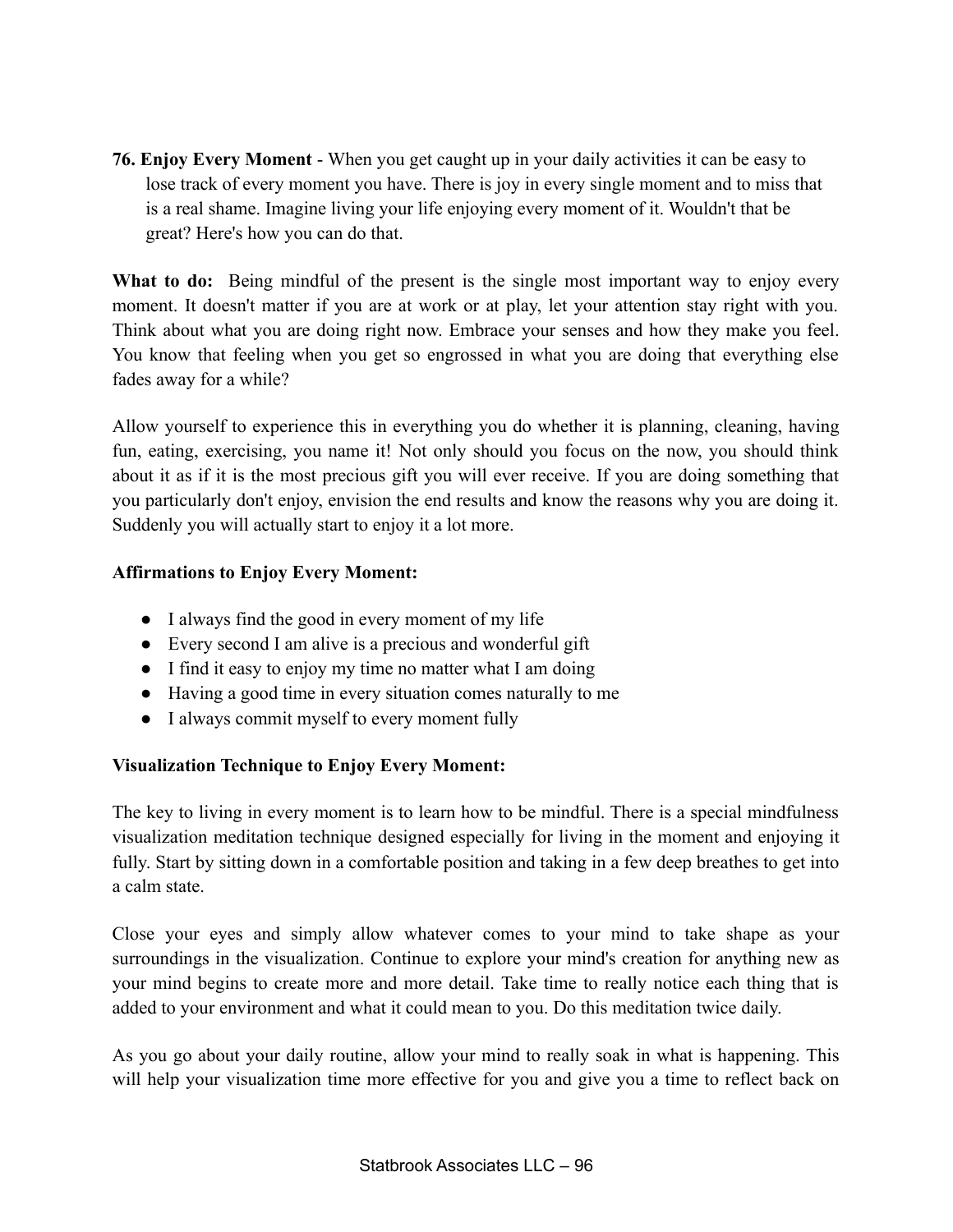your experiences from day to day. It will help you to remember that every moment is special and should be paid full attention.

**77. Improve Your Memory** - Remembering is very important in allowing you to enjoy the moment. This is because it is critical in helping you think and do the things that make you productive. There are some tried and true methods for developing a memory that is as close to photographic as you can get.

What to do: Stress, anger, anxiety and other negative emotions block your ability to retain memory as well. When you are happy, cortisol levels are much lower and because cortisol directly affects the memory areas of the brain, it is best to keep with the Law of Attraction to get better memory. Think happy thoughts, focus on an attitude of gratitude, smile more often and be sure to get plenty of rest and relaxation. Your memory will thank you.

## **Affirmations to Improve Your Memory:**

- I have a photographic memory
- I am able to recall anything that I experience
- I have an incredibly accurate memory
- I remember names, facts, figures, and situations easily
- Others are amazed by how easily I remember things

#### **Visualization Technique to Improve Your Memory:**

This visualization technique is quite fun to do and can be turned into an exciting game for the whole family. First, look at a picture, words, or numbers. You can also look at a combination of these. Start off with 3 or 4 things to remember. Now close your eyes, visualize the things you saw, and recall what they were using your memory.

Gradually increase the amount of things you need to remember until you maximise your memorizing power. Then begin stretching your longer term memory by increasing the amount of time since you looked at the picture by a few minutes, then an hour, then a day, then a week and so on. You can also play around using hearing too.

It is also possible to visualize using your other senses so switch things up to keep your mind consistently challenged. During the memory process, use an affirmation such as "I will remember all of this information for the next time I need it."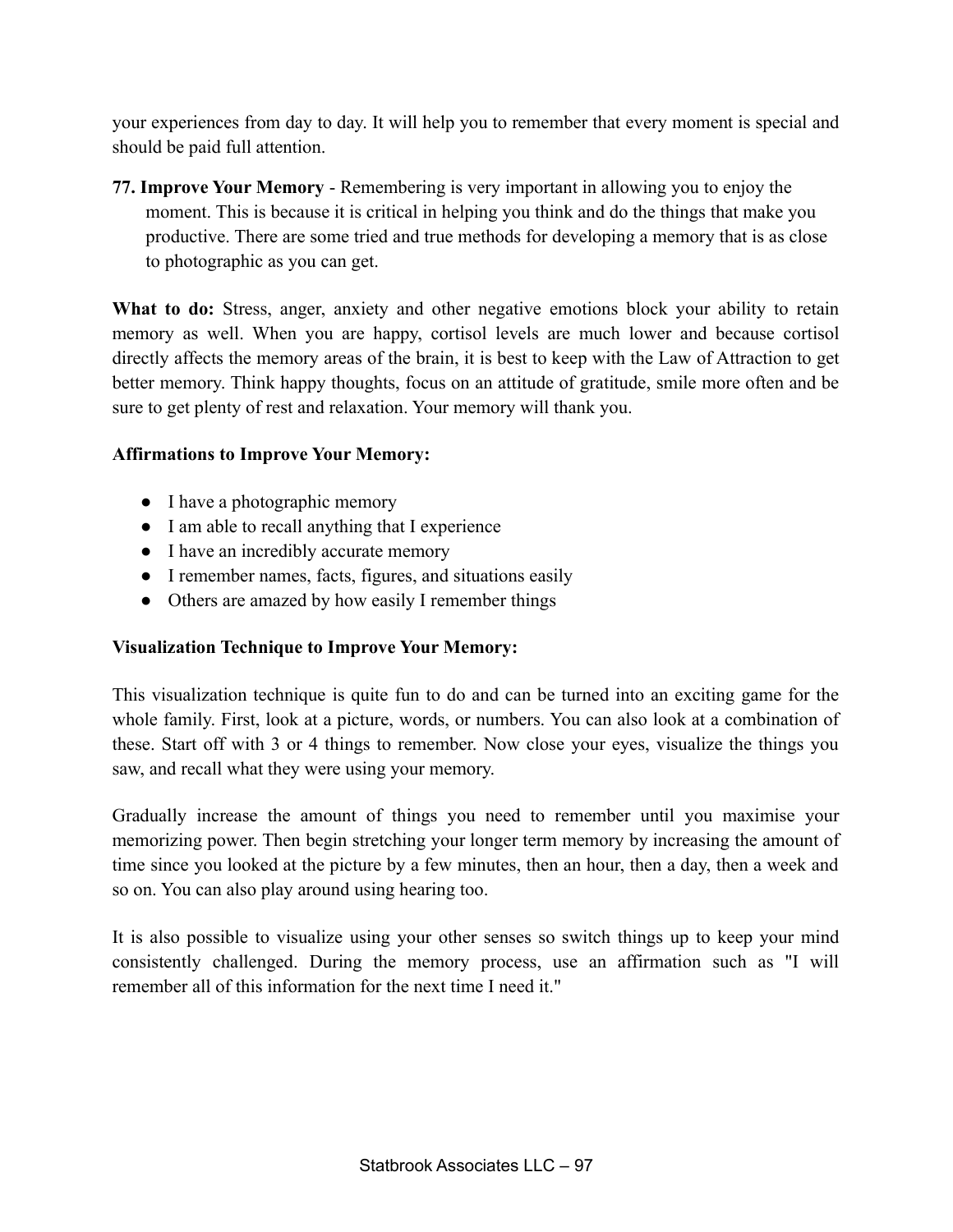**78. Overcome Eating Disorders** - Eating disorders arise from a deeper problem with self-image. There is never a reason to starve yourself, make yourself sick or eat too much. You body only requires healthy food in the appropriate amounts to look and feel amazing. Any beliefs you may have about your body and self-image will need to be addressed in order to overcome eating disorders using Law of Attraction techniques.

What to do: First, find out exactly what has created your problem with eating. Do you eat too much in order to compensate for negative emotions? Or do you not eat enough because you think it will make you fat? Whatever the reason is, it is wrong. Eating healthily will not make you feel emotionally better and it will surely not promote a body that looks healthy. Target any of those beliefs, do some lengthy research and prove them wrong. You will then be able to overcome the eating disorder. If you still have a hard time, don't be afraid to get help. Surrounding yourself with positive people that can help you overcome your problems is a major LOA rule.

#### **Affirmations to Overcome Eating Disorders:**

- When I eat the right amount of healthy foods, I look and feel my very best.
- It is easy for me to eat healthy portions of wholesome foods
- Eating healthy comes naturally for me
- I am at my best when I eat the foods my body needs when it needs it
- I am determined to be free of eating disorders from this point on

#### **Visualization Technique to Overcome Eating Disorders:**

Because eating disorders are almost always closely related to body image, the best technique to overcome them is to visualize yourself as a beautiful and healthy person. Picture yourself eating frequent, healthy meals in the right portions as you look into a mirror at yourself in the perfect body.

Visualize that your body is perfect and that you are in the best shape of your life. Allow the feeling of eating right and looking good to really sink in. Now feel grateful for these eating habits and how amazing you look and feel by eating right.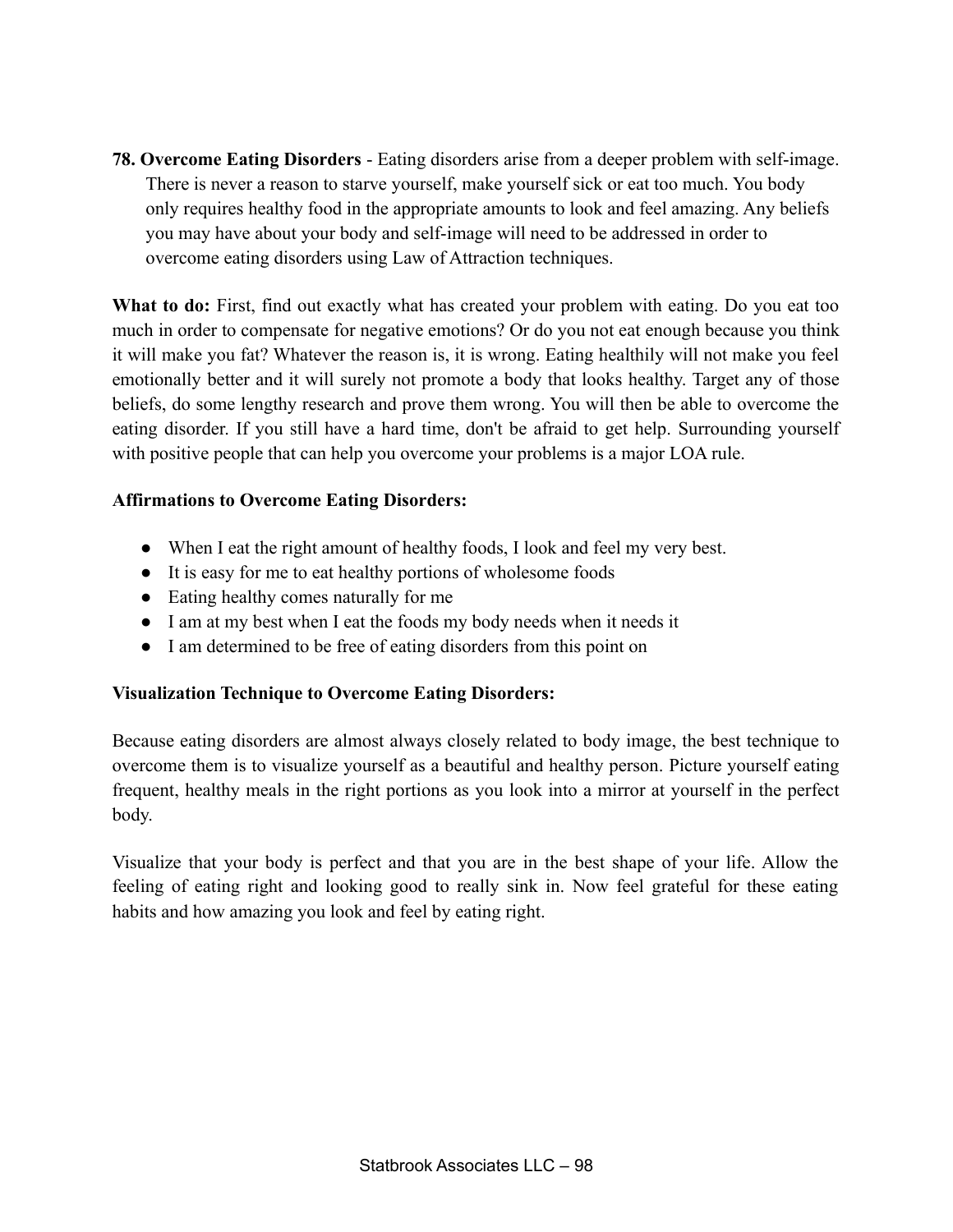**79. Move Past Grief** - When you feel sad or are grieving for any reason, it helps to know that you are not alone. Nearly every single person on this planet will lose someone they care about deeply during their lives. But the truth is that when you understand the universal Law of Attraction completely, you will realize that there is no reason to grieve the death of a loved one or feel sad when you are no longer with a person you care about.

What to do: Realize that you have a life to live and that pain and sadness is the opposite of what your loved one would want you to feel for very long. Of course, there is a period of time that it is okay to be sad, but then you must pick yourself up, brush yourself off, and move on for you and for the one you have lost. According to many Law of Attraction experts, our physical lives are just a fraction of what our entire experience is. We are all part of a universal energy.

So know that even if your loved one is not with you on the physical plane, they are with you on an energy level. With that being said, it is okay to get back to living your life now in order to create a better vibrational energy for everyone, in this world and the next.

#### **Affirmations to Move Past Grief:**

- I move past grief to be strong for myself
- It is okay to grieve and I know that I will be happy again
- I choose to celebrate the life of those that have passed on
- I am confident in my ability to heal and to create a bright future
- I choose to grieve for my loved one by healing quickly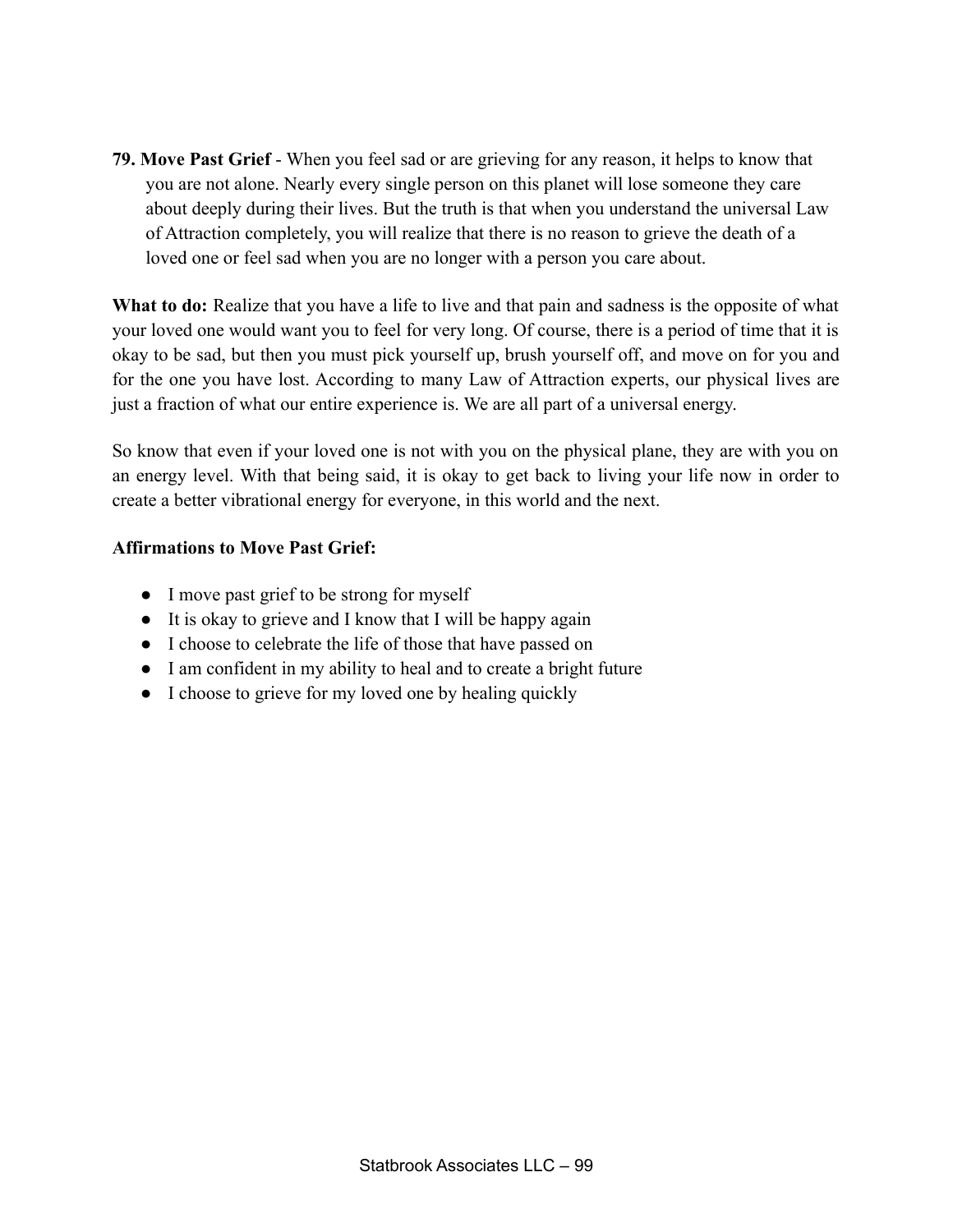#### **Visualization Technique to Move Past Grief:**

Grieving is an individual process for each person. There are no two people who grieve in exactly the same way. This is why it can be difficult to help pinpoint a specific visualization technique for everyone. Use these ideas to come up with a visualization technique that will work for your own special grieving process and that matches up with your beliefs.

Think about the person you are grieving over as if they were still in the room with you. Talk to them as if they were able to listen to you and try to imagine what they are saying in response. Your memories of them will help you keep them alive through speaking with them in your mind. Give them love and tell them the things you wish you told them. At first, you will be sad but after several sessions of these visualizations, you will begin to realize that you still have a part of your loved one inside of you and noone can take that away.

Another wonderful visualization idea is to visualize yourself being the strong person you want to be once you move past the pain of the loss. Think about how much the person you love that has passed would want you to live your life happy and free of the grief. Do it for them as well as yourself.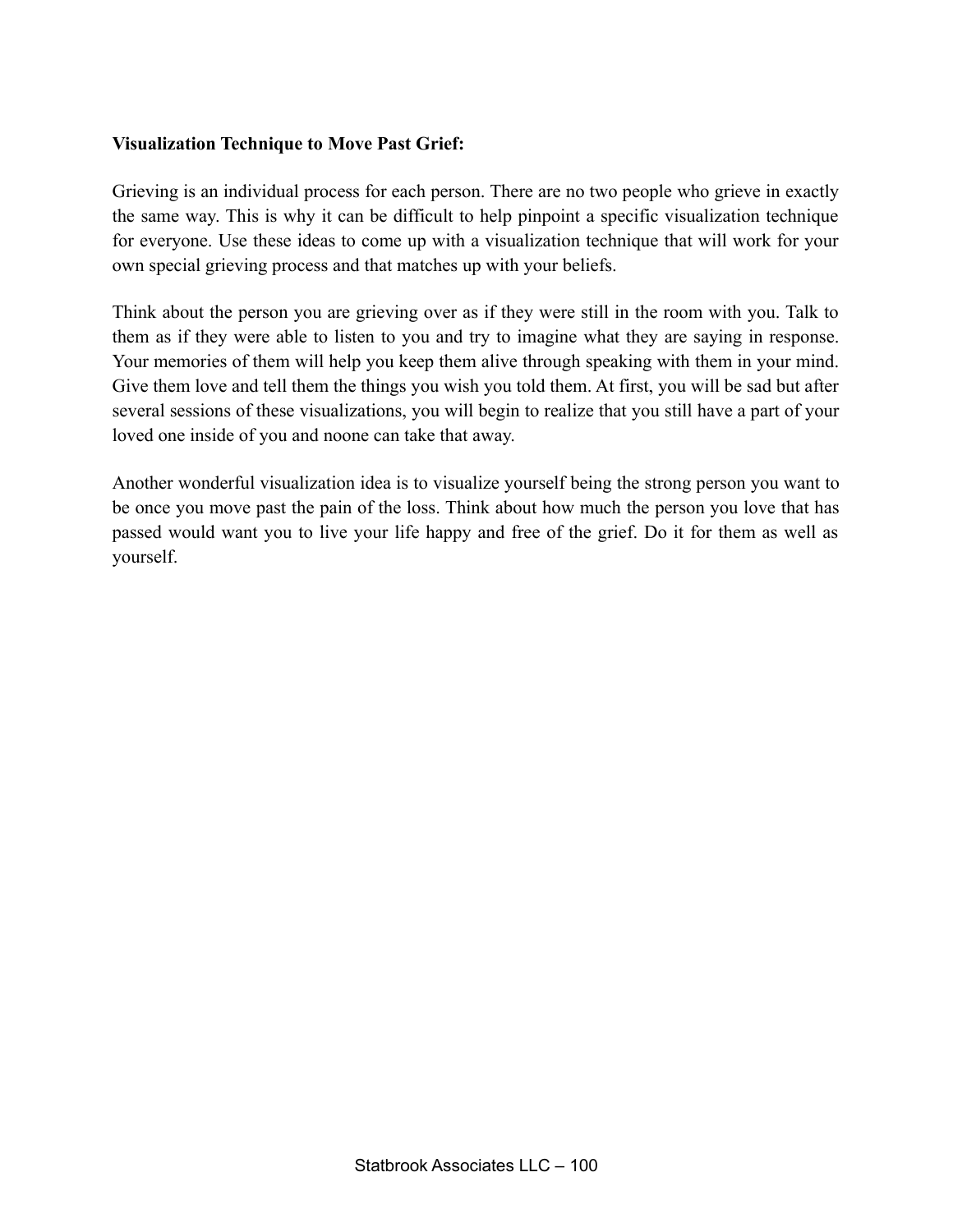**80. Recover from Shopping Addiction** - When you shop til you drop it is because you are trying to fill in a piece of your life puzzle that is missing, but you don't know what it is. This leads to serious financial problems and an unhappy life. Why? Because shopping is really not the answer at all. There is a deep rooted emotional issue that is the true cause and you must find this in order to eliminate your addiction to shopping.



**What to do:** Find a high some other way that doesn't involve buying things you don't need. This could be a hobby, sport, or even a game with friends. Distraction goes a long way in keeping away from the stores. Write down things that you see in the store that you want and wait at least one week before buying it. This gives you time to rule out compulsive tendencies and really ask yourself if you truly want it. When it comes to the Law of Attraction, find those emotional issues and work on them using affirmations, visualizations and meditative exercises.

#### **Affirmations to Recover from Shopping Addiction:**

- I only buy things that I need or have spent a lot of time thinking about
- I am able to control my impulses while shopping
- It is easy for me to put something back that I don't have to have
- When I am shopping, I only buy things that are on my list
- I carefully consider each purchase before making a decision

#### **Visualization Technique to Recover from Shopping Addiction:**

A shopping addiction typically happens because of a feeling of lacking. To combat this kind of emotional issue, practice this visualization exercise every morning when you wake up and any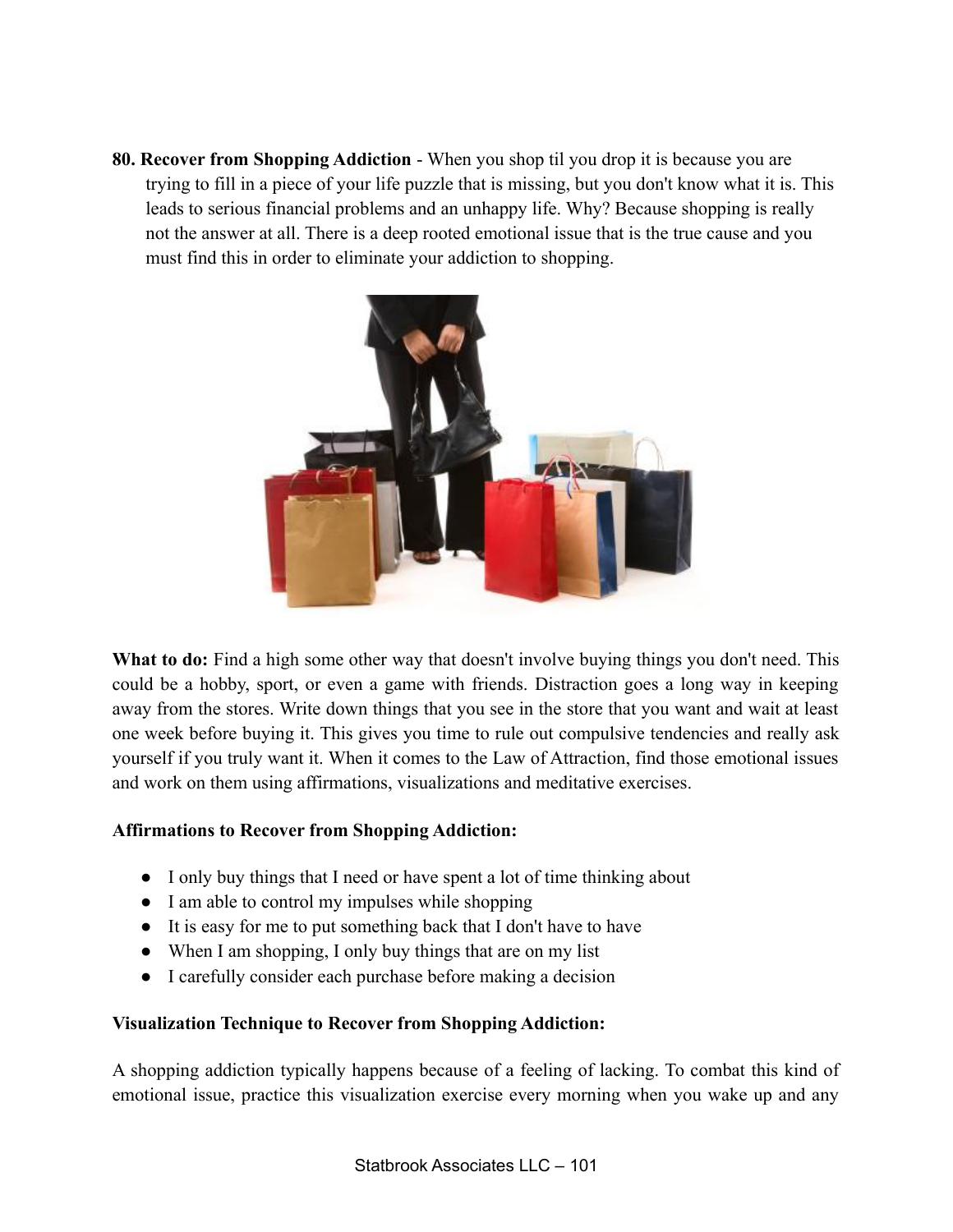time you are going out of the house. Visualize your life and all of the many things that makes it so wonderful. Try not to focus on your material possessions so much, but on those you love and the wonderful opportunities that have come into your life. Think about quality time you spend doing what you love and how amazing and content you are.

The key to combatting your shopping addiction is to realize how great life is for you already and to understand how no amount of stuff can ever buy your happiness. It is the things that money cannot buy which make us truly happy. Visualize these things and you will be less likely to splurge on things you don't need.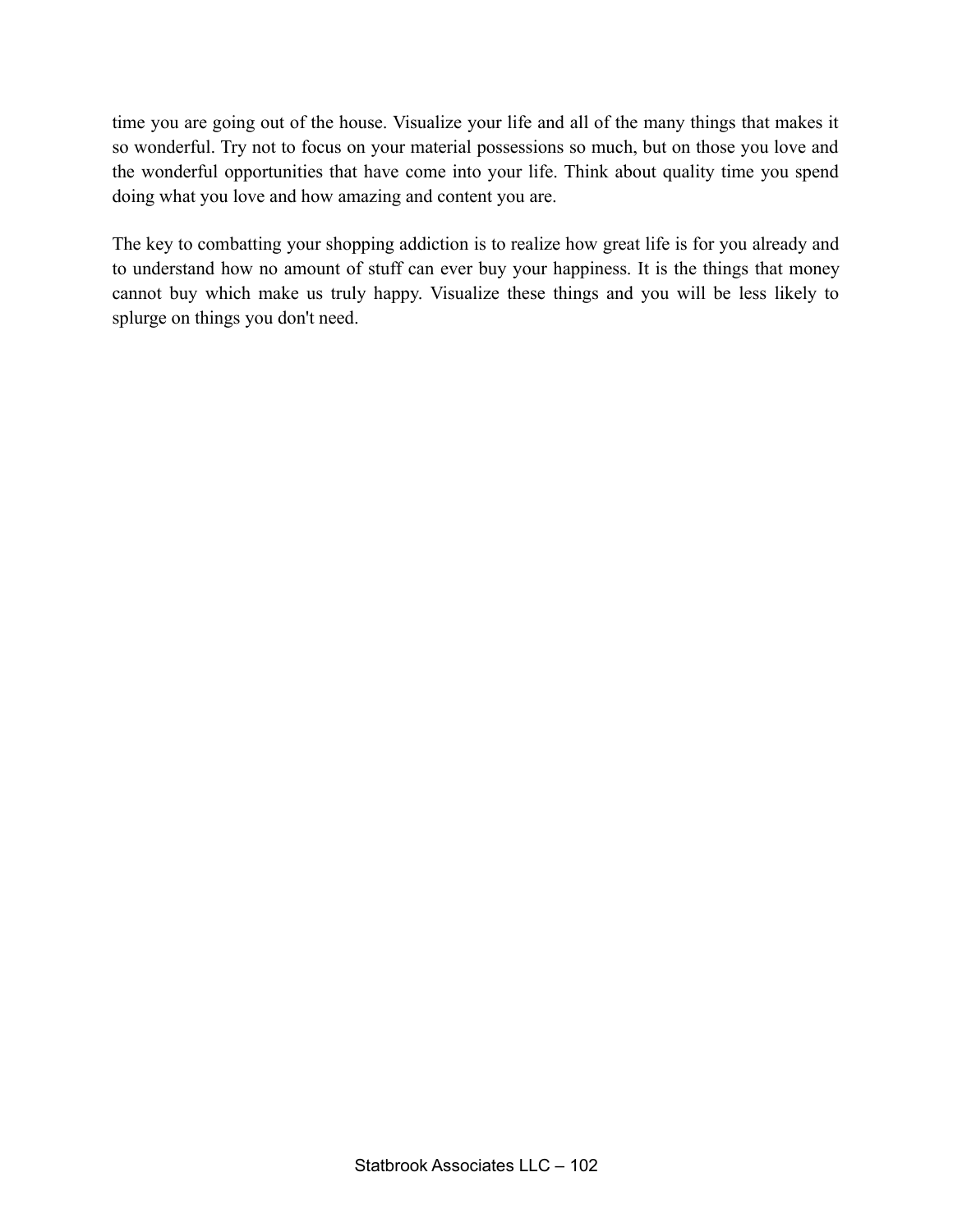**81. Stop Road Rage** - Are you the type of driver that is constantly feeling uncontrollable anger towards other drivers? Though you may not think you are in the wrong, most of the times road rage isn't helping anyone at all. The other drivers certainly don't learn any lessons and usually it's only your passengers that get to hear your anger fueled yells. So it's really important to learn to let go of road rage and understand that there will be those drivers and there is no reason to get yourself in a negative vibrational energy on account of their ignorance.

What to do: The first step is to remember that your safety is way more important than trying to get a point across to deaf ears. When the adrenaline is pumping and you feel out of control, pull over and park to take some nice deep breathes. When the offensive driver is out of site, it is much easier to get the incident out of your mind. Realize that everyone makes mistakes and that they are learning experiences. What you thought was an aggressive act of another driver could have been just a mistake. Learn to forgive so that you can move on and feel better. You choose whether another driver that you will probably never see again can have power over your mood. Choose wisely and brush it off.

#### **Affirmations to Stop Road Rage:**

- I remain calm and collected when I am behind the wheel
- Other drivers may do ignorant things, but I am above that
- I am able to control my temper while driving
- I am understanding of the mistakes other drivers make
- I will not allow anyone's bad driving to affect my happiness

#### **Visualization Techniques to Stop Road Rage:**

Visualizing while driving is a bad idea. So the first step to overcoming road rage with visualization is to get off the road and park your car. Chances are, this will already help you to calm down and remove some of that anger. Now, take some deep breathes and close your eyes. Just make sure that you have your car in park first!

Think about your happy place. This could be a scenario where you are the only driver on the road. You are free to move about without the restriction of other drivers. You feel free and relaxed. Allow this image to make you feel at peace and let a smile come to your face. After a few minutes, open your eyes and you should be good to go.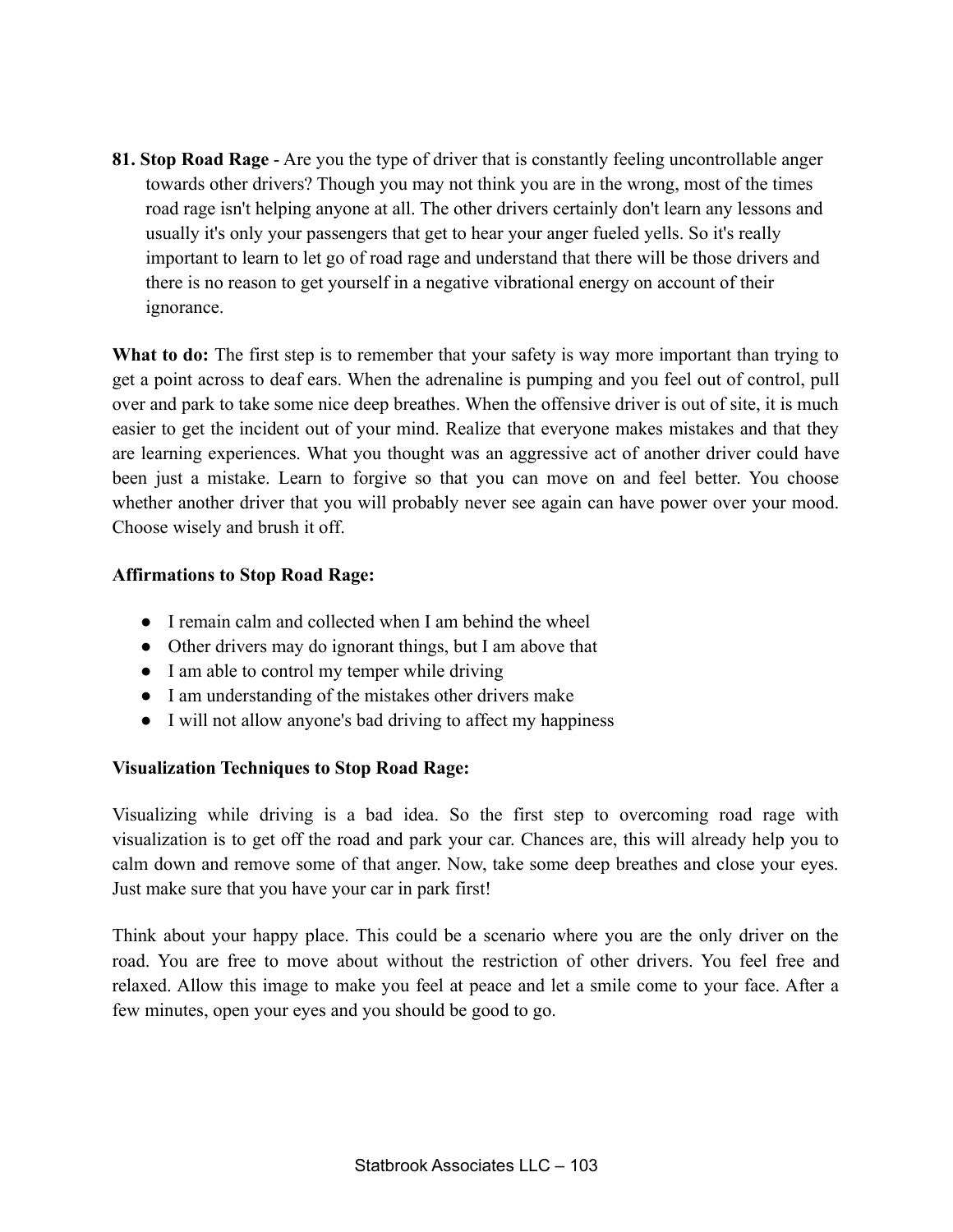**82. Eliminate Jealousy** - Sometimes you might find yourself feeling a bit paranoid and jealous. This can stem from your own insecurities and lack of feeling worthy. Jealously also often happens when you feel that someone else is not deserving of what they have. Because jealousy is a negative emotion created by fear and anxiety over a potential loss or over what someone else has, it creates very bad energy for the Law of Attraction. That is why it is so important to eliminate.

What to do: Jealousy can be eliminated by addressing your own negative feelings. You must convince yourself that you are worthy and deserving in order to stop the anger. Once you feel secure with yourself, losing someone that would betray your trust doesn't make you feel jealous. You realize that if someone would do that, they are not worthy of your attention. This keeps you from reacting out of paranoid thinking. Turn around beliefs that make you feel insecure and you will eliminate feelings of jealousy. This is done by coming to terms with the fact that you are good enough to be loved and to have nice things.

#### **Affirmations to Eliminate Jealousy:**

- It is easy to let go of jealousy because I can trust
- I am confident enough in myself not to be jealous
- I find no reason to be jealous because I am secure of myself
- I have no reason to worry because I am good enough
- I am confident in my partner's ability to be faithful

#### **Visualization Technique to Eliminate Jealousy:**

Trust is a massive part of eliminating jealousy and so is moving past fear of loss. A big part of jealousy comes from using your imagination to create a picture of what you don't want to happen. Instead of doing that, use your imagination to create a scenario where thing go well without your intrusion or jealous feelings becoming an issue. Close your eyes and imagine a situation where your jealousy usually boils out of control. This could be when your partner is late coming home, is out with friends, or talking with someone of the opposite sex.

Now imagine that your partner is on their best behavior and that they only love and want you. Visualize them turning down the advances of an interested bachelor or bachelorette and how that makes you feel confident inside. Watch in your mind's eye that your partner is just stuck in traffic when they are running late. Believe what your partner tells you is true and then visualize it to create a sense of comfort in your heart.This technique will help you reduce feelings of jealousy so that you can focus on what really matters..your relationship!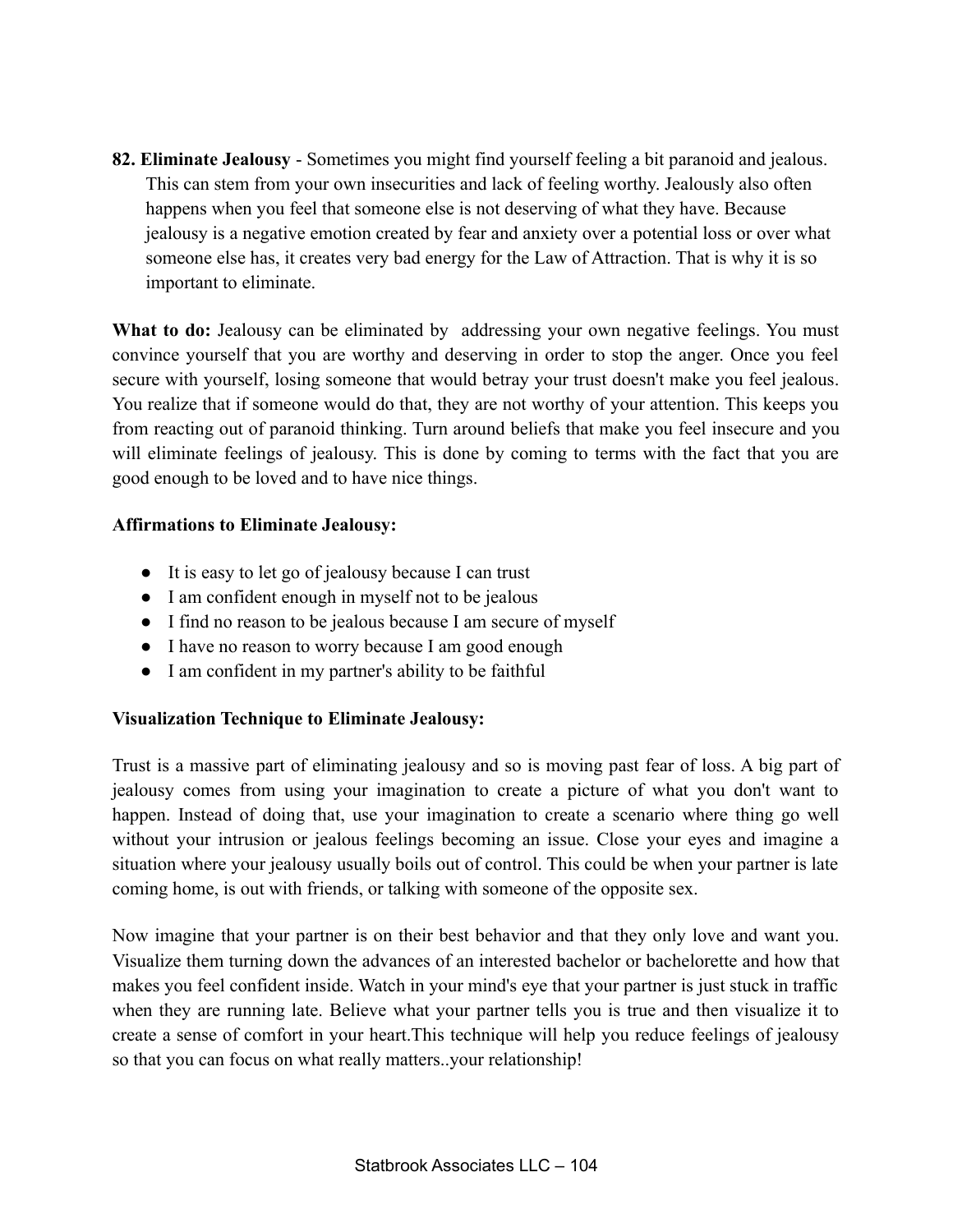**83. Promote Healing** - If you are struggling with any kind of illness in your body or mind, you can promote it to heal with the Law of Attraction. Our mind has the power to heal a variety of disease and illness within ourself. You can promote healing starting right now.

**What to do:** There is no better healing balm than feelings of gratitude for our current situation. If you are combatting a life threatening illness, be thankful that you are still breathing and living. Don't allow fear of death to get in the way of how grateful you are that you exist in the first place. Just being here is an amazing gift that we can draw positive energy from for powerful healing. Focus your attention on being healthy and well. Proof of the law at work can be seen in the placebo effect, which means patients begin to get well just by thinking they are taking a medication or receiving a certain treatment. Use meditation to visualize yourself as completely healthy and well.

#### **Affirmations to Promote Healing:**

- My body heals itself quickly
- I feel healing taking place inside me right now
- I am so grateful to be healing
- I am in perfect health mentally, physically and spiritually
- I get closer and closer to perfect health every day

#### **Visualization Technique to Promote Healing:**

This technique is very similar to the pain elimination visualization. First, rest your body by sitting comfortably or laying down. Now focus on your health issues, one at a time. Picture the health issue in your body as a visible thing. For instance, if you have a heart issue, think about something ugly and dark in your heart. Maybe it has spikes or is glowing with some funky brown aura. Just picture how you think it would look and focus on moving it with your mind. Make the object that represents the health problem leave your body and then imagine that it gets blown up with a grenade or sent on a rocket to outer space.

Do this with each separate health condition you have until you have finished eliminating health issues from your body. Now have faith that the universe is bringing healing to those areas and be open to opportunities that greet you to make that possible.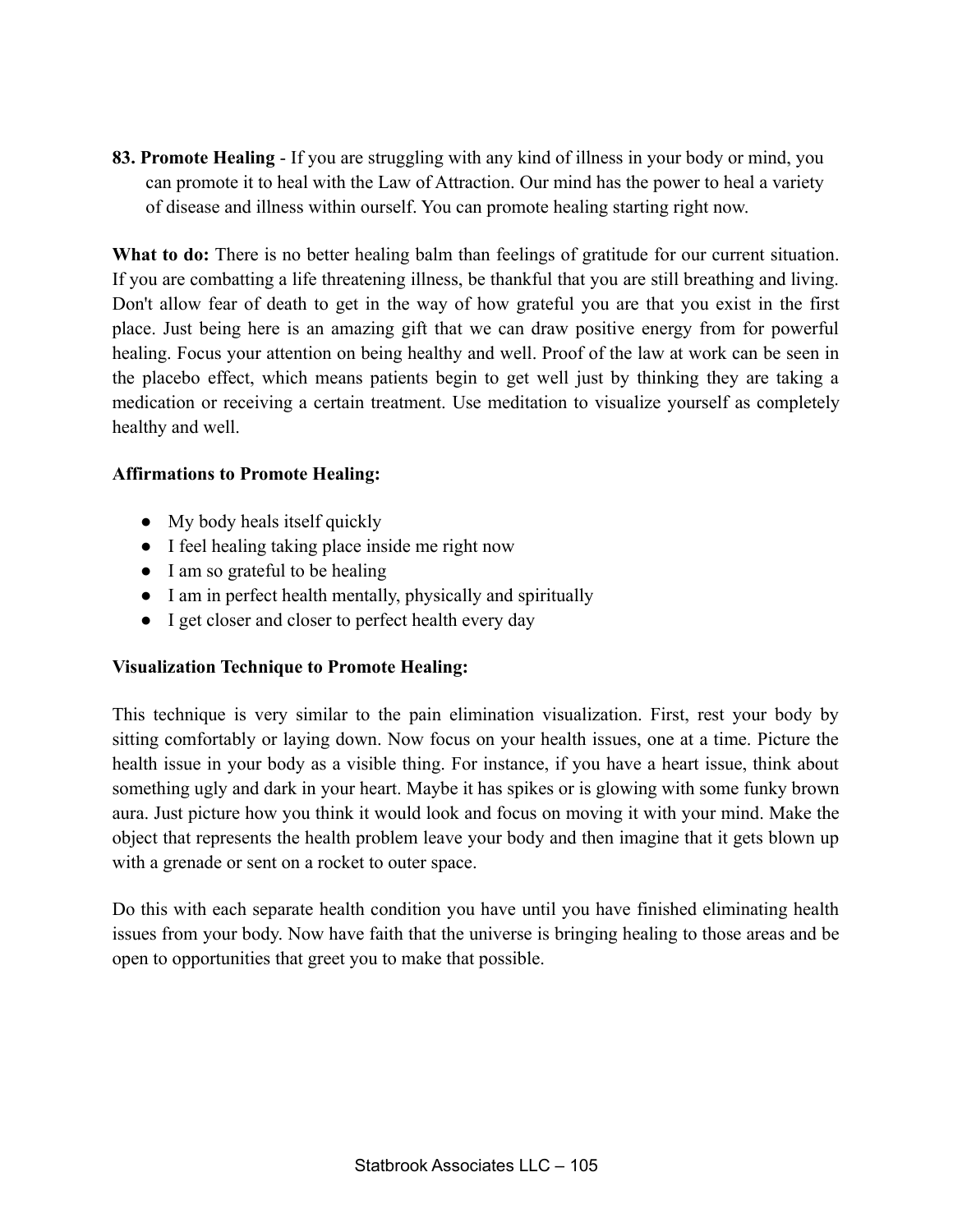**84. Eliminate Compulsive Lying** - I'm sure you have heard the old saying, "The truth will set you free." This is so true no matter who you are. When you lie, especially in a compulsive way, you must keep track of the lie and remember who you lied to, thereby putting a little part of yourself in a jail. These pieces of yourself become so hidden that you might not even realize how much of you is missing, hiding behind these lies. The person you really are is under there somewhere and if you ever want to experience true freedom, it's time to start telling the truth.

What to do: Compulsive lying always starts off with an agenda. This could be to cover up bad actions or thoughts, to keep from hurting another's feelings, to manipulate others, make oneself appear better than they really are, or out of bad habit. The truth is a lot easier than pretending to be someone else and this is the first belief that needs to be instilled in order to stop the urge for lies. Before you speak, think about whether or not it is really the truth. Start telling truths to yourself and use truthful affirmations. Visualize yourself telling the truth about things and having better experiences because of it. Soon telling the truth will become your first instinct rather than lying.

## **Affirmations to Eliminate Compulsive Lying:**

- I am easily able to remain truthful at all times
- Telling the truth comes naturally to me
- I am an honest person
- It is easy for me to be honest when asked a question
- I am genuine in my actions, words and thoughts

# **Visualization Technique to Eliminate Compulsive Lying:**

This visualization technique should be used as often as possible to break the compulsive lying habit. Compulsive lying to some people comes without thinking and is really not done on purpose for some. In order to break any habit, the subconscious needs to be retrained and this is exactly what this visualization technique entails.

Any time you are asked a question or find yourself thinking about speaking to someone, imagine yourself in the conversation. Think about using only the truth and be sure that everything you say during the visualization is completely true. Don't try to bend the truth or sugar coat it. Practice telling the entire truth in as many imaginary conversations as you can throughout the day. It won't take long for these truthful words to begin coming easy to you when you are conversations with real people.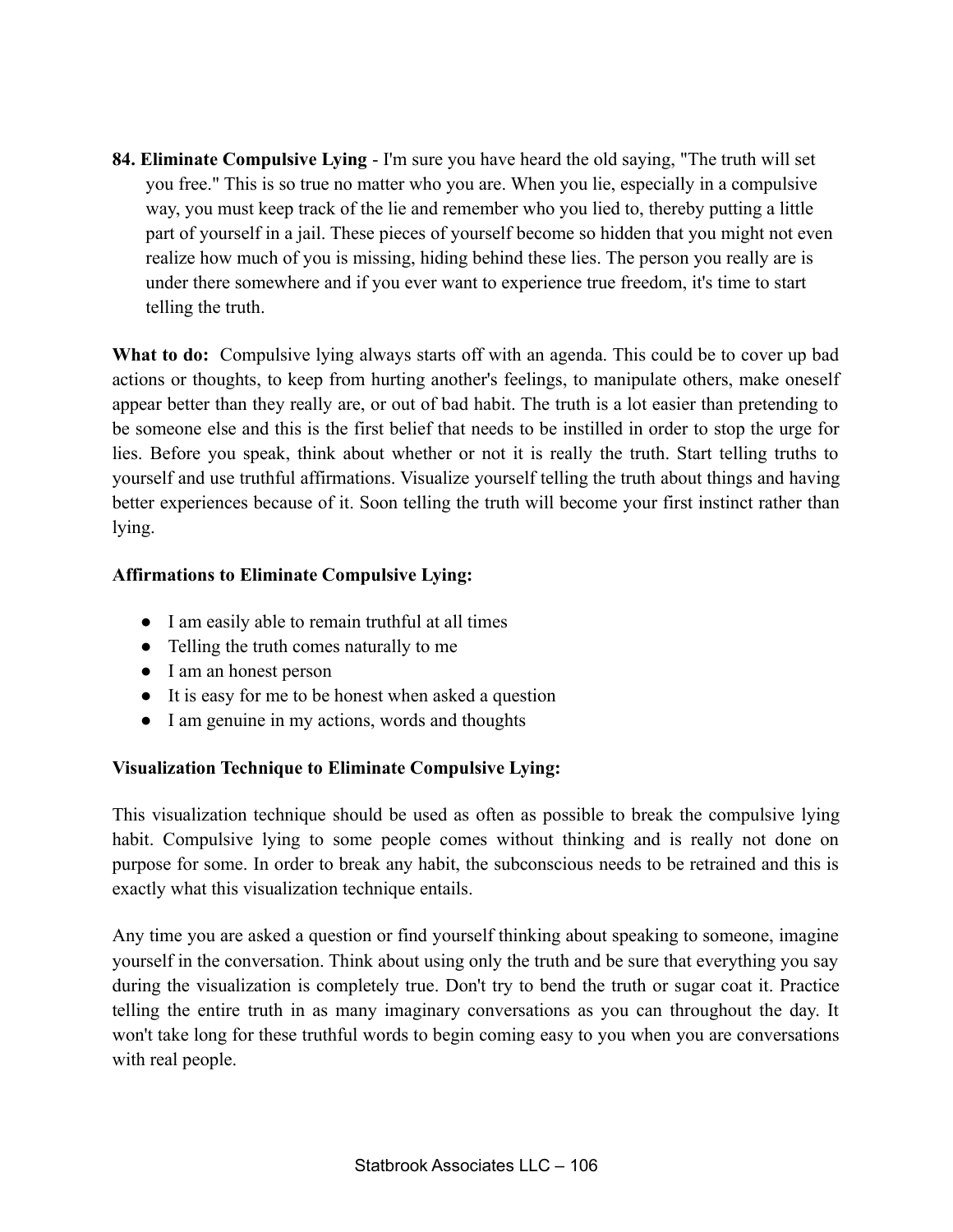**85. Prevent Infidelity** - Infidelity is not completely avoidable 100% of the time because you cannot have control over your partner all of the time. They may just be a cheater. But you can prevent infidelity in your marriage if you learn to think positively and keep the relationship from becoming something your partner will want to stray from.

**What to do:** The most effective way to prevent infidelity in your marriage is to be completely and totally open with your feelings, emotions and needs and welcoming your partner to do the same. Never keep secrets from your spouse, no matter how small they seem. Most of all, don't focus on being worried about cheating or give any of your attention to thoughts of infidelity. Remember that the more you focus on something, the more you attract it. So focus on having a partner that is faithful and truthful so that you continue to attract that.

#### **Affirmations to Prevent Infidelity:**

- I have a loving, faithful, and supportive partner
- My husband/wife is devoted to me fully
- I am enough for my partner
- It is easy to remain faithful to my partner
- My partner and I respect each other too much to cheat

#### **Visualization Technique to Prevent Infidelity:**

Visualize you and your partner many years from now. Focus on the love and adoration you both still have for each other after all that time. Visualize that you both are completely honest and open with one anothers and feel the trust that you both share. Imagine the fulfillment that you provide your spouse in all aspects of the relationship and that feeling is mutual. Believe that this relationship will remain just as you imagine it forever. The devotion you have for each other is unwavering.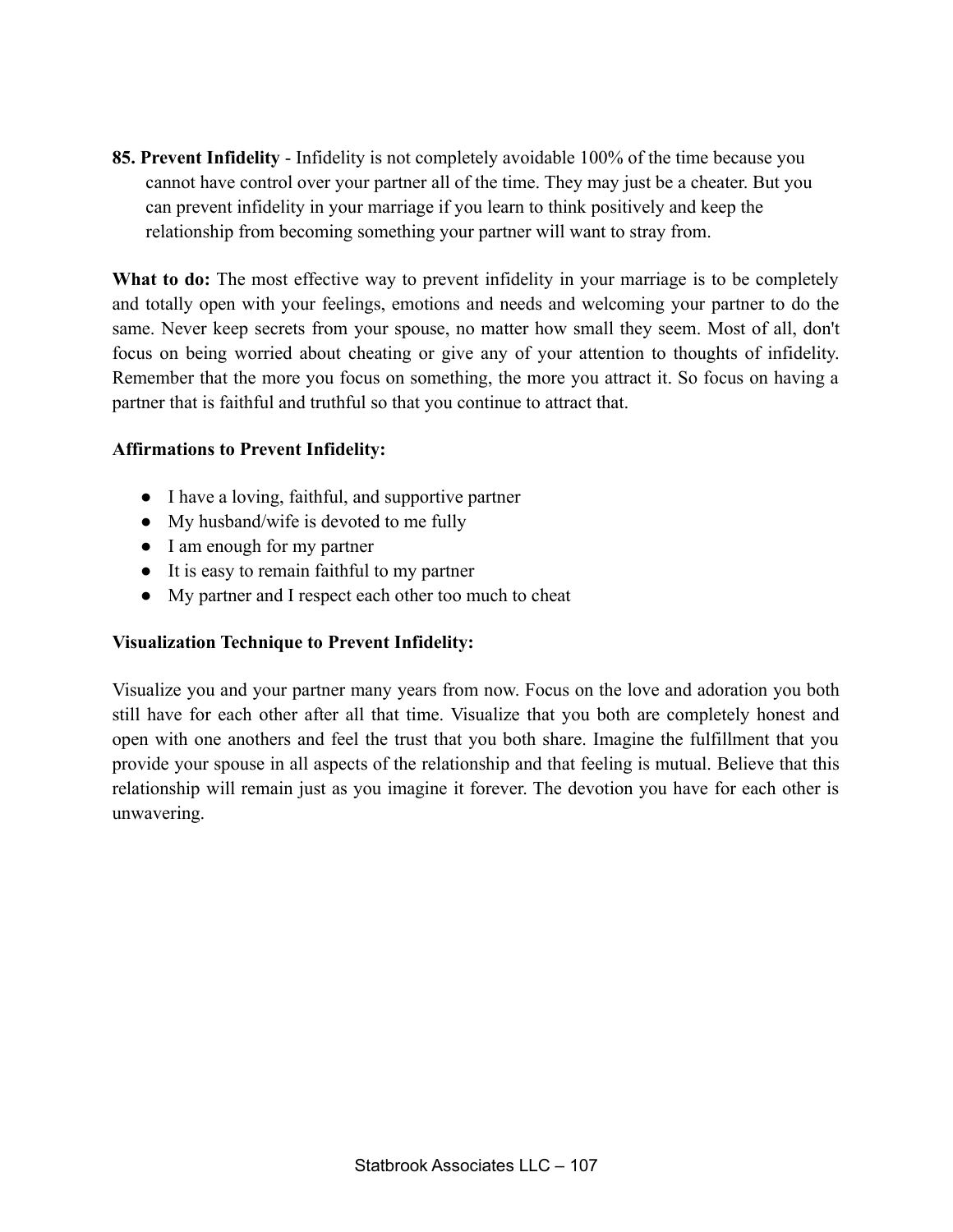**86. Learn to Forgive** - Holding on to feelings of resentment and anger can significantly lower your positive energy, providing a pathway for negativity to enter your life. Forgiveness is the power to let go of the negative emotions surrounding the situation so that you can close that pathway for negativity and open up the floodgates for positivity.

What to do: When you forgive someone you are not dismissing that it never happened, you are simply letting go of the negative emotions surrounding it. Though you can still learn the valuable lesson that they taught you to never be hurt in the same way again, you can still forgive. It is not for the person that needs forgiving at all. It is for your own well-being. Use affirmations to eliminate these negative feelings and shift your focus away from what happened. Think only about restoring yourself to a state of happiness. A great affirmation to use for forgiveness is, "I choose to feel good again by forgiving those that have hurt me."

#### **Affirmations to Learn to Forgive:**

- I easily forgive others and others easily forgive me
- I forgive because it allows me to feel better and move forward
- My forgiving attitude is reflected back to me
- I choose to forgive myself for the past so that I can grow for the future
- I forgive all of those that have made mistakes and release the past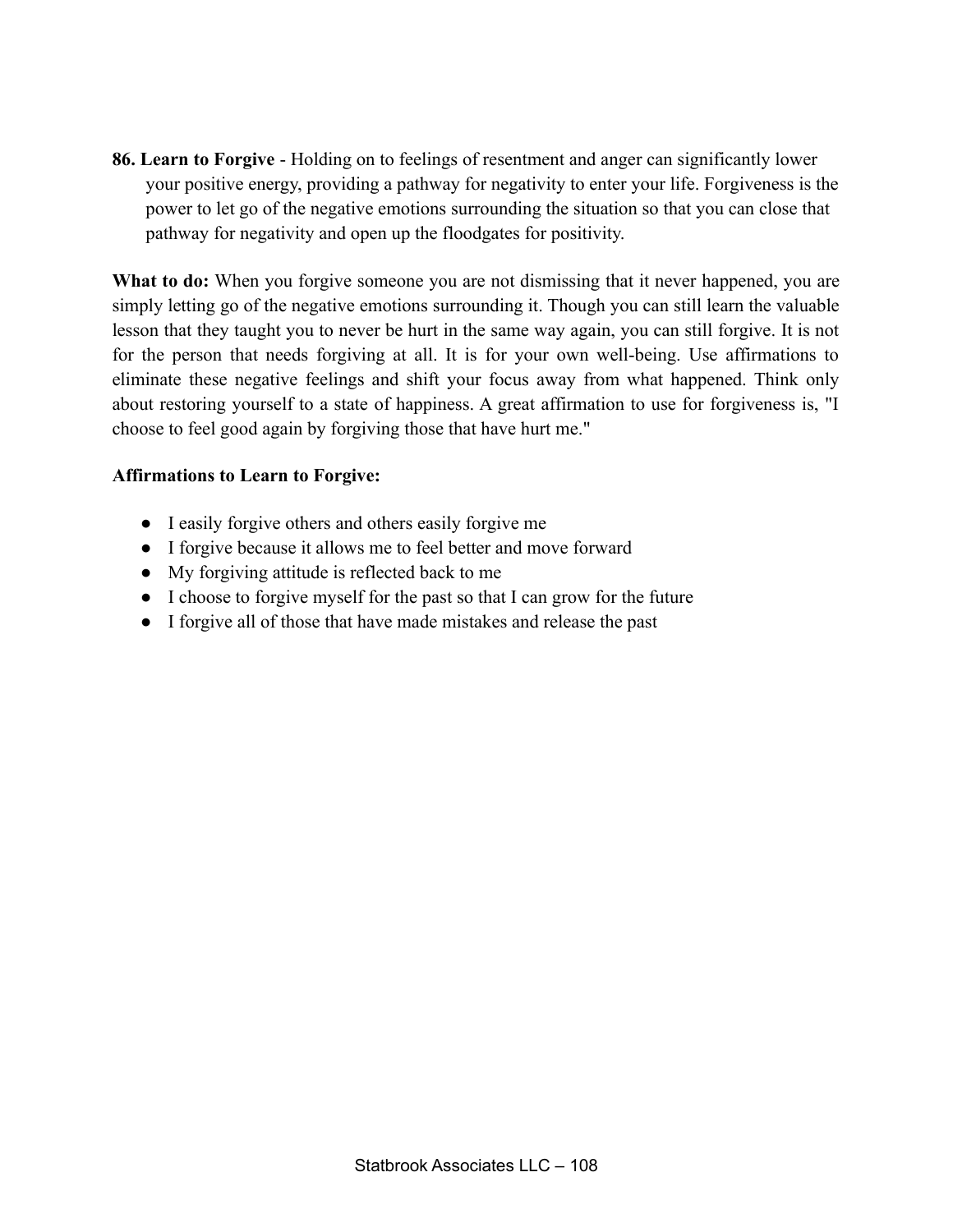#### **Visualization Technique to Learn to Forgive:**

There are several techniques for visualization to help you forgive. This particular one helps you face the person or people that you are trying to forgive in a controlled environment. It also brings you the closure to move on from any situation in the past. Relax your body by sitting in a comfortable chair, laying on a couch or anywhere that feels good to you. Picture yourself looking through a piece of bulletproof glass at the person or people that you want to forgive on the other side. They cannot hurt you and they don't speak to you. There is phone on the wall that allows you to speak with them. Visualize yourself picking it up to talk to them. They appear to be listening intently but say nothing.

Now think about what you want to say to them in order to be able to forgive them. You might want to tell them how much they have hurt you and that you choose to let this pain go - that they can no longer cause you to feel any more pain. Say the words in your visualization, "I forgive you." Now imagine that those words suddenly make you feel lighter and happier as the negativity you feel for them is released. Allow yourself to smile and feel good for the first time in a long time.

Now imagine that you turn around while they continue to look through the glass as you walk away and disappear out of sight. Visualize yourself being surrounded by a comforting light that represents the healing that has just taken place. Allow it to envelope you and shield you with positivity and love. Now you can open your eyes and feel great about yourself.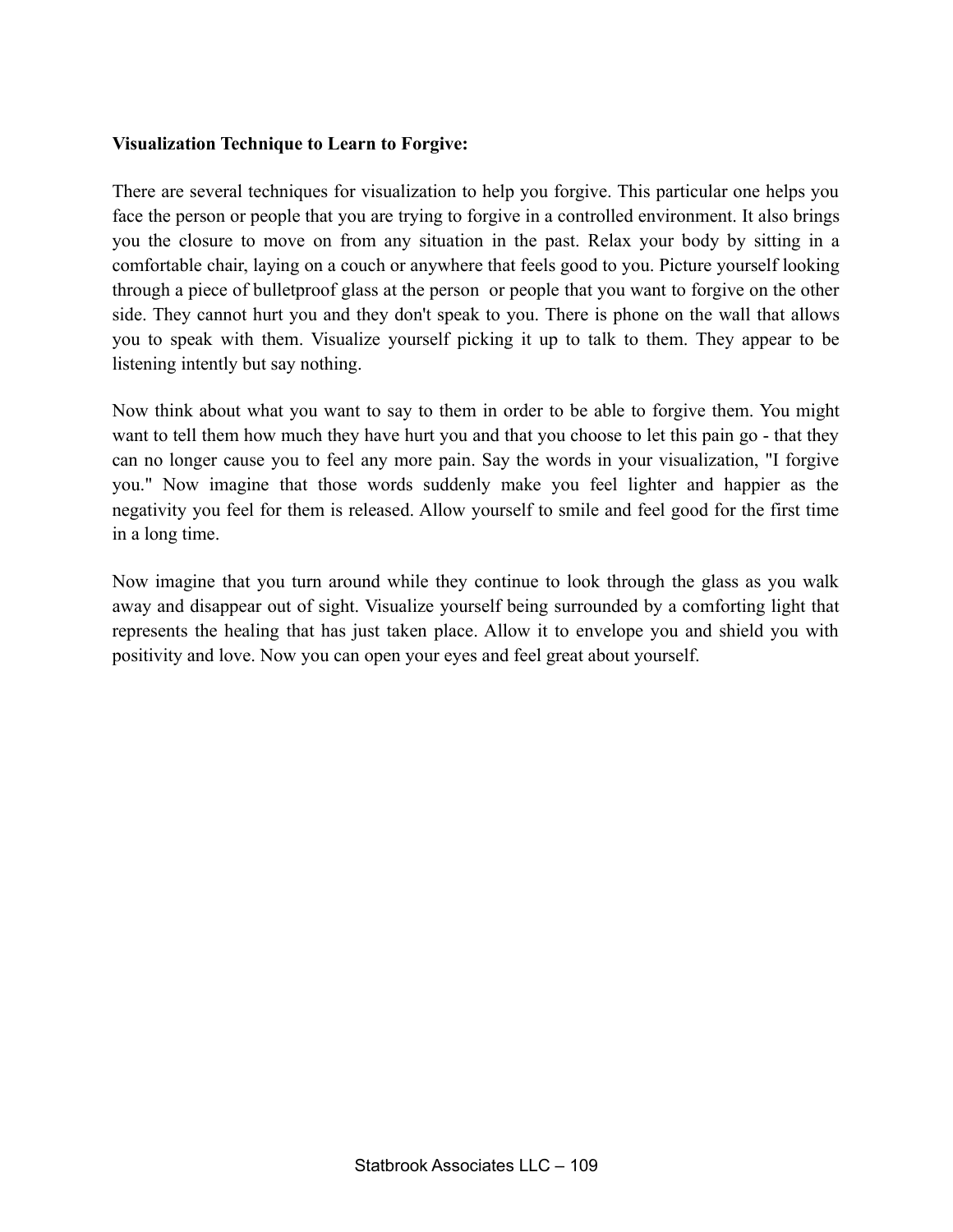**87. Have a Positive Self-Image** - The way you see yourself determines what you do in life, how others perceive you, and how happy you are. It is very important to see yourself in a positive light rather than continuously focusing on your flaws and feeling bad about yourself.

**What to do:** Immediately stop thinking about things you cannot change about yourself. Now start thinking about things you can change and know that you can be the person you want to be. Give yourself credit for wanting to improve.Make a list of these characteristics you want to have and create positive affirmations stating them as facts about yourself. Your subconscious will absorb these words and soon you will be everything you want to be. If you believe something to be true that is preventing you from loving yourself, prove that belief wrong.

## **Affirmations to Have a Positive Self-Image:**

- My beauty shows on both the inside and out
- Everyone who knows me thinks highly of me
- I have an attractive personality and good looks
- I am accepted for who I am by myself and others
- I am fully and completely confident in myself

## **Visualization Technique to Have a Positive Self-Image:**

This visualization helps you realize the full potential of yourself and eliminates any negative focus on self. Every person is unique and special with gifts that truly matter. Think about that as you find a nice comfortable place to sit and then close your eyes. Take in some deep, slow breaths and feel your body being nourished by the oxygen you inhale. Visualize that with every inhale, your body becomes brighter and with every exhale, the darkness is taken away.

Now think about the color red as an orb of light. It represents the physical beauty of your body in action. Will it to grow brighter and bolder in your mind and imagine it coming closer to you and being absorbed into your body.

Picture the color orange in the say orb of light. It represents your creativity and devotion that makes you so special. Imagine that it too is absorbed into your body as it shines brighter and brighter.

Now think about the color yellow as the next orb of light you see. This represents your positivity towards life and the ability to make your dreams come true. Watch it shine bright as it moves into your body as well. Think about how powerful you feel.

Visualize the next orb of light as green. It represents your love and emotions. Think about it as a dose of pure happiness and peace as it enters your body as well.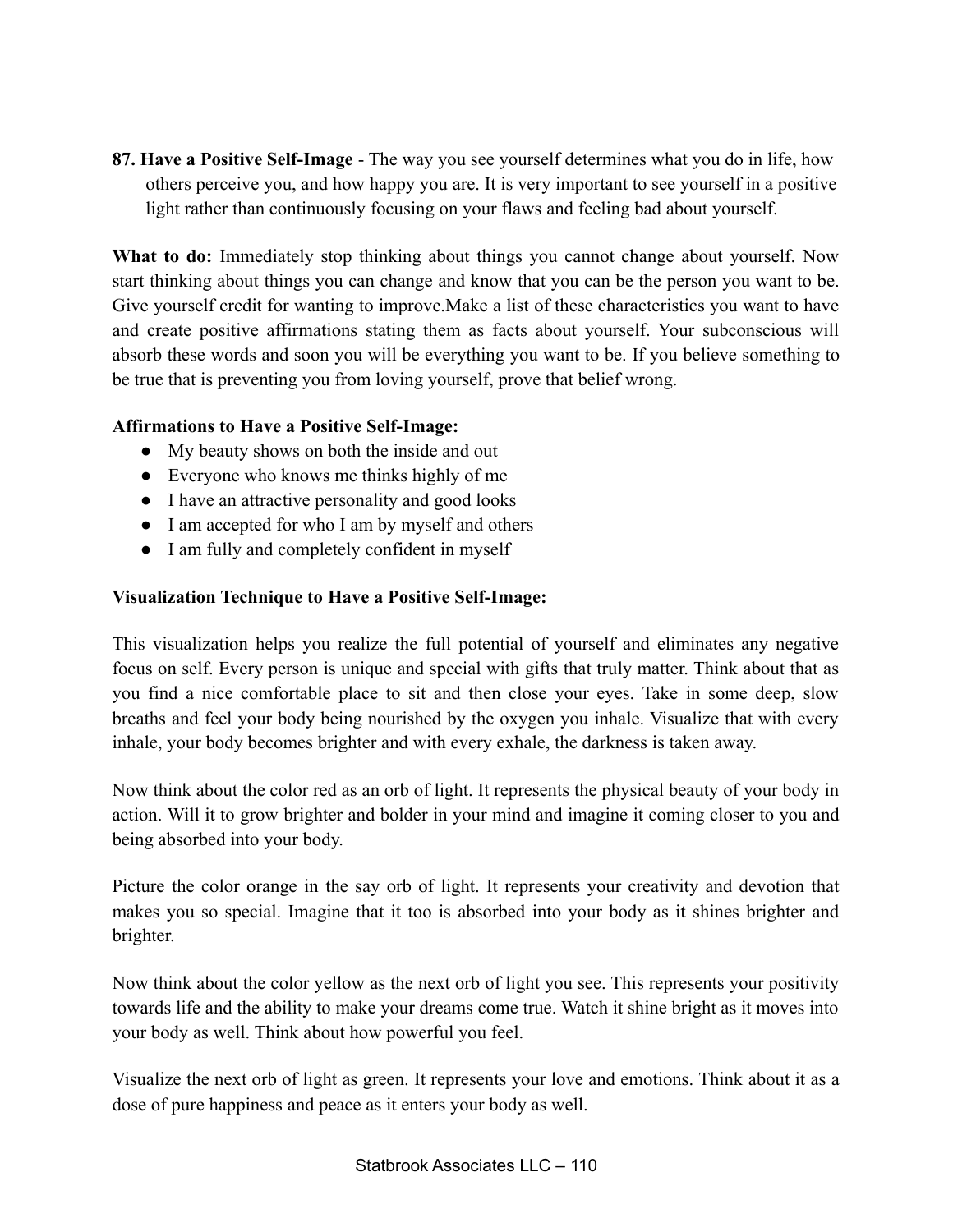Imagine yet another orb in front of you. This one is blue and beautiful. It represents your words and ability to communicate. Your words are important, bringing about positive change in your life. Allow this blue orb to be absorbed into your body. You continue to feel more secure with who you are.

The indigo light is next. It is one of the most important orbs of light as it represents your intuition and connection with a higher level of thinking. Will it to grow very bright and then allow it to find a place in your body. You feel very good about yourself now. Let those feelings dominate.

The last color orb is violet. It is the brightest of the lights and represents the fact that you are not alone. It also stands for wisdom and connects us with the universe on a whole new level. We are able to draw strength from this light as it is neverending. Allow it to sit at the top of your head. It will keep you on the right path towards loving yourself for all of your beautiful colors.

Now open your eyes feeling extremely good about yourself and knowing that every aspect of you is working to bring your happiness, health, love, and wealth.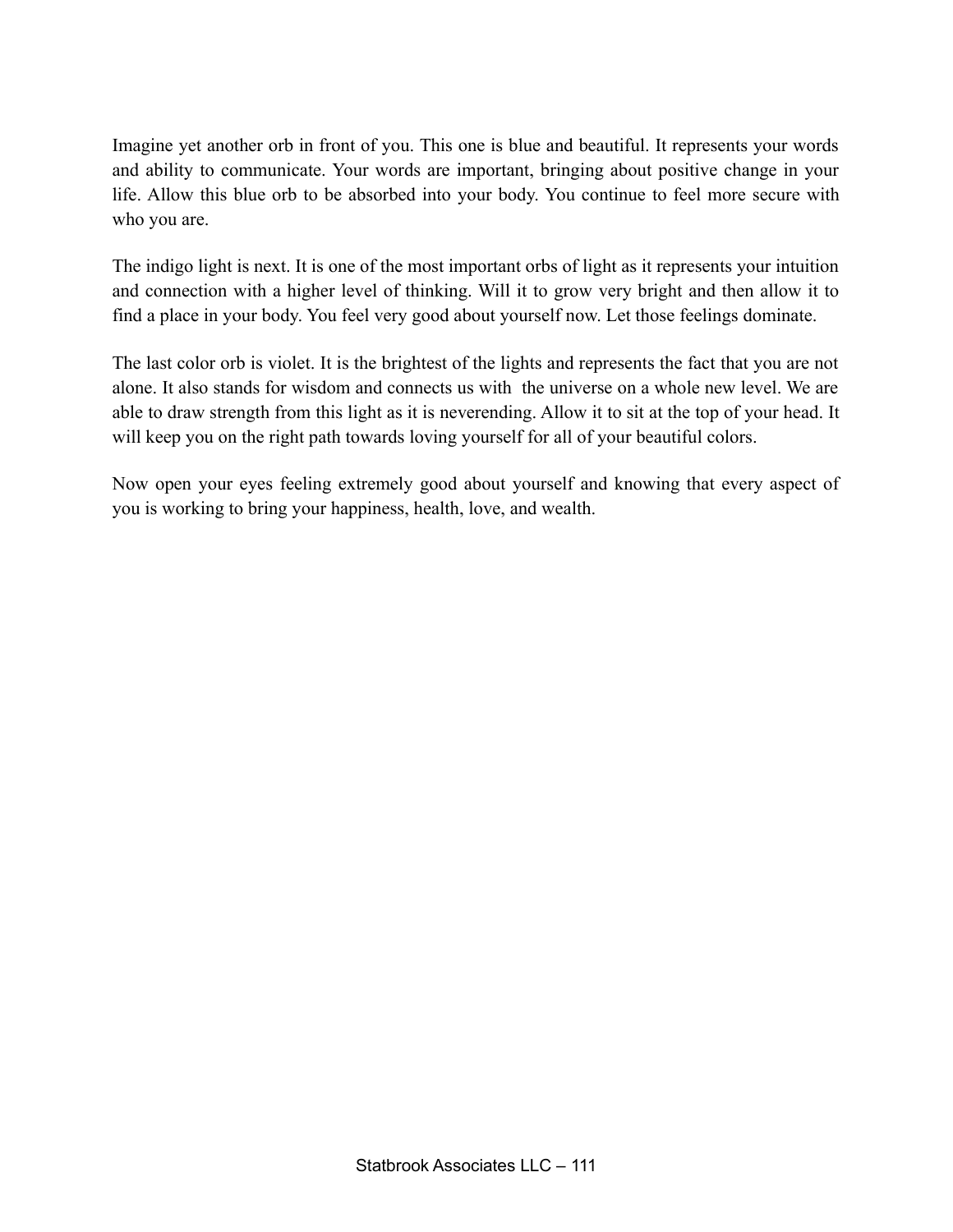**88. Overcome Shyness** - If you are shy, the Law of Attraction can help you overcome it. There is never a reason to be shy because we all have flaws and things that we would rather hide, but it doesn't matter. We are all human and you are who you are.

What to do: Find out what triggers your feelings of shyness. Come up with some positive affirmations that you can use to give yourself that encouragement to overcome these feelings. Act as if you are not shy and face social situations head on. Pretend that you are acting a part and don't think about it too much. The more you put yourself into situations that make you feel shy, the less shy you will feel in them. One of the biggest things is to not compare yourself to others. You are special, unique and perfect just the way you are. Be proud of it. Lastly, don't be so serious. It is okay to let loose and be yourself. Those that matter won't mind and those that mind don't matter!

#### **Affirmations to Overcome Shyness:**

- People enjoy being around me
- I have a lot to offer others
- I am unphased by meeting new people
- It is easy for me to feel at ease around others
- I am confident and outgoing in any social situation

## **Visualization Technique to Overcome Shyness:**

This visualization can be performed anywhere you need a quick boost of confidence and as a practice zone for upcoming socializing. Simply close your eyes and take yourself into the scene that normally makes you feel shy. I can help to picture something that has already happened before so that you can easily visualize the details. Rather than imagining yourself as you acted or would normally act, picture yourself looking confident, saying the right things, and being very secure with yourself regardless of what the other person or people are saying.

Visualize that the other person or people respond to your confident attitude and words with acceptance. If you have a hard time combatting those shy emotions even in your visualization, think about people that you know well and are not shy around at all such as your parents or best friends. Gather that strength and use it to practice being outgoing and collected around new people until you feel completely at ease. It may take a few sessions, but you will become better and better at being around others over time.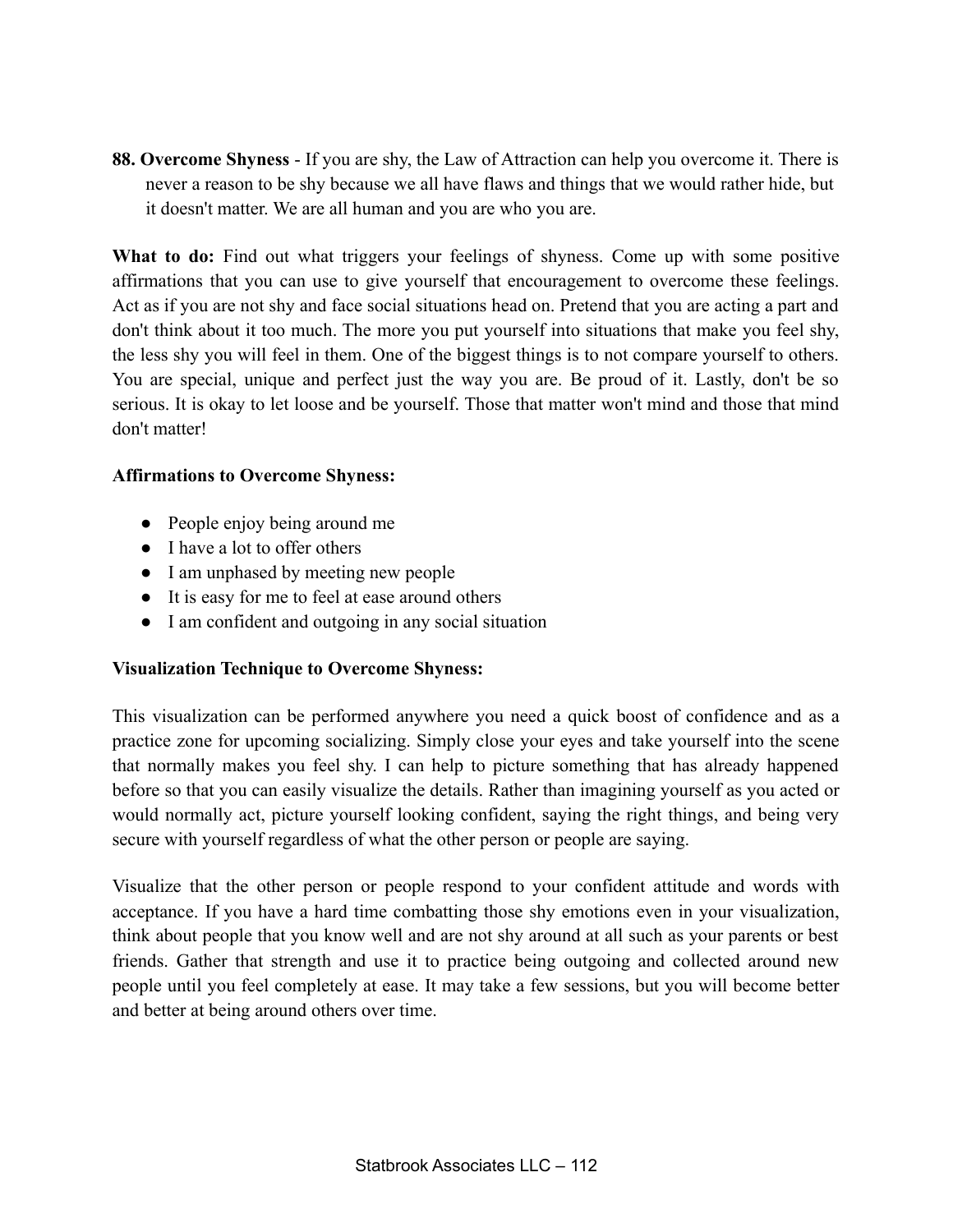**89. Eliminate Cravings** - This is a tough one for a lot of people, but it can definitely be done! We crave different foods for a specific reason. We are trying to make ourselves feel better. But junk foods and sweets don't really make us feel better at all.

**What to do:** Whenever your cravings strike, use affirmations designed to help your subconscious want to eat healthier options when cravings strike. Say something like, "I choose to eat healthy foods because they give me the nutrients my body needs." Visualize yourself going through the day without giving in to temptation and think about the healthy choices you will make instead. Imagine how good it feels to eat healthy and overcome your cravings.

Do this visualization meditation every morning and you should see results immediately. If you begin to crave something, give yourself a pinch or splash some water on your face, then replace that craving with a pretend craving. Think about eating some carrot sticks or a cucumber with the same excitement as you would the ice-cream.

## **Affirmations to Eliminate Cravings:**

- I no longer feel the need to feed my body foods that are unhealthy
- I am easily able to avoid temptation and make wise eating choices
- I have no cravings for foods that will cause me to be less healthy
- It is easy for me to enjoy healthy foods without feeling deprived
- I enjoy junk foods and sugary things as occasional treats only

# **Visualization Technique to Eliminate Cravings:**

Think about how full of energy and strong you feel when you don't eat things that are unhealthy. Visualize yourself skinnier, happier, and fitting into the size of your dreams. Really feel that emotion behind having met your weight and healthy goals by simply eating healthier and consistently.

Imagine the people in your life making comments about how much healthier you look and feel the pride and joy that comes with that. Also imagine that you look amazing and that you have admirers turning their heads as you walk by.

If that's not motivation enough, visualize those unhealthy foods that you crave as poison. Imagine that they taste disgusting and that you would never dream of putting that garbage in your mouth.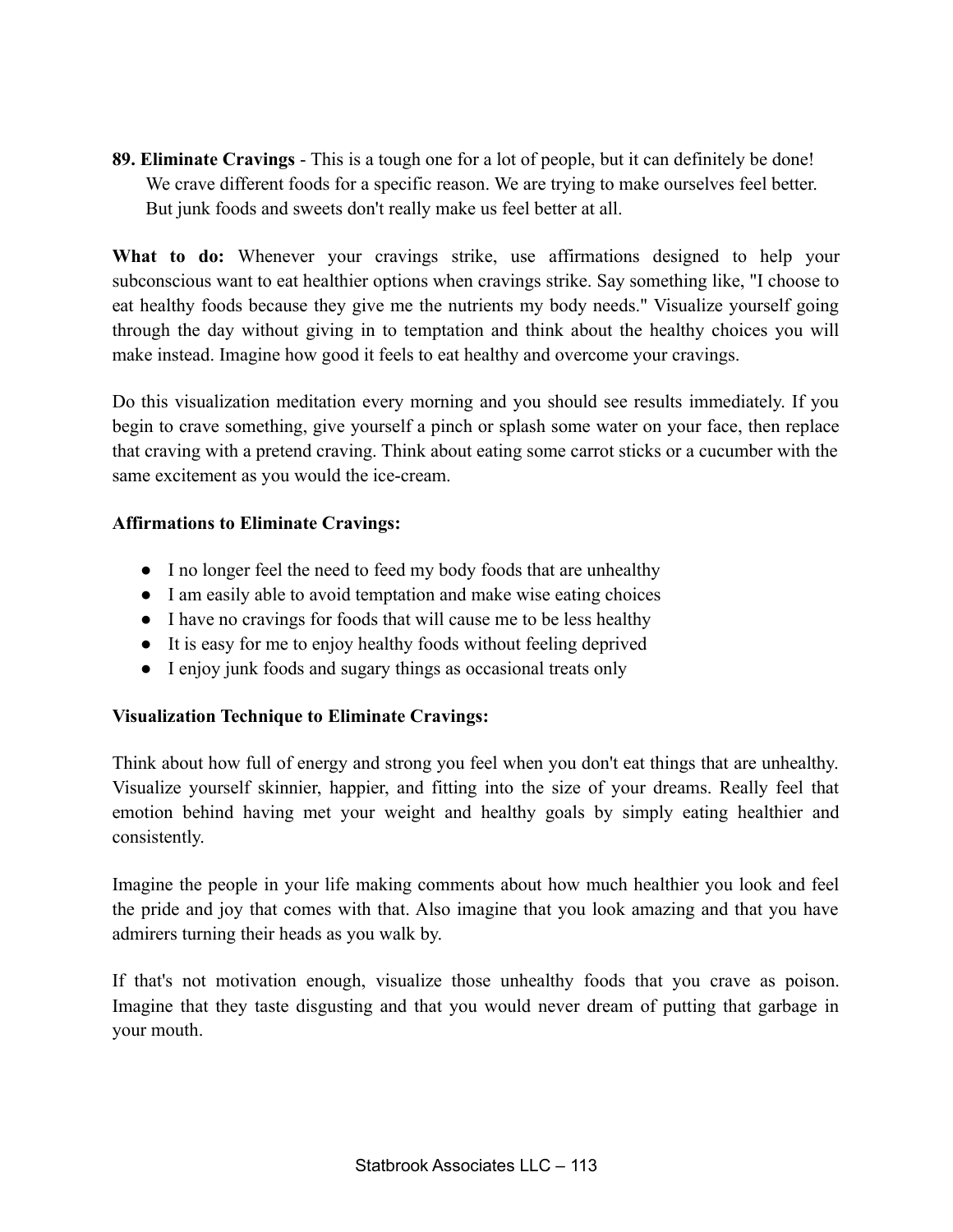**90. Improve Speaking Skills** - Being able to speak with someone face to face or in front of a crowd takes some degree of confidence and a lot of Law of Attraction. You can use so many different LOA techniques to overcome any potential issues and become an excellent speaker.



**What to do:** Visualization is a great tool for speaking skill improvement. Close your eyes, visualize yourself talking with perfect clarity. Imagine the people you are talking to listening intently with amazement at what you have to say. If you are planning on speaking in front of an audience, visualize how you feel when they stand up and applaud your words.

Remember to practice a lot in front of a mirror so that you can bring your vision to life. Always keep positive thoughts in your head about your speaking skills and tell yourself that you can do it repeatedly. The more you speak in front of others, the better you will get and the more you will feel confident doing it.

## **Affirmations to Improve Speaking Skills:**

- I am charismatic and clear when I speak
- When I open my mouth, people want to know what I have to say
- I am an excellent speaker with a special talent for communicating
- My words motivate, inspire, and persuade when necessary
- I am easily able to convey my thoughts through words

## **Visualization Technique to Improve Speaking Skills:**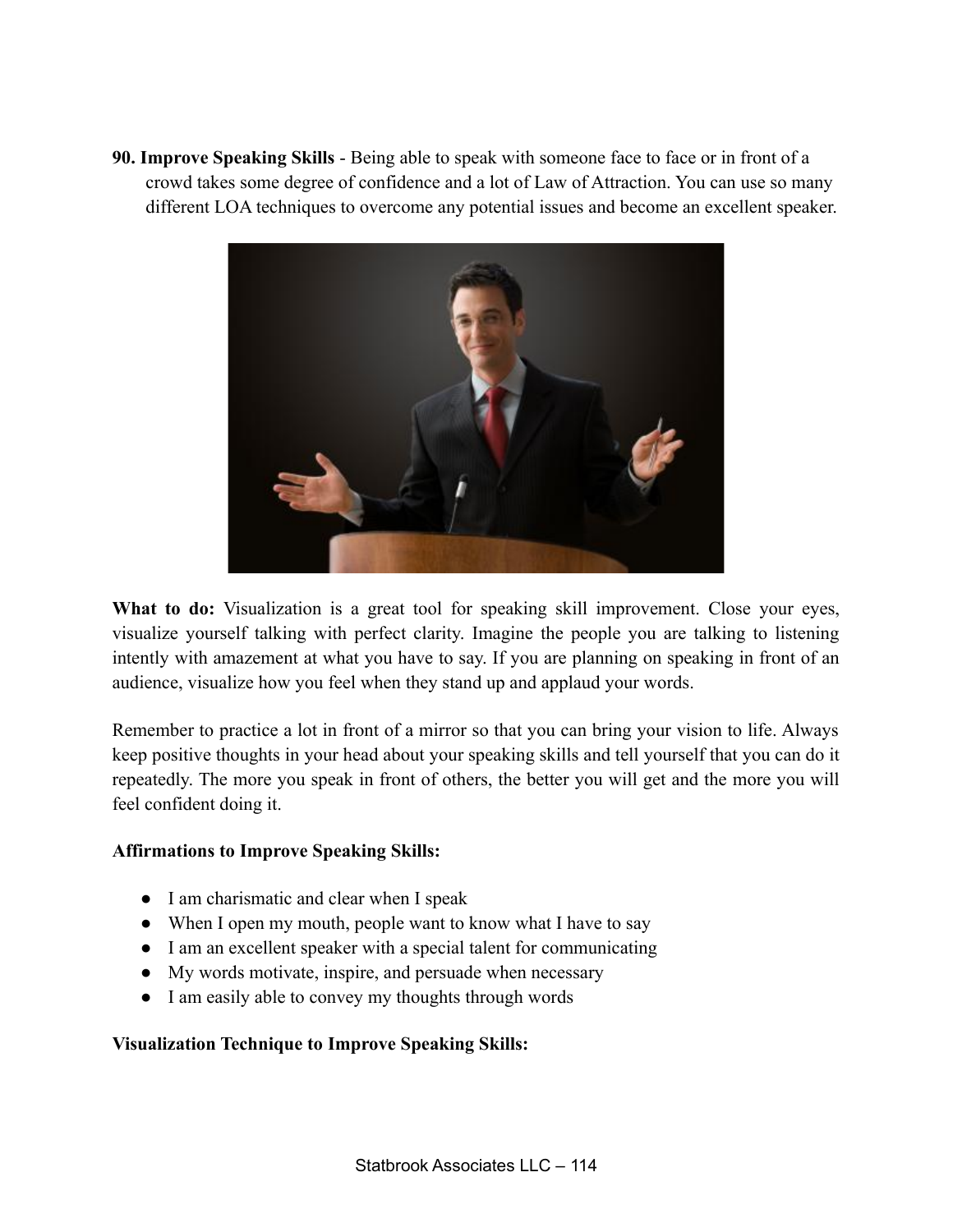Imagine that you are just moments away from speaking and that you are feeling very confident in what you are going to say. Then think about yourself walking to the place where you will speak and looking at the audience. Think about how happy you are to be able to share with them what you have to say. Visualize their faces looking pleased to hear your voice and when you speak, you get the exact reactions you want.

Picture the speech and hearing yourself talking from beginning to end. Imagine that when you finish, they all stand and applaud because you did so well. Think about what happens after you finish talking as well. Maybe one of the audience members want your autograph or they ask for your business card. Or visualize that you gain a lot of new customers because they like what you had to say.

Keep the emotions you feel strong and enjoy what would come from a successful speaking performance. Your confidence will be as high as the sky once you finish this visualization.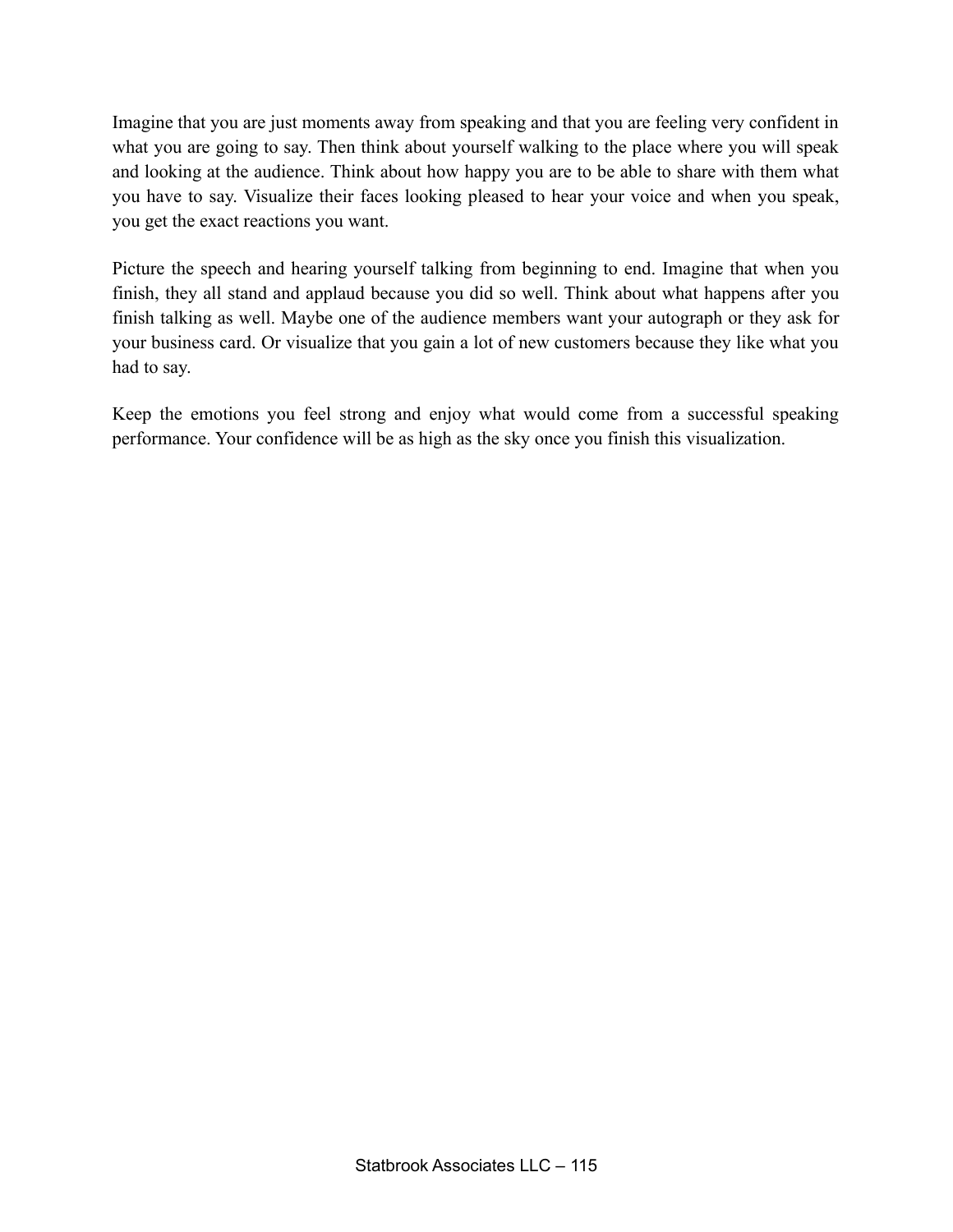**91. Stop Obsessive Compulsive Behavior** - When you behave in a way that disrupts you from enjoying life fully because of obsessiveness, you are actually blocking some positive energy from flowing into your life. You become obsessed over the what ifs in life and that is no way to live the Law of Attraction life. Thankfully, there are some ways to stop this behavior and move forward.

**What to do:** This one may take a little help from a professional, but the techniques and ideas of the Law of Attraction are incorporated into the treatment. The typical approach is called cognitive behavioral therapy. This helps you by teaching your mind to learn to see the world as less threatening and instills the qualities you need to become more optimistic. Many obsessive compulsions are based on negative beliefs and these deeply rooted ways of thinking are challenged through the retraining of your thought patterns. You may have success doing this yourself by using the N.I.C.E. technique. But you will need to first identify the ways that you obsess over things in order to break the cycle.

## **Affirmations to Stop Obsessive Compulsive Behavior:**

- I am able to resist obsessive compulsive tendencies
- I have no urge to do obsessive compulsive activities
- I am in complete control over my impulses
- OCD does not affect my life anymore
- I do not obsessive over anything unnecessarily

## **Visualization Technique to Stop Obsessive Compulsive Behavior:**

First, get yourself into a comfortable position. This could be sitting, laying down in bed, or relaxing in a recliner. Picture yourself feeling totally calm as you clothes your eyes. Imagine yourself in a place where your OCD is not relevant. This could be a special place with magical qualities such as a fairy land of magical healing creatures, a tropical vacation paradise, or in a sterile, blank room. Whatever works for you. It doesn't have to be something that anyone else would choose as long as the place makes you feel no need to perform compulsive behaviors. Relax here in this place for a few minutes until you feel extremely relaxed. Focus on being carefree and without concern for anything but this.

Now, think about something that would typically cause you to become compulsive. View yourself in the experience, only don't watch it from your point of view, but as a bystander watching. Be your own cheerleader, urging yourself to continue feeling relaxed and carefree. Then watch yourself go through the experience without doing the compulsive behavior. Feel proud and happy that you were able to get through it.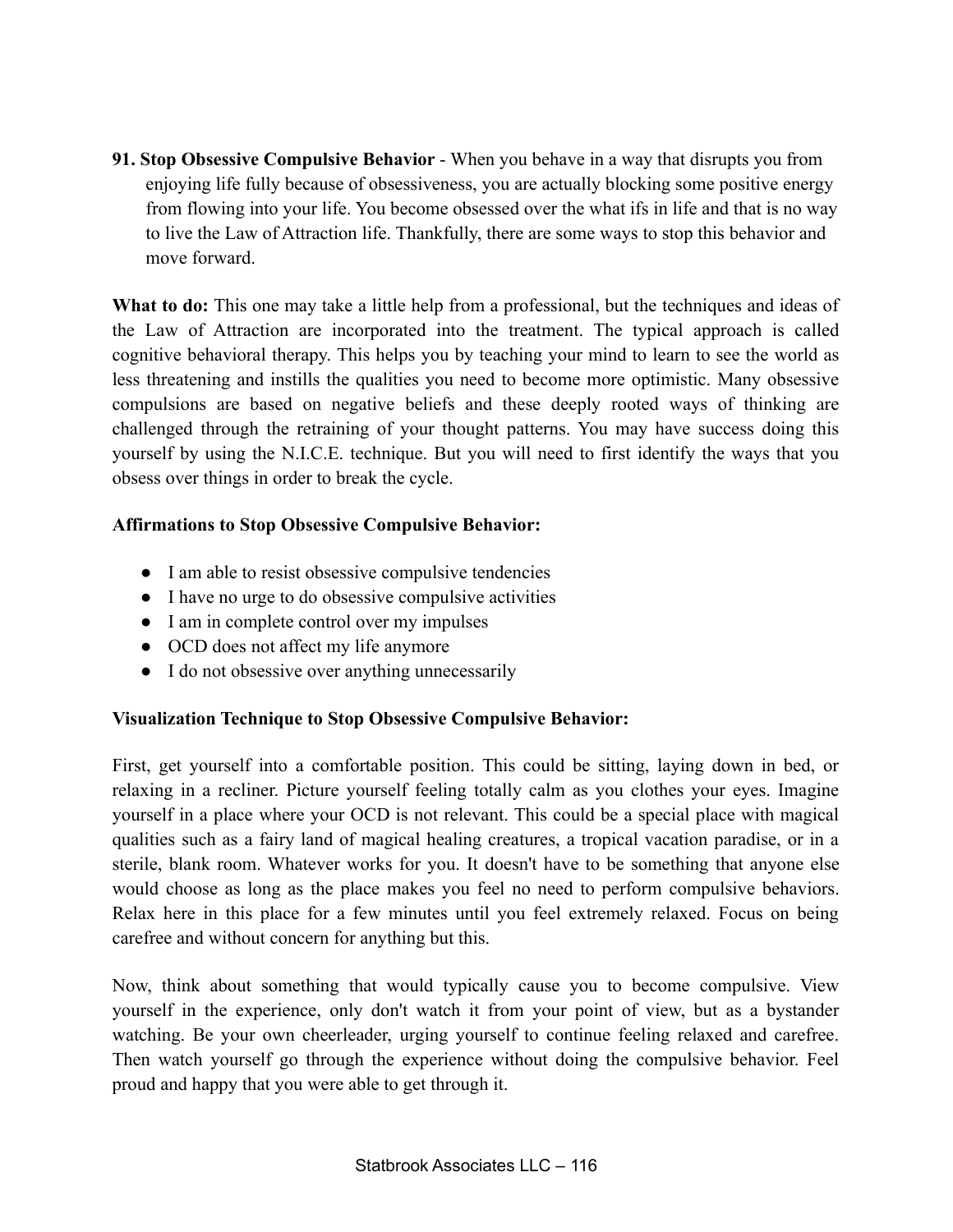**92. Prevent Panic Attacks** - If you are finding that panic attack are disrupting or even crippling your everyday life, the Law of Attraction has your back. This is the exact sort of issue that can literally be solved permanently if you utilize the techniques correctly.

**What to do:** Determine the situations that bring on your panic attacks. This could be social situations, a heavy workload, arguments, certain thoughts, traffic, etc. It could also be a combination of things that brings your stress levels up to a breaking point. Knowing what these triggers are will help you create a plan that works. When you identify one of your triggers, use the distraction technique. Do something completely unrelated to the trigger for a few moments. If you cannot get away, use positive affirmations to gain power back. You can also try the visualization method.

#### **Affirmations to Prevent Panic Attacks:**

- I am calm and in control
- I am safe and peace is filling my mind
- I am able to relax and breathe easily
- When I am faced with stress I never panic
- I have nothing to feel panicked or anxious about

## **Visualization Technique to Prevent Panic Attacks:**

 When you feel a panic attack coming on or you are faced with a trigger, imagine your happy place. This could be a memory or a fantasy world you create for yourself. It can be your secret oasis when you are feeling stressed or panicked. Don't tell anyone about your secret place. It is your way to escape reality and get back to a calm and relaxed state of being.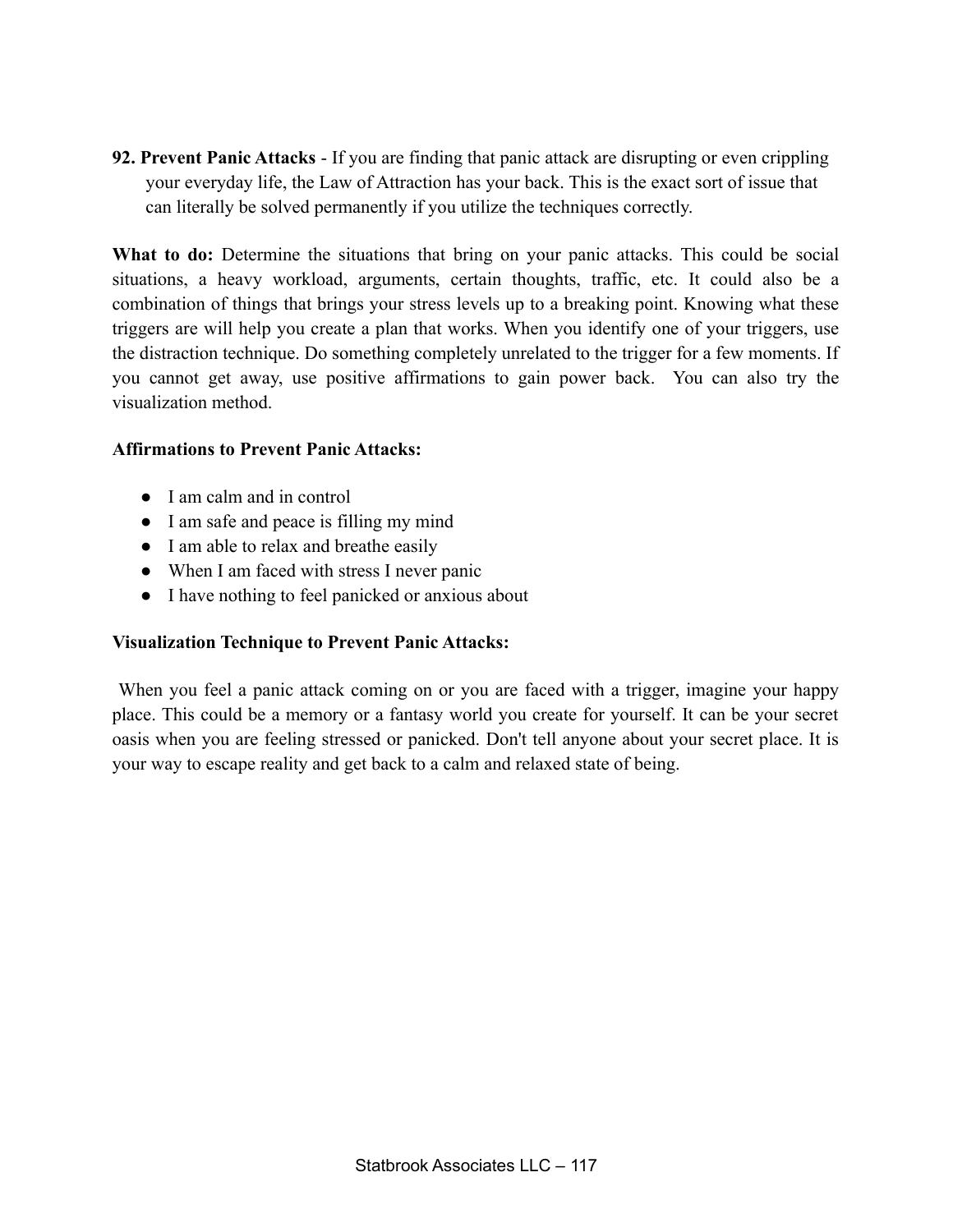**93. Relieve Asthma Symptoms** - Certain kinds of asthma attacks can be avoided by using Law of Attraction methods to eliminate extreme negative emotions. Some people have asthma attacks when they are breathing heavily during periods of intense stress. Fortunately there is some help for those that suffer from asthma attacks. You can control your asthma!

What to do: Use the same method for helping you stop panic attacks to relieve your asthma. Other ways you can gain more control is to keep your home and environment free from asthma triggers. A positive and determined attitude can go a long way in keeping you motivated to continually keep triggers out of your home. Have a healthy cleaning day where you vacuum, wash curtains, and scrub surfaces and use the affirmation, "I clean because it makes me feel good and asthma-free" Kindly ask those you interact with to refrain from smoking around you as well. When you ask nicely they will want to be nice back.

#### **Affirmations to Relieve Asthma Symptoms:**

- I am always able to breathe easily and completely
- I have power over my asthma and it does not control me
- My lungs are always healthy and working perfectly
- I always keep my environment asthma friendly
- I have no problems handling my asthma

## **Visualization Technique to Relieve Asthma Symptoms:**

This visualization technique is scientifically proven to help reduce or even eliminate asthma symptoms. When you feel the first sign of an asthma attack, close your eyes and let the fear or anxiety over the issue melt away. Now picture yourself in your mind. When you breathe in through your nose you have no trouble breathing in deeply and calmly. When you exhale, you are fully able to let out all of the air. Every breath comes effortlessly and without any problems.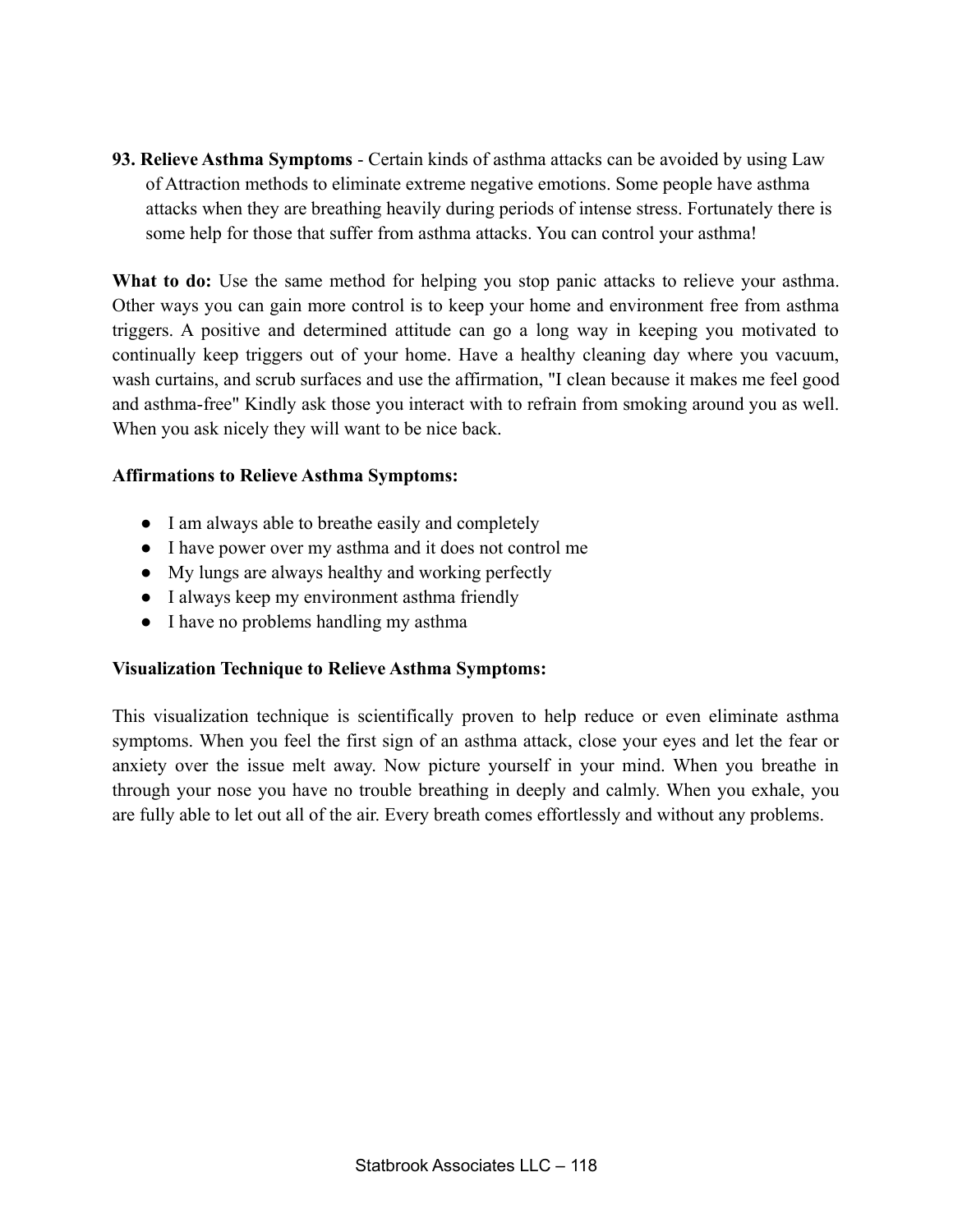**94. Overcome Depression** - Depression is a place that no one should have to go. You don't have to feel depressed no matter what kind of hand you have been dealt in life. The Law of Attraction works to help you overcome depression whether you are a billionaire CEO or living out of a cardboard box. Not only that, but it can help you put your life back together so that you have tons to be happy about.

What to do: Start off by practicing gratitude for the things you have right now. Being grateful for what you have significantly lifts your mood. If you have trouble feeling grateful for what you have, try imagining your life without things you have. Start with the simple gift of being able to breath and be alive. The fact that we all have an opportunity to experience the universe as ourselves is incredible in itself. Begin adding more and more things to be thankful for. The universe will respond by giving you more to be thankful for. After a while you will look back at the time you were depressed and wonder what took you so long to snap out of it. **A note:** Some depression is very serious and requires the help of a doctor to treat. If you feel hopeless or like life is not worth living, contact a professional right away. You are a very important part of this world and you deserve to feel better!

#### **Affirmations to Overcome Depression:**

- I deserve to be happy and enjoy life
- I choose to find the positive in every situation
- I look forward to every day because it is a precious gift
- I am enthusiastic and appreciative in every moment
- Nothing can get me down ever again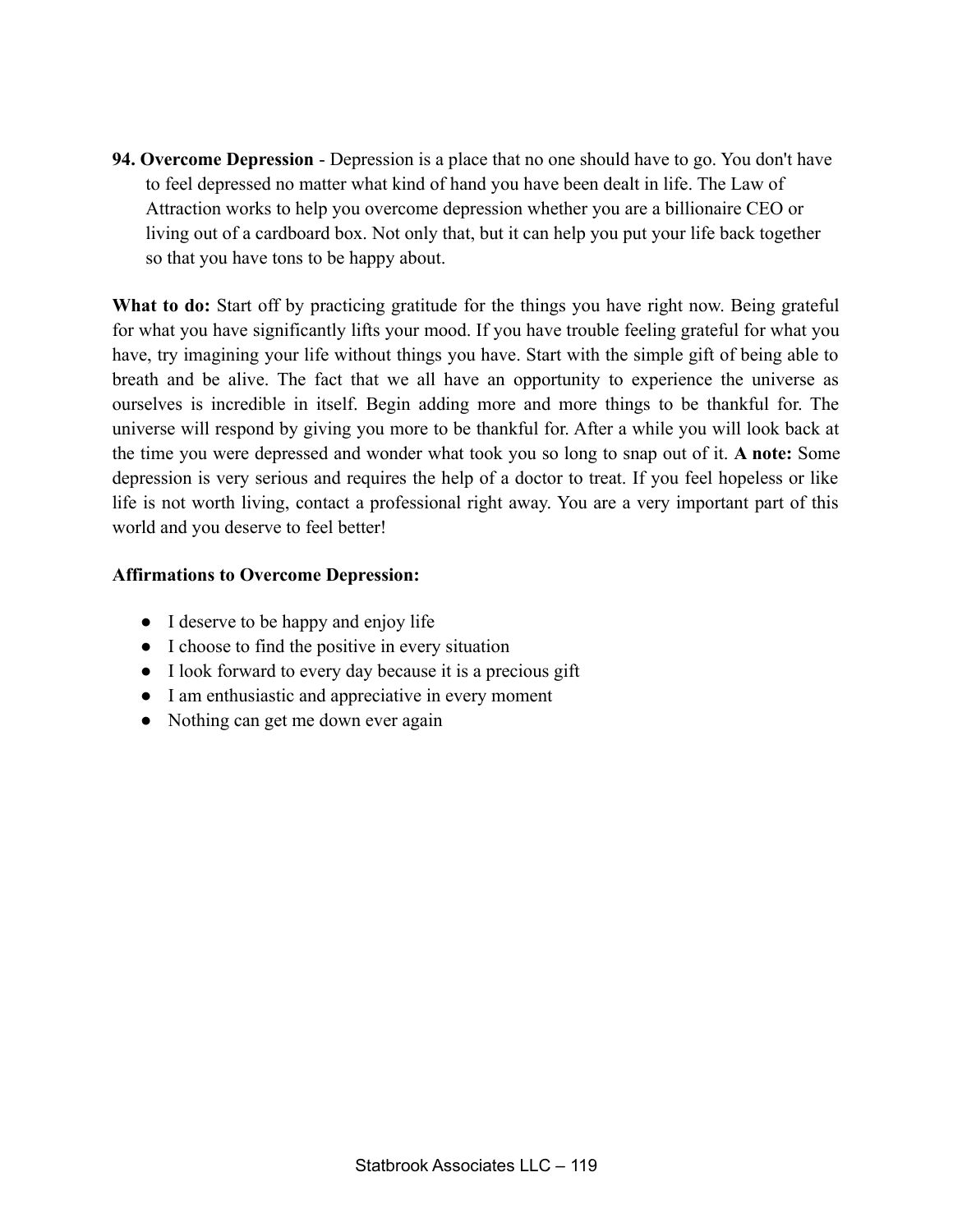#### **Visualization Technique to Overcome Depression:**

Think of a place or activity that brings you great satisfaction and makes you feel really happy. This could be anything from floating in a pool on a warm summer afternoon, to sledding down a slope on a snowy morning. Whatever works best for you should be your special visualization oasis. Find a place that is peaceful and where you won't be disturbed for a while. The best place for a lot of people is in bed right before going to sleep, but you can choose your own special time and place.

To begin, get comfortable and close your eyes, imagine yourself in that happy place doing that happy thing and feel the smile on your face. Look around and soak up the sights. Smell the air, feel the things you touch, and listen to the sounds. You can even include taste. Incorporate all your senses and really allow the imaginary scene to envelop you in a cocoon of joy.

Now allow your mind to wander. If something stressful enters your mind, make it into something physical such as a snowball, balloon, rock or stick. Let the stress go symbolically by letting casting the object away. Watch it disappear out of your view. You know that you will never see it again. Spend a little more time in your imaginary happy place and when you're ready, you can end the visualization. When you open your eyes you will feel refreshed and happy. If depressing feelings arise, use the visualization again as many times as you need.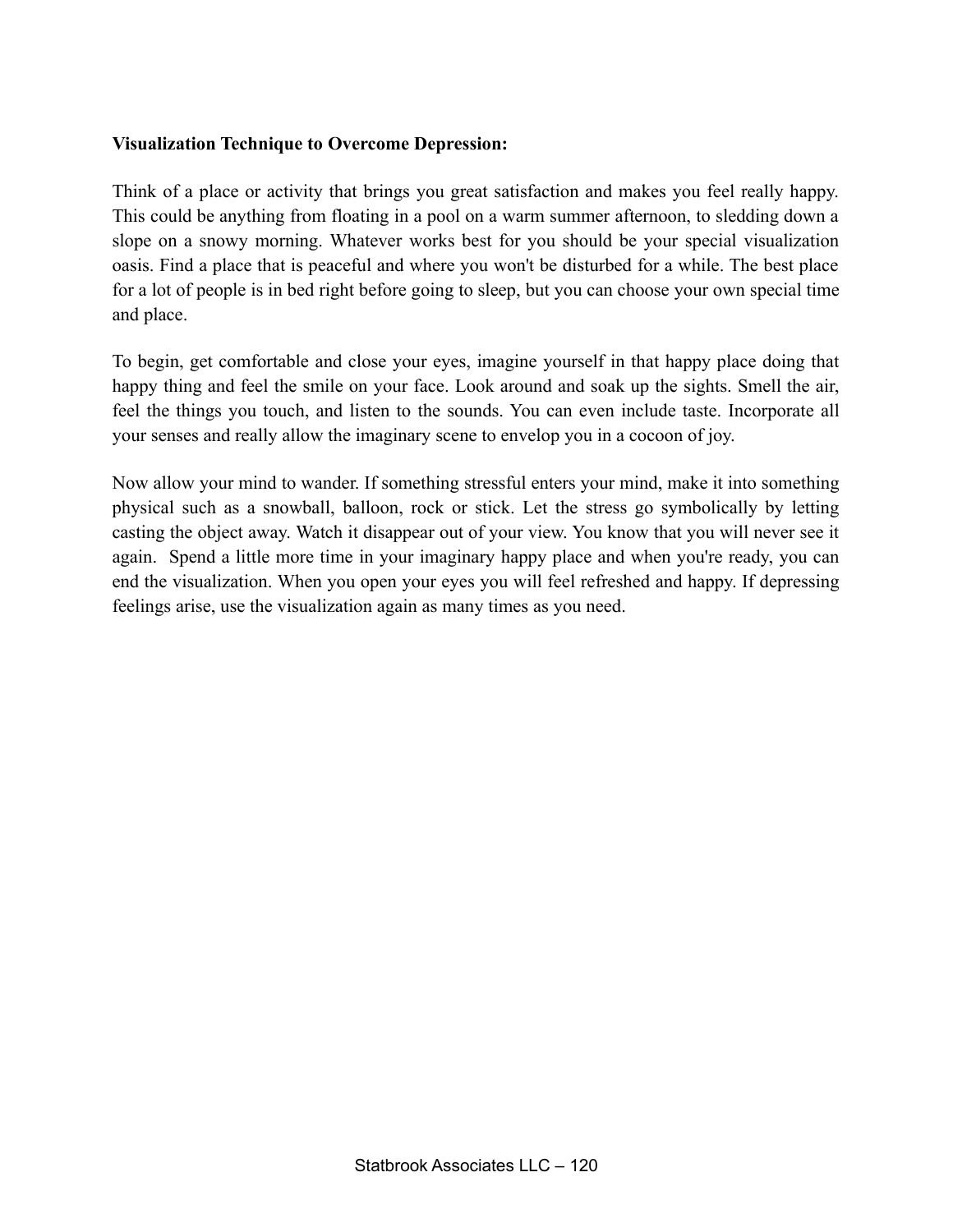**95. Improve Debate Skills** - Are you passionate about debates? Want to make a difference in this world? Chances are you'll need debate skills to succeed. The Law of Attraction can be on your side of the debate when you know some of the best debater secrets.

What to do: Be positive and optimistic about your chances of winning. Know your facts and keep them straight. Always mean what you say and say what you mean. Have respect for your opponent but know that you will be the winner if you stay positive. Be confident in that fact. When you have confidence on your side, it is okay to let the other speak without interrupting. This shows everyone that you don't need to resort to those kind of tactics in order to prove your point and that you fully believe in what you feel is the right thing.

## **Affirmations to Improve Debate Skills:**

- I am easy to understand and people are naturally persuaded by me
- When I believe in something my charismatic abilities help others to believe too
- I am able to easily show others that my way of thinking is the best option
- When I speak, everyone listens with an open mind
- I have what it takes to prove my point

## **Visualization Technique to Improve Debate Skills:**

Before going into a debate situation, do this effective visualization technique as many times as possible leading up to and immediately before it is scheduled to take place. Find a place where you can spend several minutes in peace and close your eyes. Think about the debate and your opponents. Imagine yourself having the perfect rhetoric for every point argued by the opposition.

Visualize their face as they realize you are right and they are wrong. Imagine that others involved are all cheering you on in agreement while remaining silent and looking perplexed when you opposition speaks. Think about what others will say after the debate. How they all agree with certainty that you are the one that is right. Know that you are right and be completely sure of it. Now go out there and prove your opposition wrong!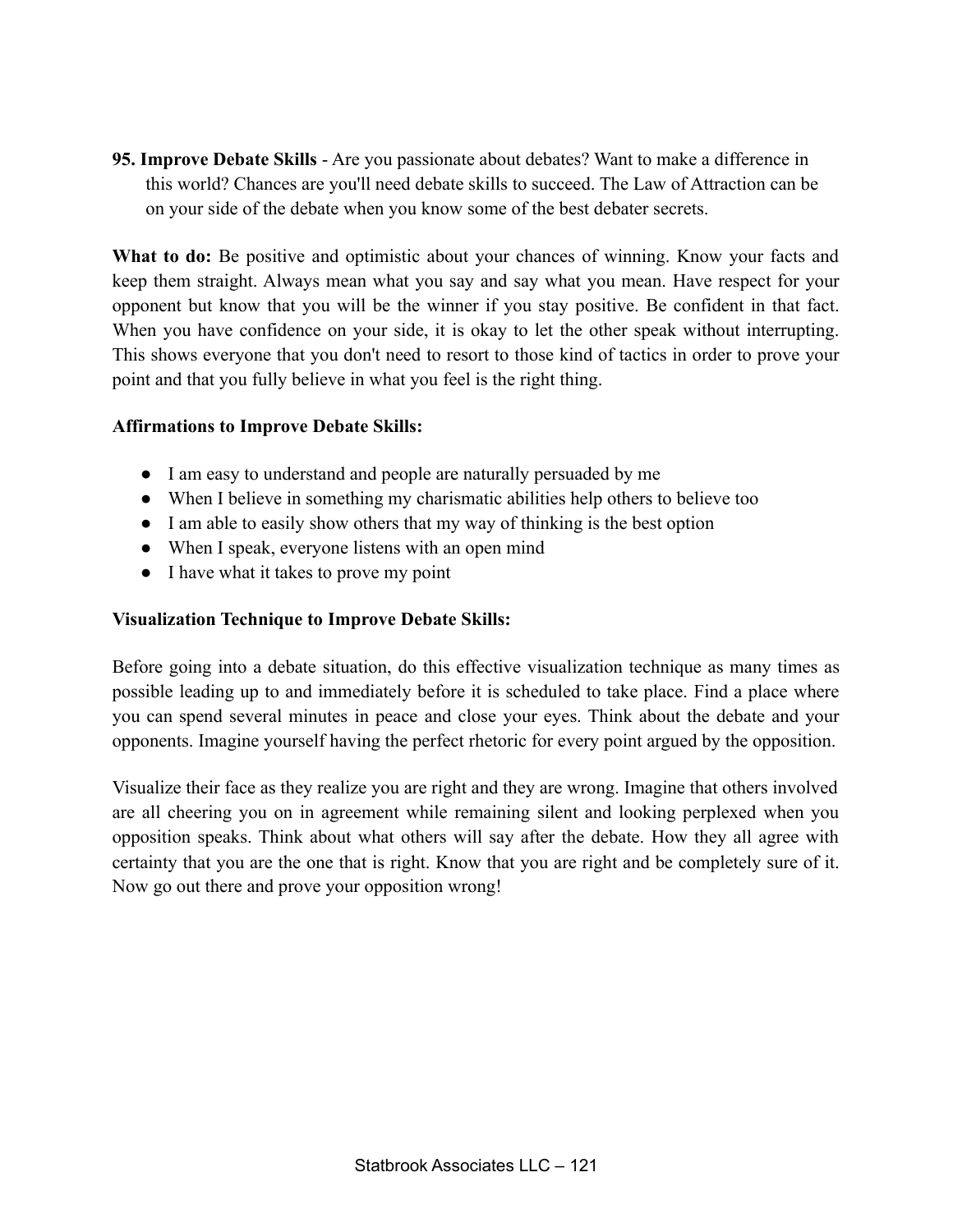**96. Develop Discipline and Self-Control** - The art of discipline and self-control is a wonderful skill to have. It makes life so much easier when you are practicing control over your actions and emotional responses to different situations. The Law of Attraction can be beneficial for this in a major way.

What to do: Find the areas in which you think or act that affects your life in a negative way. Don't let denial stop you from being truthful to yourself. When you identify them, create a positive affirmation that will help you stop the negative thinking or action. Do this until you address all areas that need improvement. Visualize your life without feeling the urge to do any of those destructive behaviors.

## **Affirmations to Develop Discipline and Self-Control:**

- When I focus on doing something, I do it
- My willpower allows me to be in total control of my actions
- I am always disciplined in my actions, decisions and thinking
- By practicing self-control, I am able to move steadily towards my goals
- I become more successful every day because I am in control of myself

## **Visualization Technique to Develop Discipline and Self-Control:**

This visualization can be done wherever you are and whenever you are feeling out of control. Visualize yourself in the situation that lacks discipline in your life. Rather than how you would normally react, picture yourself practicing impeccable self-control. Imagine that you are in complete control of yourself, feeling no urges to do anything but what you know is right. You feel completely calm.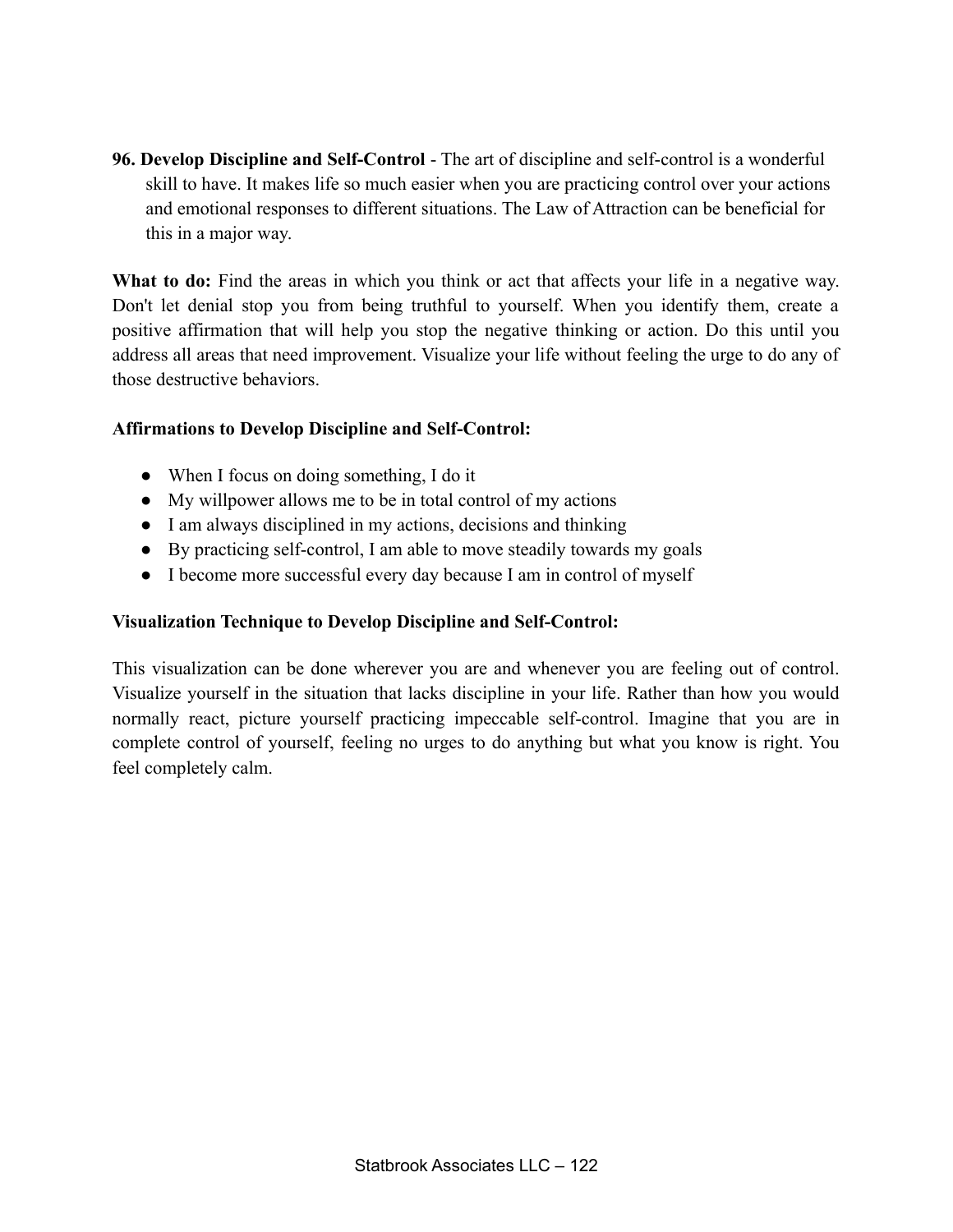**97. Break Bad Habits** - Bad habits go hand in hand with learning self-control and discipline. They are highly damaging to your success in life as they stop you from creating more good habits and distract you from your goals.

What to do: You can incorporate the same exact Law of Attraction techniques that you used to develop good discipline and self-control.

## **Affirmations to Break Bad Habits:**

- I am in control of my actions
- I no longer choose to have bad habits
- Every day I remove more bad habits from my life
- I continue to improve myself every single day
- I am easily able to stop doing things that are detrimental to my success

## **Visualization Technique to Break Bad Habits:**

Perform this daily visualization technique immediately before you would normally do the bad habit. For example, if you are trying to stop jumping on the computer to play games when you get home from work when you should be doing laundry, visualize yourself walking into your place, and getting the laundry done. Set an alarm to remind you to do the visualization just before you know the bad habit will take place. This can work for almost any bad habit you want to purge from your life and it is extremely effective.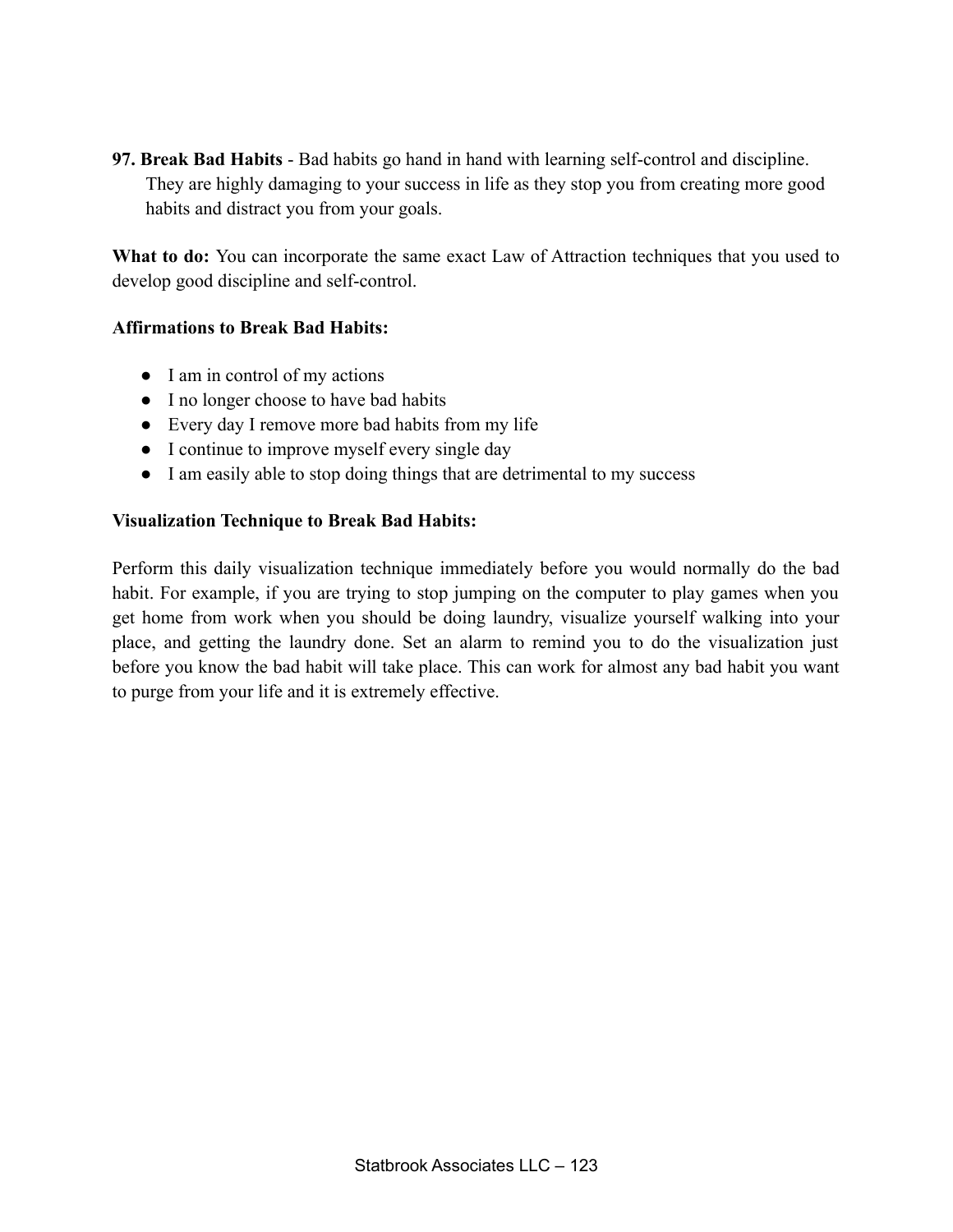**98. Incorporate Good Habits** - Good habits are so crucial to success that it is virtually impossible to have one without the other. Determine what good habits you want to incorporate into your life and then take a generous amount of time in honing them to perfection. Use these extremely effective LOA techniques to do it.

What to do: Habits are formed by repetitively doing something over and over again. They seep into your subconscious and then become a way of life. You don't even have to think about doing them, they just happen. Start off by adding one new good habit at a time and keep something as a reminder to do it. This could be an alarm, special bracelet or a sticky note. Take it one day at a time and never skip a day. Create an affirmation that you can repeat ten times before you go to sleep saying that you will do the habit happily. Within 30 to 60 days you will be doing this good habit without even thinking.

## **Affirmations to Incorporate Good Habits:**

Create an affirmation that you can repeat ten times before you go to sleep saying that you do the habit happily.

• Fill in the blanks - I always remember to when I am  $\blacksquare$ 

## **Visualization Technique to Incorporate Good Habits**:

Visualize yourself doing the habit at the specific time and place several times a day. If you want to remember to put your keys on the hook when you come home from work, picture yourself walking in the door of your place, looking at the hook and placing your keys on it before doing anything else. Whatever the thing is, just keep doing it in your head. Your subconscious doesn't know the difference between visualizing the habit and actually doing it.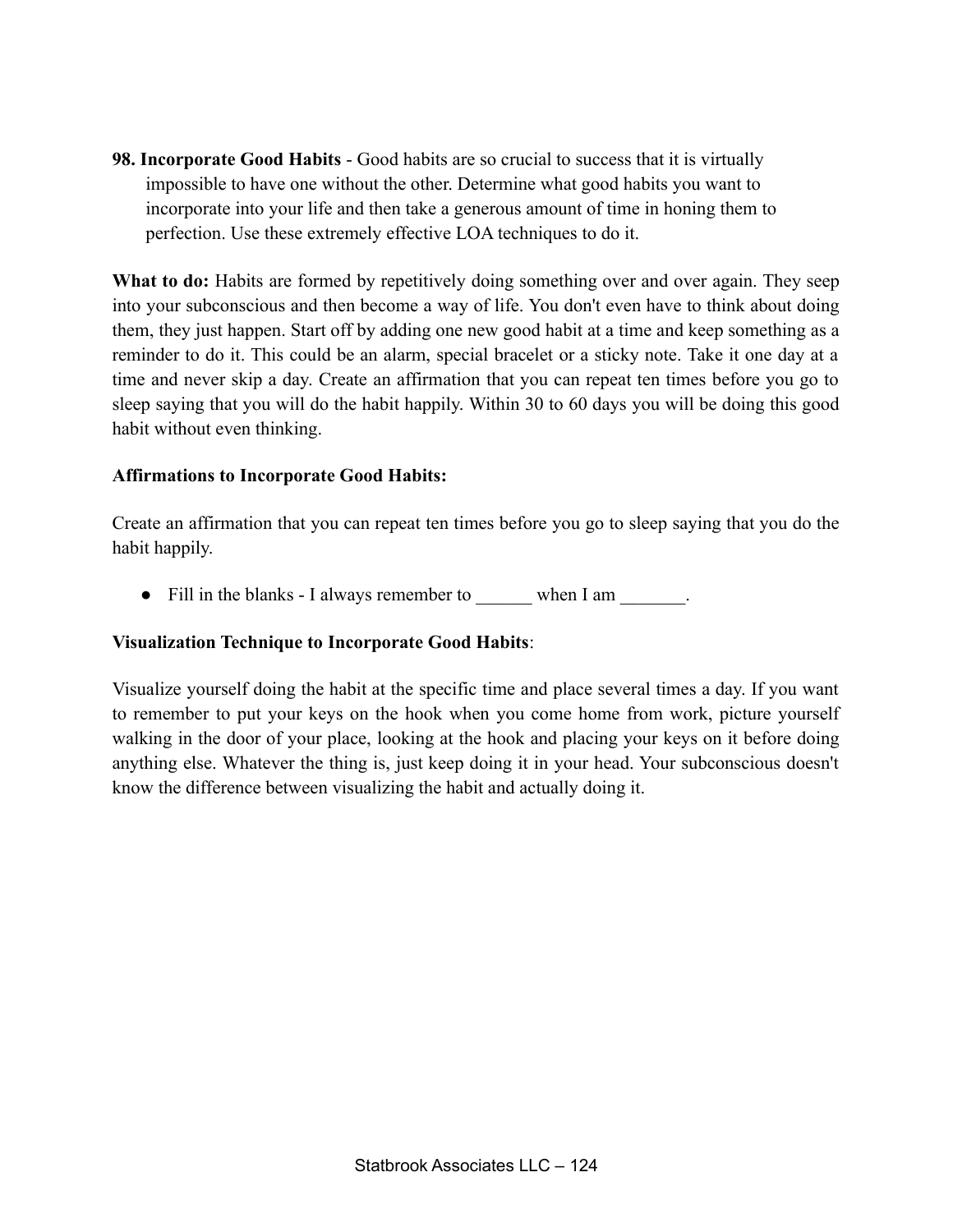**99. Feel a Sense of Belonging** - We all need to feel like we belong to something. The Law of Attraction gives us an incredible sense of belonging. This is because we are all connected by our thoughts and feelings in a way that is completely extraordinary. All you have to do is reach out and embrace this feeling and you will have so much fulfillment.

What to do: You are your worst critic. Stop allowing yourself to say things like, "I don't fit it," or "I never belong." Every single person is unique and special which is why we all belong in some way. We are like the connectors in a current of electricity bringing power to the universe. Every person that exists belongs to the current. When your sense of belonging wanes, find something that you enjoy and you will no doubt find others that enjoy the same thing. Connect with them and watch your positive energy and sense of belonging soar.

#### **Affirmations to Feel a Sense of Belonging**

- I am a puzzle piece that helps complete the universe
- I have something that can be used for positive change
- My life has a special purpose that only I can fulfill
- I belong. I am needed.
- I make others happy when I am around

## **Visualization Technique to Feel a Sense of Belonging**

Visualize yourself as a piece of thread in a beautiful and intricately woven sheet. This sheet represents our universe and when it is whole and undamaged, all is right in the world. Imagine what would happen if you removed that single thread from the sheet. Picture the sheet beginning to unravel more and more, the longer you are missing from it. That is how much you belong. Without you, the universe would be damaged and things would become unraveled. You are here to keep this sheet together and you belong here just as much as all of the other threads. Allow this sense of belonging to propel you to be the strongest and most resilient thread possible.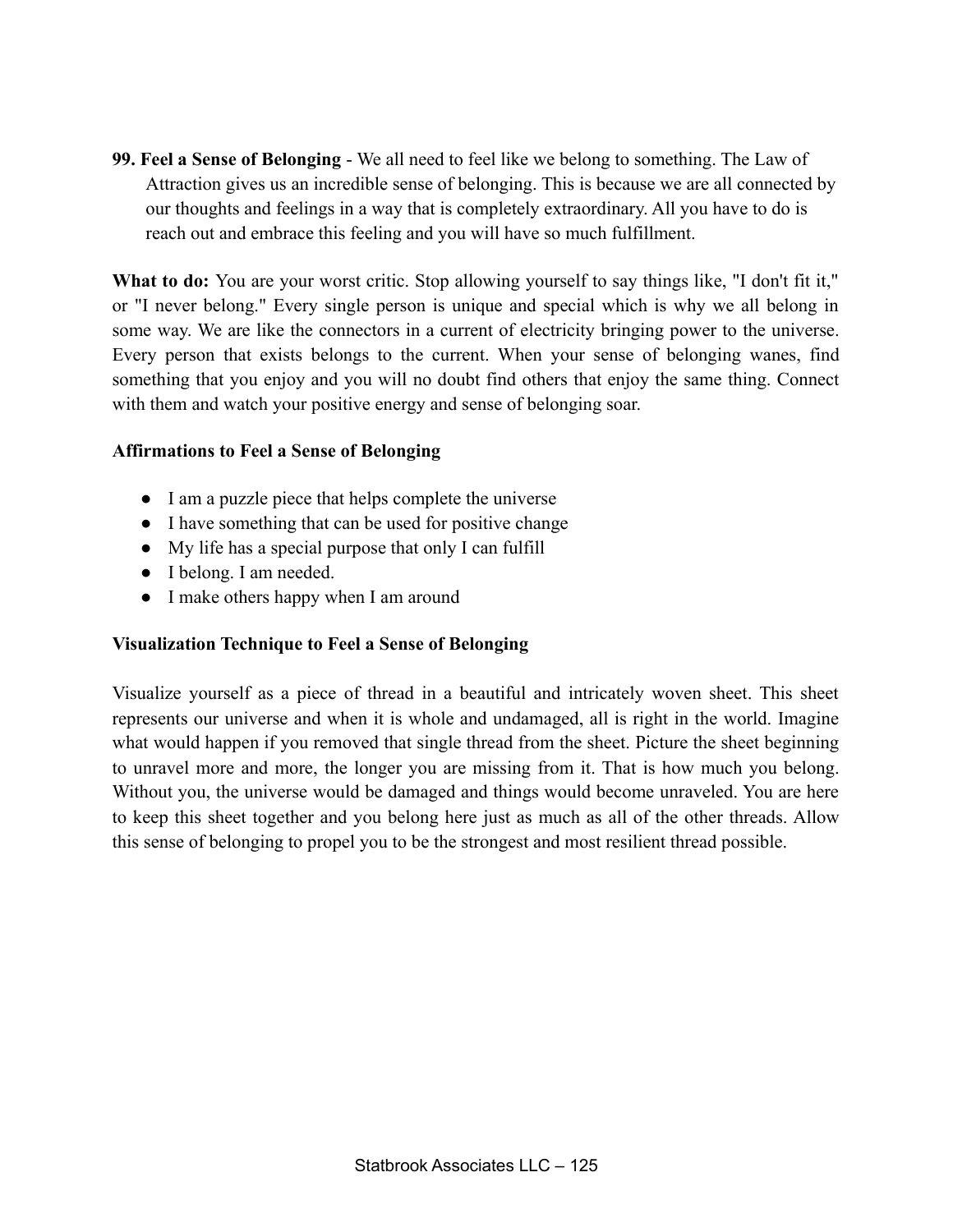**100. Discover Your True Self** - The great thing about the Law of Attraction is that it allows you to have the tools to discover who it is you really are and be proud of it. Everyone starts out as a little pebble, an uncut diamond in the rough. Every positive thought and feeling shaves off a piece of that pebble until a dazzling diamond is formed. That dazzling diamond is your true self!

**What to do:** The best practice for discovering your true self is meditation. Get into a comfortable sitting position or lay down. Breathe deeply and close your eyes. Allow your thoughts and feelings to flow freely without judgement for at least 15 minutes each day and write down the most important thing that comes to your mind after each meditation session. Record them in a journal and use them to discover what really matters most to you and who you are.

## **Affirmations for Being True to Yourself:**

- I am content with every aspect of who I am
- My deepest and most truthful self is who I always am
- I am comfortable showing my true self to everyone around me
- I have nothing to hide from myself or others
- As I continue to look inside myself, I learn who I am better

#### **Visualization Technique:**

Get something to write with and a notebook or journal to write in. Sit down in a comfortable position on the floor or in a chair. Close your eyes gently. Rest your hands on your lap and picture yourself shining brightly with colorful lights. Which colors do you see? Think about these colors and watch them carefully as they grow brighter. Don't judge them or try to make them go away, just allow them to shine as brightly as they want. Opening your mind to seeing your own colors will help you be more open about who you are.

Now think about the things that are most important to you. Imagine that you are very old and have lived a life that you are proud of. What was the most important part of that life? Dig deep for the answers and think about it for as long as you need. When you feel ready, open your eyes and begin writing down the first things that come into your mind. Do this exercise daily for as long as it takes for you to feel very clear about who you truly are.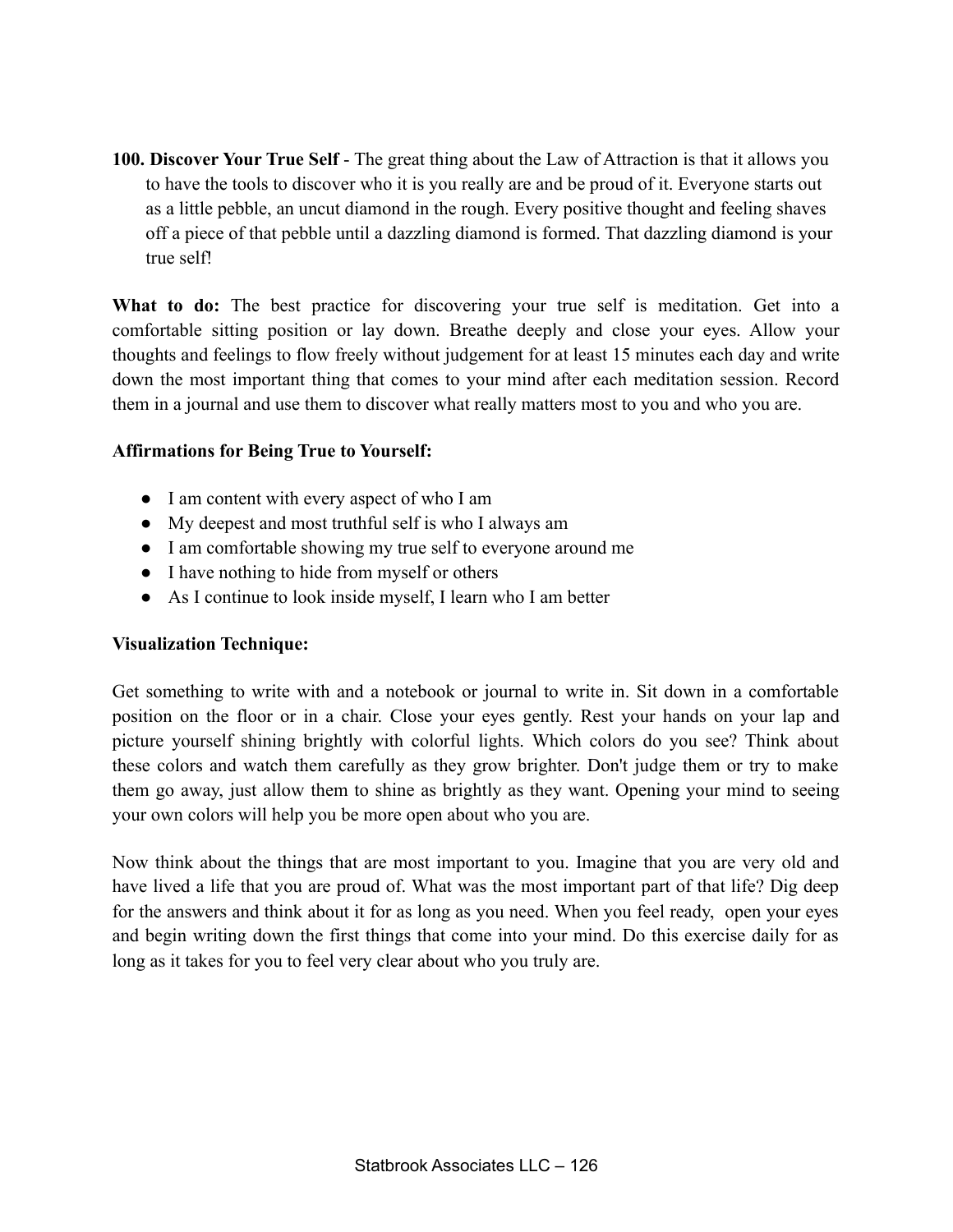**101. Have Power Over All Aspects of Life** - What an incredible thing to have power over all aspects of your life! Your thoughts and feelings create your life and because you can choose what to think and how to feel, you have all of the power.



What to do: Eliminate fear and doubt. Be courageous and believe in yourself and the power of your intentions. When you want something, focus on it with positive certainty that you will get it. Be grateful for everything every day. Use meditation, visualization, positive affirmations, and other Law of Attraction techniques to bring about the results you want. There will be nothing stopping you from a life of happiness, wealth, love, and health every again.

## **Affirmations for Total Power Over Your Life:**

- I have complete control over my destiny
- I am able to choose my own path
- When I am positive and determined, I can do anything I set my mind to
- My health, happiness, relationships, wealth and outcome is all up to me
- I create my reality using the power of my own mind